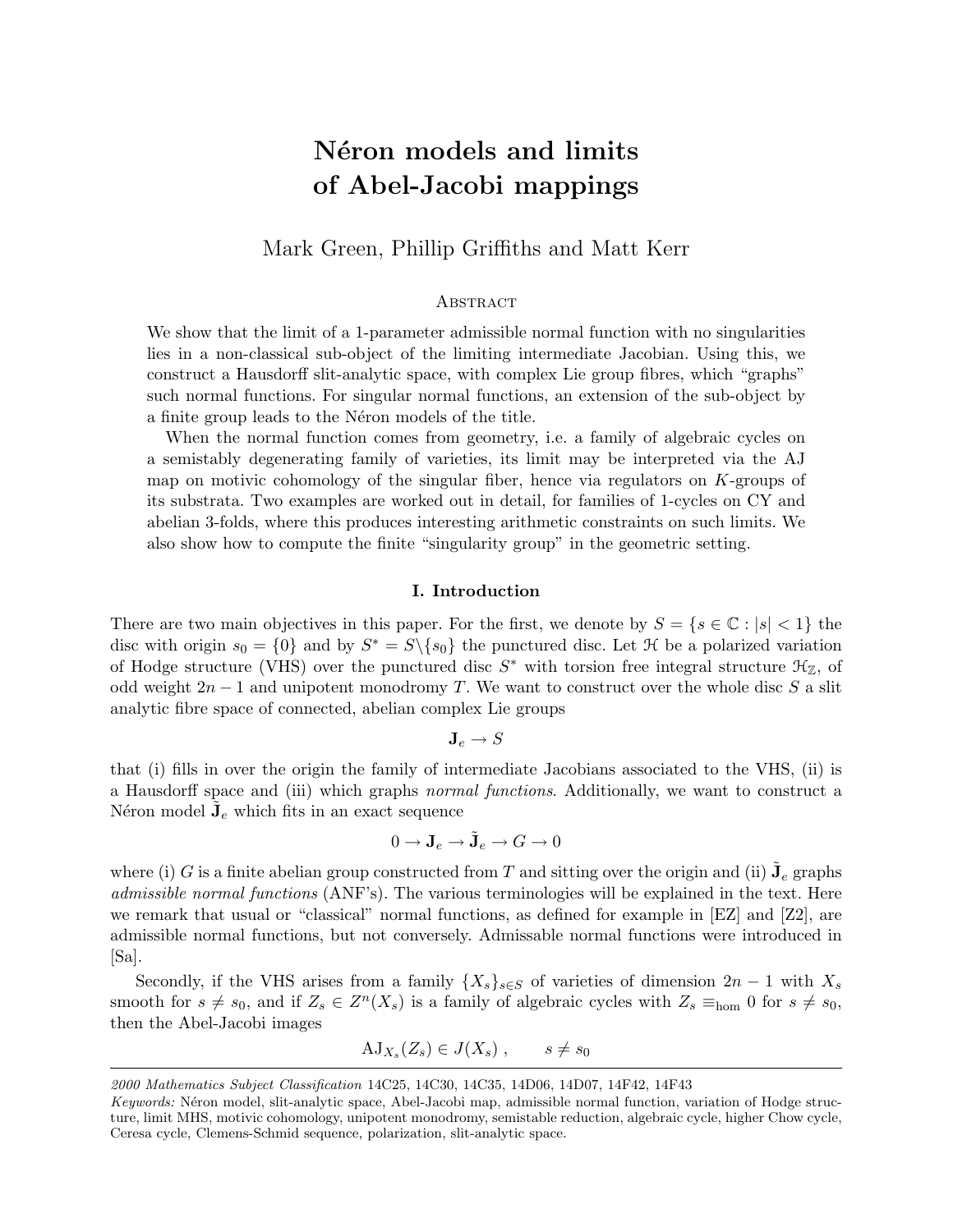will be proved to give an ANF and therefore a section of  $\tilde{\mathbf{J}}_e \to S$ . In case the singular fibre  $X_{s_0}$ is a reduced normal crossing variety and the cohomology class of  $Z_{s_0}$  is zero, one may define the generalized Jacobian  $J(X_{s_0})$  and the Abel-Jacobi image  $\mathrm{AJ}_{X_{s_0}}(Z_{s_0}) \in J(X_{s_0})$ . Moreover, (i) the  $A J_{X_s}(Z_s)$  for  $s \in S$  define a normal function and therefore a section of  $J_e \rightarrow S$ , (ii) there is a natural map

$$
J(X_{s_0}) \xrightarrow{\text{AJ}(\rho)} J_{e,s_0}
$$

from the generalized intermediate Jacobian  $J(X_{s_0})$  to the fibre of  $J_e$  over the origin, and (iii) in a manner to be made precise

$$
\lim_{s \to s_0} AJ_{X_s}(Z_s) = AJ(\rho) (AJ_{X_{s_0}}(Z_{s_0})) .
$$

Here,  $AJ(\rho)$  is induced from a map  $\rho$  in the Clemens-Schmid exact sequence in a manner to be explained below.

In more detail, in the classical case we let

$$
\mathfrak{X} \stackrel{\pi}{\to} S \tag{I.1}
$$

be a family of algebraic curves  $X_s = \pi^{-1}(s)$  over the disc. We assume that the curves  $X_s$  are smooth for  $s \neq s_0$  and let  $J_s = J(X_s)$  be the Jacobian variety of  $X_s$ . Then as above letting  $S^* = S \setminus \{s_0\}$ denote the punctured disc, the union

$$
\bigcup_{s \in S^*} J_s =: \mathbf{J} \to S^* \tag{I.2}
$$

forms naturally an analytic fibre space of principally polarized abelian varieties (PPAV's) over  $S^*$ . The classical Néron model  $|BLR|$  gives an extension of  $(I.2)$  to an analytic fibre space of abelian complex Lie groups

$$
\tilde{\mathbf{J}}_e \xrightarrow{p} S \tag{I.3}
$$

with the following property: Let  $\nu$  be an admissible normal function, which is given by a holomorphic section of (I.2) that satisfies certain conditions, to be specified below, as  $s \to s_0$ . If  $\mathcal{Z} \in Z^1(\mathcal{X})$  is a codimension-1 algebraic cycle such that a general intersection  $Z_s = \mathcal{Z} \cdot X_s$  has degree zero, then

$$
\nu_{\mathcal{Z}}(s) = \mathrm{AJ}_{X_s}(Z_s) \in J(X_s) \tag{I.4}
$$

gives an ANF. Then a property of Néron models is

An admissible normal function extends to a holomorphic section of  $(I.3)$ . (I.5)

We will informally phrase this as saying that the Néron model graphs admissible normal functions.

Remark. In the earlier works [GG1] and [GG2] of the first two authors the term extended normal functions was used. However, since as pointed out to us by Greg Pearlstein, exended normal functions correspond to admissible variations of mixed Hodge structure in the sense of M. Saito, we have changed to that terminology. The admissibility of normal functions arising from geometry follows from the work of M. Saito [Sa]. For discussion of admissible variations of mixed Hodge structure see [Pe2] and the original reference [SZ].

Remark on notations. Throughout this paper the subscript "e" means that an object has been extended from  $S^*$  to S. The family of identity components of the fibres of the extension of  $(1.3)$  to the general case will be denoted by

$$
\mathbf{J}_e \to S \ .
$$

There is then an exact sequence

$$
0 \to \mathbf{J}_e \to \tilde{\mathbf{J}}_e \to G \to 0
$$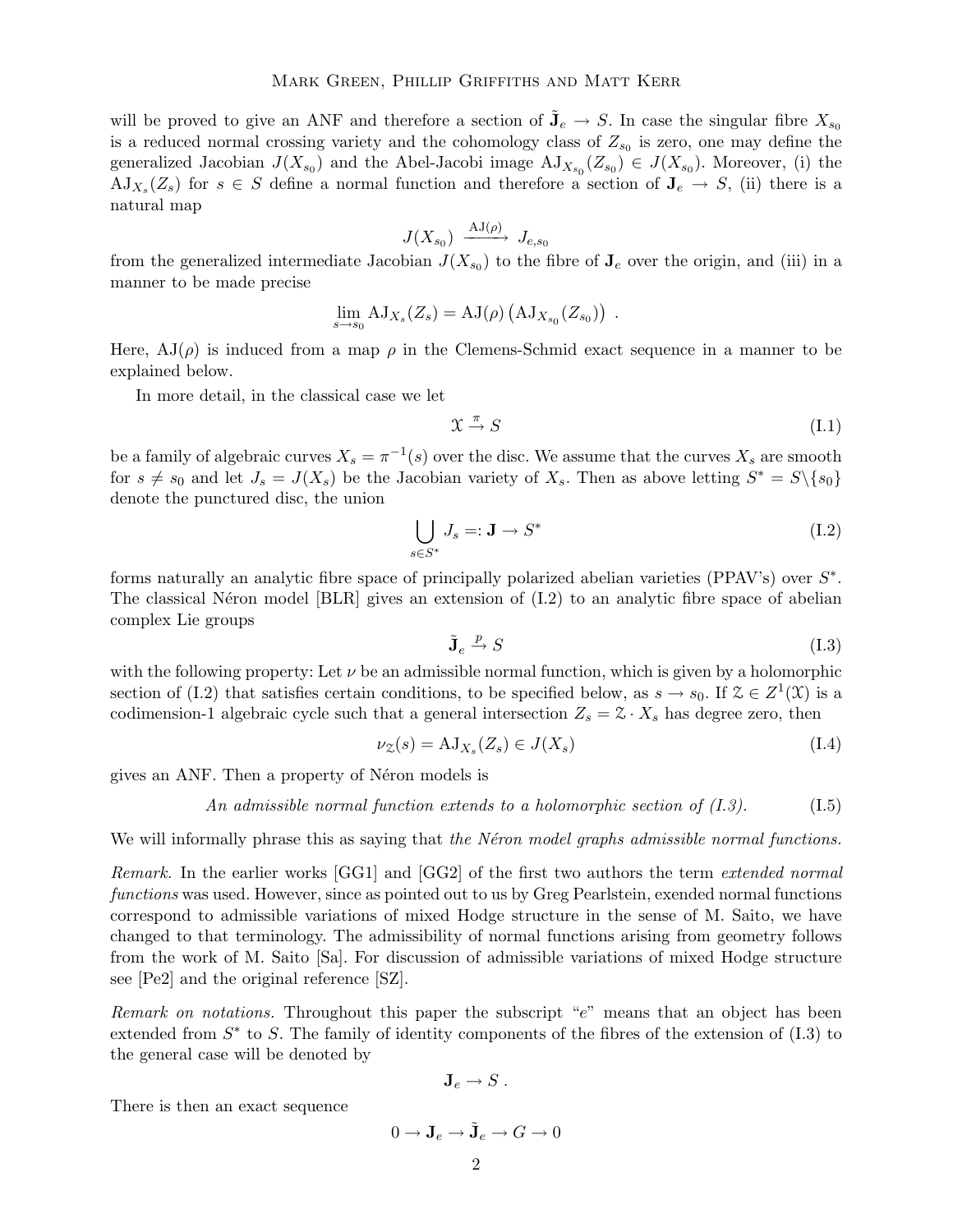where

$$
G\cong \tilde{J}_{e,s_0}/J_{e,s_0}
$$

is the group of components, which will be shown to be finite, of the fibre of the Néron model over the origin.

As indicated above, one objective of this paper is to extend this story to the case when (I.1) is replaced by a family of projective varieties of complex dimension  $2n-1$  and, for  $s \neq s_0$ ,  $J_s = J(X_s)$ is the n<sup>th</sup> intermediate Jacobian of  $X_s$ . We remark that if for  $s \neq s_0$  we denote by  $Z^n(X_s)_{\text{hom}}$  the codimension-n algebraic cycles on  $X_s$  whose fundamental class is zero, the Abel-Jacobi map will be denoted by

$$
AJ_{X_s}: Z^n(X_s)_{hom} \to J(X_s) .
$$

As in the  $n = 1$  case, it is a result that an algebraic cycle  $\mathcal{Z} \in Z^n(\mathcal{X})$  such that  $Z_s \in Z^n(X_s)_{\text{hom}}$  for  $s \neq s_0$  gives an admissible normal function by the same formula (I.4).

In constructing the Néron model we shall make the (perhaps inessential) assumption that the monodromy is unipotent.

Returning to the general discussion, in the classical case the Neron model may be constructed for a general family of PPAV's, not just those that arise as Jacobians of curves. More generally, given over the punctured disc  $S^*$  any principally polarized variation of Hodge structure  $(\mathcal{H}, \mathcal{F}^p, \mathcal{H}_\mathbb{Z}, \nabla)$  of weight  $2n - 1$  and with unipotent monodromy, there is a corresponding family of compact complex tori

$$
J_s = F_s^n \backslash H_s / (\mathfrak{H}_{\mathbb{Z}})_s ,
$$

and we shall construct a corresponding Néron model  $(1.3)$ . There are a number of noteworthy features of the construction:

(i) The group G may be identified in terms of the monodromy transformation  $T$  as

$$
G \cong \frac{\operatorname{Im}(T_{\mathbb{Q}} - I)_{\mathbb{Z}}}{\operatorname{Im}(T_{\mathbb{Z}} - I)}\,. \tag{I.6}
$$

We note that

$$
G \cong H^1(S^*, \mathfrak{H}_{\mathbb{Z}})_{\text{tor}} ;
$$

a similar formula is stated for the example in [Sa,  $(2.5.4)$ ], where G is denoted by  $C_0(H)$ . Using the polarization we have the equivalent expression

$$
G \cong \frac{(\text{Ker}(T_{\mathbb{Q}} - I)^{\perp})_{\mathbb{Z}}}{\text{Im}(T_{\mathbb{Z}} - I)}
$$

where the outer subscript  $\mathbb Z$  means both in (I.6) and above that we take the integral classes in  $V_{\mathbb{Q}} = Z_{\mathbb{Z}} \otimes_{\mathbb{Z}} \mathbb{Q}$  for any lattice  $V_{\mathbb{Z}} \cong \mathbb{Z}^r$ . This formulation is useful in computing examples. It is also used in the description of  $G$  in Theorem (III.C.3).

To explain the next point, we recall that there is a canonical extension (cf. [De])  $(\mathcal{H}_e, \mathcal{F}_e^p, \mathcal{H}_{\mathbb{Z},e}, \nabla)$ of the VHS, where denoting by  $j: S^* \hookrightarrow S$  the inclusion we have  $\mathfrak{H}_{\mathbb{Z},e} = j_*(\mathfrak{H}_{\mathbb{Z}})$ , and the Gauss-Manin connection satisfies

$$
\nabla: \mathfrak{F}_e^p \to \mathfrak{F}_e^{p-1} \otimes \Omega_S^1(\log\{s_0\}) .
$$

We denote by  $H_e$  and  $\mathbf{F}_e^p$  the extended Hodge bundles, and we define the sheaves

$$
\begin{cases} \n\mathcal{J} = \mathcal{F}^n \backslash \mathcal{H} / \mathcal{H}_{\mathbb{Z}} \quad \text{(over } S^*) \\ \n\hat{\mathcal{J}}_e = \mathcal{F}_e^n \backslash \mathcal{H}_e / \mathcal{H}_{\mathbb{Z}, e} \quad \text{(over } S) \n\end{cases}
$$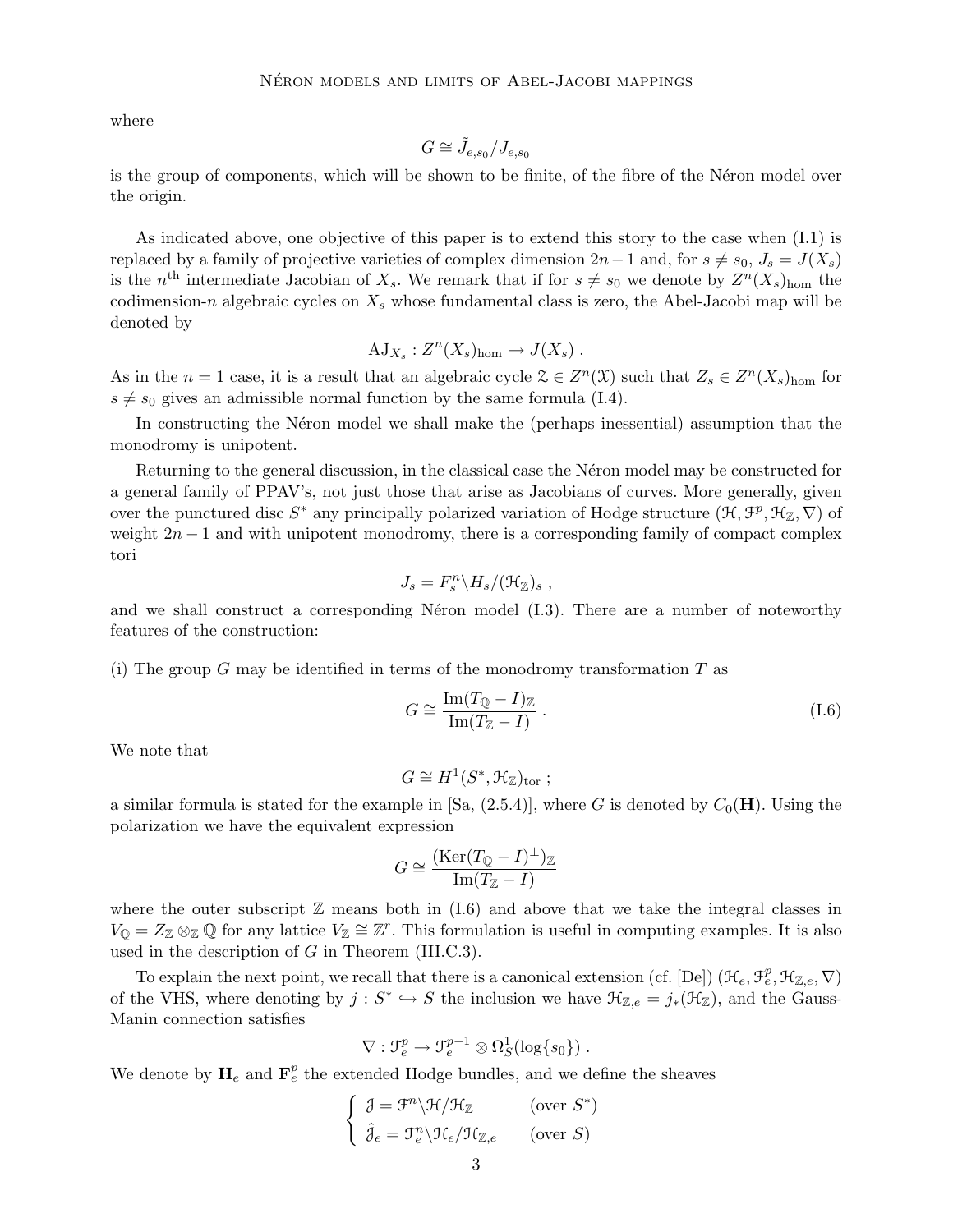The reason for the  $\hat{ }$  will appear below. Finally, we set

$$
\hat{J}_{e,s_0} = F_{e,s_0}^n \backslash H_{e,s_0} / (\mathfrak{H}_{\mathbb{Z}})_{s_0} ;
$$

we may informally think of  $\hat{J}_{e,s_0}$  as the "fibre" of  $\hat{J}_e$  at  $s_0$ . A natural candidate for  $J_e \to S$  would be to set

$$
\hat{\mathbf{J}}_e = \mathbf{J} \cup \hat{J}_{e,s_0} ; \tag{I.7}
$$

i.e., we simply insert  $\hat{J}_{e,s_0}$  over the origin. For example

- this is what is suggested by the extension theorems of Zucker [Z1], [Z2] and El Zein-Zucker  $[EZ];$
- in the classical case  $n = 1$ , or more generally for any n and with the assumption (which is automatic when  $n = 1$ )

$$
(T - I)2 = 0
$$
\n
$$
(I.8)
$$

plus a technical assumption (cf. Propostion II.A.8 below) on the limiting mixed Hodge structure (LMHS), the construction (I.7) is the correct one (cf. Clemens [Cl2] and M. Saito [Sa]).

However, our second point is

(ii) In general,  $(I.7)$  is the *wrong* object.

Rather, denoting as usual by  $N = \log T$  the logarithm of T, it turns out that we should set

$$
J_{e,s_0} = F^n \operatorname{Ker} N_{\mathbb{C}} \backslash \operatorname{Ker} N_{\mathbb{C}} / (\mathfrak{H}_{\mathbb{Z},e})_{s_0}
$$
\n(1.9)

and

$$
\mathbf{J}_e = \mathbf{J} \cup J_{e,s_0} \to S \,. \tag{I.10}
$$

A more suggestive notation might be  $J(Ker N)$ , meaning that we construct the intermediate Jacobian using only the Ker N part of  $H_{e,s_0}$ .

We note that  $J_e$  is a subset of the "wrong object"  $\hat{J}_e$ , and that unless (I.8) is satisfied

 $\dim J_{e,s_0} < \dim J_s , \qquad s \neq s_0$ 

so that  $(1.10)$  is not an analytic fibre space of complex Lie groups in the usual sense, but rather is what we shall call a *slit analytic fibre space of complex Lie groups*. The concept of a slit analytic space first appeared in the fundamental work [KU]. There the reason was also to obtain a Hausdorff quotient. The space  $J_e$  will be seen to have the properties:

- It is a Hausdorff topological space. By contrast, we shall see that, with the natural topology,  $\hat{\mathbf{J}}_e$  is not separated unless (I.8) is satisfied (cf. [Sa]);
- The fibres of  $J_e \rightarrow S$  are connected abelian complex Lie groups, composed of compact, complex tori and algebraic tori — no vector groups;
- One may "do geometry" on  $J_e \rightarrow S$ .

This point will be elaborated on in a future work; cf. [KU] where "doing geometry" on a slit analytic space is discussed in their context.

*Remark.* The referee observes that, after adjusting the VHS to have weight  $-1$ ,

$$
J_{e,s_0} \cong \text{Ext}^1_{\text{MHS}}(\mathbb{Z}(0), K) \tag{I.11}
$$

where K is the induced limit mixed Hodge structure on the kernel of  $N$ . From a formal point of view this description is preferable. For the computation of examples in our setting, taking the classical description

$$
\nu_Z(s) \in J_{e,s} = \check{F}_{e,s}^n / \mathcal{H}_{\mathbb{Z},e,s} \tag{8 \neq s_0}
$$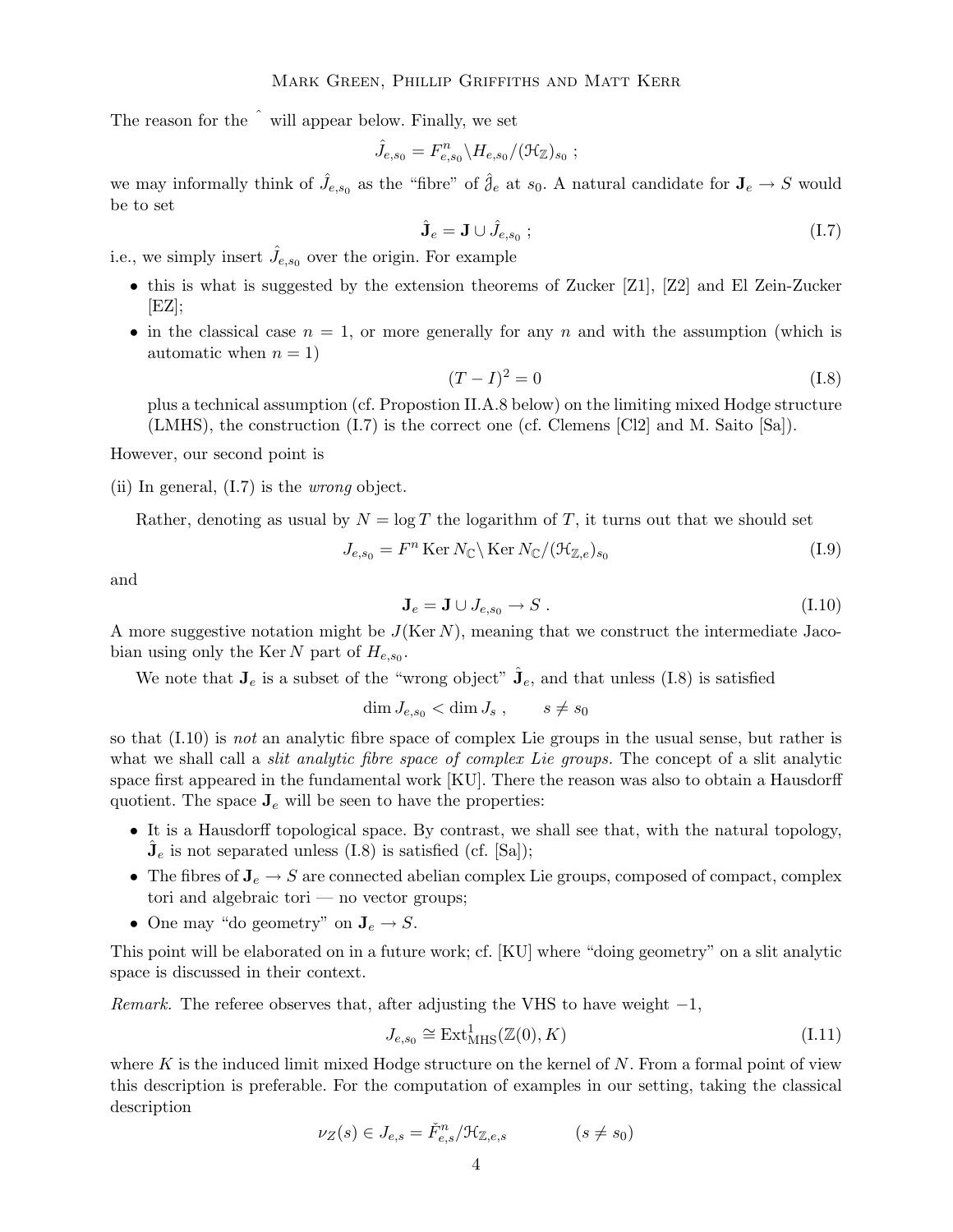and analyzing the limit as  $s \to s_0$  turns out for us to be more convenient.

(iii) To get a feeling for this, we let  $\nu$  be an admissible normal function. Then we shall show that for some integer m the value

$$
m\nu(s_0)\in J_{e,s_0}
$$

is defined. This puts a constraint, not visible in the classical case  $(I.8)$ , on the values of an admissible normal function at the singular point. In particular, we may define the subsheaf

$$
\mathcal{J}_e \subset \hat{\mathcal{J}}_e
$$

to be given by  $\mathcal{O}_S(\mathbf{J}_e)$ , and the results of Zucker and El Zein-Zucker may be refined to give an extension of a normal function satisfying their assumptions to the smaller sheaf  $\mathcal{J}_e$ .

*Remark.* The result that for a normal function  $\nu$  the value

$$
\nu(s_0) \in J_{e,s_0} \subset \hat{J}_{e,s_0}
$$

has been found independently by Greg Pearlstein. Indeed, our proof is a direct application of his extension of Schmid's nilpotent orbit theorem to admissible variations of mixed Hodge structure  $[Pe1]$ . It is to be expected that this work, together with the extension of Schmid's  $SL_2$ -orbit theorem to AVMHS's [Pe2], will have important applications to the study of normal functions. In fact, in addition to the above result one such is the result of Brosnan-Pearlstein [BP] that will be commented on below.

The first case that illustrates this non-classical behaviour is when  $n = 2$  and, using the standard notation from mixed Hodge theory,

$$
\left\{ \begin{array}{cc} N^2=0, & N\neq 0 \\[0.2cm] I^{1,3}\neq 0\ . \end{array} \right.
$$

One may schematically represent any LMHS as a Hodge diamond with N playing the role of the Lefschtetz operator. In this case the picture is

$$
F_{\infty}^{2}
$$
 
$$
\sum_{n=1}^{\infty} \sum_{k=1}^{\infty} \mathbf{K} \mathbf{e}^{\mathbf{e}} \mathbf{e}^{\mathbf{e}} \mathbf{e}^{\mathbf{e}} \mathbf{e}^{\mathbf{e}} \mathbf{e}^{\mathbf{e}} \mathbf{e}^{\mathbf{e}} \mathbf{e}^{\mathbf{e}} \mathbf{e}^{\mathbf{e}} \mathbf{e}^{\mathbf{e}} \mathbf{e}^{\mathbf{e}} \mathbf{e}^{\mathbf{e}} \mathbf{e}^{\mathbf{e}} \mathbf{e}^{\mathbf{e}} \mathbf{e}^{\mathbf{e}} \mathbf{e}^{\mathbf{e}} \mathbf{e}^{\mathbf{e}} \mathbf{e}^{\mathbf{e}} \mathbf{e}^{\mathbf{e}} \mathbf{e}^{\mathbf{e}} \mathbf{e}^{\mathbf{e}} \mathbf{e}^{\mathbf{e}} \mathbf{e}^{\mathbf{e}} \mathbf{e}^{\mathbf{e}} \mathbf{e}^{\mathbf{e}} \mathbf{e}^{\mathbf{e}} \mathbf{e}^{\mathbf{e}} \mathbf{e}^{\mathbf{e}} \mathbf{e}^{\mathbf{e}} \mathbf{e}^{\mathbf{e}} \mathbf{e}^{\mathbf{e}} \mathbf{e}^{\mathbf{e}} \mathbf{e}^{\mathbf{e}} \mathbf{e}^{\mathbf{e}} \mathbf{e}^{\mathbf{e}} \mathbf{e}^{\mathbf{e}} \mathbf{e}^{\mathbf{e}} \mathbf{e}^{\mathbf{e}} \mathbf{e}^{\mathbf{e}} \mathbf{e}^{\mathbf{e}} \mathbf{e}^{\mathbf{e}} \mathbf{e}^{\mathbf{e}} \mathbf{e}^{\mathbf{e}} \mathbf{e}^{\mathbf{e}} \mathbf{e}^{\mathbf{e}} \mathbf{e}^{\mathbf{e}} \mathbf{e}^{\mathbf{e}} \mathbf{e}^{\mathbf{e}} \mathbf{e}^{\mathbf{e}} \mathbf{e}^{\mathbf{e}} \mathbf{e}^{\mathbf{e}} \mathbf{e}^{\mathbf{e}} \mathbf{e}^{\mathbf{e}} \mathbf{e}^{\mathbf{e}} \mathbf{e}^{\mathbf{e}} \mathbf{e}^{\mathbf{
$$

where  $N$  is an isomorphism from the top row to the bottom row. Then one has

$$
0\to J_{e,s_0}\to \hat J_{e,s_0}\to I^{1,3}\to 0
$$

where  $I^{1,3}$  is represented by the dot in the box. The constraint is that  $\nu(s_0)$  projects to zero in this term. In the geometric case this result is non-trivial and may be thought of as some sort of relative version of the local invariant cycle theorem.

Since the category of mixed Hodge structure is abelian, Ker  $N_{\mathbb{C}} \subset H_{e,s_0}$  inherits a weight filtration  $W_{\bullet}$  defined over  $\mathbb Q$  and a Hodge filtration  $F^p$  Ker  $N_{\mathbb C}$ , and these then induce a filtration

$$
W_{-m}(J_{e,s_0}), \qquad \qquad 0 \leqq m \leqq 2n-1
$$

on the analytic group  $J_{e,s_0}$ . We will then see that

$$
\operatorname{Gr}_{-m}(J_{e,s_0}) \cong F^n \backslash H^{2n-1-m} / H^{2n-1-m}_{\mathbb{Z}}
$$

where  $(H^{2n-1-m}, F^p, H_{\mathbb{Z}}^{2n-1-m})$  is a polarized Hodge structure of weight  $2n-1-m$ . Filtrations of this form were introduced by Carlson, cf.  $[Ca2,$  formulas  $(1.5)–(1.6)$ ]. Thus, as indicated above,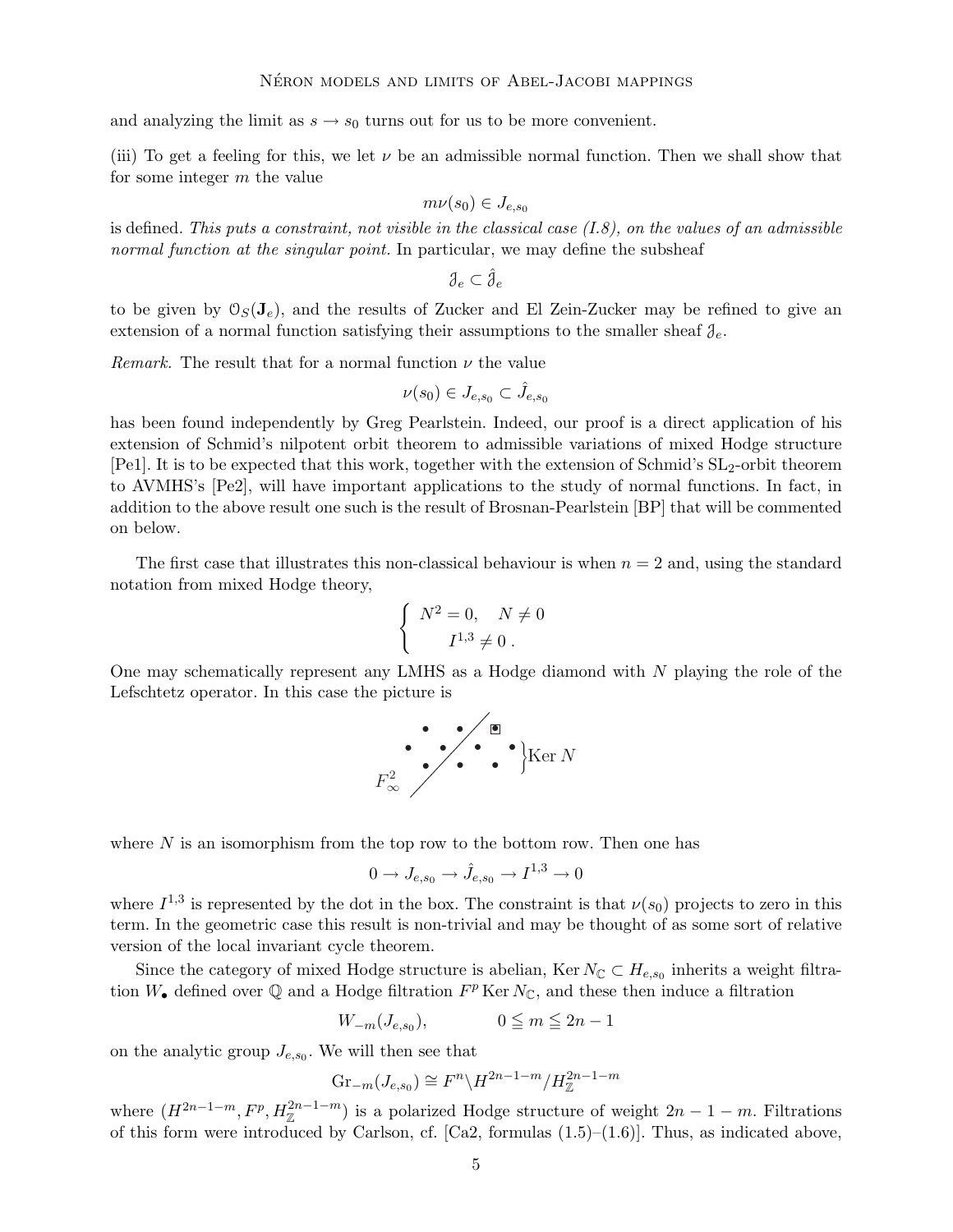when  $n = 2$ 

$$
\begin{cases} \operatorname{Gr}_0(J_{e,s_0}) \cong F^2 \backslash H^3 / H^3_{\mathbb{Z}} \\ \operatorname{Gr}_{-1}(J_{e,s_0}) \cong F^2 \backslash H^2 / H^2_{\mathbb{Z}} \\ \operatorname{Gr}_{-2}(J_{e,s_0}) \cong H^1 / H^1_{\mathbb{Z}} \\ \operatorname{Gr}_{-3}(J_{e,s_0}) \cong H^0 / H^0_{\mathbb{Z}} \end{cases}
$$

from which it follows that

$$
\begin{cases} \operatorname{Gr}_0(J_{e,s_0}) \cong \mathbb{C}^h/\Lambda_{2h} \\ \operatorname{Gr}_{-1}(J_{e,s_0}) \cong \mathbb{C}^k/\Lambda_l, \quad k \leq l \leq 2k \\ \operatorname{Gr}_{-2}(J_{e,s_0}) \cong \mathbb{C}^a/\Lambda_a \\ \operatorname{Gr}_{-3}(J_{e,s_0}) \cong \mathbb{C}^b/\Lambda_b \end{cases}
$$

where  $\Lambda_i \cong \mathbb{Z}^i$  is a discrete subgroup; therefore, as previously remarked, the graded quotients are composed of extensions of compact analytic tori by algebraic tori.

Two very natural questions to ask are:

- (i) When the VHS arises from a geometric family, how are  $H^0, H^1, H^2, H^3$  related to the geometry of the singular fiber  $X_{s_0}$ ?
- (ii) When we have a geometric family of cycles, what is the geometric content of the part of  $\lim_{s\to s_0} A J_{X_s}(Z_s)$  lying in the various pieces of  $J_{e,s_0}$ ?

More specifically, we assume given a family (I.1) where now  $\mathfrak X$  is smooth and of dimension  $2n$ and  $X_{s_0} = \bigcup_i X_i$  is a reduced strict normal crossings divisor (SNCD; cd. III.A). We denote by  $Z_{\pi}^n(\mathfrak{X})$ the group of codimension-n algebraic cycles  $\mathfrak X$  that are in general position relative to the fibration (I.1). In particular, we assume that

$$
\mathcal{Z} \cdot X_{s_0} =: Z_{s_0} \text{ meets the strata } X_I \text{ properly,}
$$

i.e., the intersections are proper intersections as in the standard theory of algebraic cycles. This assumption will be discussed in detail in section III.A below. Here, we are using the customary notation

$$
X_I = \bigcap_{i \in I} X_i
$$

for the strata of  $X_{s_0}$ . For  $\mathcal{Z} \in Z^n_{\#}(\mathcal{X})$  we set  $\mathcal{X}^* = \pi^{-1}(S^*) = \mathcal{X} \setminus \{X_{s_0}\}\$  and  $\mathcal{Z}^* = \mathcal{Z}|_{\mathcal{X}^*}$  and consider the conditions

$$
[\mathcal{Z}] = 0 \quad \text{in} \quad H^{2n}(\mathcal{X}, \mathbb{Z});\tag{I.12.i}
$$

$$
[\mathcal{Z}^*] = 0 \quad \text{in} \quad H^{2n}(\mathcal{X}^*, \mathbb{Z}) \tag{I.12.ii}
$$

$$
[Z_s] = 0 \text{ in } H^{2n}(X_s, \mathbb{Z}) \text{ for } s \neq s_0. \tag{I.12.iii}
$$

We note that

$$
(i) \Rightarrow (ii) \Rightarrow (iii) ,
$$

and all implications are easily seen by example to be strict. In cases (i) and (ii) it will follow from our results that the extended normal function

$$
\nu_{\mathcal{Z}}(s_0) \in J_{e,s_0}
$$

and therefore takes its value in the identity component of  $\tilde{J}_{e,s_0}$ . These are refinements of the results of Zucker [Z1], [Z2] and El Zein-Zucker [EZ].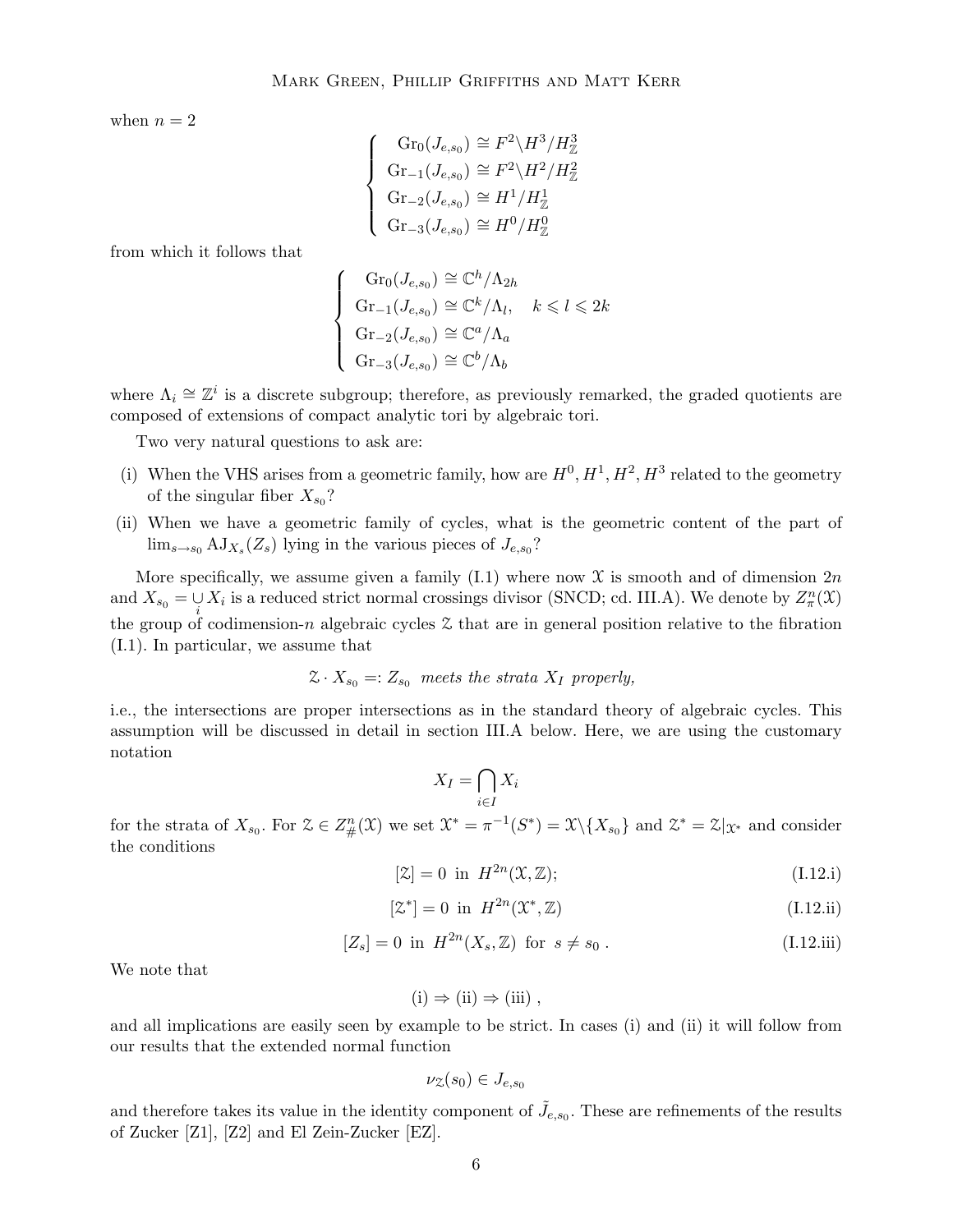In case (i), we will define  $AJ_{X_{s_0}}(Z_{s_0}) \in J(X_{s_0})$ , where by definition the (generalized) intermediate Jacobian of  $X_{s_0}$  is

$$
J(X_{s_0}) = F^n H^{2n-1}(X_{s_0}) \backslash H^{2n-1}(X_{s_0}) / H^{2n-1}(X_{s_0}, \mathbb{Z}) .
$$

We recall the Clemens-Schmid (C-S) (cf. [Mo1] and [KK]) exact sequence of MHS's with  $\mathbb{Q}$ coefficients

$$
\to H^{2n-1}(X_{s_0}) \xrightarrow{\rho} H^{2n-1}_{\text{lim}}(X_s) \xrightarrow{N} H^{2n-1}_{\text{lim}}(X_s) \xrightarrow{\sigma} H_{2n-1}(X_{s_0}) \to
$$

where  $H_{\text{lim}}^q(X_s)$  is the limiting mixed Hodge structure on the cohomology of a general fibre. There is an induced map

$$
AJ(\rho) : J(X_{s_0}) \to J_{e,s_0} , \qquad (I.13)
$$

and one of our main results is:

In case  $(1.12.i)$  we have

$$
\nu_{\mathcal{Z}}(s_0) = \mathrm{AJ}(\rho) \left( \mathrm{AJ}_{X_{s_0}}(Z_{s_0}) \right) \ .
$$

We shall write this as

$$
\lim_{s \to s_0} AJ_{X_s}(Z_s) = AJ_{X_{s_0}}(Z_{s_0}) .
$$
\n(1.14)

In a precise sense, in case (i) the Abel-Jacobi mappings on the smooth fibres specialize to the Abel-Jacobi mapping on the NCD over the origin.

The mixed Hodge structure on  $H^{2n-1}(X_{s_0})$  induces a weight filtration on  $J(X_{s_0})$  and (I.13) is a map of filtered analytic groups. Using (I.14) we will be able to interpret the induced graded pieces of  $\lim_{s\to s_0} AJ_{X_s}$  as follows:

There will be subquotients  $A<sup>n</sup>(l)$  of

$$
\bigoplus_{|I|=l+1} \operatorname{CH}^n(X_I,l)
$$

together with (Beilinson) regulator maps

$$
A^{n}(l) \rightarrow \mathrm{Gr}_{-l}(J(X_{s_0})) .
$$

In a manner to be made precise we will then have the

CONCLUSION.  $\lim_{s\to s_0} A J_{X_s}$  involves the regulator maps, defined on the higher Chow groups of the strata of  $X_{s_0}$ .

In fact, although so far as we know it has not generally been formulated in quite this way, this result is already the case classically when  $X_{s_0}$  is a nodal curve: the  $\mathbb{C}^*$ 's in the generalized Jacobian of the nodal curve are the images of maps

$$
\begin{array}{c} \mathrm{CH}^1(\mathrm{node},1) \rightarrow \mathbb{C}^*\\ \parallel \\ \mathrm{CH}^1(\mathbb{C},1) \ . \end{array}
$$

In section IV we turn to the analysis of examples. The first is the Fermat-pentahedron  $(F/P)$ pencil

$$
s(x_0^5 + x_1^5 + x_2^5 + x_3^5 + x_4^5) - x_0x_1x_2x_3x_4 = 0
$$
\n(I.15)

which has been much studied. After applying semi-stable reduction to  $(1.15)$  we will find that

$$
\mathrm{AJ}(\rho): J(X_{s_0}) \overset{\sim}{\to} J_{e,s_0}
$$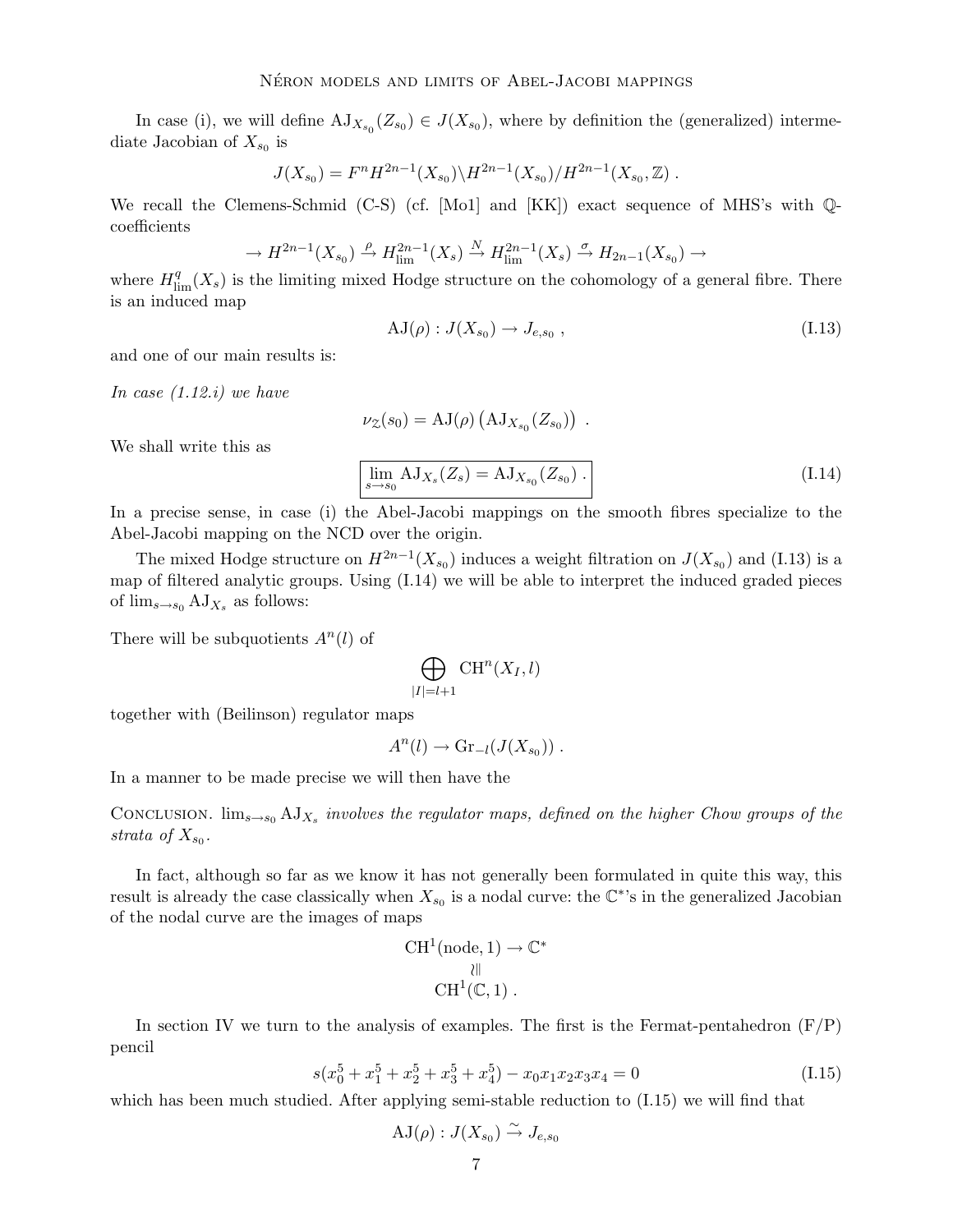is an isomorphism. Then the graded pieces turn out to be

$$
Gr_0 = \bigoplus_{i=1}^{10} J(C)(-1)
$$
  
\n
$$
Gr_{-1} = 0
$$
  
\n
$$
Gr_{-2} \cong \bigoplus_{i=1}^{40} \mathbb{C}^*
$$
  
\n
$$
Gr_{-3} \cong \mathbb{C}^*
$$

where C is a Fermat quintic curve  $\{x^5 + y^5 = 1\}$ . The group of components of the Néron model turns out to be

$$
G \cong (\mathbb{Z}/5\mathbb{Z})^3 \ . \tag{I.16}
$$

Of particular interest are the limits

$$
\lim_{s \to s_0} \mathrm{AJ}_{X_s}(L'_s - L''_s)
$$

where  $L'_s$  and  $L''_s$  are lines in  $X_s$  whose limiting positions  $L'_{s_0}, L''_{s_0}$  are in different components of the pentahedron  $P$ . Denoting by  $\lceil \cdot \rceil$  the quotient map

$$
\tilde{J}_{e,s_0} \stackrel{\left[ \quad \right] }{\longrightarrow} G
$$

we shall prove in section IV.B that, under the above conditions,

$$
\left[\lim_{s \to s_0} AJ_{X_s}(L'_s - L''_s)\right] \neq 0,
$$

and that taken over all pairs  $L'_s$ ,  $L''_s$  these limits generate G.

Remark. The Abel-Jacobi map on the difference of lines on a quintic was one of the first examples studied of non-classical Abel-Jacobi maps (cf. [Gr1] and [Cl2]). It was shown by a global monodromy argument that for a generic quintic the Abel-Jacobi image of a difference of lines was non-torsion and therefore non-trivial. But  $(1.15)$  is not a generic quintic for a generic choice of  $s$ ; moreover, the last relation above does not imply that the ANF  $A J_{X_s}(L'_s - L''_s)$  is nontorsion. The construction in section IV.C, in contrast, *does* yield nontorsion normal functions.

We shall also construct in section IV.C a cycle  $W_{s_0} \in Z^2(X_{s_0})$  in general position and with the properties

- (i)  $W_{s_0}$  deforms to a cycle  $W_s \in Z^2(X_s)_{\text{hom}}$  for s near to  $s_0$ ;
- (ii)  $\lim_{s \to s_0} A J_{X_s}(W_s) \in W_{-3}(J_{e,s_0});$
- (iii) this limit is the image under the map  $(1.13)$  of a map

$$
CH^2(\mathbb{C},3) \to \mathbb{C}/\mathbb{Z}(2) .
$$

This illustrates in an interesting example how the higher Chow groups, beyond the classical cases, enter naturally into limits of Abel-Jacobi mappings.

Finally, the Abel-Jacobi images of the degeneration of the Collino variant of the Ceresa cycle on the Jacobian of a genus three curve specializing to one with three independent nodes  $-$  gives another interesting example where the regulator image of a higher Chow group naturally appears (in the form of Catalan's constant). This story is worked out in section IV.D.

The authors wish to thank S. Bloch, M. de Cataldo, J. Lewis, L. Migliorini, and G. Pearlstein for helpful conversations. We would especially like to thank the referees and the editors for an extremely thorough and helpful job, which we feel significantly clarified and improved the exposition, and Sarah Warren for the excellent job of typing.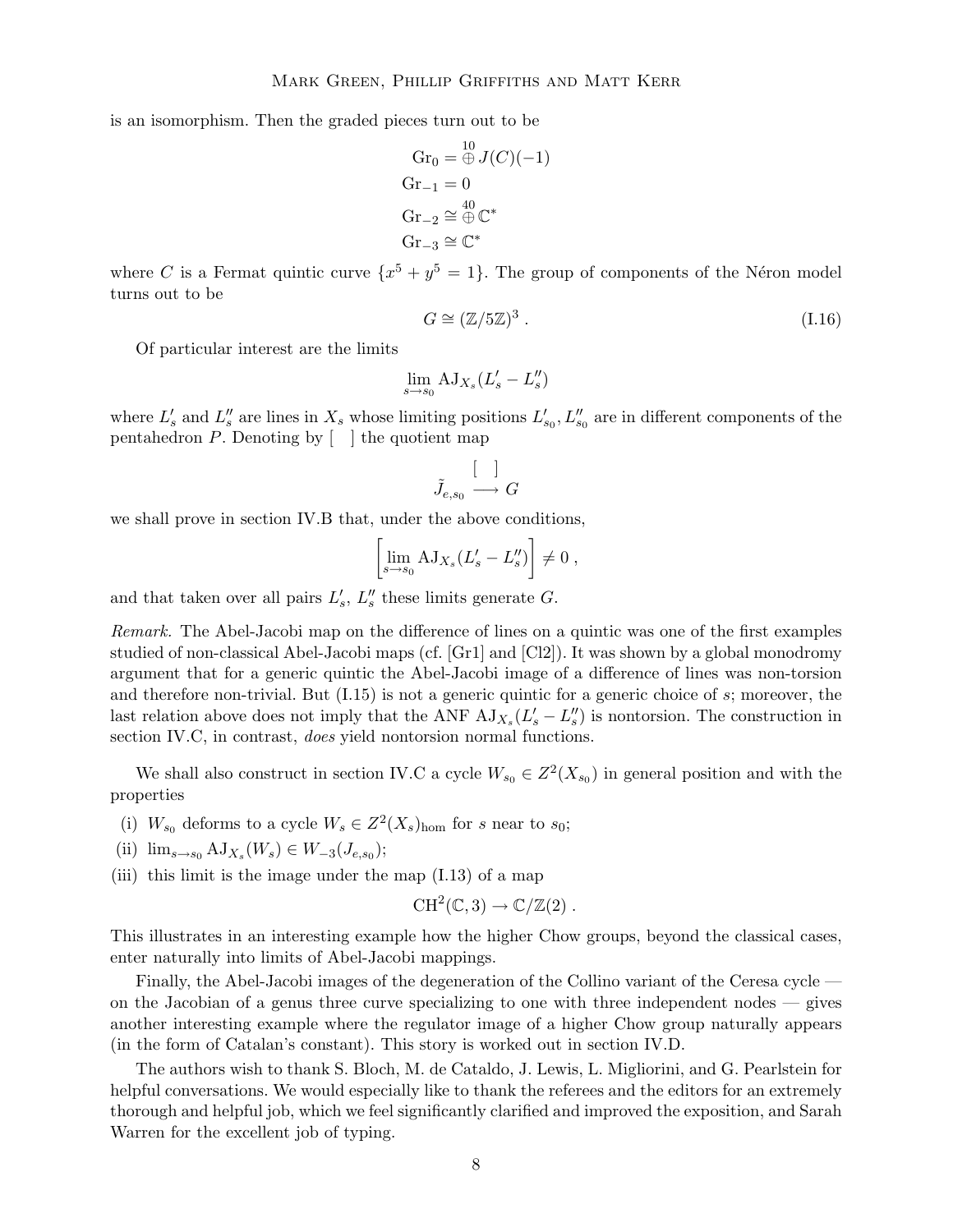Note added in proof. The paper [DM] contains results related to those presented in this paper, especially those dealing with the integral structure on monodromy of the classical mirror quintic family.

## II. Construction of the Neron model and graphing of admissible normal functions

#### II.A Graphing normal functions

We denote by S a smooth projective variety and by  $D \subset S$  a divisor with local normal crossings (LNC's) with complement  $S^* = S \ D$ . Over  $S^*$  we assume given a polarized variation of Hodge structure (VHS)  $(\mathcal{H}, \mathcal{F}^p, \nabla, \mathcal{H}_\mathbb{Z})$  of weight  $2n-1$ . Here,  $\mathcal{H}_\mathbb{Z}$  is a torsion free local system  $\mathcal{H} =$  $\mathfrak{H}_{\mathbb{Z}} \otimes_{\mathbb{C}} \mathcal{O}_{S^*}$ . The transversality condition

$$
\nabla : \mathcal{F}^p \to \mathcal{F}^{p-1} \otimes \Omega_{S^*}^1 \tag{II.A.1}
$$

gives the usual differential constraint on how the Hodge filtration varies.

In a neighborhood U of  $s_0 \in D \subset S$  where  $D \cap U = \bigcup_i D_i$  has normal crossings, we assume that the local monodromies  $T_i: \mathfrak{K}_{\mathbb{Z},s} \to \mathfrak{K}_{\mathbb{Z},s}$ ,  $s \in U^* = U \backslash U \cap D$  are unipotent with logarithms  $N_i$ . Then it is well-known [De] that there are canonical extensions  $\mathcal{H}_e, \mathcal{F}_e^p$  of the sheaves associated to the VHS such that

$$
\left\{ \begin{array}{l} \nabla : \mathcal{H}_e \to \mathcal{H}_e \otimes \Omega_S^1(\log D) \\ \text{Res}_{s_i}(\nabla) = N_i \end{array} \right.
$$

We define  $\mathcal{H}_{\mathbb{Z},e}$  by  $\mathcal{H}_{\mathbb{Z},e} = j_*(\mathcal{H}_{\mathbb{Z}})$  where  $j: S^* \hookrightarrow S$  is the inclusion. We have the natural identification

$$
\mathfrak{H}_{\mathbb{Z},e;s_0} = \bigcap_i \text{Ker}(T_i - I)_{\mathbb{Z}}.
$$

In this work we shall primarily be concerned with the case

$$
\dim S = 1. \tag{II.A.2}
$$

Then there is only one local monodromy transformation T with  $N = \log T$ . The neighborhood U of  $s_0 \in D$  may be taken to be a disc  $S \cong \Delta$ , and we shall denote by s both a point in U and a coordinate on S with  $s_0 = \{0\}$ . All the constructions described below will be canonical up to scaling of s.

Unless mentioned to the contrary we shall make the assumption (II.A.2).

For  $s \in S^*$  we denote by  $J_s = F_s^n \backslash H_s / \mathfrak{H}_{\mathbb{Z},s}$  the compact, complex torus that, in the geometric case, will be the intermediate Jacobian of the smooth fibre  $X_s$ . Then  $\mathbf{J} = \bigcup_{s \in S^*} J_s$  has naturally the structure of a complex manifold such that

$$
\mathbf{J} \to S^* \tag{II.A.3}
$$

is an analytic fibre space of complex Lie groups. We denote by

$$
\mathcal{J}=\mathcal{F}^n\backslash \mathcal{H}/\mathcal{H}_\mathbb{Z}\cong \mathcal{O}_{S^*}(\mathbf{J})
$$

the sheaf of holomorphic sections of (II.A.3). We may locally lift a section  $\nu$  of  $\jmath$  to a section  $\tilde{\nu}$  of  $H$ , and then by  $(II.A.1)$  the condition

$$
\nabla \tilde{\nu} \in \mathcal{F}^{n-1} \otimes \Omega^1_{S^*}
$$
 (II.A.4)

is well-defined. We denote by  $\mathcal{J}_\nabla \subset \mathcal{J}$  the subsheaf of  $\mathcal{J}$  defined by the transversality condition  $(II.A.4).$ 

Using the canonical extensions defined above we set  $\hat{j}_e = \mathcal{F}_e^n \setminus \mathcal{H}_e / \mathcal{H}_{\mathbb{Z},e}$ , and then define

$$
\hat{\jmath}_{e,\nabla} = \hat{\jmath}_e \cap j_*(\mathcal{J}_\nabla) .
$$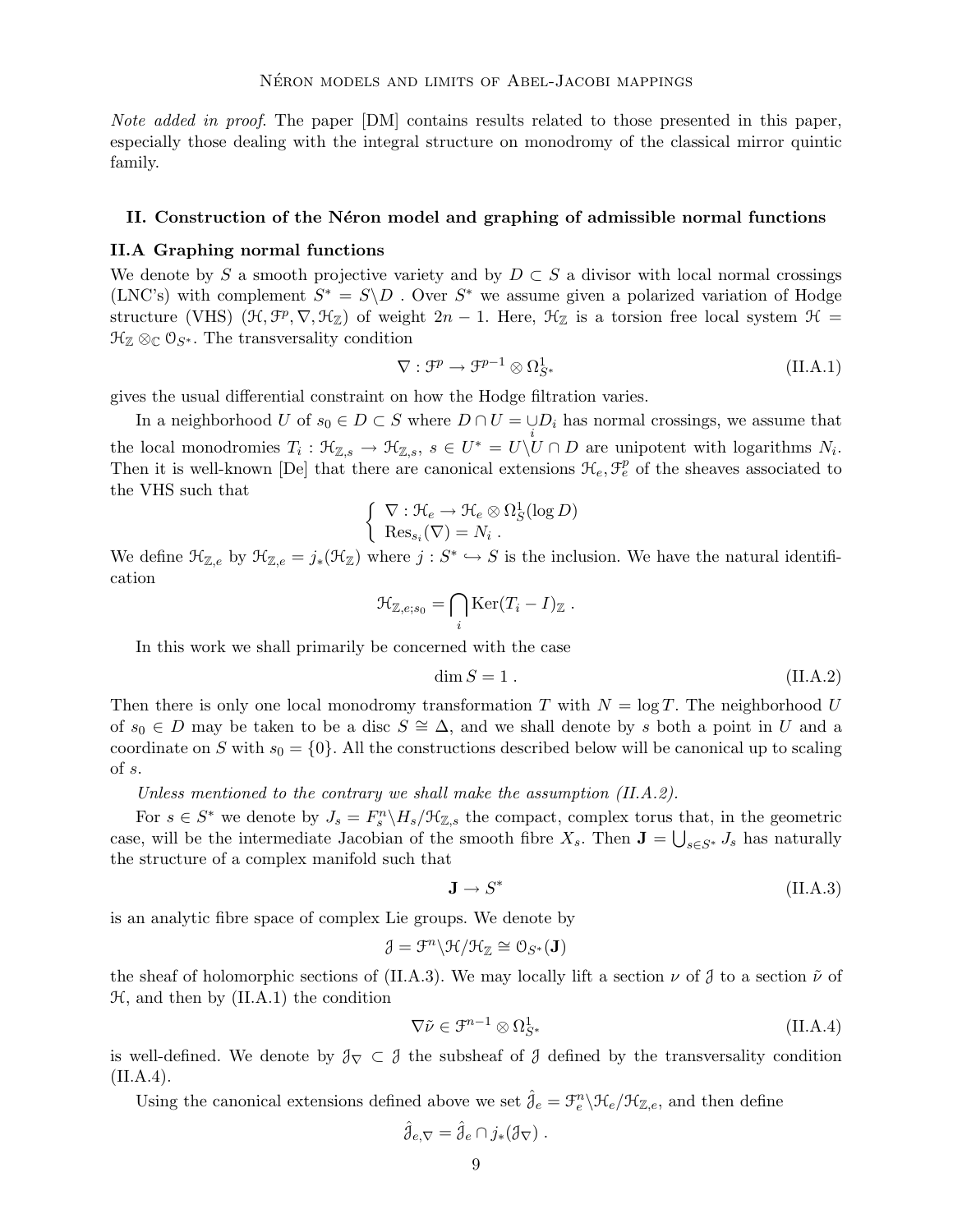DEFINITION. A normal function  $\nu$  is given by a section over S of  $\hat{J}_{e,\nabla}$ .

More precisely, over an open set  $U \subset S$  normal functions are given by  $\Gamma(U, \mathcal{J}_{e}, \nabla)$ . For U a neighborhood of  $s_0 \in D$ , assuming that it can be defined one would expect that the "value" of  $\nu$  at  $s_0$  will be given by

$$
\nu(s_0) \in \hat{J}_{e,s_0} = F_{e,s_0}^n \backslash H_{e,s_0} / \mathfrak{H}_{\mathbb{Z},e,s_0} .
$$
 (II.A.5)

We shall see below that

$$
\mathfrak{H}_{\mathbb{Z},e;s_0}\subset F_{e,s_0}^n\backslash H_{e,s_0}
$$

is a discrete subgroup, so that the RHS of (II.A.5) is in fact a connected, abelian complex Lie group. However, if we add  $\hat{J}_{{e},s_0}$  to **J** to obtain

$$
\hat{\mathbf{J}}_e =: \mathbf{J} \cup \left(\bigcup_{s_0 \in D} \hat{J}_{e,s_0}\right)
$$

we do not obtain a complex manifold, since as will be seen below the equivalence relation on  $\mathbf{F}_e^n \backslash \mathbf{H}_e$ defined by the subgroups  $\mathcal{H}_{\mathbb{Z},s} \subset F_{e,s}^n \backslash H_{e,s}, s \in S$ , is, except in the very special circumstances described below, not closed so that the natural induced topology on  $\hat{\mathbf{J}}_e$  is non-Hausdorff (see M. Saito [Sa] or the example in §II.B below).

As a consequence of the nilpotent orbit theorem (recalled below) on the limiting Hodge structures as  $s \to s_0$ , we see that the sub-MHS Ker  $N_{\mathbb{C}} \subset H_{e,s_0}^n$  is defined independently of the choice of coordinate and that  $\mathcal{H}_{\mathbb{Z},e;s_0} \subset \text{Ker } N_{\mathbb{C}}$ . Therefore, we may define

$$
J_{e,s_0} = F^n \operatorname{Ker} N_{\mathbb{C}} \backslash \operatorname{Ker} N_{\mathbb{C}} / \mathfrak{H}_{\mathbb{Z},e,s_0}.
$$
 (II.A.6)

We note that

$$
J_{e,s_0} \subset \hat{J}_{e,s_0} \;, \tag{II.A.7}
$$

and below we shall show

PROPOSITION II.A.8. Equality holds in  $(II.A.7)$  if, and only if, the limiting mixed Hodge structure has weight filtration

$$
W_{2n-2} \subset W_{2n-1} \subset W_{2n}
$$

with

$$
Gr_{2n}(W_{\bullet}) \cong Gr_{2n-2}(W_{\bullet}) \text{ of Tate type }.
$$

The isomorphism results from the structure of the limiting MHS. To say that a Hodge structure H of even weight 2p is of "Tate type" means, by definition, that only  $H^{p,p} \neq 0$ . Equivalently,  $H_{\mathbb{Q}} \cong \oplus \mathbb{Q}(-p)$ . The conditions in the Proposition are realized in the geometric setting in case the degenerate  $X_{s_0}$  has only (possibly several) nodes.

We now define the set

$$
\mathbf{J}_e = \bigcup_{s \in S} J_{e,s} \; ; \;
$$

the main result of this section is the

THEOREM II.A.9. (i) For a normal function  $\nu$ , the value at  $s_0 \in S$  may be defined and  $\nu(s_0) \in J_{e,s_0}$ .

(ii) There is a natural topology on  $J_e \subset \hat{J}_e$  so that it is Hausdorff, and

$$
\mathbf{J}_e \to S \tag{II.A.10}
$$

forms a slit analytic fibre space of complex Lie groups.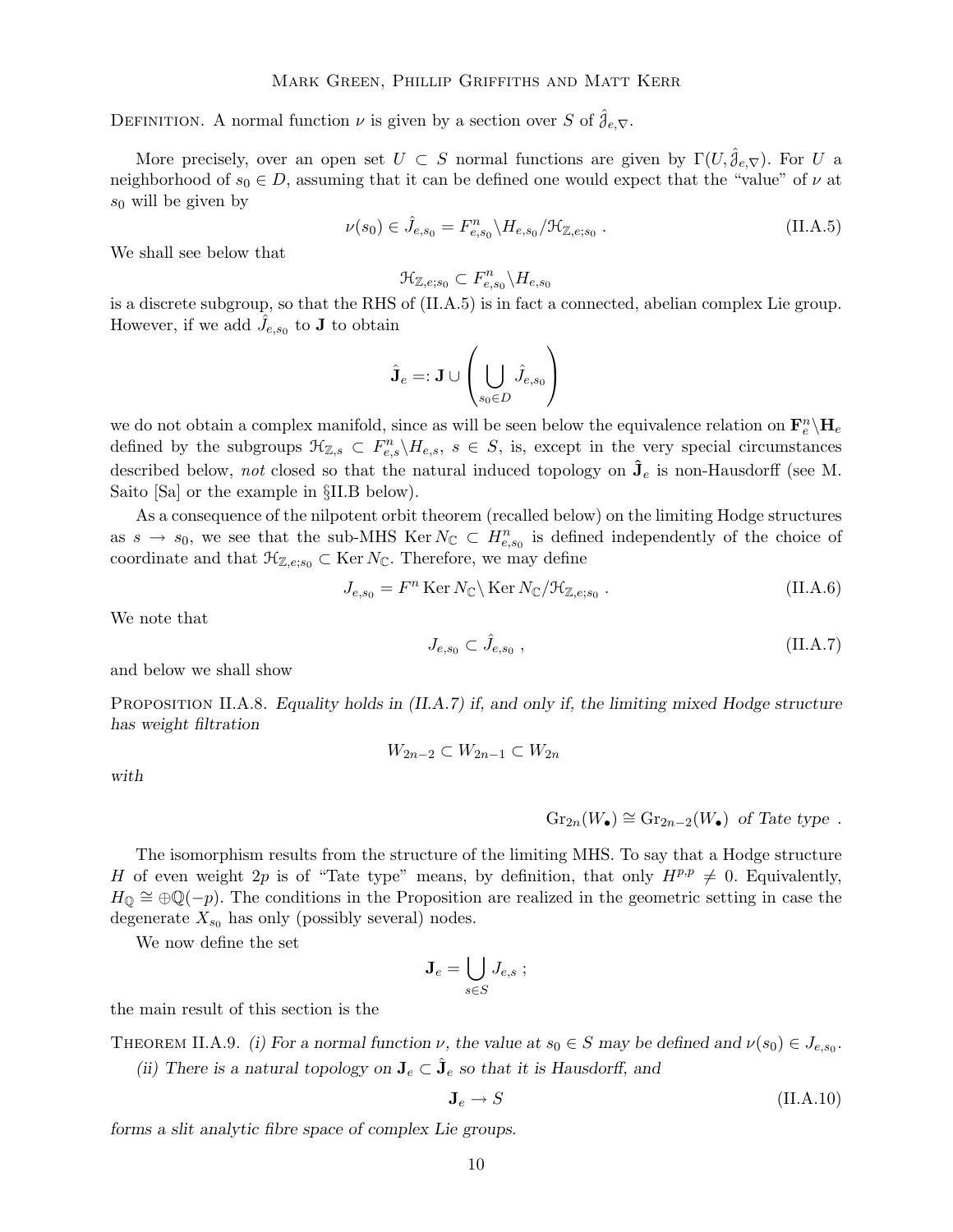Remark. This topology is modeled on the "strong topology" in [KU]. The infinite sequences constructed in §II.B will not have any convergent subsequences in this topology, although it does have subsequences which converge in the natural non-Hausdorff topology on  $\hat{J}_e$ .

We shall explain the terminology "slit analytic fibre space" below. We note that in general  $\dim J_{e,s_0} < \dim J_{e,s}$ ,  $s \neq s_0$ , so that  $J_e \to S$  is not a complex manifold and is not a fibre space in the usual sense. Informally, we may state the theorem as saying

## The slit analytic fibre space (II.A.10) graphs normal functions.

More precisely, one may define the tangent bundle TJ and the sub-bundle  $H \subset TJ_e$  corresponding to (II.A.4). Then normal functions are given by holomorphic sections of (II.A.10), which will be seen to be a well-defined concept, whose graphs have tangent spaces lying in H.

We will give two proofs of the theorem. Both are in essence very similar. The first is more self-contained, deducing the result from standard results in the classical literature, together with an extension of Schmid's nilpotent orbit theorem to the situation at hand. The second, which was kindly provided by a referee, uses more recent results on admissible variations of MHS's.

The first proof will consist of two steps.

- (i) The observation due to Greg Pearlstein et al. [PBNF] that a normal function gives an admissible variation of mixed Hodge structure (AVMHS), and Greg Pearlstein's extension[Pe1], [Pe2] of Schmid's nilpotent orbit and  $Sl<sub>2</sub>$  orbit theorems to AVMHS's, which will lead to part (i) of the theorem; and
- (ii) The structure of the limiting MHS associated to a VHS, which is a consequence of Schmid's  $Sl<sub>2</sub>$ -orbit theorem.

As noted in the introduction, part (i) of Theorem II.A.9 has been obtained independently by Pearlstein (private communication).

Remark. Before commencing the proof we note that any section of  $\hat{\mathcal{J}}_e$  has a well-defined value in  $\hat{J}_{e,s_0}$  at  $s_0$  (cf. the argument following III.B.4). Theorem II.A.9 constrains this value for a *quasihorizontal* section. In particular, recalling  $\mathcal{J}_e := \mathcal{O}_S(\mathbf{J}_e)$  from §I, we have that the obvious inclusion  $\mathcal{J}_{e,\nabla} \subseteq \mathcal{J}_{e,\nabla}$  is an equality. We shall therefore write  $\mathcal{J}_{e,\nabla}$  below for the sheaf of normal functions over  $\Delta$ .

We note that an admissible normal function — which is more general than a classical normal function — also gives an admissible VMHS. This is due to M. Saito [Sa], where the definition of ANF's first appears.

Step one: We begin by recalling Schmid's nilpotent orbit theorem [Sc] associated to a polarized VHS over the punctured disc  $S^*$  with unipotent monodromy. For this we let  $\mathcal{U} = \{t \in \mathbb{C} : \text{Im } t > 0\}$ be the usual upper half plane, D the classifying space for polarized Hodge structures of weight  $2n-1$  and  $D \subset \dot{D}$  the inclusion into the dual classifying space (cf. [CMP] for a general reference). We have

$$
\begin{array}{rcl}\n\mathbf{D} & = & G/H \\
\cap & & \cap \\
\mathbf{D} & = & G_{\mathbb{C}}/P\n\end{array}
$$

where G is a real semi-simple Lie group with complexification  $G_{\mathbb{C}}$ . Upon the choice of a reference Hodge structure, the polarized VHS is given by a locally liftable holomorphic map

$$
\varphi: S^* \to \{T^m\} \backslash \mathbf{D} \tag{II.A.11}
$$

where  $\{T^m\}$  is the subgroup of  $G_{\mathbb{Z}}$  given by the powers of T, and where the differential of  $\varphi$  satisfies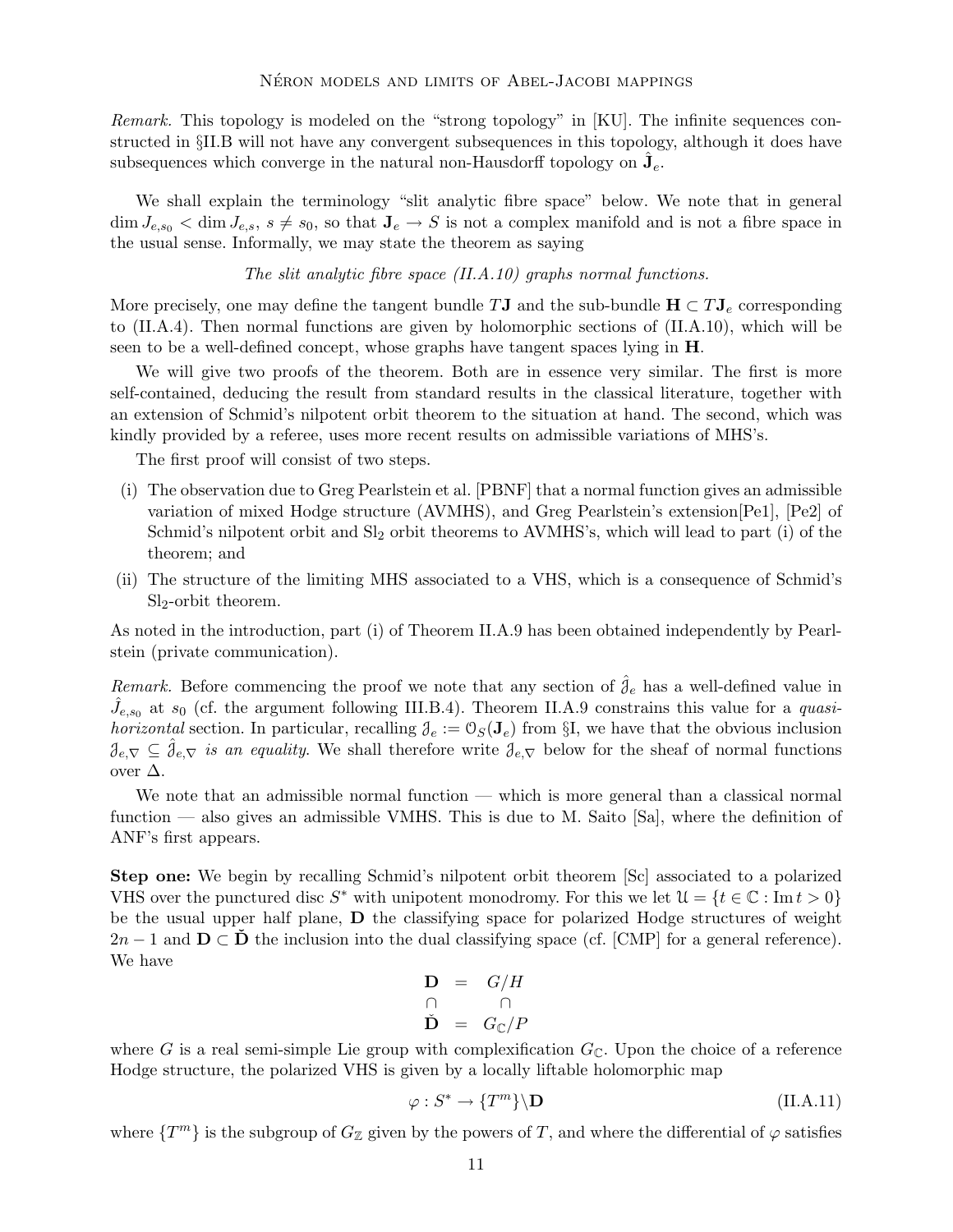the condition corresponding to (II.A.1). Setting  $s = e^{2\pi\sqrt{-1}t}$  (II.A.11) leads to a diagram



where  $\tilde{\varphi}(t+1) = T\tilde{\varphi}(t)$ . One then may define a map  $\tilde{\psi}: \mathfrak{U} \to \tilde{\mathbf{D}}$  into the dual classifying space by  $\tilde{\psi}(t) = \exp(-tN)\tilde{\varphi}(t)$ . Because of  $\tilde{\psi}(t+1) = \tilde{\psi}(t)$  there is an induced map  $\psi : S^* \to \mathbf{D}$  and Schmid [Sc] showed that:

(a) the map  $\psi$  extends across the origin, and if we set

$$
\psi(s_0) = \{F_{s_0}^p\} \in \check{\mathbf{D}}
$$

then

(b) the original period mapping  $\varphi$  is approximated (cf. [Sc] for the precise meaning) by the nilpotent orbit

$$
\mathcal{O}(s) = \left(\log s(2\pi\sqrt{-1})N\right) \cdot \{F_{s_0}^p\}.
$$

More explicitly, for some positive  $\epsilon$  and  $0 < |s| < \epsilon$  we have  $\tilde{\mathcal{O}}(s) \in \mathbf{D} \subset \tilde{\mathbf{D}}$  for any point  $\tilde{\mathcal{O}}(s)$  lying  $\mathrm{over}\ \mathfrak{O}(s) \text{ under the projection }\ \mathbf{D}\to \{T^m\}\backslash\mathbf{D}, \text{ and rescaling to have }\epsilon=1 \text{ the map }\mathbb{O}: S\to \{T^m\}\backslash\mathbf{D}$ gives a VHS that approximates (II.A.11). Denoting by  $H_0$  the vector space on which the reference Hodge structure is defined, we may write

$$
\mathcal{O}(s) = \{F_s^p\} \quad \text{(modulo}\{T^m\} \text{ acting on } H_0\text{)}
$$

where  $F_s^p \subset H_0$  is a multi-valued, holomorphically varying filtration. By abuse of notation, we will denote the nilpotent orbit by  $(F_s^p, H_s)$  where  $F_s^p \subset H_s$ . Taking the limit as  $s \to s_0$  of (II.A.1) in the form  $\frac{dF_s^p}{ds} \subseteq F_s^{p-1}$  gives the important fact that

$$
N F_{s_0}^p \subseteq F_{s_0}^{p-1} . \tag{II.A.12}
$$

Next, the nilpotent endomorphism  $N \in \text{Hom}(H_0, H_0)$  defines the monodromy weight filtration  $W_{\bullet}(H_0)$  such that

$$
\left\{\n\begin{array}{c}\n(H_0, W_\bullet, F_{s_0}^p)\text{defines a } \\
\text{mixed Hodge structure}\n\end{array}\n\right\}
$$

with the property that

$$
N
$$
 has type  $(-1, -1)$ .  $(II.A.13)$ 

This result is a consequence of Schmid's  $SL_2$ -orbit theorem [Sc], which goes far deeper than the nilpotent orbit theorem and leads to precise conclusions about the limiting mixed Hodge structure (LMHS). The integral and rational structures involved will be discussed at the end of this section.

For the next step, we use the natural identification due to Carlson [Ca1].

$$
\operatorname{Ext}^1_{\operatorname{MHS}}(\mathbb{Z}(-n), H_s) \cong F_s^n \backslash H_s / \mathfrak{H}_{\mathbb{Z}, s} \tag{II.A.14}
$$

for  $s \neq s_0$  to think of  $\nu(s)$  as giving a variation of mixed Hodge structure (VMHS)

$$
0 \to H_s \to \tilde{H}_s \to \mathbb{Z}(-n) \to 0 \tag{II.A.15}
$$

with the evident weight filtration  $W_{2n-1}(\tilde{H}_s) = H_s$  and  $W_{2n}(\tilde{H}_s) = \tilde{H}_s$ , and with Hodge filtration  $\tilde{F}_s^p \subset \tilde{H}_s$ . The transversality condition (II.A.1) on the original VHS together with the differential condition (II.A.4) on  $\nu$  combine to give the conditions that (II.A.15) be an admissible variation of mixed Hodge structure (AVMHS) (cf. [Pe2], [BP], and [Sa], and the references cited there).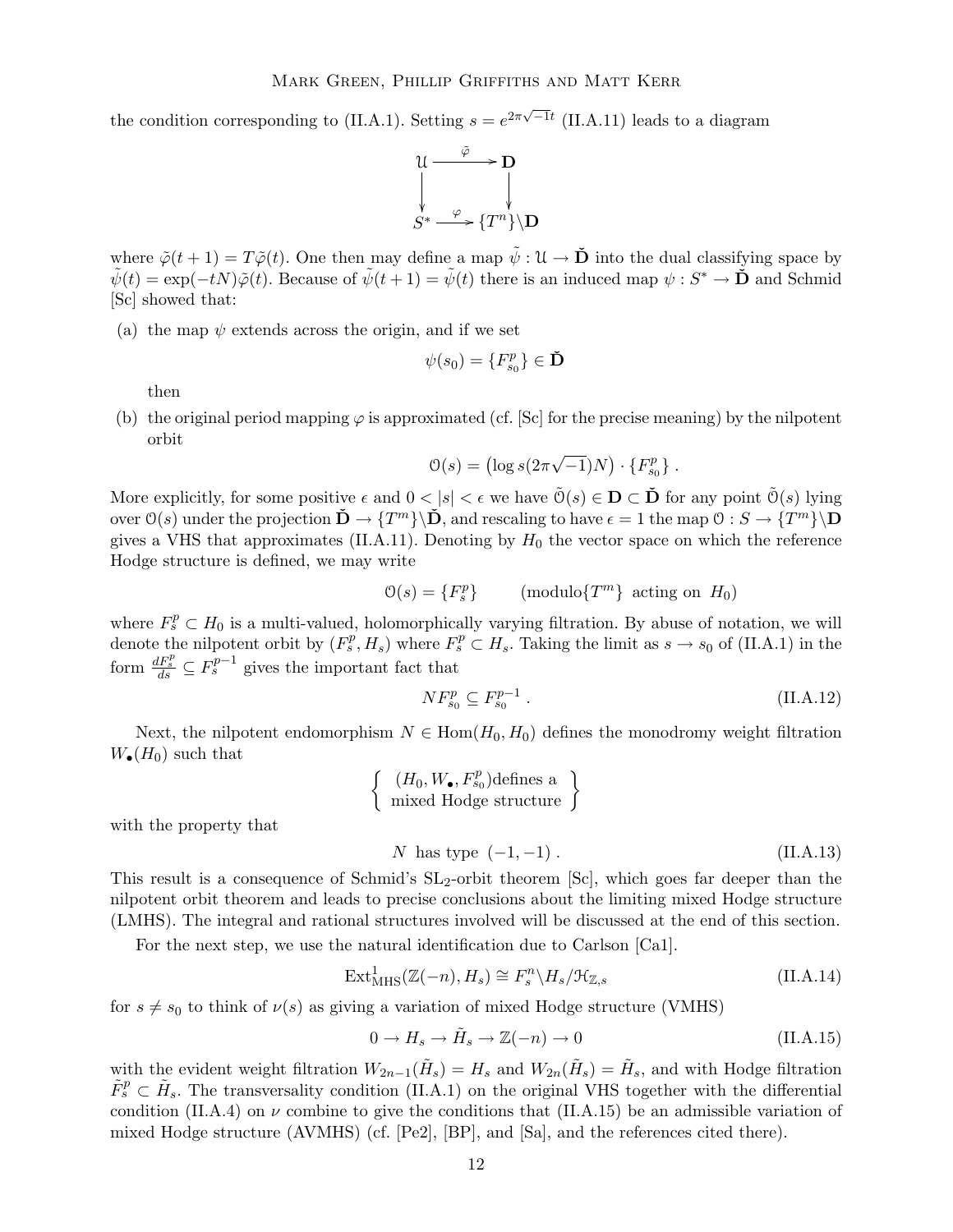The monodromy associated to this AVMHS is again unipotent with logarithm

$$
\tilde{N}=\left(\begin{array}{cc}N & \lambda \\ 0 & 0\end{array}\right)
$$

where  $\lambda \in \text{Hom}_{\mathbb{Z}}(\mathbb{Z}(-n), H_{\mathbb{Z},s})$ . Writing  $\tilde{N}$  as above means we have chosen a splitting over  $\mathbb{Z}$  of (II.A.15), and a different change in splitting induces the substitution

$$
\lambda \to \lambda + Nu , \qquad \qquad u \in H_{\mathbb{Z},s} . \tag{II.A.16}
$$

An important property (cf. [Sa] and [SZ]) of AVMHS is that, by the existence of the relative weight filtration, the exact sequence

$$
0 \to H_s \to \tilde{H}_{s_0} \to \mathbb{Q}(-n) \to 0
$$

splits as a Q-vector space in a manner that makes  $\lambda = 0$ . Since a change of basis sends  $\lambda \mapsto \lambda - Nu$ ,  $u \in H_{\mathbb{Q},s_0}$  we have that  $\lambda = Nu$  for some  $u \in H_{\mathbb{Q}}$ . Note that u is defined modulo  $H_{\mathbb{Z},s_0}$ . Now

$$
\tilde{N} = \left( \begin{array}{cc} N & Nu \\ 0 & 0 \end{array} \right) .
$$

We also have that  $\tilde{T} = e^{\tilde{N}}$  is integral. Now

$$
\tilde{T} = e^{\tilde{N}} = \begin{pmatrix} e^N & (e^N - I)u \\ 0 & 1 \end{pmatrix} = \begin{pmatrix} T & (T - I)u \\ 0 & 1 \end{pmatrix}
$$

Thus

$$
u \in \frac{\{w \in H_{\mathbb{Q},s_0} : (T - I)w \in H_{\mathbb{Z},s_0}\}}{H_{\mathbb{Z},s_0}}
$$

According to Pearlstein [Pe2] there is a nilpotent orbit of MHS's that approximates the above AVMHS. The constant weight filtration will be written  $H_0 \subset \tilde{H}_0$  for the reference vector spaces. We will write the nilpotent orbit as

$$
0 \to H_s \to \tilde{H}_s \to \mathbb{Z}(-n) \to 0 \tag{II.A.17}
$$

.

.

where  $\tilde{H}_s$  means the above weight filtration on  $\tilde{H}_0$  together with the Hodge filtration

$$
\tilde{F}_s = \exp\left(\frac{\log s}{2\pi\sqrt{-1}}\tilde{N}\right)\tilde{F}_{s_0}.
$$
\n(II.A.18)

There is an induced nilpotent orbit on the reference vector space  $H_0$  which agrees with the previous one provided by Schmid's theorem.

Again from Pearlstein's work, the nilpotent orbit (II.A.17) and (II.A.18) defines an AVMHS which in the limit as  $s \to s_0$  gives a MHS satisfying the analogous conditions to (II.A.12) and (II.A.13)

$$
\tilde{N}\tilde{F}_{s_0}^p \subseteq \tilde{F}_{s_0}^{p-1} \tag{II.A.19}
$$

$$
\tilde{N} \text{ has type } (-1, -1) \text{ on } \tilde{H}_0. \tag{II.A.20}
$$

If

 $\int v\mathbf{z} \in \tilde{H}_{\mathbb{Z},s_0}$  $v_h \in \tilde{F}_{s_0}^n$ 

both project to the generator of  $\mathbb{Z}(-n)$ , then  $v_0 = v_h - v_{\mathbb{Z}} \in H_{\mathbb{C}, s_0}$ . Now  $Nv_0 = \tilde{N}v_h - \tilde{N}v_{\mathbb{Z}}$  so that  $Nv_0 \in F_{s_0}^{n-1} + H_{\mathbb{Q}, s_0}.$ 

We now want to use this to show that

$$
v_0 \in \text{Ker } N + F_{s_0}^n + H_{\mathbb{Q}, s_0}.
$$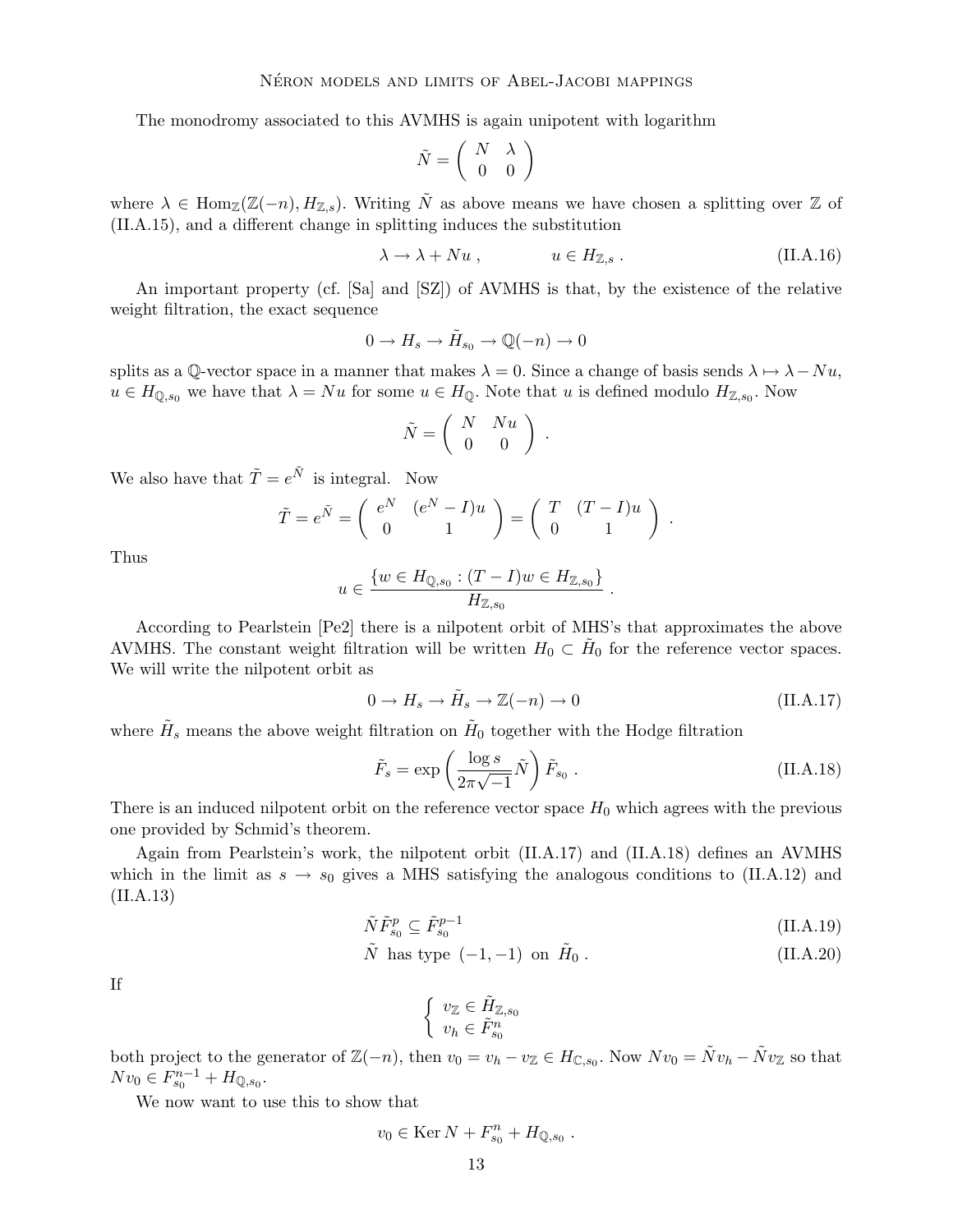For this the following general result will be used:

PROPOSITION. Let  $H$  be a limit MHS of weight  $m$ . Let

$$
Hi = \text{Ker } N \subseteq W_i/W_{i-1}, \qquad i = 0, \ldots, m
$$

which is a pure Hodge structure of weight i. Then as a  $\mathbb{Q} - \text{HS}$ ,

$$
W_i/W_{i-1} \simeq \bigoplus_{k=0}^{[i/2]} H^{i-2k}(-k)
$$

and

$$
H^{i-2k}(-k) \simeq \text{Ker } N^{k+1} \cap \text{Im } N^k \subseteq W_i/W_{i-1} .
$$

Further,

$$
W_i/W_{i-1} \stackrel{N}{\to} W_{i-2}/W_{i-3}
$$

is diagonal with respect to this decomposition, and takes

$$
H^{i-2k}(-k) \stackrel{\text{id}}{\rightarrow} H^{i-2k}(-(k-1))
$$

with a shift of  $-1$  in the Hodge filtration.

*Proof.* Since we work over  $\mathbb{Q}$ , we apply  $\otimes_{\mathbb{Z}} \mathbb{Q}$  to all objects. We know that for  $j = 1, \ldots, n$ ,

$$
W_{n+j}/W_{n+j-1} \stackrel{N^j}{\rightarrow} W_{n-j}/W_{n-j-1}
$$

is an isomorphism over  $\mathbb Q$ . Also, in the category of  $\mathbb Q$  – HS,

$$
M = \bigoplus_{j=-m}^{m} W_{m+j}/W_{m+j-1}
$$

is a  $\mathbb{Q}[x]$ -module where x acts by N, and thus by the classification of finitely generated modules over a PID,  $M \simeq \bigoplus_i M_i$  where

$$
M_i \simeq V_i \otimes \mathbb{Q}[x]/x^{i+1}
$$

for some vector space  $V_i$ . It follows that

$$
V_i = \operatorname{Ker} N^{i+1} \subseteq W_{m+i}/W_{m+i-1}
$$

and

$$
W_{m+j}/W_{m+j-1} \simeq \bigoplus_{\substack{i \geq j \\ i-j \text{ even}}} N^{\frac{i-j}{2}} V_i
$$

It follows that if  $H^i$  is defined as in the proposition, we have  $V_i \simeq H^i(-(n-i))$  and the proposition follows.

Using the above proposition we may now conclude that

$$
v_0\in\operatorname{Ker} N+F^n_{s_0}+H_{\mathbb{Q},s_0}
$$

as desired.

Now  $v_0$  represents the extension class of

$$
0 \to H_{0,s_0} \to \tilde{H}_{0,s_0} \to \mathbb{Z}(-n) \to 0 ,
$$

and this extension class lies in  $H_{\mathbb{C},s_0}/F_{s_0}^n + H_{\mathbb{Z},s_0}$ . The result above gives that, if  $m \in \mathbb{Z}$  clears denominators,

$$
mv_0 \in \text{Ker } N_{\mathbb{C}}/F^n \text{Ker } N_{\mathbb{C}} + \text{Ker } N_{\mathbb{Z}} = J_{e,s_0}.
$$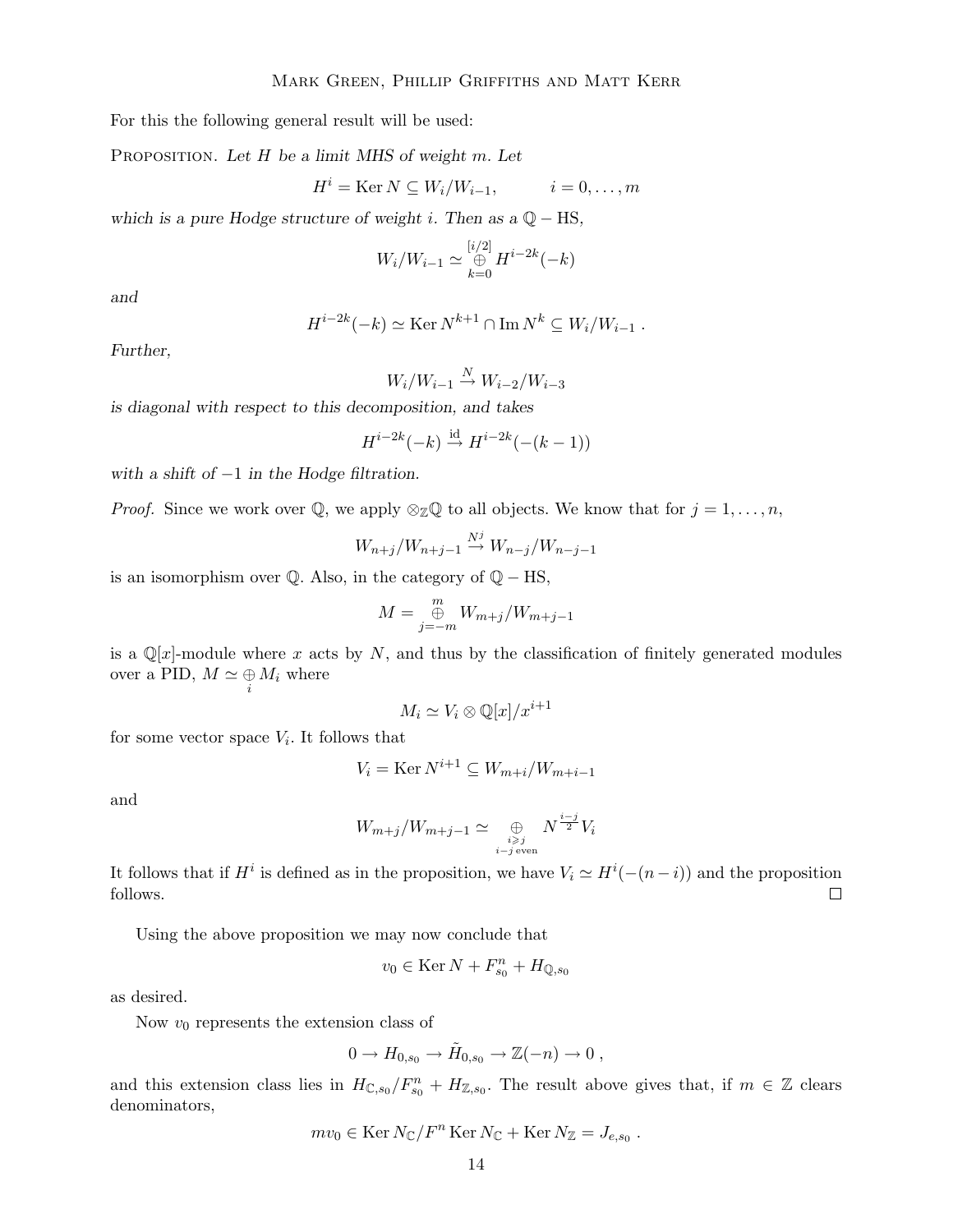Referring to (II.A.16) we may replace the normal function  $\nu$  by  $m\nu$  to get a new Z-splitting of (II.A.15) with  $\lambda = 0$ . Since  $J_{e,s_0}$  is divisible and  $\hat{J}_{e,s_0}/J_{e,s_0}$  is torsion free

$$
m\nu(s_0)\in J_{e,s_0}\Rightarrow \nu(s_0)\in J_{e,s_0} .
$$

The nilpotent orbit of AVMHS corresponds, under (II.A.14), to a normal function given by

$$
\left[\exp\left(\frac{\log s}{2\pi\sqrt{-1}}N\right)\cdot v_0\right]
$$

where the bracket means the quotient in the corresponding intermediate Jacobian.

Remark. At the suggestion of a referee, we will elaborate on and illustrate this point. The nilpotent orbit is asymptotic to  $e^{(\log s/2\pi\sqrt{-1})\cdot N)}g_0$  where  $g_0$  is a vector space with a filtration and lattice. For example, an elliptic curve with node is asymptotic to

$$
e^{\binom{0}{0}\frac{1}{0}\left(\frac{-\log s}{2\pi\sqrt{-1}}\right)}g_0 = \left(\begin{array}{cc} 1 & \frac{\log s}{2\pi\sqrt{-1}} \\ 0 & 1 \end{array}\right)g_0
$$

and  $g_0$  has  $F^1 = \binom{0}{1}$  $\binom{0}{1}$ , lattice  $\binom{n_1}{n_2}$  $\binom{n_1}{n_2}$ . In our picture

$$
\begin{array}{ccc}\n & N & \\
\mathbb{Z}(-1) & \longrightarrow & F_1 \\
\mathbb{Z}(0) & & \n\end{array}
$$

is the limit MHS. Now for a normal function, the nilpotent orbit looks like

$$
e^{\tilde{N}\big(\frac{-\log s}{2\pi\sqrt{-1}}\big)}\overline{g}_0
$$

where  $\tilde{N}$  is the monodromy of the extension

$$
0 \to H^1(E) \to * \to \mathbb{Z}(-1) \to 0
$$

i.e.

 $\tilde{N} = \begin{pmatrix} N & u \\ 0 & 0 \end{pmatrix}$ 

where

$$
\mathbb{Z}(-1) \stackrel{u}{\to} H^1(E) .
$$

We find that

$$
u = Nw, \qquad w \in H^1(E)
$$

so

$$
\tilde{N} = \begin{pmatrix} N & Nw \\ 0 & 0 \end{pmatrix} \; .
$$

The limit MHS  $\bar{g}_0$  is an extension

$$
0 \to H^1(E)_{\lim} \to * \to \mathbb{Z}(-1) \to 0
$$

and this is the limit of the Abel-Jacobi map. Now

$$
\overline{g}_0 = \left( \begin{array}{cc} * & H^1(E)_{\text{lim}} \\ * & 0 \end{array} \right)
$$

and  $\binom{*}{*}$ ∗ ) is the vector corresponding to the extension class. It is defined modulo  $F^1H^1(E)_{\text{lim}}$ .

Returning to the general discussion, note that  $[v_0] \in F_{s_0}^n \backslash H_0/H_{0,\mathbb{Z}}$  is well-defined. The condition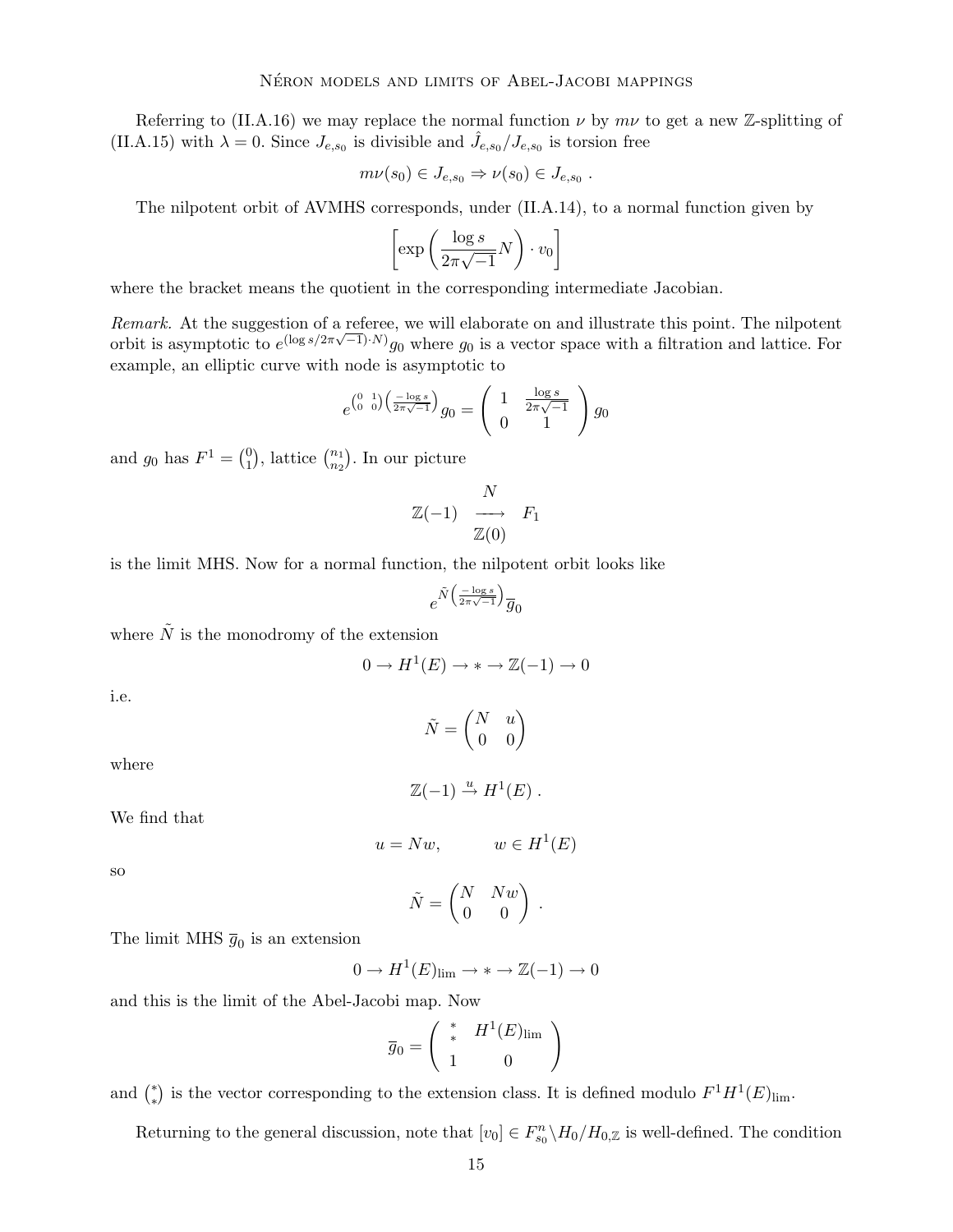(II.A.4) for  $s \neq s_0$ , a coordinate on the disc, is

$$
\frac{d}{ds} \left( \exp \left( \frac{\log s}{2\pi \sqrt{-1}} N \right) v_0 \right) \in F_s^{n-1} ,
$$

which, in the limit as  $s \to s_0$  implies that

$$
Nv_0 \in F_{s_0}^{n-1} \ . \tag{II.A.21}
$$

Proof. Given that

$$
\frac{d}{ds} \exp\left(\frac{\log s}{2\pi\sqrt{-1}}N\right) v_0 = \left(\frac{ds}{s}\right) N v_0 \in F_s^{n-1} \text{ for } s \neq s_0
$$

and that  $F_s^{n-1}$  smoothly approaches  $F_{s_0}^{n-1}$ , then if  $\alpha_0 \in (F_{s_0}^{n-1})^{\perp}$  there is

$$
\alpha(s) = \alpha_0 + s\alpha_1 + \cdots \in (F_s)^{\perp} .
$$

Now

$$
\left\langle \alpha(s), \frac{1}{s} N v_0 + b_0 + s b_1 + \dots \right\rangle \equiv 0 ,
$$

where the  $b_i$  are vectors and  $s \neq 0$ . This implies that

$$
\left\langle \alpha_0 + \alpha_1 s + \ldots, \frac{1}{s} (N v_0 + b_0 + s b_1 + \ldots) \right\rangle \equiv 0, \quad s \neq 0.
$$

Next, multiply through by  $s$  to have

$$
\langle \alpha_0 + \alpha_1 s + \dots, N v_0 + s b_0 + \dots \rangle \equiv 0, \qquad s \neq 0 ,
$$

which is

$$
\langle \alpha, Nv_0 \rangle + s(\langle \alpha_1, Nv_0 \rangle + \langle \alpha_0, b_0 \rangle) + \dots \equiv 0, \qquad s \neq 0
$$

from which it follows that  $\langle \alpha, Nv_0 \rangle = 0$  for all  $\alpha \in (F_{s_0}^{n-1})^{\perp}$ , and thus  $Nv_0 \in F_{s_0}^{n-1}$ . We want to show that  $N\nu_0 \in F_{s_0}^{n-1}$  implies  $\nu_0 \in \text{ker}(N) + F_{s_0}^n$ .

*Proof.* Strictness of a morphism  $\varphi$  of MHS's says that  $\varphi(H) \cap F^i = \varphi(F^i H)$ , and similarly for the weight filtration. Moreover, N is an endomorphism of  $(H_{s_0}, F_{s_0}^{\bullet}, W_{\bullet})$  of type  $(-1, -1)$ , meaning that strictness reads

(\*) 
$$
N(H_{s_0}) \cap F_{s_0}^{n-1} = N(F_{s_0}^n).
$$

Given  $N\nu_0 \in \text{LHS}(*)$ , there exists  $\mu \in F_{s_0}^n$  with  $N(\mu) = N\nu_0$ , and so  $\nu_0 = (\nu_0 - \mu) + \mu \in$  $\ker(N) + F_{s_0}^n$ .

This completes the proof of (i) in the theorem; the proof of (ii) will be given in the next section.

For the second proof, as suggested by the referee, we use the canonical Deligne extensions [De] to have the short exact sequence over S

$$
0 \to \mathfrak{R}_e \to \tilde{\mathfrak{R}}_e \to \mathfrak{O}_s \to 0 .
$$

This has two splittings defined by sections  $\sigma_F$  and  $\sigma_Z$  of  $\tilde{\mathcal{H}}_e \to \mathcal{O}_S$ . The first is compatible with the Hodge filtration  $\bar{F}$ ; it exists by the freeness of  $\mathrm{Gr}_F^p\mathrm{Gr}_k^W\tilde{\mathcal{H}}_e$ , which is one of the conditions for an admissible variation of MHS (cf. [SZ]). We note that the above sequence defines the weight filtration W on  $\tilde{\mathcal{H}}_e$ . The second splitting is compatible with the integral structure; it exists because the normal function is defined over S. We apply both to the canonical generator 1 of  $\mathcal{O}_S$ , and take the difference  $\nu = \sigma_F(1) - \sigma_Z(1) \in \mathcal{H}_e$ . This gives the corresponding normal function, by definition. By transversality together with the freeness of  $\mathcal{F}_e^{n-1} \backslash \mathcal{H}_e$  we have

$$
(s\nabla_{d/ds})v\in\mathcal{F}_e^{n-1}
$$

.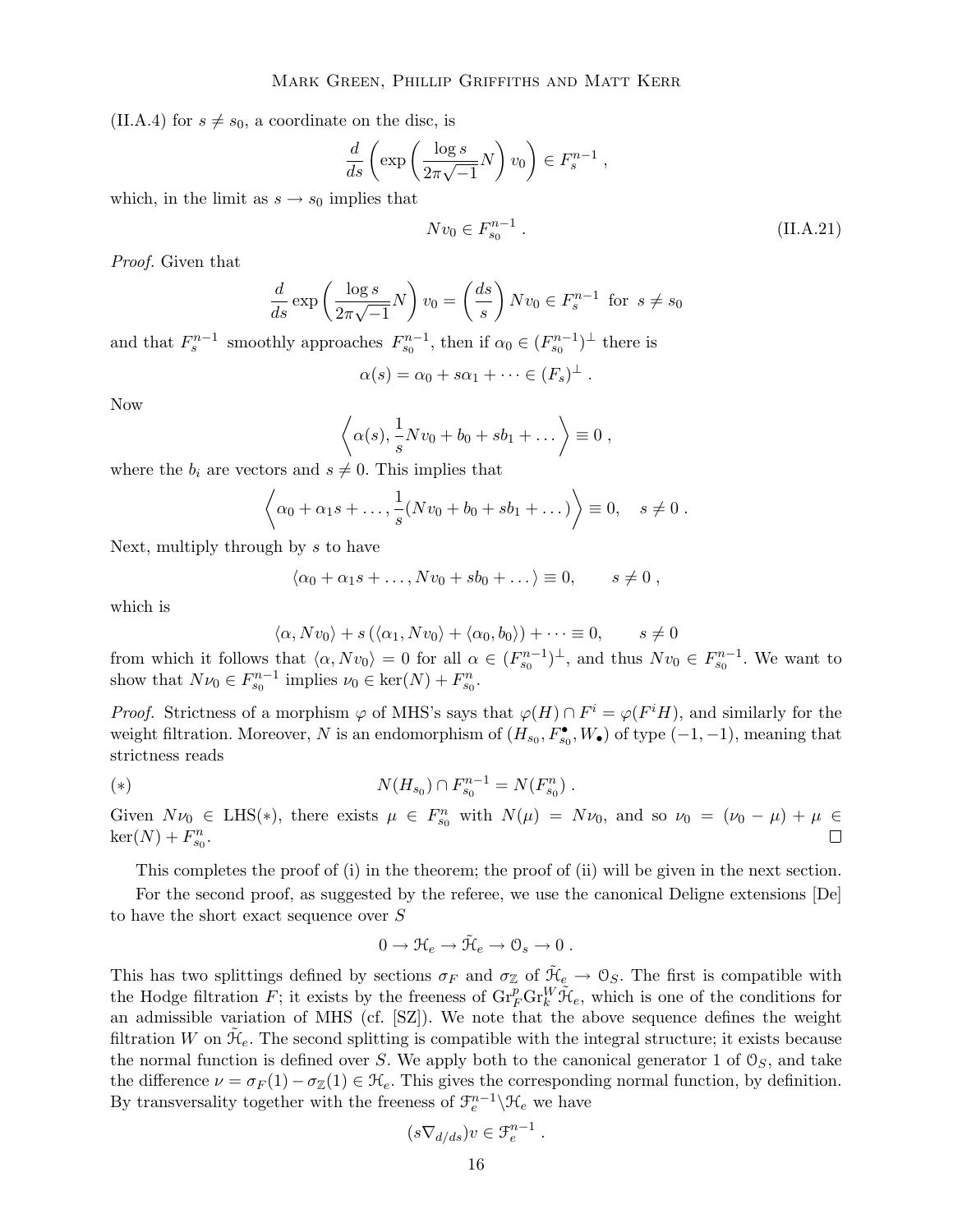Since  $\text{Res}_{s_0} \nabla = N$ , we may restrict to  $s_0$  to get  $N(v(s_0)) \in F^{n-1}$ . Using the strict compatibility of  $N: (H_{e,s_0}, F) \to (H_{e,s_0}, F[-1])$  we infer that  $v(s_0) \in \text{Ker } N + F^n$ . The rest of the proof now proceeds as before.

Remark on integral and rational structures. In defining the approximating nilpotent orbit and subsequent limiting MHS, one first chooses a reference Hodge structure, which we may think of as choosing a base point  $s^* \in S^*$ , built on a complex vector space  $H_0$  obtained as  $H_0 = H_{0,\mathbb{Z}} \otimes \mathbb{C}$  where  $H_{0,\mathbb{Z}} \cong \mathbb{Z}^{2h}$ . The integral structure at  $s \in S^*$  in the nilpotent orbit is, by definition,

$$
\exp\left(\frac{\log s}{2\pi\sqrt{-1}}N\right)\cdot H_{0,\mathbb{Z}}.
$$

Rescaling by  $s \to e^{2\pi \sqrt{-1}\alpha} \cdot s$  induces a change in the integral structure by

$$
(T^{\alpha} - I)H_{0,\mathbb{Z}} := \left(\sum_{k\geqslant 1} \frac{\alpha^k}{k!} N^k\right) H_{0,\mathbb{Z}}.
$$

Conclusion. Only the part

$$
\operatorname{Ker} N_{\mathbb{Z}}=\operatorname{Ker} N\cap H_{0,{\mathbb{Z}}}
$$

of the integral structure of the approximating nilpotent orbit is well-defined independently of the scaling of the parameter.

Rescaling as above also changes the limiting Hodge filtration by  $F_{s_0}^p \to e^{-\alpha N} F_{s_0}^p$ . Since

$$
\begin{cases} N(W_k) \subseteq W_{k-2} \\ N F_{s_0}^p \subseteq F_{s_0}^{p-1} \end{cases}
$$

we have the

Conclusion. The Hodge structures on the associated graded of the monodromy weight filtrations are well-defined independently of the parameterization.

Finally, due to the denominators in the standard series expansion of  $\log T$  around  $T = I - \text{in}$ general N does not preserve  $H_{0,\mathbb{Z}}$  — we only have  $N \cdot H_{0,\mathbb{Q}} \subseteq H_{0,\mathbb{Q}}$ . For this reason the monodromy weight filtration is usually considered over Q. Later on, in the discussion of the group of components of the N<sub>eron</sub> model, the important issue of defining it integrally will arise.

## II.B Néron models and graphing admissible normal functions

We begin by defining an admissible normal function (called an extended normal function in [GG1], [GG2]). Over  $S^* \cong \Delta^*$  we assume given a polarized VHS of weight  $2n - 1$ , and for convenience we assume that the polarization  $Q$  is principal. Then we have

$$
F_s^n \backslash H_s / \mathcal{H}_{\mathbb{Z},s} \cong \check{F}_s^n / \mathcal{H}_{\mathbb{Z},s}
$$
\n(II.B.1)

where the map  $\mathcal{H}_{\mathbb{Z},s} \hookrightarrow \check{F}_s^n$  is given for  $\lambda \in \mathcal{H}_{\mathbb{Z},s}$  by  $\lambda(\omega) = Q(\omega, \lambda), \omega \in F_s^n$ .

Using (II.B.1) we may give a normal function over  $S^*$  by a section  $\nu$  of  $\check{\mathcal{F}}^n/\mathcal{H}_{\mathbb{Z}}$ . Locally in  $S^*$ we may lift  $\nu$  to a section  $\tilde{\nu}$  of  $\tilde{\mathcal{F}}^n$ . We denote by  $(T - I)\tilde{\nu}$  the analytic continuation around the origin  $s_0$  of such a local lifting. We then have

- $(T I)\tilde{\nu}(s) \in \mathcal{H}_{\mathbb{Z},s}$ ,
- $(T I)\tilde{\nu}(s)$  is well-defined modulo  $(T I)\mathcal{H}_{\mathbb{Z},s}$ .

We shall write  $(T - I)\mathcal{H}_{\mathbb{Z},s}$  as Im $(T_{\mathbb{Z}} - I)$ .

In general in what follows we shall use the following notation: Given a lattice  $\Lambda \cong \mathbb{Z}^r$  and a subgroup  $\Lambda' \subset \Lambda_{\mathbb{Q}} = \Lambda \otimes_{\mathbb{Z}} \mathbb{Q}$ , we set  $\Lambda'_{\mathbb{Z}} = \Lambda' \cap \Lambda_{\mathbb{Z}}$ .  $(T - I)\mathcal{H}_{\mathbb{Q},s}$  shall be written  $\text{Im}(T - I)_{\mathbb{Z}}$ .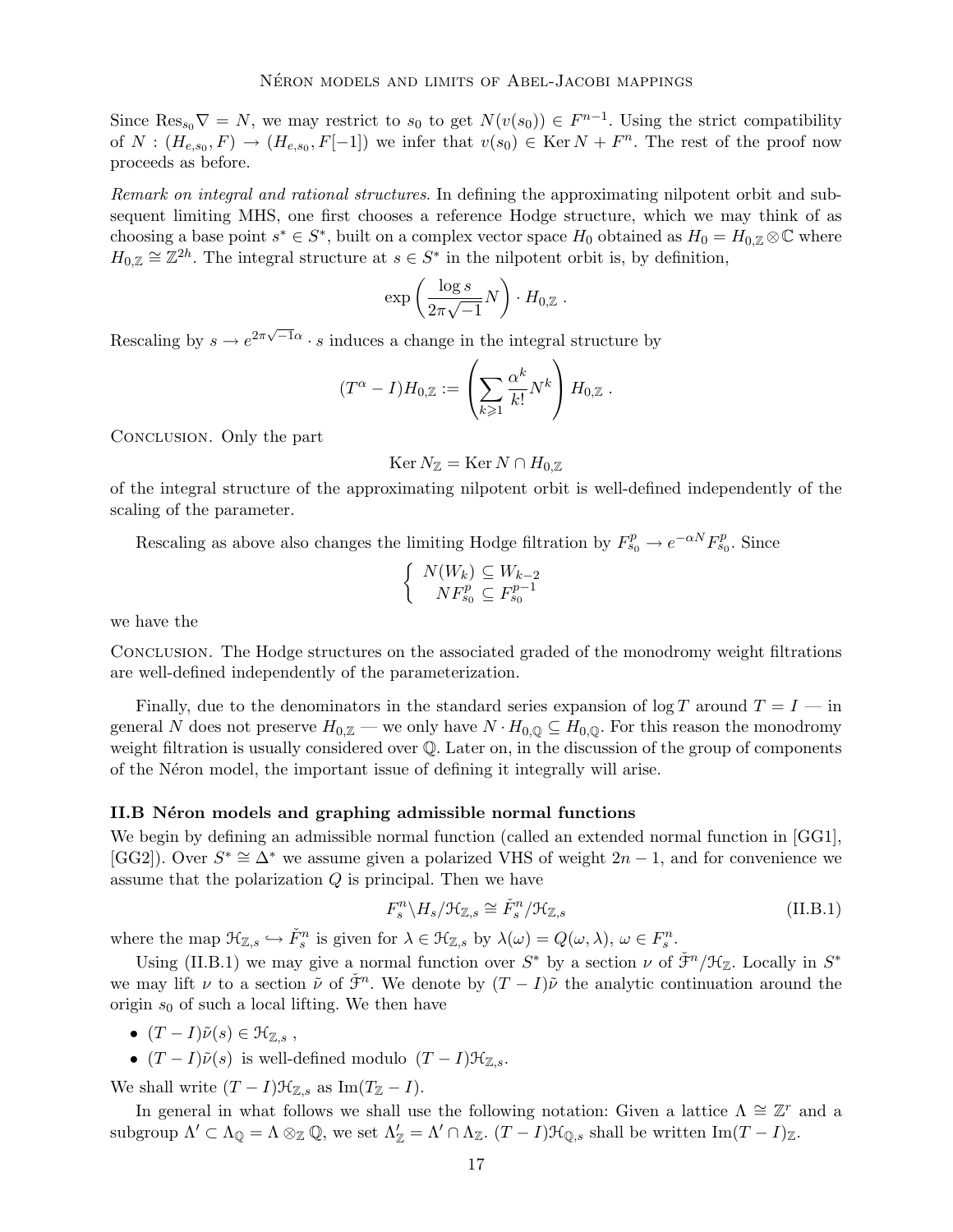DEFINITION. An admissible normal function (ANF) is a global section  $\nu \in \Gamma(S^*, \mathcal{J}_\nabla)$  such that for any local lifting  $\tilde{\nu}$  to a section of  $\check{\mathcal{J}}^n$ , the following two conditions are satisfied:

- (i)  $\tilde{\nu}$  has moderate i.e. logarithmic growth as a section of  $\tilde{\mathcal{F}}_e$ ; and
- (ii) we have

$$
(T-I)\tilde{\nu}\in \mathrm{Im}(T-I)_{\mathbb{Z}}.
$$

Since sections of  $\mathcal{H}_{\mathbb{Z}}$  have moderate growth and Im( $T_{\mathbb{Z}} - I$ )  $\subseteq$  Im( $T - I$ )<sub> $\mathbb{Z}$ </sub> the conditions (i) and (ii) are well-defined.

We note that this definition is equivalent to the one given in [Sa]. The two conditions (i) and (ii) above correspond to the two conditions there for an admissible variation of mixed Hodge structure, given there respectively as the freeness of  $\text{Gr}_{F}^{p}\text{Gr}_{k}^{W}$  for the Deligne extension and the existence of the relative monodromy filtration.

We denote by  $\mathcal{J}_{e,\nabla}$  the sheaf of ANF's. There is then an exact sheaf sequence

$$
0 \to \mathcal{J}_{e,\nabla} \to \tilde{\mathcal{J}}_{e,\nabla} \to G_{s_0} \to 0
$$
 (II.B.2)

where  $G_{s_0}$  is a skyscraper sheaf supported at  $s_0$  with stalk G.

Theorem II.B.3. We have that

$$
G \cong \frac{\operatorname{Im}(T_{\mathbb{Q}} - I)_{\mathbb{Z}}}{\operatorname{Im}(T_{\mathbb{Z}} - I)},
$$

which is a finite abelian group.

*Proof.* As previously noted, it follows directly from the definitions that  $G = H^1(\Delta^*, \mathfrak{H}_{\mathbb{Z}})_{\text{tor}}$  is a finite abelian group.

We have also noted above the identification

$$
G \cong \frac{(\text{Ker}(T_{\mathbb{Q}} - I)^{\perp})_{\mathbb{Z}}}{\text{Im}(T_{\mathbb{Z}} - I)},
$$
\n(II.B.4)

which uses the principal polarization. Because it will illustrate some of the concepts to be used below, and also will give an opportunity to recall some facts about the limiting mixed Hodge structure (LMHS), we shall point out in the case  $n = 2$  that G as given by (II.B.4) is a finite group. For this, it will suffice to prove that over the rationals

$$
\left(\mathrm{Ker}(T-I)^{\perp}\right)_{\mathbb{Q}} = \mathrm{Im}(T-I)_{\mathbb{Q}} .
$$

Since

$$
N = (T - I)A = A(T - I)
$$

where A is invertible, it will suffice to show that either over Q or C Ker  $N^{\perp} = \text{Im } N$ . For this we shall use the fact that the limiting MHS is polarized (cf. [Sc]; this is stronger than saying that the LMHS is graded polarized).

Specifically, recall that for the monodromy weight filtration one has

- $N(W_l) \subseteq W_{l-2}$
- $N^j$ :  $\text{Gr}_{2n-1+j} \overset{\sim}{\rightarrow} \text{Gr}_{2n-1-j}$  is an isomorphism,

and if we then define the primitive spaces

$$
P_{2n-1+j} = \text{Ker } N^{j+1} \subset \text{Gr}_{2n-1+j} \qquad (j \ge 0)
$$

the bilinear forms on  $P_{2n-1+j}$  defined by

$$
Q_j(u, u) = Q(u, N^j u)
$$
\n(II.B.5)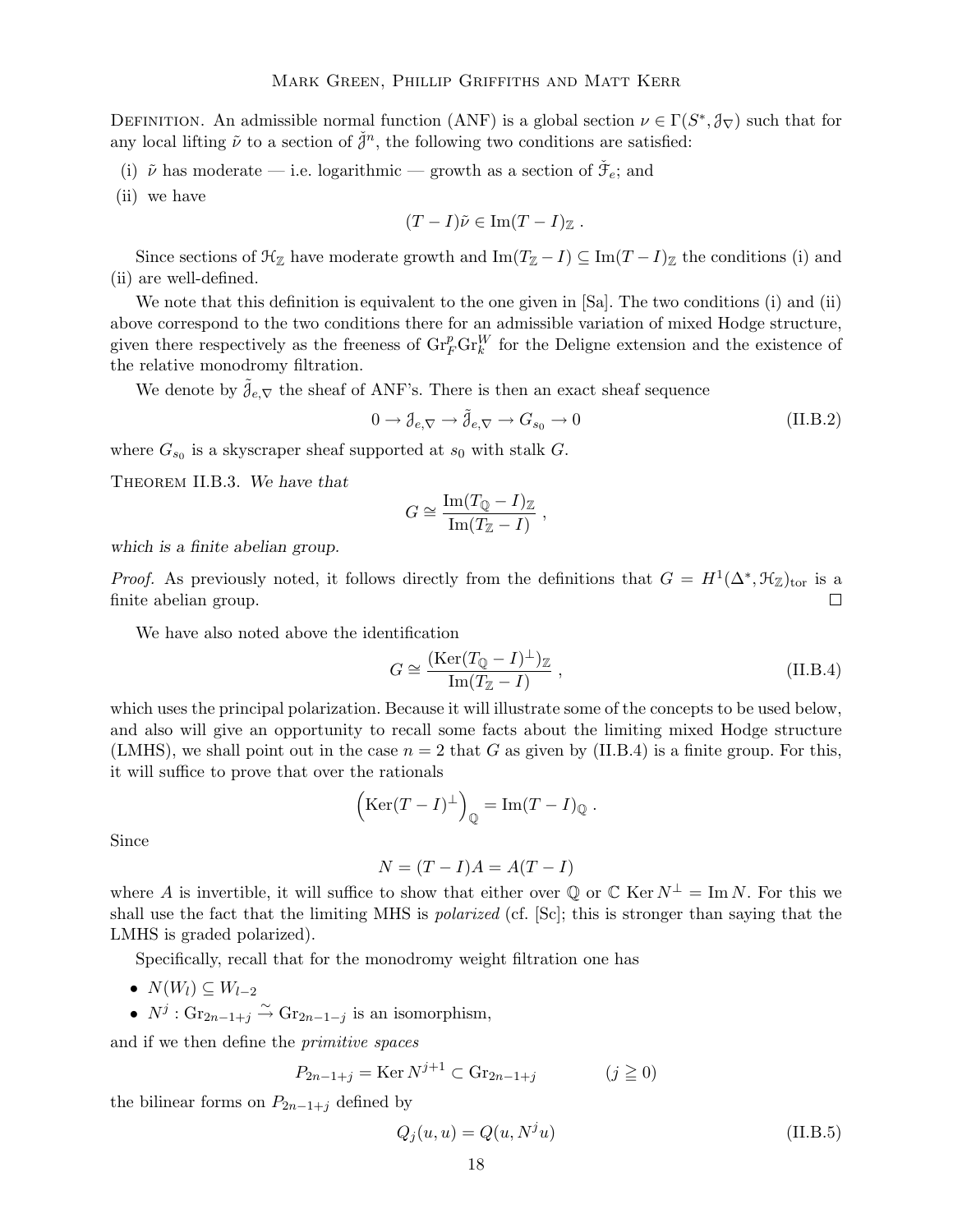are non-degenerate.

For our present purposes of illustration we will only do the case  $n = 2$ . Then the picture of the LMHS gives



i.e., everything to the lower right of the solid line is Ker N and everything to the upper right of the dotted line is  $\text{Im } N$ . From the non-degeneracy of  $(II.B.5)$  it follows that everything to the lower left of the dotted line pairs non-degenerately under Q with Ker N. This gives Ker  $N^{\perp} \subseteq \text{Im } N$ , and the reverse inclusion is evident. This shows that, in the case  $n = 2$ , G as given by (II.B.4) is a finite group.  $\Box$ 

Next, we recall that we have defined

$$
J_{e,s_0} = F^n \operatorname{Ker} N_{\mathbb{C}} \backslash \operatorname{Ker} N_{\mathbb{C}} / \mathfrak{H}_{\mathbb{Z},e;s_0}
$$
  

$$
\hat{J}_{e,s_0} = F_{e,s_0}^n \backslash H_{e,s_0} / \mathfrak{H}_{\mathbb{Z},e;s_0}.
$$

We shall now prove Proposition II.A.8, and in addition show that

PROPOSITION II.B.6.  $\mathcal{H}_{\mathbb{Z},e;s_0}$  projects to a discrete subgroup in  $F^n$  Ker  $N_{\mathbb{C}}\backslash$  Ker  $N_{\mathbb{C}}$ .

*Proof.* The monodromy weight filtration on  $H_{e,s_0}$  induces a filtration

$$
\{0\} \subset W_0(V) \subset W_1(V) \subset \cdots \subset W_n(V) = V
$$

on  $V =: F^n \text{Ker } N_{\mathbb{C}} \backslash \text{Ker } N_{\mathbb{C}}$ . Let  $\Lambda$  be the image of  $\mathcal{H}_{\mathbb{Z},e;s_0} \to V$ . We shall use the following elementary

LEMMA. If  $\Lambda \cap W_l(V)$  projects to a discrete subgroup in  $W_l(V)/W_{l-1}(V)$  for all l, then  $\Lambda$  is a discrete subgroup of  $V$ .

The converse does not hold, as illustrated by

 $V = \mathbb{R}^2$ ,  $\Lambda = \mathbb{Z}^2$ ,  $W_0 =$  irrational line through the origin.

For the proof of the lemma, we have that Ker  $N_{\mathbb{C}} \subseteq W_{2n-1}(V)$ , and thus is a sub-MHS of  $W_{2n-1}(V)$ . Its quotients

$$
\frac{\text{Ker } N_{\mathbb{C}} \cap W_{l}(V)}{\text{Ker } N_{\mathbb{C}} \cap W_{l-1}(V)}
$$

are sub-HS of weight l in  $W_l(V)/W_{l-1}(V)$ . The integral lattice  $\mathcal{H}_{\mathbb{Z},e,s_0}$  projects to the integral lattices in these Hodge structures. However, in any Hodge structure  $H$  of weight  $l$ , the integral lattice projects to a discrete subgroup of  $F^n H/H$  when  $l \leq 2n - 1$ , as happens here. The lemma above completes the proof of Proposition II.B.6.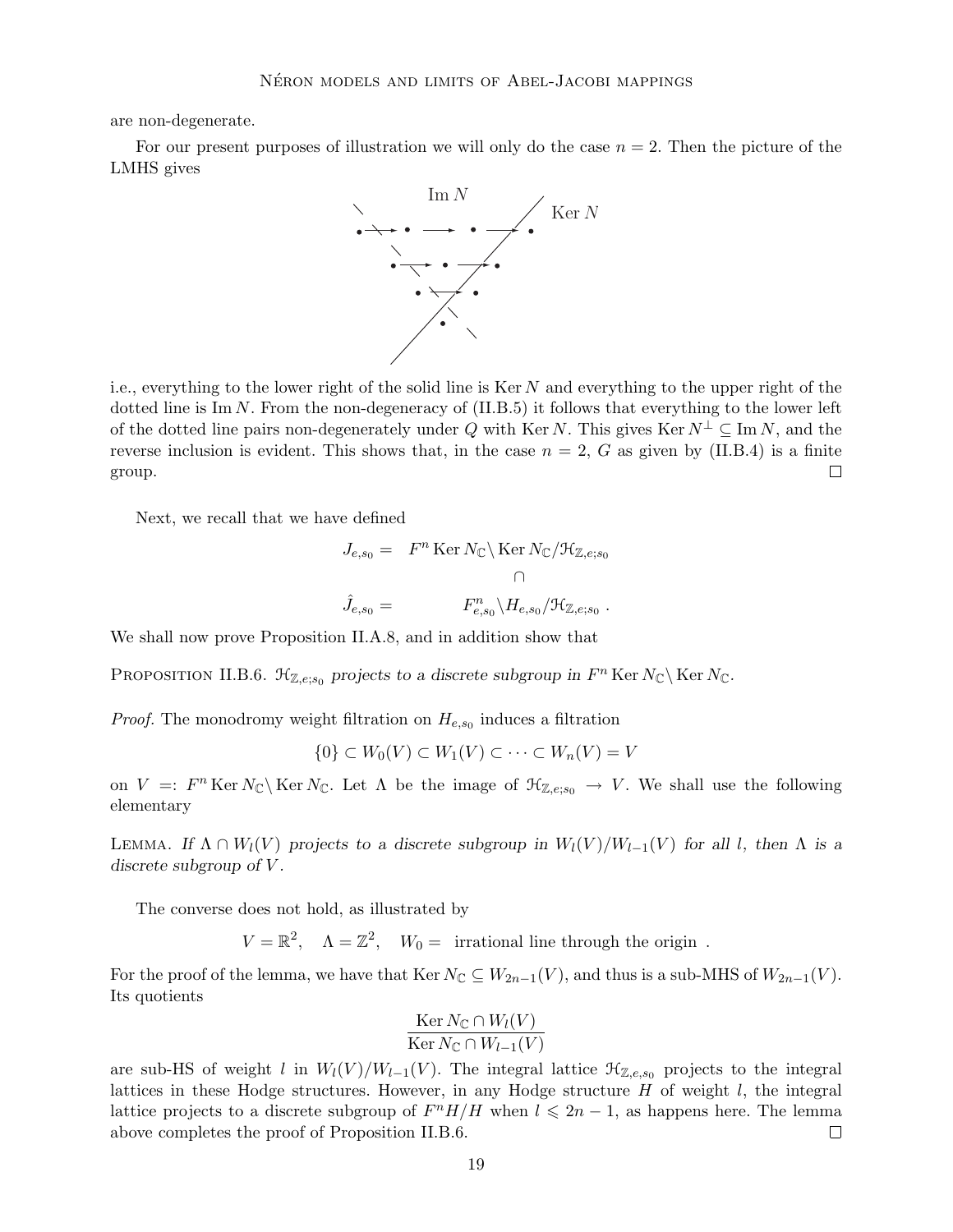We now define

$$
\mathbf{J}_e = \left(\bigcup_{s \in S^*} J_s\right) \cup J_{e,s_0}
$$

$$
= \mathbf{J} \cup J_{e,s_0}
$$

using the notations from section II.A. Setting

$$
\begin{cases} V_s = F_s^n \backslash H_s & s \neq s_0 \\ V_{s_0} = F_{e,s_0}^n \operatorname{Ker} N_{\mathbb{C}} \backslash \operatorname{Ker} N_{\mathbb{C}} \end{cases}
$$

and

$$
\mathbf{V}_e = \bigcup_{s \in S} V_s
$$

we may view  $J_e$  as a quotient  $J_e = V_e / \sim$  where the equivalence relation  $\sim$  is given fiberwise by equating two elements  $\alpha, \alpha' \in V_s$  if and only if

$$
\alpha - \alpha' \in \begin{cases} \mathcal{H}_{\mathbb{Z},s} & \text{for } s \neq s_0 \\ \mathcal{H}_{\mathbb{Z},e;s_0} & \text{for } s = s_0 \end{cases}.
$$

We now define what is meant by a slit analytic fibre space of complex Lie groups. It is just a formalization of what has just been discussed. For the local model we take an open set  $U \subseteq \mathbb{C}$  with distinguished point  $u_0 \in U$ . We then set

$$
W = (U \setminus \{u_0\} \times \mathbb{C}^m) \cup (\{u_0\} \times \mathbb{C}^k)
$$

where  $\mathbb{C}^k \subset \mathbb{C}^m$  consists of the first k coordinates. We then take the quotient  $W/\sim$  where  $\sim$  is an equivalence relation given fiberwise by a discrete group, and where the overall quotient is Hausdorff.

DEFINITION. A slit analytic fibre space of complex Lie groups is a Hausdorff topological space  $F$ together with a map

$$
\pi: F \to S \tag{II.B.7}
$$

to a 1-dimensional complex manifold S having a marked point  $s_0$  such that (i) the fibres  $\pi^{-1}(s)$  are commutative and connected complex Lie groups, (ii)  $F^* =: F \setminus \pi^{-1}(s_0)$  is a complex analytic fibre space of complex Lie groups in the usual sense, and (iii) locally around points of  $\pi^{-1}(s_0)$  we have the local model described above.

At this point we have completed the discussion of (ii) in Theorem II.A.9.

Discussion. We want to explain intuitively the idea behind the above construction. For the purposes of illustration we consider a VHS over  $S^* = \Delta^*$  of weight three and whose limiting MHS has the picture

$$
F_{e,s_0}^2
$$
 
$$
\left.\begin{matrix} \blacksquare\\ \vdots\\ \blacksquare\\ \blacksquare\\ \end{matrix}\right\}
$$
 
$$
\left.\begin{matrix} \blacksquare\\ \blacksquare\\ \blacksquare\\ \end{matrix}\right\}
$$
 
$$
\left.\begin{matrix} \blacksquare\\ \blacksquare\\ \blacksquare\\ \end{matrix}\right\}
$$
 
$$
\left.\begin{matrix} \blacksquare\\ \blacksquare\\ \blacksquare\\ \end{matrix}\right\}
$$
 
$$
\left.\begin{matrix} \blacksquare\\ \blacksquare\\ \blacksquare\\ \end{matrix}\right\}
$$
 
$$
\left.\begin{matrix} \blacksquare\\ \blacksquare\\ \blacksquare\\ \end{matrix}\right\}
$$
 
$$
\left.\begin{matrix} \blacksquare\\ \blacksquare\\ \blacksquare\\ \end{matrix}\right\}
$$
 
$$
\left.\begin{matrix} \blacksquare\\ \blacksquare\\ \blacksquare\\ \end{matrix}\right\}
$$

where the boxed term  $I^{1,3}$  is non-zero. Setting

$$
V_s = F_{e,s}^2 \backslash H_{e,s}
$$
  

$$
\cup
$$
  

$$
\Lambda_s = \text{image of } \mathcal{H}_{\mathbb{Z},e;s} \to V_s ,
$$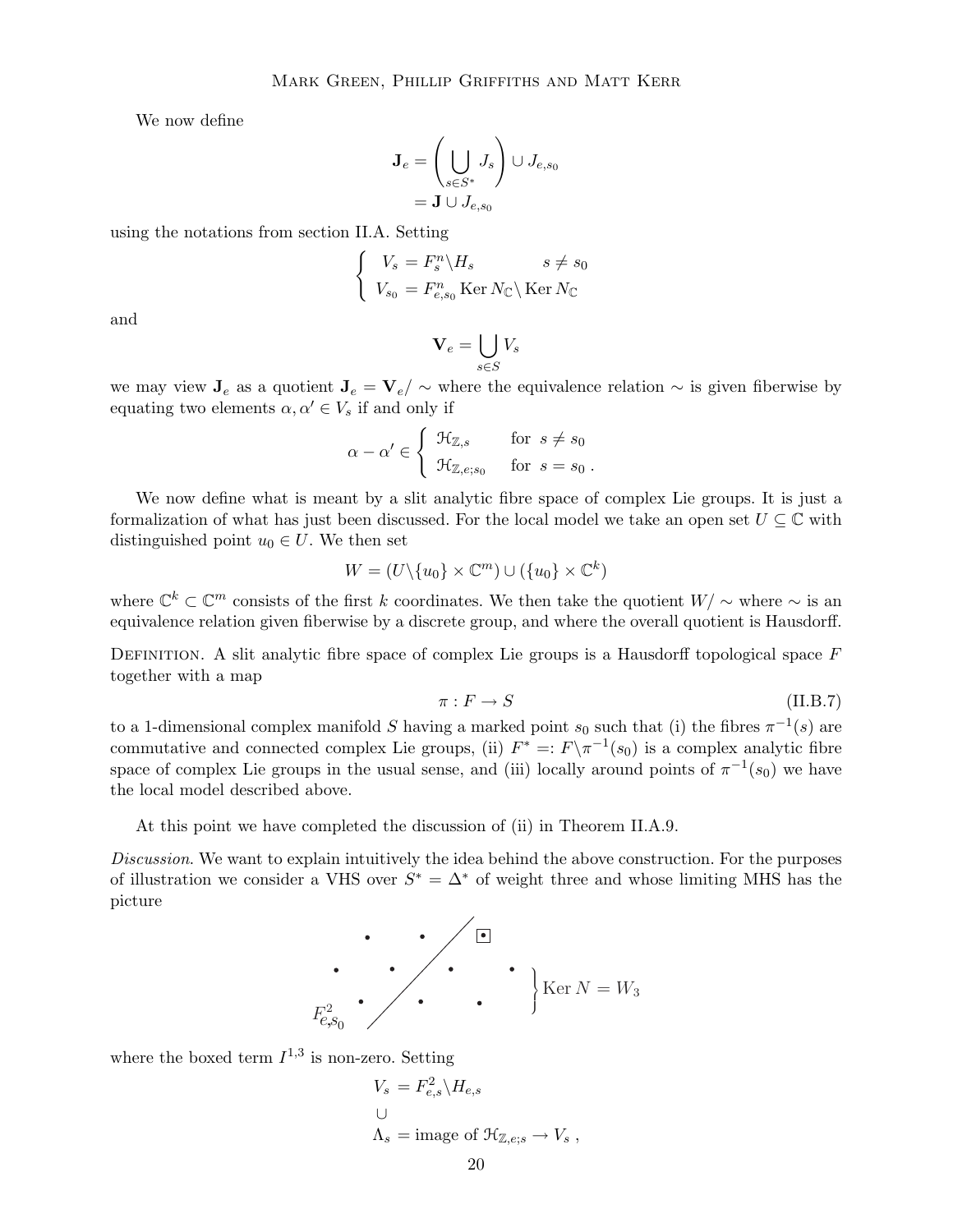and recalling that  $\mathcal{H}_{\mathbb{Z},e;s_0}$  are the invariant cycles in  $\mathcal{H}_{\mathbb{Z},e;s}$  for  $s \neq s_0$ , we see from the picture that

$$
\Lambda_{s_0} \subsetneq \lim_{s \to s_0} \Lambda_s \tag{II.B.8}
$$

where the limit is taken along a ray or even just a *sequence*  $\{s_m\}$  going to the origin. More precisely, by the limit we mean taking the closure inside the Deligne extensions, and then (II.B.8) follows from the example in the following figure (cf. [Sa, Remark  $(3.5)(iv)$ ]).



The question is: what should we "plug in" to  $J$  over the origin for purposes of graphing normal functions? Since the RHS of (II.B.8) is not necessarily even a sub-abelian-group of  $V_{s_0}$ , taking  $V_{s_0}/\lim_{s\to s_0}\Lambda_s$  is completely unsuitable. If we augment  $\lim_{s\to s_0}\Lambda_s$  to the subgroup it generates, this can actually include all of  $Ker(N)$  — again unsuitable since that is esentially where  $\nu(s_0)$  should lie by Theorem II.A.9. Finally, if we factor  $V_{s_0}$  only by  $\Lambda_{s_0}$ , then since by (II.B.8) the equivalence relation on  $\bigcup_{s \in S} V_s$  given by the  $\Lambda_s$  is not closed, the resulting total space will be non-Hausdorff. This exhausts the possibilities which are quotients of  $V_{s_0}$ . So we conclude that we should replace  $V_{s_0}$  by

$$
F^2_{e,s_0} \cap \text{Ker } N_{\mathbb{C}} \setminus \text{Ker } N_{\mathbb{C}} \subsetneq V_{s_0}
$$

to get a closed equivalence relation with a Hausdorff quotient. The price we pay is that we only obtain a slit analytic fibre space.

In the classical  $n = 1$  case the above picture is replaced by



In the limit  $\lim_{s\to s_0} \Lambda_s$  the non-invariant part of  $\Lambda_s$  (corresponding to the boxed term) "goes to infinity" as in the familiar picture of an elliptic curve acquiring a node where  $s = e^{2\pi\sqrt{-1}t}$  and  $\text{Im } t \to \infty.$ 

To convince the reader of the claimed intractability of  $\lim_{s\to s_0} \Lambda_s \subseteq V_{s_0}$  in the  $n=2$  case, we offer the following geometrically motivated

Example. We shall reproduce in detail and give a geometric example of the observation in Remark  $3.5(iv)$  of [Sa].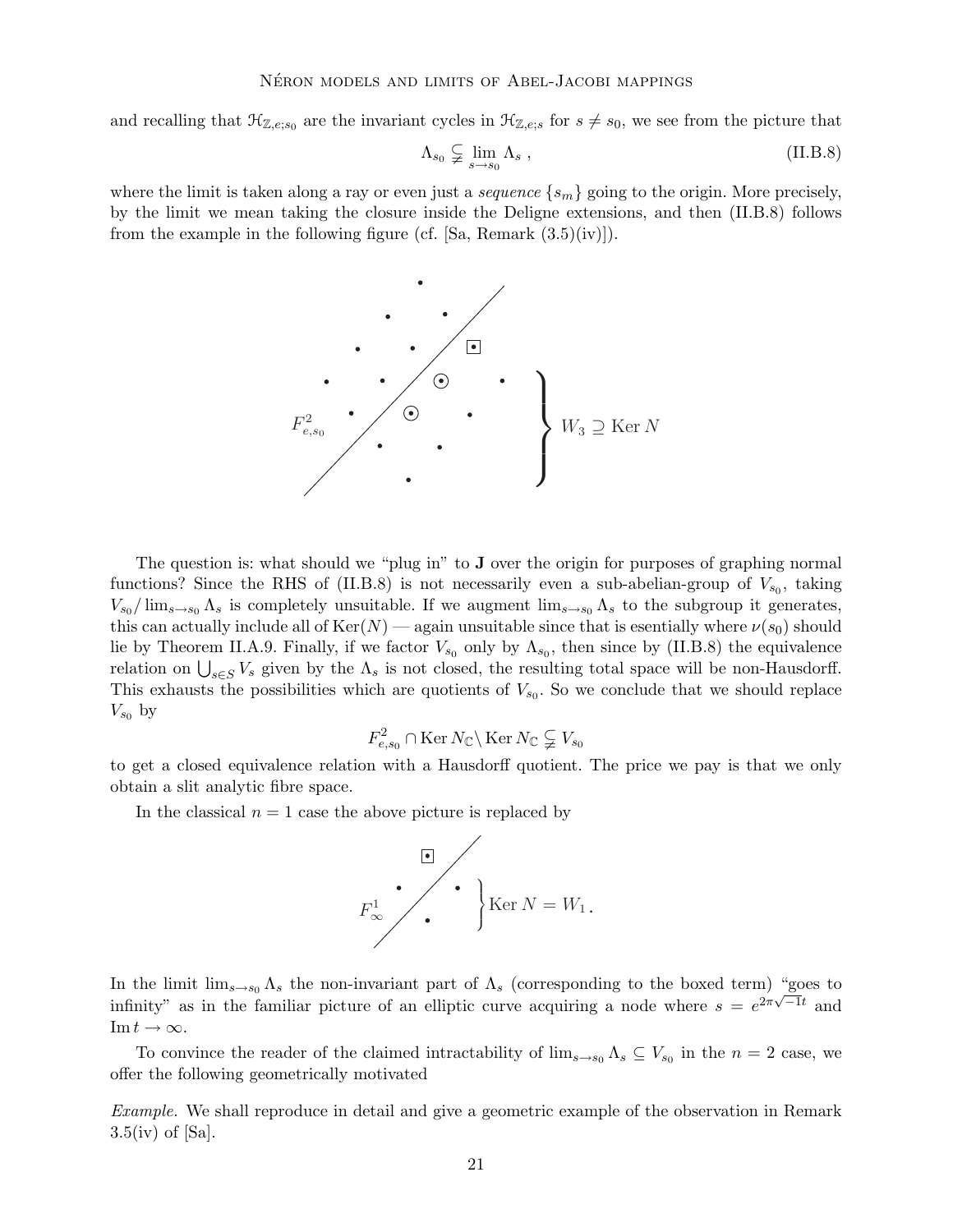Let  $E_s$  be a family of elliptic curves acquiring a node, with  $\{\delta_s, \gamma_s\} \subseteq H^1(E_s, \mathbb{Z})$  satisfying  $N\gamma = -\delta$ ,  $N\delta = 0$ . We take  $X_s := E_s \times W$ , where W is a fixed exceptional K3 surface,  $H_s^1 := H^1(E_s)$ and

$$
H_s^3 := H_s^1 \otimes H_{\text{tr}}^2(W) \subseteq H^3(X_s) .
$$

 $H_s^3$  has rank 4. The limit MHS on  $H_{s_0}^1$  is an extension of  $\mathbb{Z}(-1)$  by  $\mathbb{Z}(0)$  which can be split by choosing  $s := \exp(2\pi\sqrt{-1}\int_{\gamma_s}\omega_s)$ , where  $\omega_s \in F_{e,s}^1 H_{e,s}^1$  is normalized to have  $\int_{\delta_s}\omega_s = 1$  for all  $s \in S$ . A clearer notation would be to denote the point by P and then the coordinate s is defined by  $s(P) = \exp(2\pi\sqrt{-1}\int_{\gamma_P} \omega_p)$ . Then  $\int_{\gamma_s} \omega_s = \frac{\log s}{2\pi\sqrt{-1}}$  $\frac{\log s}{2\pi\sqrt{-1}}$ . This choice splits the limit MHS

$$
H_{s_0}^3 = \text{Gr}_2^W \oplus \text{Gr}_4^W = \mathbb{Z} \langle \delta_0 \rangle \otimes H_{\text{tr}}^2(W) \oplus \mathbb{Z} \langle \tilde{\gamma}_0 \rangle \otimes H_{\text{tr}}^2(W)
$$

where  $\tilde{\gamma}_s := \gamma_s + \frac{\log s}{2\pi\sqrt{-s}}$  $\frac{\log s}{2\pi\sqrt{-1}}\delta_s(\equiv \omega_s)$ . This gives the picture



of the limit MHS of  $H_s^3$ .

To compute the periods for  $s \neq s_0$ , let  $\Omega \in F^2 H^2_{tr}(W,\mathbb{C}), \{\tau_1,\tau_2\} \subseteq H^2_{tr}(W,\mathbb{Z})$  be a basis, and assume  $\int_{\tau_1} \Omega = -1$ ,  $\int_{\tau_2} \Omega = \sqrt{-1}$ . Specifically, one may take the very simplest example of a supersingular K3 surface, which is well known to have period ratio  $i = \sqrt{-1}$ . Taking periods of a generating set for  $\mathcal{H}_{\mathbb{Z},s}^3$  with respect to the basis  $\delta_s \times \Omega$ ,  $\tilde{\gamma}_s \times \Omega$  of  $F_{e,s}^2$ , we have

$$
\Lambda_{\widetilde{s}} = \mathbb{Z} \langle \pi_s(\delta \times \tau_1), \pi_s(\delta \times \tau_2), \pi_s(\gamma \times \tau_1), \pi_s(\gamma \times \tau_2) \rangle
$$
  
=  $\mathbb{Z} \langle (0, -1), (0, -\sqrt{-1}), \left(1, \frac{\log s}{2\pi\sqrt{-1}}\right), \left(\sqrt{-1}, \sqrt{-1} \frac{\log s}{2\pi\sqrt{-1}}\right) \rangle$ 

inside  $V_s = \check{F}_s^2$  for  $s \neq s_0$ . Note that

$$
(\text{Ker } N)_s = \{(0,\zeta)|\zeta \in \mathbb{C}\} \subset V_s .
$$

Now consider, for any  $\alpha \in \mathbb{C}$ , the sequence

$$
s_m := e^{2\pi\sqrt{-1}\alpha}/e^{2\pi m} \to 0.
$$

We have  $\frac{\log s_m}{2\pi\sqrt{-1}} = \alpha - \sqrt{-1}m$  and for all integers m,

$$
\pi_{s_m} \{ \gamma \times \tau_1 - m(\delta \times \tau_2) \}
$$
  
= 
$$
\left( 1, \frac{\log s_m}{2\pi \sqrt{-1}} \right) - m(0, -\sqrt{-1})
$$
  
= 
$$
(1, \alpha),
$$

which implies  $(1, \alpha) \in \lim_{s \to s_0} \Lambda_s$ . More generally, one has

$$
\lim_{s \to s_0} \Lambda_s = \{ (\kappa, \alpha) | \alpha \in \mathbb{C}, \quad \kappa \in \mathbb{Z}[\sqrt{-1}] \setminus \{0\} \}
$$

which is not a subgroup of  $V_{s_0}$  and whose abelian-group closure contains (Ker N)<sub>s<sub>0</sub></sub>.

In contrast to this situation with  $H_s^3$  for  $H_s^1$  one has  $\Lambda_s = \mathbb{Z} \left\langle 1, \frac{\log s}{2\pi\sqrt{s}} \right\rangle$  $\frac{1}{2\pi\sqrt{-1}}$  $\rangle$  and there is no way to take a comparable sequence since  $l(s) \to \sqrt{-1}\infty$ .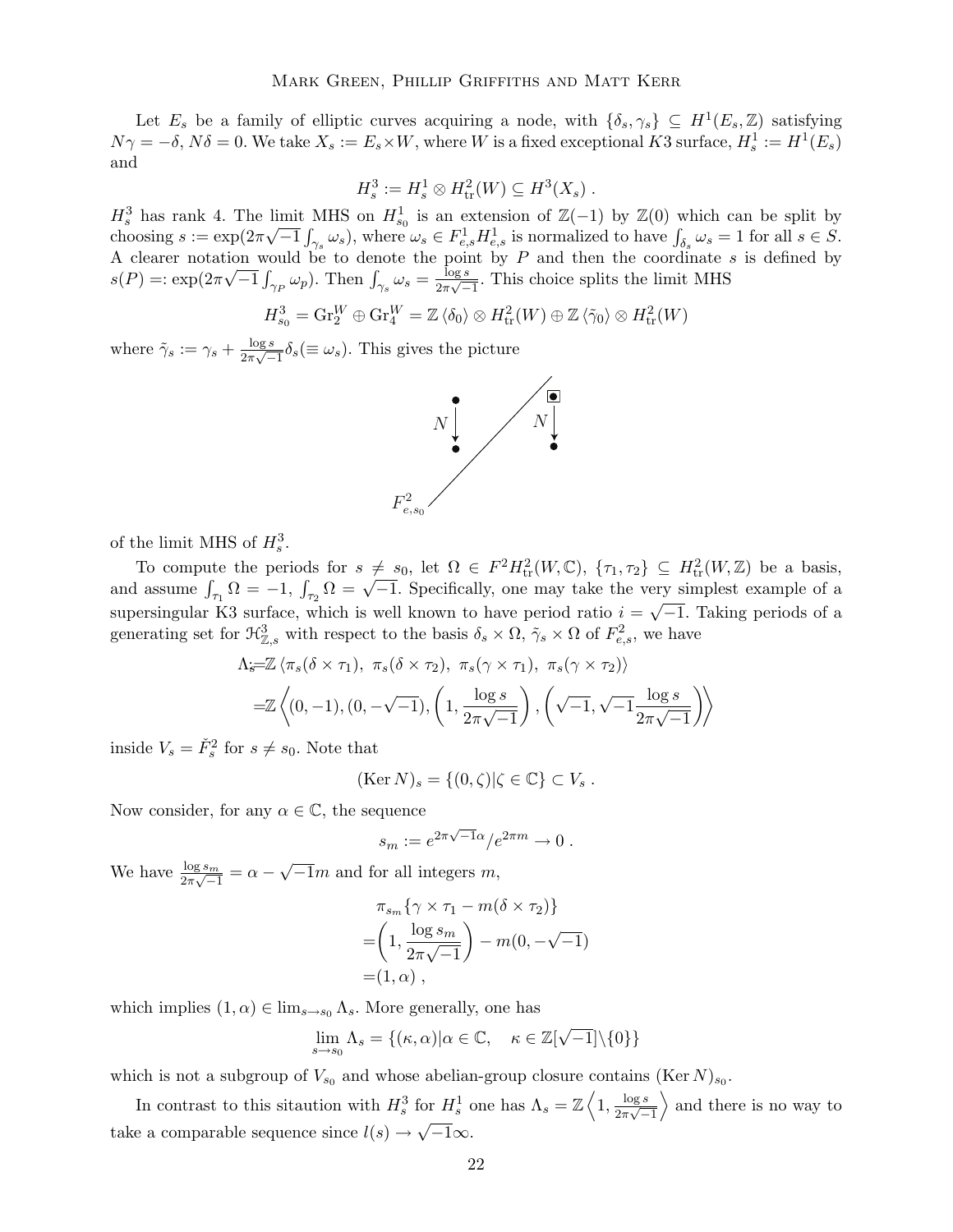Returning to the general discussion, the remaining step in the construction of the Néron model is the following:

Theorem II.B.9. There exists a canonical analytic fibre space

$$
\tilde{\mathbf{J}}_e \to S
$$

that graphs admissible normal functions. We have for the fibre over  $s_0$  the exact sequence

$$
0\to J_{e,s_0}\to \tilde J_{e,s_0}\to G\to 0
$$

where G is as in Theorem II.B.3.

Thus we may speak of the value  $\nu(s_0) \in \tilde{J}_{e,s_0}$  of an admissible normal function.

*Proof of Theorem II.B.9.* We want to define the analytic group  $\tilde{J}_{e,s_0}$  that (i) sits naturally in an exact sequence

$$
0 \to J_{e,s_0} \to \tilde{J}_{e,s_0} \to G \to 0 , \qquad (\text{II.B.10})
$$

and (ii) has the property that

$$
\tilde{\mathbf{J}}_e =: \mathbf{J}_e \cup \tilde{J}_{e,s_0} \to S
$$

forms naturally a slit analytic fibre space of complex Lie groups that graphs admissible normal functions. We note that the slit analytic fibre space  $\tilde{\mathbf{J}}_e$  is a subset of the Clemens extension  $J_S^C(\mathbf{H})$ constructed in [Sa, Prop. (2.7)]; they coincide in the abelian variety case.

We first point out that graphs of admissible normal functions in  $\tilde{\mathbf{J}}_e$  will be continuous since the "torsion singularities" in G of ANF's are always "limits of something." More precisely, since by definition  $\Gamma(\Delta, \tilde{\jmath}_{e,\nabla}) \subseteq \Gamma(\Delta^*, \jmath_{\nabla})$ , the sheaf  $\tilde{\jmath}_{e,\nabla}$  of ANF's has no skyscraper subsheaf and there can be no map of sheaves  $G_{s_0} \to \tilde{\mathcal{J}}_{e,\nabla}$  splitting (II.B.2).

On the other hand, let  $A$  be a divisible abelian group; then in the category  $A$  of abelian groups  $\text{Ext}_{\mathcal{A}}^{1}(G, A) = 0.$  Consequently the extension of stalks

$$
0 \to \mathcal{J}_{e,\nabla; s_0} \xrightarrow{\tilde{i}} \tilde{\mathcal{J}}_{e,\nabla; s_0} \xrightarrow{\tilde{j}} G \to 0
$$
 (II.B.11)

splits, but there is no "canonical" choice from among the  $|\text{Hom}_{\mathcal{A}}(G,\mathcal{J}_{\nabla,e;s_0})|$  many splittings; the same should go for  $(II.B.10)$ .

To define  $\tilde{J}_{e,s_0}$  without making such a choice, simply push the extension (II.B.11) forward along the morphism  $\mathcal{J}_{e,\nabla; s_0} \to J_{e,s_0}$  guaranteed by Theorem II.A.9, to obtain

$$
0\to J_{e,s_0}\xrightarrow{\imath} \tilde{J}_{e,s_0}\xrightarrow{\jmath} G\to 0\;.
$$

Equivalently, define

$$
(\alpha, v) \in \tilde{J}_{e,s_0} := \frac{J_{e,s_0} \times \tilde{\mathcal{J}}_{e,\nabla; s_0}}{\{(\sigma(s_0),\tilde{\imath}(\sigma)) | \sigma \in \mathcal{J}_{e,\nabla; s_0}\}}
$$
  

$$
\tilde{\mathcal{J}}(v) \in \tilde{G}
$$

For the benefit of the reader we recall the definition of  $\tilde{\jmath}$ : given an admissible variation of MHS  $\tilde{H}_s$  corresponding to  $\nu \in \tilde{J}_{e,\nabla;s_0}$ , write the action of  $T - I$ 

$$
H_s \xrightarrow{i} \tilde{H}_s \xrightarrow{j} \mathbb{Z}(-n)
$$
  

$$
T-I \qquad \searrow \qquad \uparrow \tilde{T}-I \qquad \qquad \uparrow 0
$$
  

$$
H_s \longrightarrow \tilde{H}_s \longrightarrow \mathbb{Z}(-n) .
$$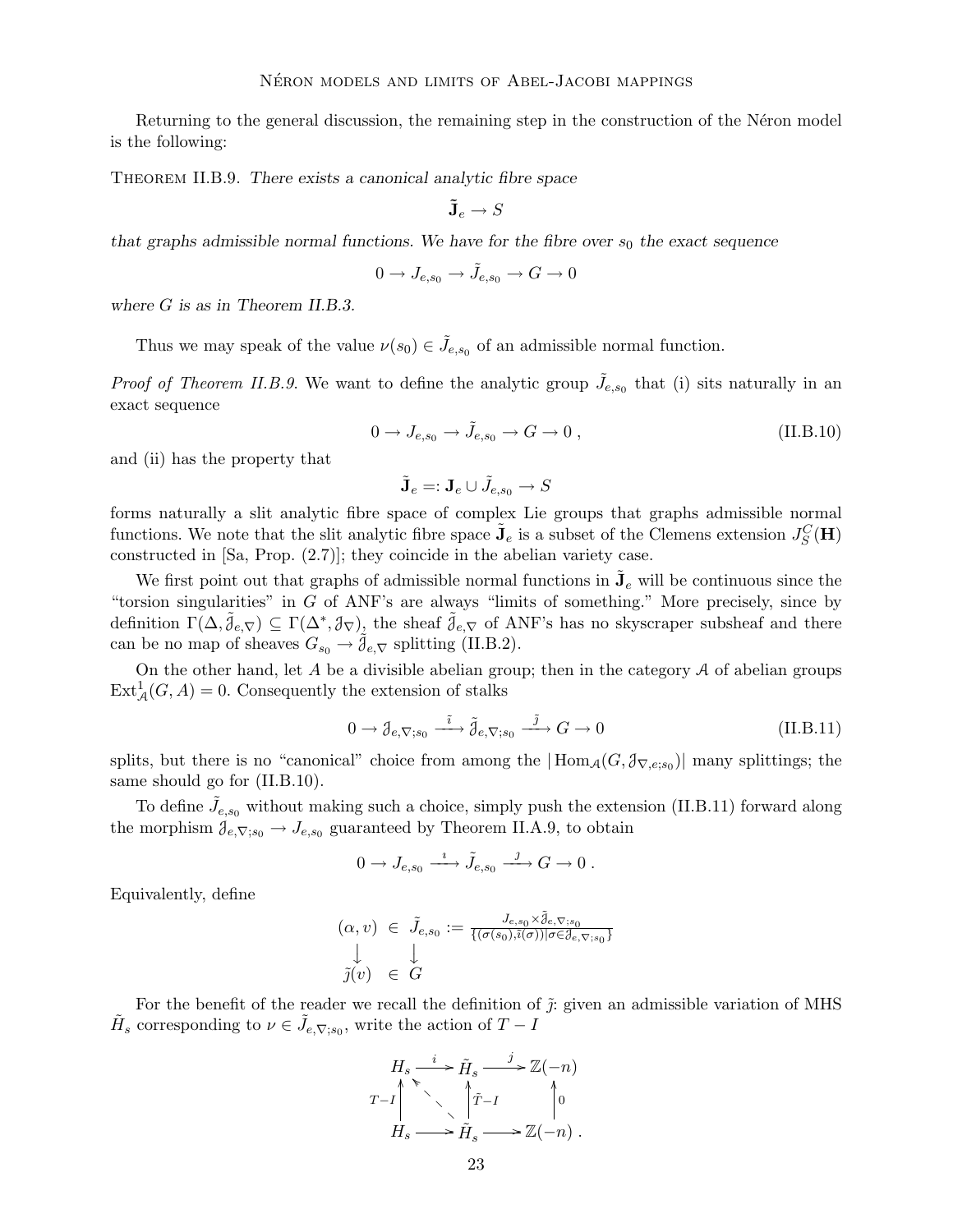We must define an element of  $(\text{Ker}(T-I))_{\mathbb{Z}}^{\perp} \subseteq \mathcal{H}_{\mathbb{Z},s}$ . A local lifting  $\tilde{\nu}$  of  $\nu$  is obtained by using maps

$$
\left\{\begin{array}{c}\varphi_{\mathbb{Z},s}:\mathbb{Z}(n)\longrightarrow \tilde{\mathfrak{R}}_{\mathbb{Z},s}\\\varphi_{H,s}:\mathbb{Z}(n)\longrightarrow F^{n}\tilde{H}_{s}\end{array}\right.
$$

and setting (for  $s \neq s_0$ )  $i(\tilde{v}(s)) := \varphi_{\mathbb{Z},s}(1) - \varphi_{H,s}(1)$ . Denoting by  $(T - I)\tilde{\nu}(s)$  the change in  $\tilde{\nu}$  under analytic continuation around  $s_0$ , the definition of ANF says

$$
(T-I)\tilde{\nu}(s) \in (\text{Ker}(T-I))_{\mathbb{Z}}^{\perp} .
$$

Since  $\varphi_{H,s}(1)$  is single-valued in s, we may rewrite this as  $\tilde{j}(\nu) := i^{-1}(T-I)\varphi_{\mathbb{Z},s}(1)$ . In the geometric case where  $\nu$  arises from a family of cycles  $Z_s$ , this simply computes the change in the chain bounding on  $Z_s$  as s turns about  $s_0$ .

Having constructed  $\tilde{J}_{e,s_0}$ , which is non-canonically isomorphic to  $J_{e,s_0} \times G$ , we can set

$$
\tilde{\mathbf{J}}_{e}:=\frac{\mathbf{J}_{e}\coprod\tilde{J}_{e,s_{0}}}{\sim}
$$

where ∼ identifies the identity component  $i(J_{e,s_0}) \subset \tilde{J}_{e,s_0}$  to the fiber of  $\mathbf{J}_e$  over  $s_0$ . The local slit analytic structure around a point of this may be transported to the other components simply by translating by ANF's mapping to each  $g \in G$ .

*Example.* Specialize to  $n = 1$  and the simple case where  $H_s$  comes from a family of elliptic curves with singular fiber of type  $I_m$  in Kodaira's list [Ko]. We will use a choice of splitting to give an intuitive, analytic construction of the Néron model. Calculations of a similar sort are in  $[K_0]$ ,  $[N_a]$ and [Nam]. The explicit identification of X with the Néron model is in [Sa, Remark  $(4.5)(i)$ ]. This argument can be extended to the general case and provided our original, highly non-intrinsic, proof of Theorem II.B.9.

In this case the sequence (II.B.10) is

$$
0\to \mathbb{C}^*\to \tilde{J}_{e,s_0}\to \mathbb{Z}/m\mathbb{Z}\to 0\;,
$$

which splits as a sequence of abelian groups, the splitting being determined only up to an  $m<sup>th</sup>$  root of unity. In this sense, the sequence (II.B.10) does not split canonically. To explain this, choose  $\omega(s) \in H^0(\omega_{X_s})$  so as to have a normalized period matrix

$$
\left(1, m \frac{\log s}{2\pi \sqrt{-1}} + h(s)\right)
$$

where  $h(s)$  is holomorphic. An admissible normal function is given modulo periods by its value on  $\omega(s)$ 

$$
\langle \nu(s), \omega(s) \rangle = k \frac{\log s}{2\pi \sqrt{-1}} + g(s) , \qquad k \in \mathbb{Z} , \qquad (\text{II.B.12})
$$

where  $g(s)$  is holomorphic. By subtracting a period we may normalize to have  $0 \leq k \leq m$ . Rescaling s gives a change

$$
\begin{cases}\nh(0) \to h(0) + m\lambda \\
g(0) \to g(0) + k\lambda\n\end{cases}
$$

where  $\lambda \in \mathbb{C}$ .

The map  $\tilde{\mathcal{J}}_{\nabla,e,s_0} \stackrel{\tilde{\jmath}}{\longrightarrow} G$  is given by  $\nu \to [k] \in \mathbb{Z}/m\mathbb{Z}$ . The splitting is obtained first by multiplying (II.B.12) by m to kill the image in  $\mathbb{Z}/m\mathbb{Z}$ . Normalizing the result by subtracting the period  $k(m \cdot$  $l(s)+h(s)$ , we get  $m \cdot g(s)-k \cdot h(s)$ . Evaluating this (in  $\mathbb{C}/\mathbb{Z}$ ) at  $s=s_0$ , we may then "use divisibility of  $\mathbb{C}/\mathbb{Z}^n$  and divide by m to get

$$
g(s_0) - \frac{k}{m} \cdot h(s_0) + \frac{l}{m} \qquad (l \in \mathbb{Z}, \ 0 \le l < m) \,. \tag{II.B.13}
$$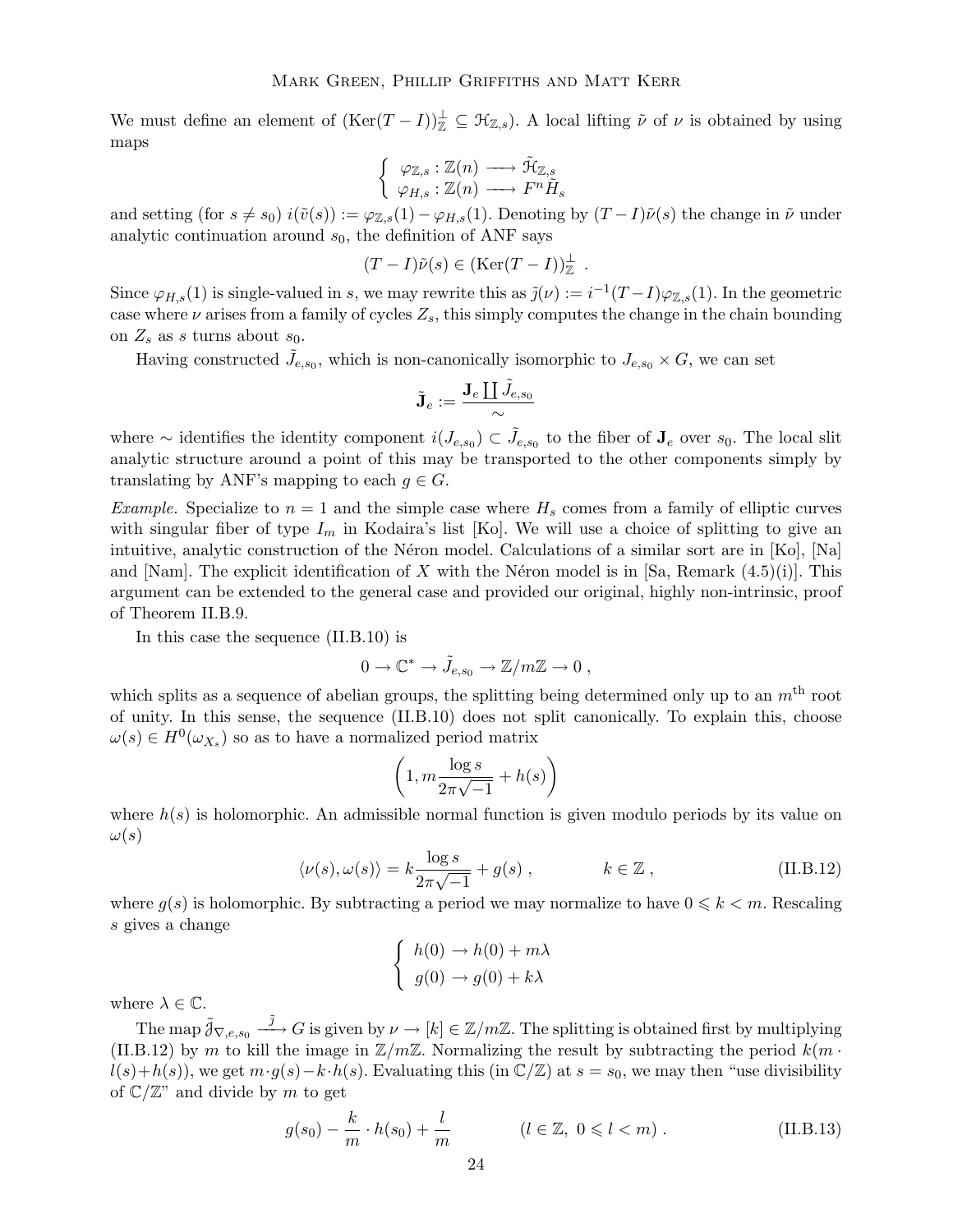No choice of l here is "more natural"; on the other hand, (II.B.13) is evidently not affected by choice of the local parameter. So one obtains a well-defined, but non-canonical, "splitting" sending

$$
(II.B.12) \mapsto ((II.B.13), [k])
$$
,

and this computes limits of ANF's

$$
\tilde{\jmath}_{e,\nabla; s_0} \to J_{e,s_0} \times G \cong \mathbb{C}/\mathbb{Z} \times \mathbb{Z}/m\mathbb{Z}.
$$

Remark on the work of Brosnan-Pearlstein. We have shown in the first part of this section that

$$
\mathbf{J}_e \to S
$$

is a fibration of a Hausdorff topological space whose fibres are connected, complex Lie groups and where the restriction of the total space to  $S^*$  is a complex analytic fibre space in the usual sense. Moreover, a normal function  $\nu$  gives a continuous section of  $\mathbf{J}_e \to S$  which is holomorphic over  $S^*$ . It follows that for any closed subset  $Z \subset \mathbf{J}_e$   $\nu^{-1}(Z) \subset S$  is closed. Moreover, if  $Z^*$  denotes the part of Z lying over  $S^*$ , then  $\nu^{-1}(Z^*)$  is an analytic subvariety whose closure is  $\nu^{-1}(Z)$  and one may suspect that  $\nu^{-1}(Z)$  is itself an analytic subvariety.

This brings us to important recent work of Brosnan-Pearlstein [BP] who have proved that  $\nu^{-1}(Z)$ is an analytic variety in the case where dim  $S = 1$  and Z is the zero-section. What has to be proved is that  $\nu^{-1}(Z^*)$  does not contain an infinite sequence  $s_n$  of distinct points with  $\lim_{n\to\infty} s_n = s_0$ . We think it is quite possible that the extension of the Brosnan-Pearlstein methods to the case when  $\dim S$  is arbitrary may not only lead to a proof that  $\nu^{-1}(Z)$  is analytic in general, but moreover will provide the tools to show that  $\tilde{\mathbf{J}}_e \to S$  really does "behave" like a usual complex-analytic fibre space of complex Lie groups insofar as admissible normal functions are concerned. In particular, objects such as  $(\nu \times \nu)^{-1}(\mathcal{P})$  where  $\mathcal{P} \to \tilde{\mathbf{J}}_e \times_S \tilde{\mathbf{J}}_e$  is the extension of  $\tilde{\mathbf{J}}_e \times_S \tilde{\mathbf{J}}_e$  of the Poincaré line bundle over  $J \times_{S^*} J$  may have naturally the structure of an analytic line bundle over S that is canonically associated to an admissible normal function.

## II.C Computation of the group  $G$  of components of the N $\acute{e}$ ron model in Hodge-theoretic examples

We consider a principally polarized variation of Hodge structure of weight  $2n-1$  over  $S = \{|s| < 1\}$ with unipotent monodromy. We shall give an analysis of G in the case  $n = 1$  and in some cases when  $n = 2$ ,  $h^{3,0} = 1$  — corresponding to degeneration of Calabi-Yau's — and where in the first instance we assume that the limiting MHS is of the Tate type. Subsequently, we shall drop this assumption in the sub-case  $h^{3,0} = h^{2,1} = 1$ .

Case  $n = 1$ . Then  $N = T - I$  is integral, the limiting MHS may be defined over Z and pictured as

$$
\begin{array}{cccc}\n\mathbb{Z}(-1)^r & & \mathbb{Z}(0)^r \\
\bullet & \xrightarrow{N} & & \bullet \\
\bullet & & H^1\n\end{array}
$$

Since  $(T - I)^2 = 0$  we may choose a symplectic basis  $\gamma_1, \ldots, \gamma_r, \gamma_{r+1}, \ldots, \gamma_g; \delta_1, \ldots, \delta_r, \delta_{r+1}, \ldots, \delta_g$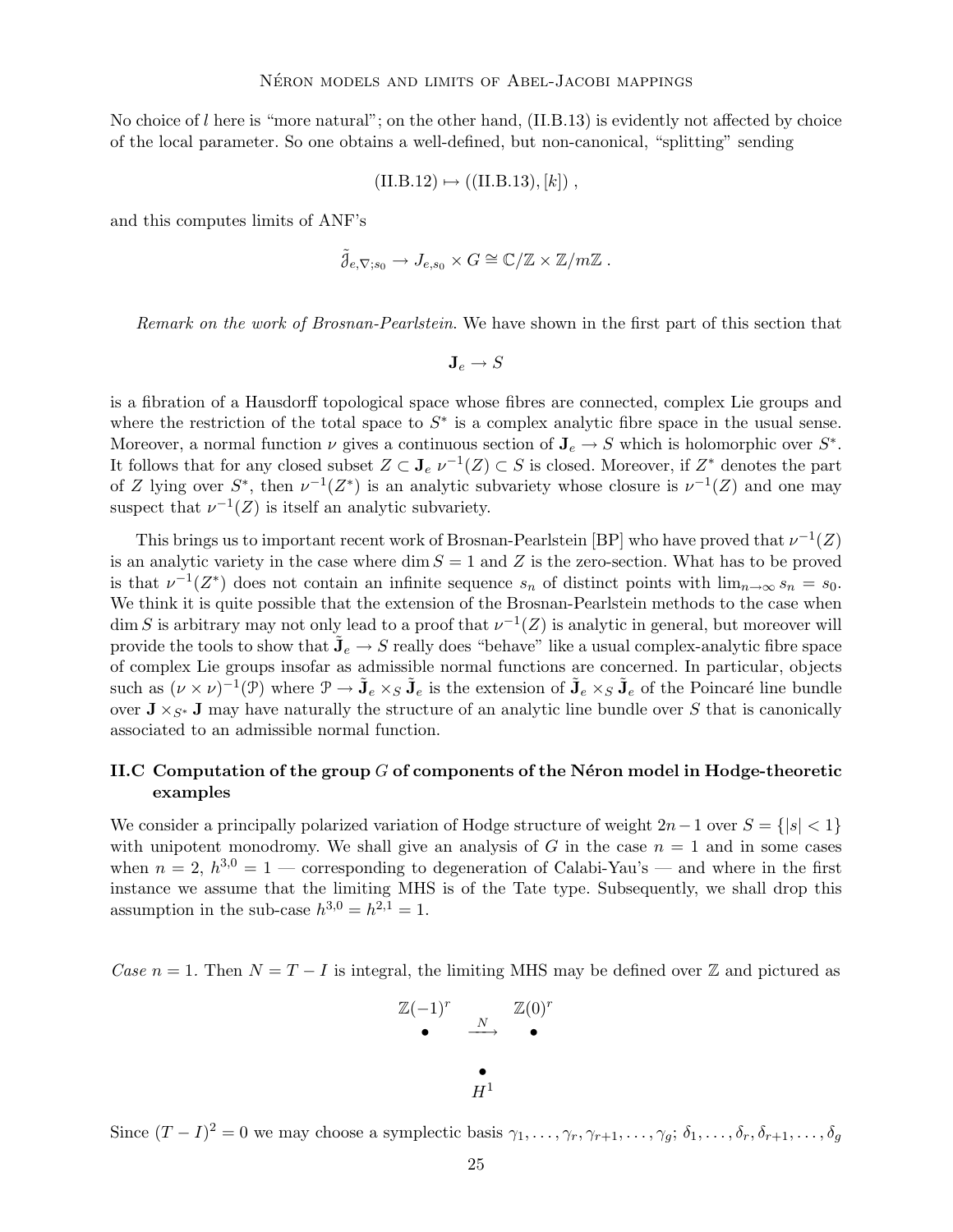such that, writing elements of  $H_{\mathbb{Z}}$  as row vectors,

$$
N = \begin{pmatrix} 0 & \tilde{B} \\ 0 & 0 \end{pmatrix}
$$

$$
\tilde{B} = \begin{pmatrix} B & 0 \\ 0 & 0 \end{pmatrix} \begin{cases} r \\ \frac{0}{r} & \frac{0}{g-r} \end{cases}
$$

where  $B = {}^{t}B > 0$  is integral and positive definite. Thus, for example  $\gamma_1 = (1, 0, \ldots, 0)$  and  $N\gamma_1 = \sum_{j=1}^r b_{1j}\delta_j$ . Then

$$
\begin{cases} W_{1,\mathbb{Z}} =: \text{Ker } N \cap H_{\mathbb{Z}} = \text{span}_{\mathbb{Z}} \{ \gamma_{r+1}, \dots, \gamma_g, \delta_1, \dots, \delta_g \} \\ W_{0,\mathbb{Z}} =: \text{Im } N \cap H_{\mathbb{Z}} = \text{span}_{\mathbb{Z}} \{ \delta_1, \dots, \delta_r \} .\end{cases}
$$

It follows that

$$
G = \frac{((\text{Ker } N)^{\perp})_{\mathbb{Z}}}{\text{Im } N_{\mathbb{Z}}}
$$
  
\n
$$
\approx \frac{\text{Span}_{\mathbb{Z}}\{\delta_1, \dots, \delta_r\}}{\text{Span}_{\mathbb{Z}}\{N\gamma_1, \dots, N\gamma_r\}}
$$
  
\n
$$
\approx \mathbb{Z}^r / \text{Im } B.
$$
  
\n(II.C.1)

In particular

$$
|G| = \det B \tag{II.C.2}
$$

where  $|G|$  is the order of  $G$ .

This result is, of course, classical (cf. [Na]).

**Case**  $n = 2$ . We recall our notations

$$
\begin{cases} W_{m,\mathbb{Z}} = W_m \cap H_{\mathbb{Z}} \\ \text{Gr}_{m,\mathbb{Z}} = W_{m,\mathbb{Z}}/W_{m-1,\mathbb{Z}} \end{cases}.
$$

We set

$$
\begin{cases} h = h^{3,0} + h^{2,1} \\ k = h^{2,1} - 1 \end{cases}
$$

Our assumption is that the limiting MHS looks like

$$
\mathbb{Z}(-3) \quad \mathbb{Z}(-2) \quad \mathbb{Z}(-1) \times \mathbb{Z}(0)
$$
\n
$$
\mathbb{Z}(-2)^k \times \mathbb{Z}(-1)^k \qquad \text{Ker}(T-I)
$$

where  $\text{Ker}(T-I)$  is everything to the lower right of the dotted line. For the identity component of the Néron model we have

$$
J_{e,s_0} \cong (\mathbb{C}^*(-1))^k \oplus \mathbb{C}^*.
$$

We shall use the following (cf. [Mo2]):

PROPOSITION II.C.3. There exists a symplectic basis

$$
\gamma_1,\gamma_2,\ldots,\gamma_h;\delta_2,\ldots,\delta_h,\delta_1
$$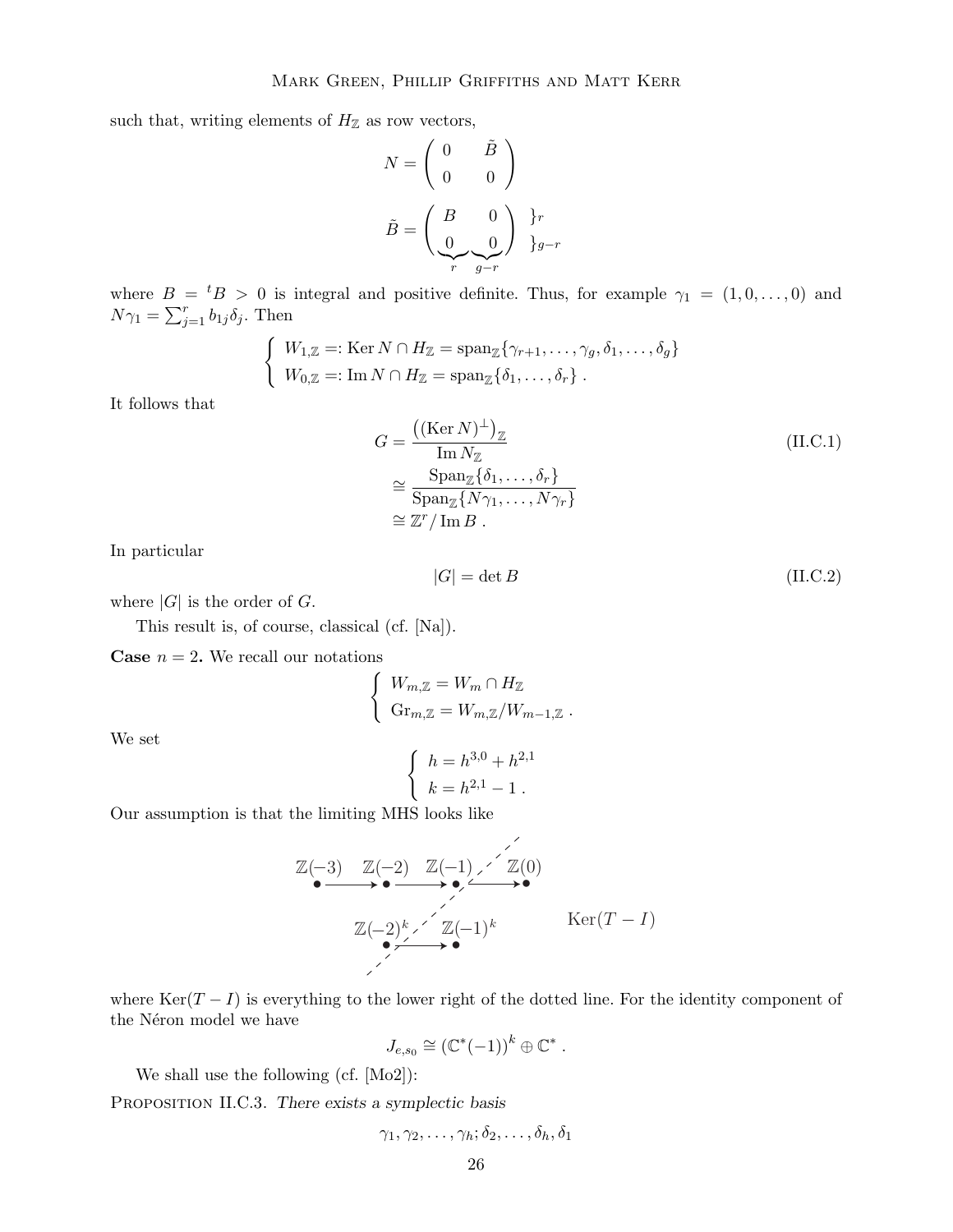adapted to the integral weight filtration.

Thus the intersection form is

$$
Q = \begin{pmatrix} 0 & 0 & 0 & 1 \\ 0 & 0 & I & 0 \\ 0 & -I & 0 & 0 \\ -1 & 0 & 0 & 0 \\ \frac{-1}{h^{3,0}} & \frac{0}{h^{2,1}} & \frac{0}{h^{1,2}} & \frac{0}{h^{0,3}} \end{pmatrix} \begin{matrix} \frac{1}{2}h^{3,0}=1 \\ \frac{1}{2}h^{2,1} \\ \frac{1}{2}h^{3,0}=1 \end{matrix}
$$

and

$$
\begin{cases}\nW_{5,\mathbb{Z}} = W_{4,\mathbb{Z}} = \text{span}_{\mathbb{Z}}\{\gamma_2, \dots, \gamma_h; \delta_2, \dots, \delta_h, \delta_1\} \\
W_{3,\mathbb{Z}} = W_{2,\mathbb{Z}} = \text{span}_{\mathbb{Z}}\{\delta_2, \dots, \delta_h, \delta_1\} \\
W_{1,\mathbb{Z}} = W_{0,\mathbb{Z}} = \text{span}_{\mathbb{Z}}\{\delta_1\}.\n\end{cases}
$$

Writing elements of  $H$  as row vectors we shall also assume that the limiting Hodge filtration is

$$
h^{3,0} \underbrace{(n \rightarrow 0, \rightarrow h^{2,1} \rightarrow h^{1,2} \rightarrow h^{0,3})}_{F_{e,s_0}^2}
$$

This is equivalent to the

Assumption. The limiting mixed Hodge structure is split over Z.

Later on we shall examine the non-split case when  $h^{2,1} = 1$ .

PROPOSITION. The log of monodromy is

$$
N = \left(\begin{array}{cccc} 0 & A & 0 & 0 \\ 0 & 0 & B & 0 \\ 0 & 0 & 0 & -{}^{t}A \\ 0 & 0 & 0 & 0 \end{array}\right)
$$

where A and B are integral and

$$
\begin{cases}\nA \neq 0 \\
B = {}^{t}B > 0.\n\end{cases}
$$
\n(II.C.4)

Moreover, the matrices

$$
\begin{cases}\nAB/2 & (1 \times h^{2,1} \text{ matrix}) \\
AB^t A/6 & (1 \times 1 \text{ matrix})\n\end{cases}
$$
\n(II.C.5)

are also integral.

*Proof.* Since  $N(W_m) \subseteq W_{m-2}$  we have

$$
N = \left(\begin{array}{cccc} 0 & A & D & E \\ 0 & 0 & B & F \\ 0 & 0 & 0 & C \\ 0 & 0 & 0 & 0 \end{array}\right)
$$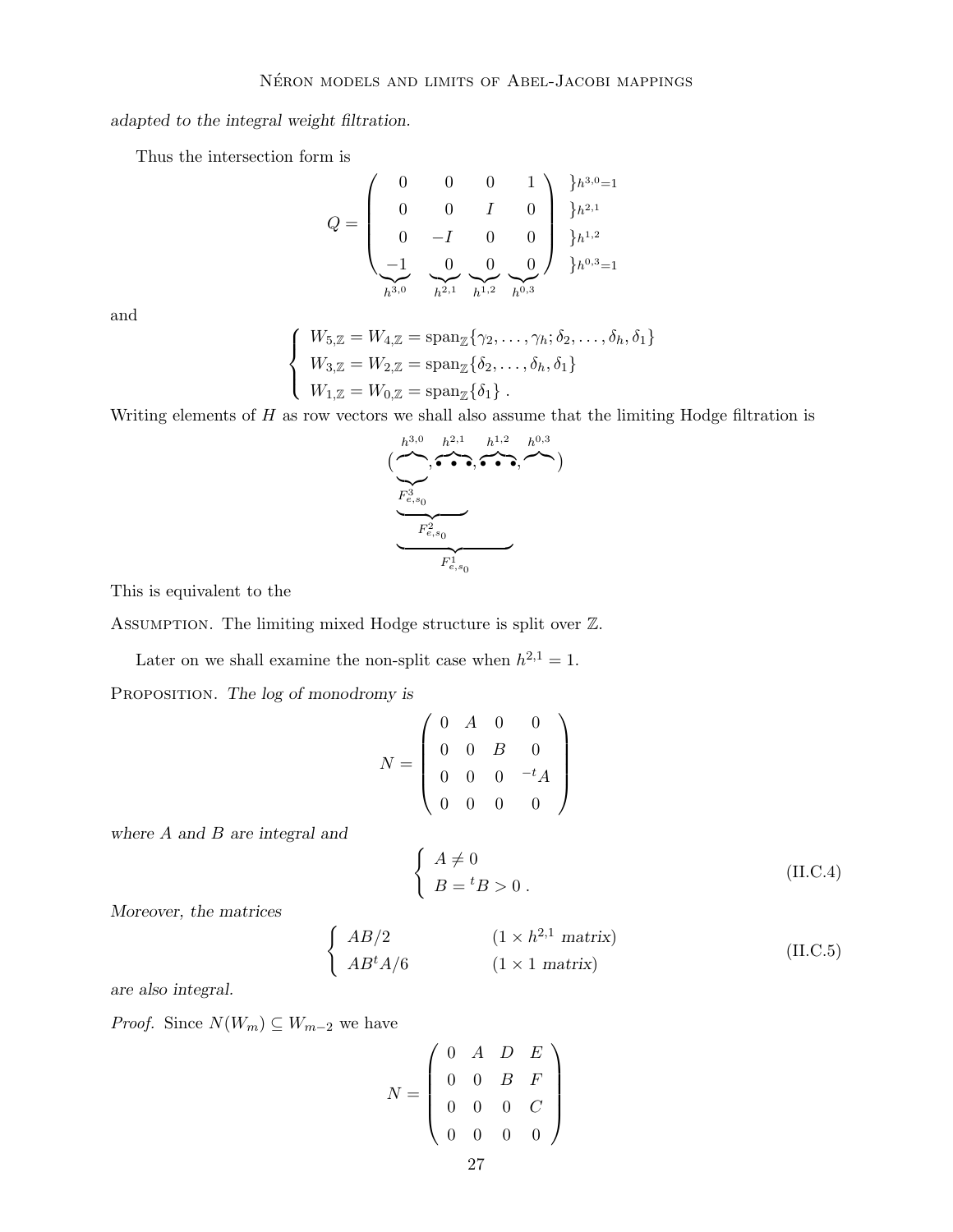where the entries are rational. From the last assumption and  $NF_{e,s_0}^p \subseteq F_{e,s_0}^{p-1}$  we infer that  $D = E =$  $F = 0$  (this is the key step). From  $NQ + Q^tN = 0$  we have

$$
\begin{cases}\nC = -{}^t A \\
B = {}^t B\n\end{cases}
$$

From

$$
N^{2} = \begin{pmatrix} 0 & 0 & AB & 0 \\ 0 & 0 & 0 & -B^{t}A \\ 0 & 0 & 0 & 0 \\ 0 & 0 & 0 & 0 \end{pmatrix}
$$

$$
N^{3} = \begin{pmatrix} 0 & 0 & 0 & -AB^{t}A \\ 0 & 0 & 0 & 0 \\ 0 & 0 & 0 & 0 \\ 0 & 0 & 0 & 0 \end{pmatrix}
$$

and the fact that limiting MHS is polarized we may conclude (II.C.4).

Since  $T = \exp N = I + N + \frac{N^2}{2} + \frac{N^3}{6}$  $\frac{\sqrt{6}}{6}$  is integral we see that A, B are integral and also conclude (II.C.5).  $\Box$ 

We shall write vectors in  $H_C$  as  $(v_1, v_2, v_3, v_4)$  where  $v_1, v_4$  are scalars and  $v_2, v_3$  are row vectors of length  $h^{2,1}$ . Then  $\text{Ker}(T - I) = \{v_1 = 0, v_2 = 0, v_3^t A = 0\}$  and

$$
(\text{Ker}(T-I)^{\perp})_{\mathbb{Z}} = \{ (0, \lambda A, w_3, w_4) : \text{all entries in } \mathbb{Z} \} .
$$

Writing  $A = (\alpha_1, \ldots, \alpha_{h^{2,1}})$  we set  $\alpha = \text{g.c.d. } \{\alpha_1, \ldots, \alpha_{h^{2,1}}\}$  where we take  $a > 0$ . Then

 $\alpha = 1 \Leftrightarrow A$  is primitive.

Thus

$$
\left(\text{Ker}(T - I)^{\perp}\right)_{\mathbb{Z}} = \left\{ \left(0, \frac{mA}{\alpha}, w_3, w_4\right) \cdot m \in \mathbb{Z}, w_i \text{ integral} \right\}.
$$

$$
\text{Im}(T - I)_{\mathbb{Z}} = \left\{ \left(0, v_1 A, v_1 \frac{AB}{2} + v_2 B, -v_1 \frac{AB^t A}{6} - v_2 \frac{B^t A}{2} - v_3^t A\right) \right\}
$$

where  $v_1, v_2, v_3$  are integral.

We now define a composition series

$$
G_3 \subset G_2 \subset G_1 \subset G
$$

for G by taking the kernels of the mappings obtained sucessively by

$$
\begin{cases}\n(0, \frac{mA}{\alpha}, w_3, w_4) \rightarrow [m] \in \mathbb{Z}/\alpha \mathbb{Z} \\
(0, 0, w_3, w_4) \rightarrow w_3 / \text{Im } B \\
(0, 0, 0, w_4) \rightarrow [w_4] \in \mathbb{Z}/\alpha \mathbb{Z} \n\end{cases}
$$

CONCLUSION. G has a composition series with successive quotients  $\mathbb{Z}/\alpha\mathbb{Z}$ ,  $\mathbb{Z}^{h^{2,1}}/\operatorname{Im} B$ ,  $\mathbb{Z}/\alpha\mathbb{Z}$ . In particular

$$
|G| = \alpha^2 \det B.
$$

We then have the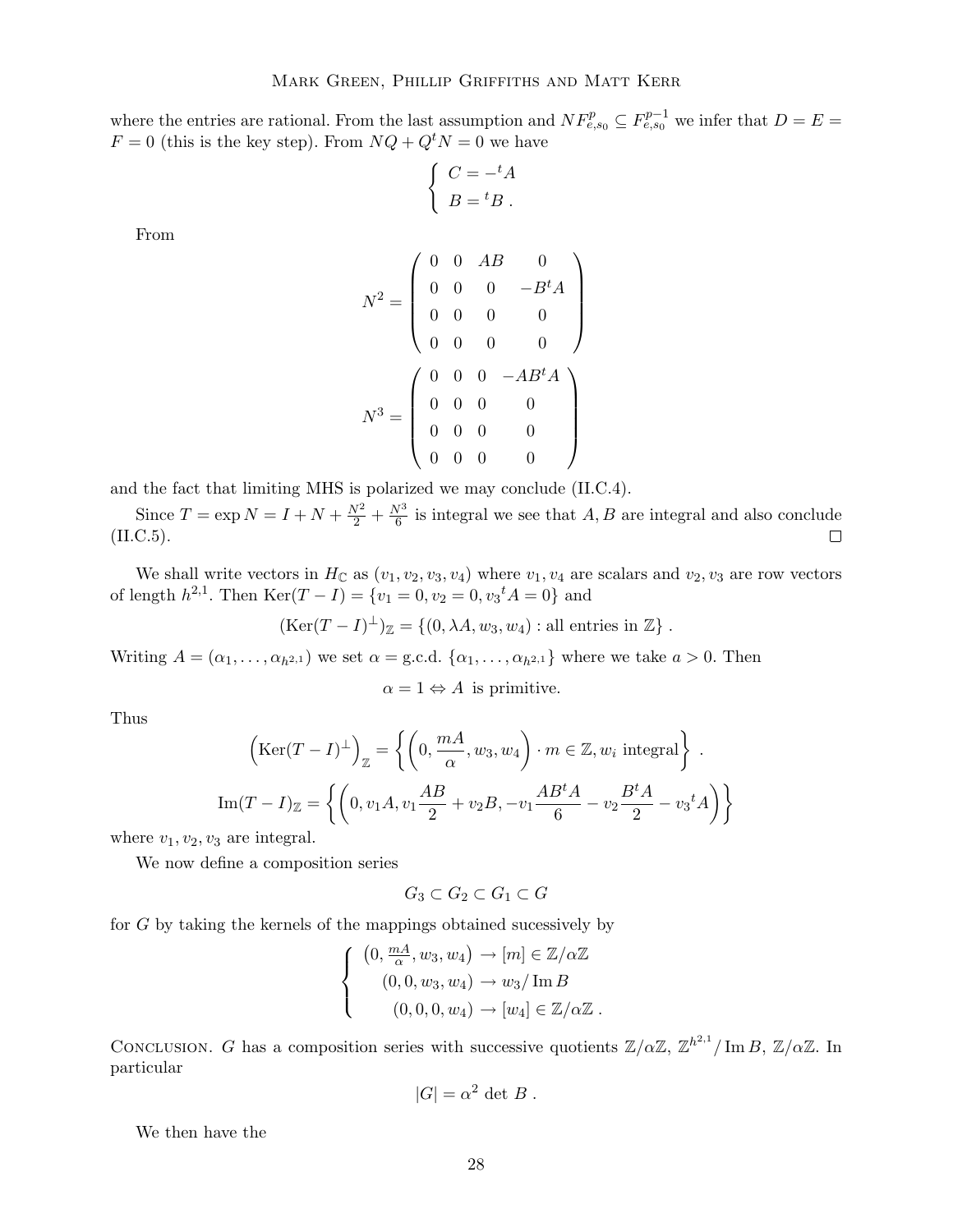COROLLARY. Under the above assumption the group  $G$  is non-trivial.

*Example.*  $H_s = \text{Sym}^3 H^1(E_s)$  where  $E_s$  is a family of elliptic curves with a singular fiber of type  $I_1$  in Kodaira's list (cf. [Ko]) at  $s_0$ . One has cycles  $\delta, \gamma$  spanning  $H^1(E_s, \mathbb{Z})$  with  $T(\delta) = \delta, T(\gamma) = \gamma + \delta;$ it follows from  $(T - I)^3(\gamma \times \gamma \times \gamma) = 6(\delta \times \delta \times \delta)$  that  $|G| = 6$ .

We shall now compute the group  $G$  without making the assumption that the limiting mixed Hodge structure is split, where now we shall assume that  $h^{3,0} = h^{2,1} = 1$ . Proposition II.C.3 in this case follows from Lemma 2 of [Mo2]. We have then

$$
N = \left(\begin{array}{cccc} 0 & a & e & f \\ 0 & 0 & b & g \\ 0 & 0 & 0 & c \\ 0 & 0 & 0 & 0 \end{array}\right)
$$

where the entries are rational numbers. From  $NQ + Q^tN = 0$  we infer that

$$
N = \left(\begin{array}{cccc} 0 & a & e & f \\ 0 & 0 & b & e \\ 0 & 0 & 0 & -a \\ 0 & 0 & 0 & 0 \end{array}\right)
$$

.

We shall show that

PROPOSITION. (i) a and b are integral, and (ii) G has a composition series successive quotients

$$
\mathbb{Z}/a\mathbb{Z}, \ \mathbb{Z}/b\mathbb{Z}, \ \mathbb{Z}/a\mathbb{Z} \ .
$$

Proof. We compute that

$$
T - I = \begin{pmatrix} 0 & a & \frac{ab}{2} + e & \frac{-ae}{2} - \frac{a^2b}{6} + f \\ 0 & 0 & b & -\frac{ab}{2} + e \\ 0 & 0 & 0 & -a \\ 0 & 0 & 0 & 0 \end{pmatrix}
$$

and it is an integral matrix. It follows that  $\text{Ker}(T - I) = \{(0, 0, 0, v)\}\$ 

$$
(\text{Ker}(T - I)^{\perp})_{\mathbb{Z}} = \{(0, v_1, v_2, v_3) : v_i \in \mathbb{Z}\}, \text{and}
$$

$$
\text{Im}(T - I)_{\mathbb{Z}} = \left\{ (0, aw_0, \left( e + \frac{ab}{2} \right) v_0 + bw_1, \left( f - \frac{ae}{2} - \frac{a^2b}{6} \right) w_0 + \left( e - \frac{ab}{2} \right) w_1 - aw_2 \right) : w_i \in \mathbb{Z} \right\}.
$$

Comparison of the above expressions for  $(\text{Ker}(T-I)^{\perp})_{\mathbb{Z}}$  and  $\text{Im}(T-I)_{\mathbb{Z}}$  exhibits the composition series as indicated in the statement of the proposition.

*Remark.* A somewhat more subtle matter is to relate  $e$  and  $f$  to the extension data for

$$
\mathbb{Z}(-3) \to \mathbb{Z}(-2) \to \mathbb{Z}(-1) \to \mathbb{Z}(0)
$$

and to tie this discussion into the boundary component structure of the Kato-Usui spaces. This will be done in a separate work.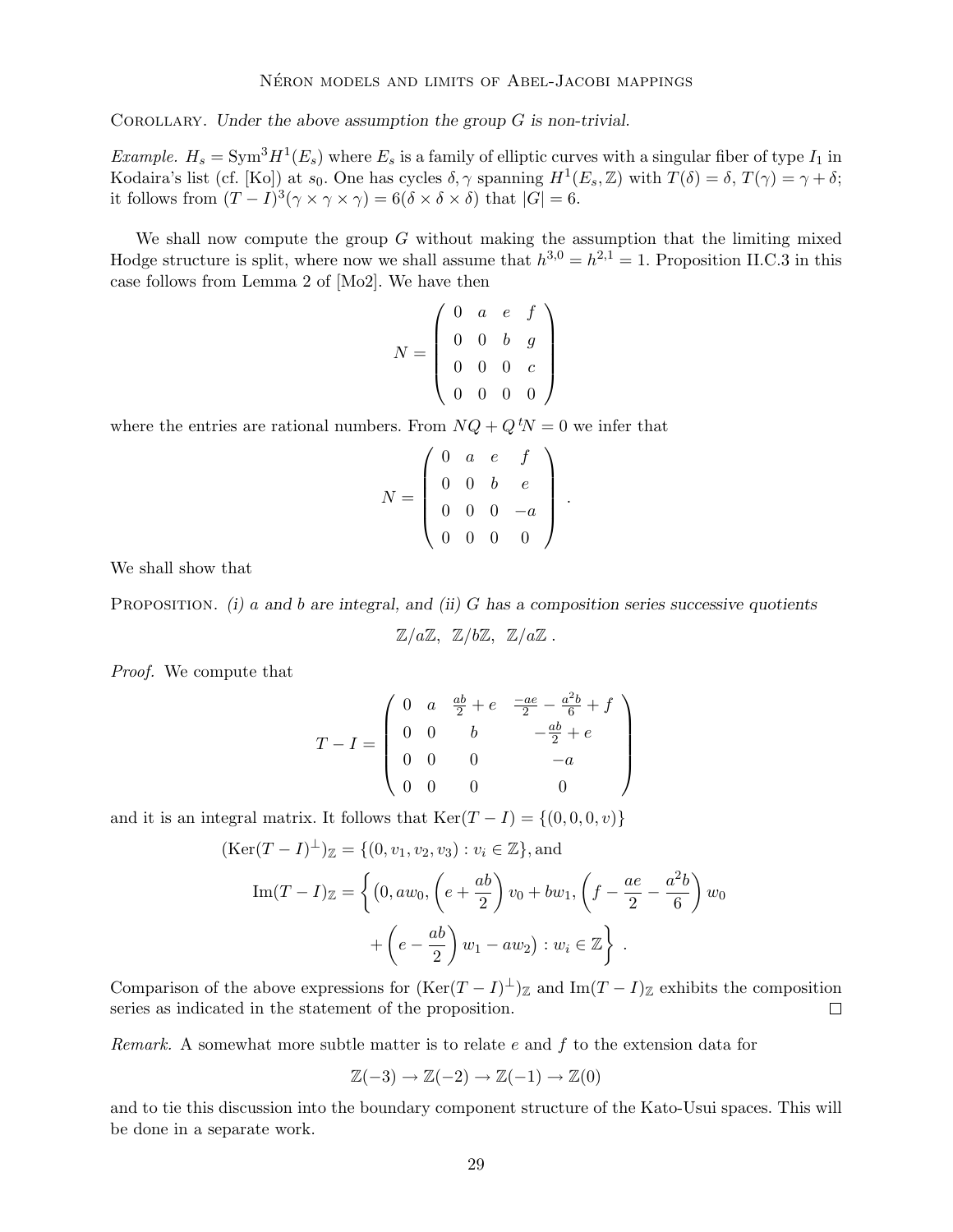## III. Abel-Jacobi mappings for normal crossing varieties and degenerations of Abel-Jacobi mappings

#### III.A Abel-Jacobi mappings for normal crossing varieties

The material in this section is based partly on [KL, §8] and [KLM, §5]. We remark as in the introduction that we expect the moving lemmas in [KL, §8.2] (only proved there rationally) to be valid integrally. The presentation throughout section III.A-B (and IV.C) is done under this assumption.

In this paper a *complex analytic manifold X* will mean an analytic connected open subset of a smooth algebraic variety over  $\mathbb C$ . We shall alternate in the present section between X of a "general" dimension M and a "fixed" dimension  $2n$ , with results for X in the general case meant to apply to submanifolds of X in the latter. A *strict normal crossing divisor* (SNCD) on X is a union of irreducible codimension-1 submanifolds  $Y = \bigcup Y_i \subset X$  satisfying:

- (a) the  $Y_i$  are compact (hence are smooth complete algebraic varieties)
- (b) [transversality] any point  $y \in Y$  has an analytic open neighborhood  $U \subset X$  with local holomorphic coordinates  $(z_1, \ldots, z_M)$  such that  $Y \cap U = \{z_1 \cdots z_k = 0\}$  for some  $k(y)$ ; and
- (c) the  $Y_I := \bigcap_{i \in I} Y_i$  are smooth (not necessarily irreducible) for all multi-indices I.

The depth of a SNCD Y is the smallest  $w \in \mathbb{Z}_{\geqslant 0}$  such that  $Y_I = \emptyset \ \forall |I| > w + 1$ .

Our strong assumption that the  $Y_i$  meet transversely will specialize to a semistable degeneration in the variational setting, cf. (III.B.1)ff. In contrast, weaker intersection conditions are required below for cycles, chains, and currents on X (or on the  $Y_I$ ) of "Y-intersection type". One cycle-group which plays a central role below is  $Z_{\#}^n(Y) \subset \bigoplus_i Z^n(Y_i)$ , with elements  $Z = \{Z_i\}$ , the "intersection" cycles" on Y. The constituent ( $\mathbb{C}\text{-codim.-}n$ , algebraic) cycles  $Z_i \in Z^n(Y_i)$  are required:

- (a) to meet all strata  $Y_I \subset Y$  properly (i.e.,  $\operatorname{codim}_{Y_i}(|Z_i| \cap Y_I) \geq n + |I| 1$ ); and
- (b) to "match up" on the  $Y_{ij} = Y_i \cap Y_j \ (Z_i \cdot Y_{ij} = Z_j \cdot Y_{ij} \ \forall i, j).$

(Here the intersection product "·" is the standard one defined for properly intersecting cycles/subvarieties, cf. [Fu, Ex. 11.4.4]; extensions of this product to various currents are recalled below.) For  $Z \in Z_\#^n(Y)$ , we will define the fundamental class in cohomology  $[Z] \in H^{2n}(Y, \mathbb{Z}(n)),$ and denote by  $Z_{\#}^n(Y)_{\text{hom}} \subset Z_{\#}^n(Y)$  the subgroup of those Z with  $[Z] = 0$ .

Using C-coefficients unless otherwise specified, the *intermediate Jacobian* is defined to be  $J<sup>n</sup>(Y)$  =  $F^n H^{2n-1}(Y) \backslash H^{2n-1}(Y) / H^{2n-1}(Y, \mathbb{Z}(n))$ . (In the classical case of [singular] curves,  $J(Y)$  is termed the generalized Jacobian of Y . Thus, a more consistent terminology would be the generalized intermediate Jacobian; we shall omit the term "generalized".) It is known that there is a canonical identification  $J^n(Y) \cong \text{Ext}^1_{\text{MHS}}(\mathbb{Z}(0), H^{2n-1}(Y, \mathbb{Z}(n)))$  [Ca1]. In fact, by a well-known result of Deligne, the weights of  $H^{2n-1}(Y,\mathbb{Z}(n))$  are in degree (-1) or less, and hence the given extension group is separated, meaning that it is the quotient of a complex vector space by a discrete subgroup. The existence of a weight filtration on  $J^n(Y)$  (induced from that on  $H^{2n-1}(Y)$ , cf. III.A.28(b)) follows from [Ca2]. There is another canonical identification

$$
J^{n}(Y) \cong \left(F^{-n+1}H_{2n-1}(Y)\right)^{\vee} / H^{2n-1}(Y, \mathbb{Z}(n))
$$
 (III.A.1)

that will be central to the study of limiting Abel-Jacobi mappings.

There are three main purposes to this section (beyond setting the stage for III.B): the first two are

- (i) to define an Abel-Jacobi map  $Z_{\#}^n(Y)_{\text{hom}} \to J^n(Y)$ ; and
- (ii) to interpret this map in "classical" terms  $-i.e.,$  as integrals over chains  $-$  using the identification (III.A.1).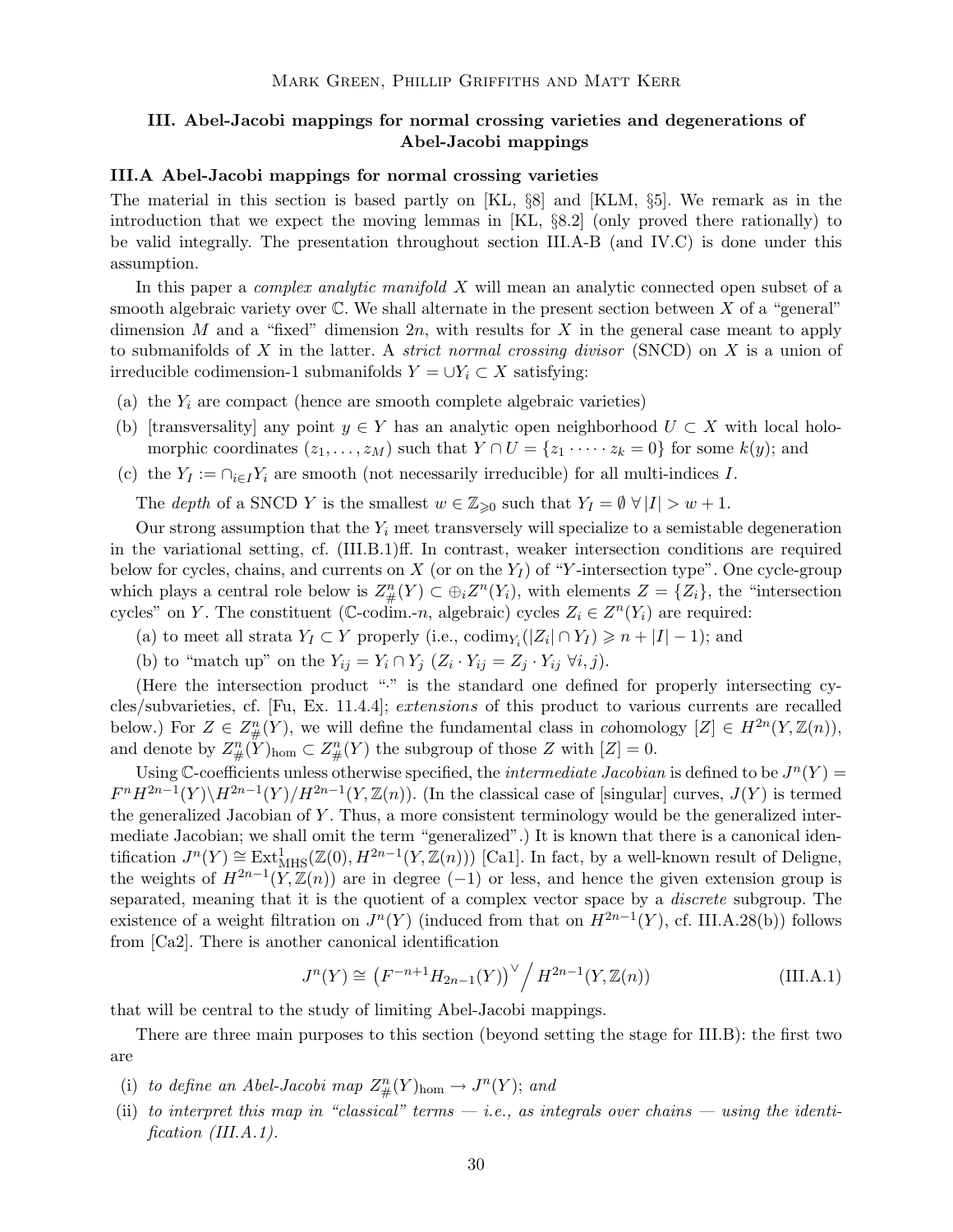This will be done via the following programme:

Step 1: construction of currents for the de Rham homology and cohomology of Y (together with the pairing);

**Step 2:** construction of chains (integral currents) for the Betti cohomology of  $Y$ ;

**Step 3:** definition of the *motivic cohomology* groups  $H^{2n+m}_{\mathcal{M}}(Y,\mathbb{Z}(n))$  via a complex of higher Chow precycles (from [KL]), and the map

$$
Z_{\#}^n(Y) \to H_{\mathcal{M}}^{2n}(Y, \mathbb{Z}(n));\tag{III.A.2}
$$

**Step 4:** definition of the *Deligne cohomology* groups  $H_{\mathcal{D}}^{2n+m}$  $\mathcal{D}^{2n+m}(Y,\mathbb{Z}(n))$  and (suitably adapting [KL]) the Deligne cycle-class map

$$
H^{2n}_{\mathcal{M}}(Y,\mathbb{Z}(n)) \xrightarrow{c_{\mathcal{D}}} H^{2n}_{\mathcal{D}}(Y,\mathbb{Z}(n));\tag{III.A.3}
$$

**Step 5:** definition of the subgroups  $H^{2n}_{\mathcal{M}}(Y, \mathbb{Z}(n))_{\text{hom}}$  and  $Z_{\#}^n(Y)_{\text{hom}}$ , and of  $AJ^n_Y : H^{2n}_{\mathcal{M}}(Y, \mathbb{Z}(n))_{\text{hom}} \to$  $J^n(Y)$  (by restricting  $c_{\mathcal{D}}$ );

**Step 6:** description of  $AJ_Y^n$  in terms of improper integrals against integral currents; and

**Step 7:** specialization of this description to the map in (i) above — that is, to the image of  $Z_{\#}^n(Y)_{\text{hom}}$ by  $(III.A.2)$ .

The semisimplicial structure arising from a hyper-resolution of Y induces compatible weight filtrations on the terms of (III.A.3). We can now state our last main goal:

(iii) to understand the weight-graded pieces of  $c_D$  in terms of regulator maps on higher Chow groups (and how this relates to the map in  $(i)$ ).

This is done in Step 5 (cf. (III.A.29)ff); also see the running example in Steps 5-7 and Theorem IV.4 (and its proof).

Step 1: Using the (mostly standard) notation

• 
$$
|I| = \ell + 1
$$
 if  $I = \{i_1, ..., i_{\ell+1}\}$ 

- $Y_i = \bigcap_{i \in I} Y_i$
- $Y^{[\ell]} = \amalg_{|I| = \ell+1} Y_I$
- $j_{I,j}: Y_{I\cup \{j\}} \hookrightarrow Y_I$  the inclusion (for  $j \notin I$ )
- $\langle I \rangle_i := \text{position of } i \text{ in } I \text{ (in the sense of } \langle \{i_1, \ldots, i_m\} \rangle_{i_k} = k \text{ for } i_1 < \cdots < i_m$
- $Y^I := \cup_{j \notin I} Y_{I \cup \{j\}} \subset Y_I$

we shall construct double-complexes of currents whose associated simple complexes compute homology and cohomology of Y (with  $\mathbb{C}$ -coefficients). A partial regularization of the homology chains is then necessary to pair them. The use of *currents* to represent *cohomology* may seem perverse, but is necessary in order to receive the explicit AJ maps from motivic cohomology.

Denote by  $A<sup>r</sup>(X)$  the smooth degree-r forms on a complex analytic M-manifold X.

As a notational template for what follows, we shall recall the usual double-complex of  $C^{\infty}$  forms for computing cohomology of a SNCD in X from [GS p. 71], [KK pp. 151–153]:

$$
A_Y^{\ell,k}(n) := A^{2n+k}(Y^{[\ell]}) = \bigoplus_{|I| = \ell+1} A^{2n+k}(Y_I)
$$
\n(III.A.4)

with differentials  $d_0: A_Y^{\ell,k}$  $\ell, k \choose Y(n) \rightarrow A_Y^{\ell, k+1}$  $\chi^{\ell,k+1}(n)$  resp.  $d_1: A_Y^{\ell,k}$  $\ell,k \choose Y(n) \rightarrow A_{Y_{(1)}}^{\ell+1,k}$  $Y^{t+1,k}_{\text{Y}}(n)$  given by exterior differential d resp. "intersection differential"  $\partial \sigma := \sum_{|I|=\ell+1} \sum_{j \notin I} (-1)^{\langle j \rangle_{I \cup \{j\}}}(j_{I,j})^*$ . The associated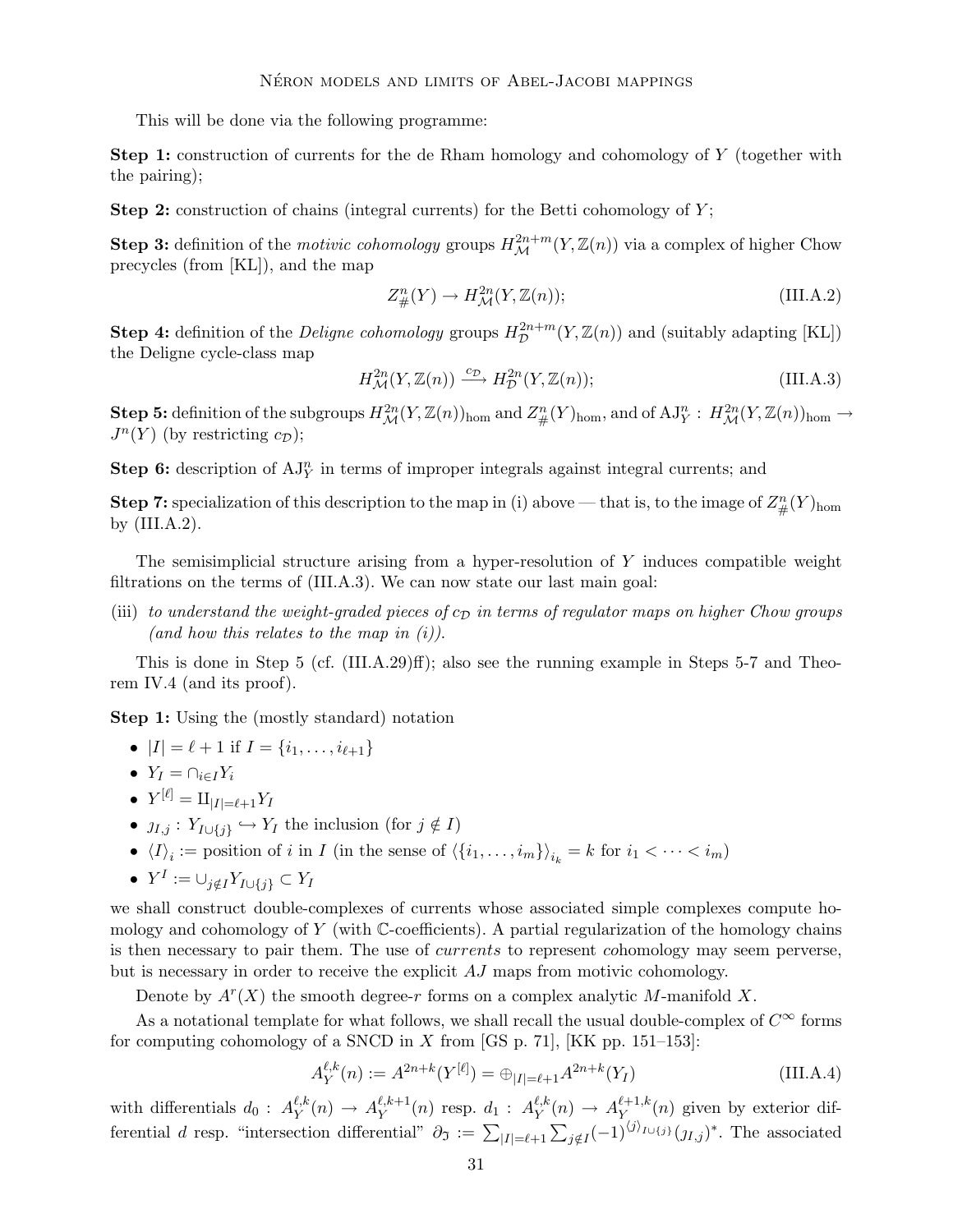Mayer-Vietoris spectral sequence degenerates at  $E_2$ , and converges to  $H^*(A_Y^{\bullet}(n)) \cong H^{2n+\ast}(Y)$ , where the total complex  $A^m_Y(n) := \bigoplus_{\ell+k=m} A^{\ell,k}_Y$  $\sum_{Y}^{\ell,k}(n)$  has differential  $d_0 + (-1)^k d_1 = \underline{d}$ . (In general for our double complexes, the total differential is a doubly-underlined version of whatever  $d_0$  is.) The "natural" weight filtration  $W_{-j}$  on  $H^*(A_Y^{\bullet}(n))$  is defined to be the image of all  $\underline{\underline{d}}$ -cocycles with entries zero above the  $(-j)$ <sup>th</sup> row; shifting this up by 2n gives the usual weight filtration on cohomology. Another important bit of general notation for double-complexes is

$$
\langle \cdot \rangle_{\ell} : A_Y^{\ell,k}(n) \hookrightarrow A_Y^{\ell+k}(n); \tag{III.A.5}
$$

given  $\xi \in A_Y^{\ell,k}$  $\frac{\ell,k}{Y}(n),\ \langle\xi\rangle_\ell\in\oplus_{\ell'+k'=\ell+k}A^{\ell',k'}_Y$  $\ell'_{Y}(n)$  has by definition  $(\ell', k')^{\underline{\text{th}}}$  entry  $\begin{cases} 0, & (\ell', k') \neq (\ell, k) \\ \frac{\ell}{\ell} & (\ell' \, k') = (\ell \, k) \end{cases}$  $\xi, \quad (\ell', k') = (\ell, k)$ .

Now let U be an open set in X. The currents  $K \in D<sup>r</sup>(U)$  on U are continuous linear functionals on compactly supported forms  $\alpha \in A_c^{2M-r}(U)$ , with the pairing frequently written  $(K(\alpha)) = \int_U K \wedge \alpha$ and  $dK \in D^{r+1}(U)$  defined compatibly with integration by parts. The (locally) normal currents  $\mathcal{N}^r(U)$  are those K for which K, dK are Radon measures [Ki1, p. 43], and include the currents of integration  $\delta_{\Gamma}$  over piecewise smooth Borel-Moore  $(2N - m)$ -chains Γ. The complexes  $A^{\bullet}(U) \stackrel{\simeq}{\hookrightarrow}$  $\mathcal{N}^{\bullet}(U) \stackrel{\simeq}{\hookrightarrow} D^{\bullet}(U)$  compute  $H^*(U)$  and sheafify to complexes of fine sheaves  $A_X^{\bullet}$  $\stackrel{\simeq}{\hookrightarrow} \mathcal{N}_X^\bullet$  $\stackrel{\simeq}{\hookrightarrow} D_X^{\bullet}$  with hypercohomology groups  $H^*(X)$ ; in both cases the quasi-isomorphisms are Hodge-filtered.

If  $W \overset{i}{\subset} X$  is a (complex) codimension c submanifold, then there is a natural Gysin (push-forward) map of complexes  $i_* : \mathcal{N}^{\bullet}(W) \to \mathcal{N}^{\bullet+2c}(X)$  (likewise for  $D^{\bullet}$ ) inducing  $H^*(W) \stackrel{i_*}{\to} H^{*+2c}(X)$ . (In general, push-forwards of currents are defined simply as the adjoint of pullback on  $C^{\infty}$  forms.) Currents cannot in general be restricted (there is no  $i^*$ ); however, there is a (filtered-)quasi-isomorphic subcomplex  $\mathcal{N}^{\bullet}(W)(X) \subset \mathcal{N}^{\bullet}(X)$  of "W-intersection-type" normal currents which are "currenttransversal" to  $W$  and do admit pullback (compatibly with  $d$ ). Roughly speaking, if  $W$  is cut out locally by  $y = 0, K \wedge \frac{dy}{y}$  $\frac{dy}{y}$  and  $dK \wedge \frac{dy}{y}$  must be locally  $L^1$ ; in  $\mathbb{C}^2$ , the current of integration over (say)  $y^2 - x^4 = 0$  is current-transversal to the x-axis, so it is a weaker notion than the usual "transversality".

In fact the story we will review is that where W is replaced by a SNCD  $Y = \bigcup Y_i \subset X$  (with  $j_i: Y_i \hookrightarrow X$ ). We shall use the notation  $A^{\bullet}(X, \log \langle Y \rangle)$  for the  $C^{\infty}$  log complex, which computes  $H^*(X\Y)$  and which (as global sections of fine sheaves) it suffices to describe locally: if  $U \cap Y =$  $\{z_1 \cdot \cdots \cdot z_k = 0\}$  then  $A^{\bullet}(U, \log \langle U \cap Y \rangle) = \sum_I A^{\bullet - |I|}(U) \otimes \frac{dz_I}{z_I}$  $\frac{dz_I}{z_I}$  where  $\frac{dz_I}{z_I} = \frac{dz_{i_1}}{z_{i_1}}$  $\frac{1}{z_{i_1}} \wedge \cdots \wedge$  $\frac{dz_{i_{|I|}}}{z_{i_{|I|}}};$  the exterior derivative induced from  $d$  on the smooth part is denoted " $d$ " (quotes included).

The definition of intersection currents is complicated and readers after the main ideas may wish to skim from here to (III.A.9). Let  $\psi_I$  :=characteristic function of  $X\setminus Y_I$ , and  $\lambda_p^{(I)}$  be a sequence of smooth "cutoff functions" (compactly supported on  $X\Y_I$ ) limiting to  $\psi_I$  as in [Ki2, p. 192]. For  $K_0 \in$  $\mathcal{N}^r(X \ Y_I)$  admitting a simple extension  $K_0 \in D^r(X)$  (cf [op.cit.]), we have (for  $\alpha \in A_c^{2M-r}(X)$ )  $\widetilde{K}_0(\alpha) = \lim_{p \to \infty} K_0(\lambda_p^{(I)}\alpha)$ . By "multiplication by  $\psi_I$ " we shall mean the map  $\mathcal{N}^r(X) \to D^r(X)$ [well-]defined by  $\psi_I K := (K|_{X\setminus Y_I})$  (cf. [Ki1, p. 43]).  $K \in \mathcal{N}^r(X)$  is of  $Y_I$ -residue-type if  $\psi_I K = K$ and  $\psi_I dK \in \mathcal{N}^{r+1}(X)$ , and  $Y_I$ -transversal if also  $\psi_I dK = dK$ ; for K of  $Y_i$ -residue-type,  $\text{Res}_{Y_i}(K) \in$  $\mathcal{N}^{r-1}(Y_i)$  is defined by  $2\pi\sqrt{-1}(j_i)_* \operatorname{Res}_{Y_i}(K) := dK - \psi_i dK$ . There is no closedness assumption for taking residues.

Now write  $s_i(K) := (K|_{X\setminus Y_i} \wedge \frac{dz_i}{z_i})$  $\frac{dz_i}{z_i}$ , if this exists; a Y<sub>i</sub>-transversal K is of Y<sub>i</sub>-intersection-type, i.e.  $K \in \mathcal{N}^r\{Y_i\}(X)$ , if  $s_i(K)$  and  $s_i(dK)$  exist and are normal of  $Y_i$ -residue-type. (Note that in this case,  $s_i(K)$  is the unique normal current satisfying  $K \wedge dz_i = z_i \cdot s_i(K)$ .) The intersection  $j_i^*: \mathcal{N}^r\{Y_i\}(X) \to \mathcal{N}^r(Y_i)$  is then defined by  $j_i^*K = \text{Res}_{Y_i}(s_i(K))$ , or  $(j_i)_*j_i^*K = d[s_i(K)] - s_i(dK)$ . We refer to [KL, Def. 8.5] for the full definition of Y-intersection-type currents  $K \in \mathcal{N}^r \{Y\}(X)$ . Three main points are that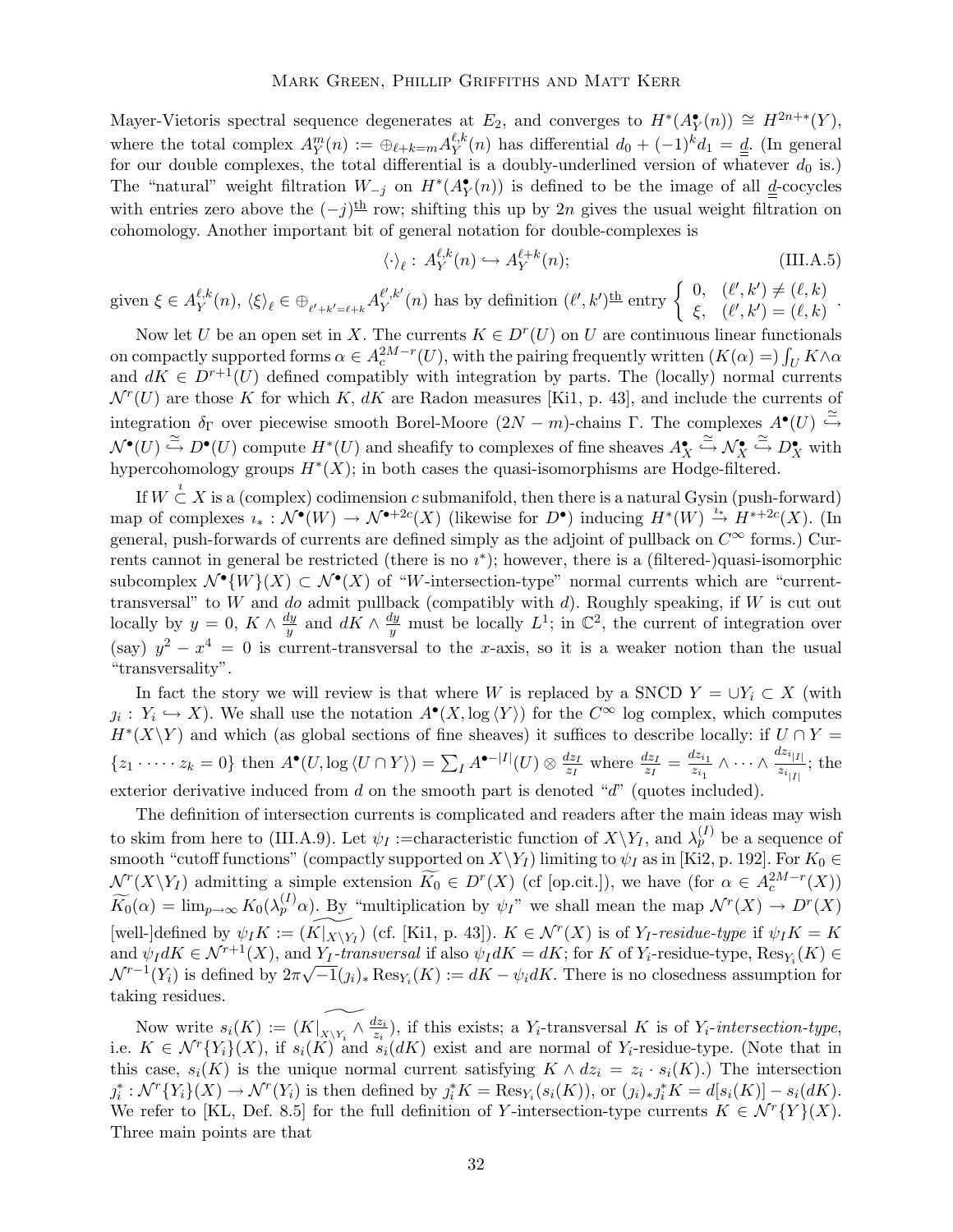(a) there are normal currents  $S_I$  (resp.  $\mathfrak{S}_I$ ) [e.g.,  $S_i = s_i(K)$ ] in  $\mathcal{N}^{r+|I|(\text{resp.}+1)}\{\cup_{i \notin I} Y_i\}(X)$ playing the role of  $K \wedge \frac{dz_I}{z_I}$  $rac{dz_I}{z_I}$  (resp.  $dK \wedge \frac{dz_I}{z_I}$  $\frac{iz_I}{z_I}),$ 

(b)  $j_i^* K = \text{Res}_{Y_i}(S_i)$  defines a map  $j_i^* : \mathcal{N}^r \{Y\}(X) \to \mathcal{N}^r \{Y^i\}(Y_i)$ , and

(c)  $\mathcal{N}^{\bullet}{Y}(X) \hookrightarrow \mathcal{N}^{\bullet}(X)$  is an  $F^{\bullet}$ -filtered quasi-isomorphism [KL, Lemma 8.7].

We will also need the following

LEMMA III.A.6. (i) For  $K \in \mathcal{N}^r\{Y\}(X)$ ,  $j_{i,j}^* j_i^* K = j_{j,i}^* j_j^* K$ .

(ii) There is a natural map  $\mathcal{N}^r\{Y\}(X) \otimes A^s(Y, \log \langle \cup_{i \in I} Y_i \rangle) \stackrel{\wedge}{\rightarrow} \mathcal{N}^{r+s}\{\cup_{j \notin I} Y_j\}(X)$  inducing a pairing

$$
\mathcal{N}^r\{Y\}(X) \otimes A^{2M-r}(X,\log \langle Y \rangle) \stackrel{\int \circ \wedge}{\longrightarrow} \mathbb{C},
$$

and we have  $(j \notin I)$   $\text{Res}_{Y_j}(K \wedge \alpha) = j_j^*K \wedge \text{Res}_{Y_j}(\alpha)$ .

*Proof.* (i) By injectivity of the push-forwards it suffices to check

$$
j_{i*}j_{i}^{*}j_{j*}j_{j}^{*}K = j_{j*}j_{j}^{*}j_{i*}j_{i}^{*}K.
$$
 (III.A.7)

First, we claim that  $s_j(S_i) = S_{ij}$ , again referring to [KL Def. 8.5]. For 2 normal currents A, B of Y<sub>i</sub>-residue-type satisfying  $z_iA = z_iB$ , we have  $A = B$ , as  $(A - B)(\alpha) = \lim_{p \to \infty} (A - B)(\lambda_p^i \alpha) =$  $\lim_{p\to\infty} [z_i(A-B)]\left(\frac{\lambda_p^i}{z_i}\alpha\right) = \lim_{p\to\infty} 0 = 0.$  Since  $z_i \cdot (S_i \wedge dz_j) = z_i \cdot (S_{ij}z_j)$ ,  $S_{ij}z_j = S_i \wedge dz_j =$  $\psi_j S_i \wedge dz_j = S_i|_{X \setminus Y_j} \wedge dz_j = z_j$ .  $\sqrt{ }$  $S_i|_{X\setminus Y_j}\wedge \frac{dz_j}{z_j}$  $z_j$  $\setminus$  $= z_j s_j (S_i) \implies S_{ij} = s_j (S_i).$ 

Next, we claim that  $S_j$  and  $\mathfrak{S}_j$  (cf [op. cit.]) are of  $Y_i$ -intersection-type. The required  $Y_i$ transversality follows from [op. cit., 8.5(b)(iii)], and (using arguments similar to the above)

$$
s_j(S_i) = S_{ij}, \ s_j(dS_i) = -\psi_j dS_{ij}, \ s_j(\mathfrak{S}_i) = \mathfrak{S}_{ij}, \ s_j(d\mathfrak{S}_i) = \psi_j d\mathfrak{S}_{ij}
$$

resp.

$$
s_i(S_j) = -S_{ij}, \ s_i(dS_j) = -\psi_i dS_{ij}, \ s_i(\mathfrak{S}_j) = -\mathfrak{S}_{ij}, \ s_i(d\mathfrak{S}_j) = -\psi_i d\mathfrak{S}_{ij}
$$

are of  $Y_i$ - resp.  $Y_i$ -residue-type. Now (III.A.7) becomes

$$
(1 - \psi_i)d[s_i(dS_j - \mathfrak{S}_j)] = (1 - \psi_j)d[s_j(dS_i - \mathfrak{S}_i)];
$$

in fact both sides of this are supported on  $Y_{ij}$ , and we have

$$
(1 - \psi_{ij})d[s_i(dS_j) - s_i(\mathfrak{S}_j)] = (1 - \psi_{ij})d[s_j(dS_i) - s_j(\mathfrak{S}_i)].
$$
 (III.A.8)

(Note that  $1 - \psi_i - \psi_j + {\psi_i \psi_j} = 1 - \psi_{ij}$ , in the sense that this holds for the cutoff functions, where  $\{\psi_i\psi_j\}$  means to take simultaneous rather than successive limits.) Subtracting and using the formulas above, it remains to check that

$$
(1 - \psi_{ij})d[2\mathfrak{S}_{ij} - \psi_i dS_{ij} - \psi_j dS_{ij}]
$$

is zero. Now  $dS_{ij}$  (using [op. cit., 8.5(b)(iv)]) is invariant under multiplication by  $\psi_{ij}$ , so that

$$
(\psi_i + \psi_j)dS_{ij} = {\psi_i\psi_j}dS_{ij} + dS_{ij} = \mathfrak{S}_{ij} + dS_{ij};
$$

moreover,  $d dS_{ij} = 0$ . So (III.A.8) becomes

$$
(1-\psi_{ij})d\mathfrak{S}_{ij},
$$

where again KL8.5(b)(iv) says  $\mathfrak{S}_{ij}$  is  $Y_{ij}$ -transversal, in particular  $d\mathfrak{S}_{ij} = \psi_{ij}d\mathfrak{S}_{ij}$ ; done.

(ii) Working locally and writing  $\alpha = \sum_l \frac{dz_l}{z_l}$ (ii) Working locally and writing  $\alpha = \sum_{I} \frac{dz_I}{z_I} \wedge \alpha_I$  with  $\alpha_I \in A^{s-|I|}(X)$ , we set  $K \wedge \alpha := \sum_{I \supseteq I} S_I \wedge \alpha_I + \sum_{I \supseteq I} S_I \wedge \alpha_I$  where the  $j \notin I$  term is  $Y_i$ -transversal (*j* is fixed).  $I_S I \wedge \alpha_I = \sum_{I \ni j} S_I \wedge \alpha_I + \sum_{j \notin I} S_I \wedge \alpha_I$  where the  $j \notin I$  term is  $Y_j$ -transversal (j is fixed).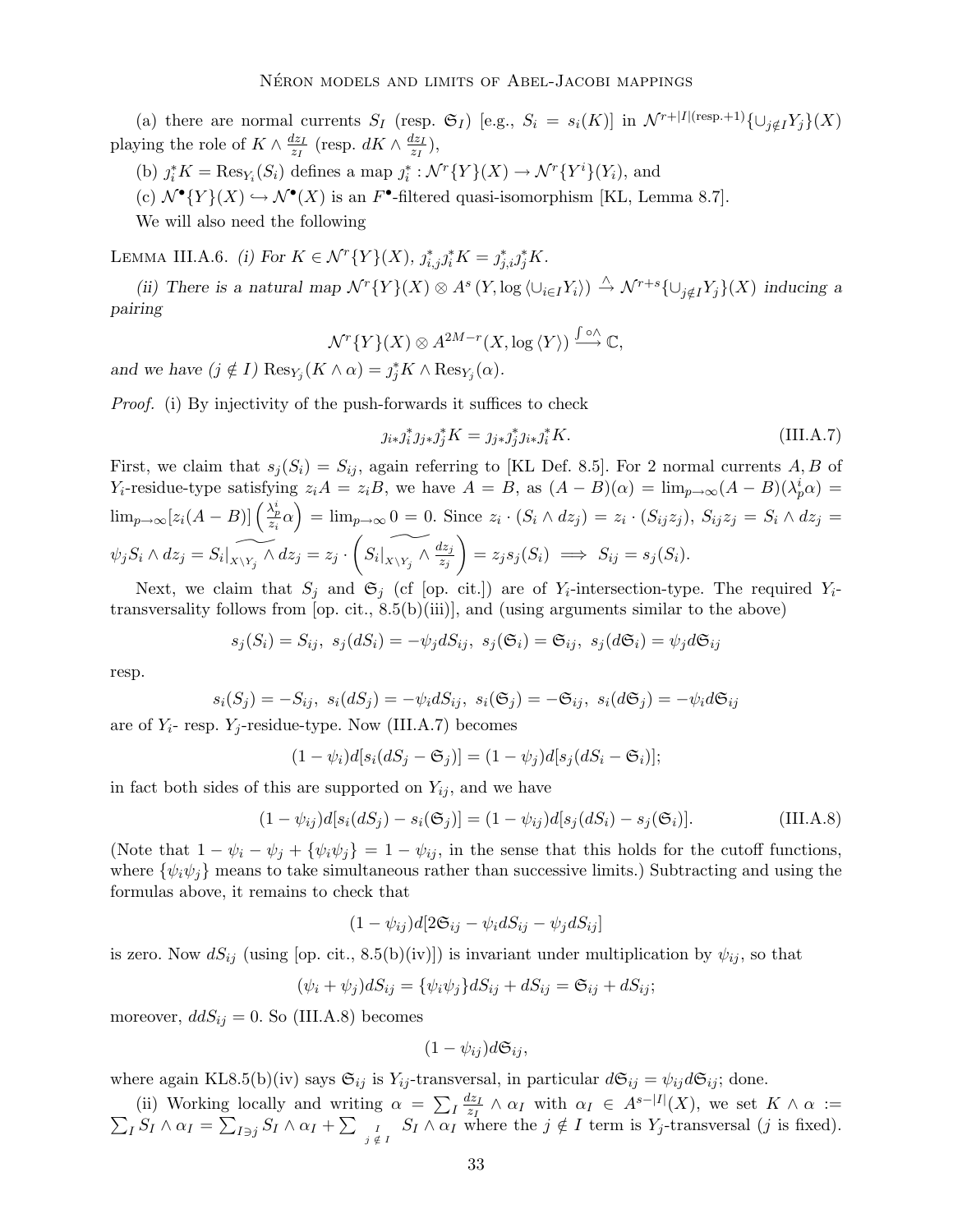Then

$$
j_{j*} \operatorname{Res}_{Y_j}(K \wedge \alpha) = j_{j*} \sum_{I \ni j} (-1)^{\langle j \rangle_I} \operatorname{Res}_{Y_j} \left( S_j \wedge \frac{dz_{I \setminus j}}{z_{I \setminus j}} \wedge \alpha_I \right)
$$
  
= 
$$
j_{j*} \left\{ j_j^* K \wedge \left( \sum_{I \ni j} (-1)^{\langle j \rangle_I} \frac{dz_{I \setminus j}}{z_{I \setminus j}} \wedge j_j^* \alpha_I \right) \right\};
$$

details are left to the reader.

In view of Lemma III.A.6(i) we may unambiguously define  $j_I^*: \mathcal{N}^r\{Y\}(X) \to \mathcal{N}^r\{Y^I\}(Y_I)$  by iteration of pullbacks (in any order).

Now take  $M = 2n (= \dim(X))$ . We are ready to define the intersection-current analogue of (III.A.4). Writing  $D^r_{\#}(Y_I) := \mathcal{N}^r \{Y^I\}(Y_I)$  we set

$$
D_Y^{\ell,k}(n) := \bigoplus_{|I| = \ell+1} D_{\#}^{2n+k}(Y_I), \quad d_0 = d, \ d_1 = \partial_{\mathfrak{I}}, \tag{III.A.9}
$$

 $\Box$ 

with Hodge filtration  $F^p D_Y^{\ell,k}$  $\mathcal{L}_Y^{l,k}(n) = \bigoplus F^p D_{\#}^{2n+k}(Y_I)$ . That the total (simple) complexes compute  $H^{2n+*}(Y)$  and  $F^pH^{2n+*}(Y)$  (resp.) follows again from the Mayer-Vietoris s.s. and strict compatibility of all maps with  $F^{\bullet}$ .

Ultimately we are going to represent (a lift of)  $AJ$  of motivic cohomology of Y by  $\underline{d}$ -cocycles in the total complex of  $D_Y^{\ell,k-1}(n)$ , and view these as functionals on homology of Y (cf. (III.A.1)). To that end, if we put

$$
[F^{-p}]A_{\ell,k}^Y(\log)(-n) := \bigoplus_{|I|=\ell+1} [F^{2n-p-\ell-1}]A^{2n-2\ell-k-1}(Y_I, \log \langle Y^I \rangle)
$$
(III.A.10)

then by Lemma III.A.6(ii) there are pairings  $D_Y^{\ell,k-1}(n) \otimes A_{\ell,k}^Y(\log)(-n) \xrightarrow{\int \circ \wedge} \mathbb{C}$ . The catch is that, while we shall write  $[F^{-p}]A_m^Y(\log)(-n)$  for  $\bigoplus_{\ell+k=m}$  of it, (III.A.10) is not a bicomplex (and though one could define at least a vertical differential, we will not).

Instead, we include it in one, as follows. For  $(\dim_{\mathbb{C}} X =)M$  arbitrary and any  $\omega \in A^q(X, \log \langle Y \rangle)$ ,  $\eta \in A^{2M-q}(X)$ , the integral  $\int_X \omega \wedge \eta$  is absolutely convergent, and this leads to a Hodge-filtered inclu- $A^q(X, \log \langle Y \rangle) \hookrightarrow D^q(Y)$ . This is not a map of complexes, since  $d\omega = \partial^q \omega + 2\pi \sqrt{-1} \sum_i \jmath_{i*} \text{Res}_{Y_i}(\omega)$ (where d is the differential on currents). Now taking  $M = 2n$ , consider the *homological* bicomplex  $(F^{\bullet}$  same as in  $(III.A.10))$ 

$$
D_{\ell,k}^Y(-n) := \bigoplus_{|I| = \ell+1} D^{2n-2\ell-k-1}(Y_I), \quad d_0 = d, \ d_1 = Gy \tag{III.A.11}
$$

where  $Gy = 2\pi\sqrt{-1}\sum_{|I|=\ell}\sum_{i\in I}(-1)^{\langle i\rangle_I}(j_{I\setminus\{i\},i})_*$ , both  $d_i$  decrease indices, and  $\underline{d} := (-1)^k\{d_0+d_1\}.$ Then  $[F^*]A_{\ell,k}^Y(\log)(-n) \subset [F^*]D_{\ell,k}^Y(-n)$  (and  $[F^*]A_m^Y(\log)(-n) \subset [F^*]D_m^Y(-n)$ ) are subspaces; since there is no Gysin for  $C^{\infty}$  log forms (and as before "d" and d disagree) we shall leave it at that.

The main point is that the total complex of  $(III.A.11)$  computes homology of Y

$$
H_*(F^{-p}D_{\bullet}^Y(-n)) \cong F^{-p}H_{(2n-1)+*}(Y,\mathbb{C}), \tag{III.A.12}
$$

and we want to be able to partially regularize  $\underline{d}$ -cycles (representing classes in (III.A.12)) so that they pair with representatives of cohomology.

PROPOSITION III.A.13. (i) Every  $K \in \text{ker}(\underline{\underline{d}}) \subset F^{-n+1}D_0^Y(-n)$  may, by addition of a  $(\underline{\underline{d}}-)$ boundary, be moved to lie in the subspace ker( $\underline{d}$ ) $\cap F^{-n+1}A_0^Y(\log)(-n)$ .

(ii) Writing 
$$
\omega = {\{\omega^{[\ell]}\}_{\ell \geq 0}} = {\{\omega_I\}}_{|I| = \ell + 1}^{\ell \geq 0} \in \text{ker}(\underline{d}) \cap A_0^Y(\log)(-n)
$$
 and  $\kappa = {\{\kappa^{[\ell]}\}} \in {\text{ker}(\underline{d})} \subset D_Y^{-1}(n)$  for representatives of classes in  $H_{2n-1}(Y)$  and  $H^{2n-1}(Y)$  (resp.), the "summing along the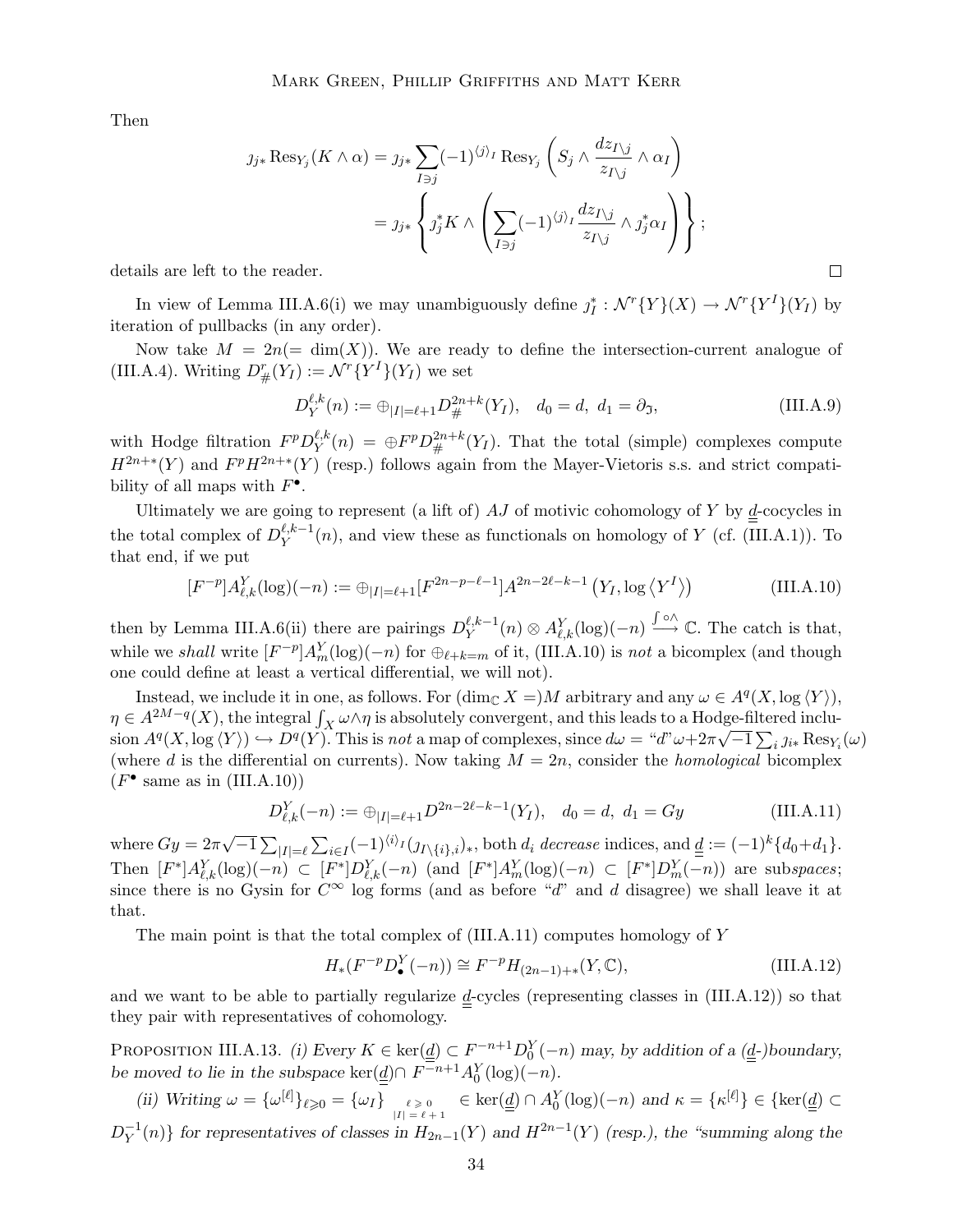diagonal" formula  $\langle \kappa, \omega \rangle := \sum_{\ell \geq 0} (-2\pi\sqrt{-1})^{\ell} \sum_{|I| = \ell+1} \int_{Y_I} \kappa_I \wedge \omega_I$  induces a well-defined pairing.

Notation here is that e.g.  $\kappa^{[\ell]} = {\{\kappa_I\}}_{|I| = \ell+1}$  is the entry of  $\kappa$  in  $D_{\ell,-\ell}^Y(-n)$ ; also write  $\langle \cdot \rangle_{\ell}$  for the inclusion of  $D_{\ell,-\ell}^Y(-n) \hookrightarrow D_0^Y(-n)$ . We need the following

LEMMA III.A.14. Let  $W = \bigcup W_\gamma \subset Y_I$  be a SNCD, and let  $\Omega_\gamma \in F^{p-1}A^{m-1}(W_\gamma, \log \langle W^\gamma \rangle)$  be such that (considered as a current)  $d \sum_{\gamma} \iota_{\gamma *} \Omega_{\gamma} = 0$ . (That is,  $\text{Res}_{\gamma_1} \Omega_{\gamma_2} + \text{Res}_{\gamma_2} \Omega_{\gamma_1} = 0$  on  $W_{\gamma_1 \gamma_2}$  $\forall \gamma_1 \neq \gamma_2$ .) Then  $\exists \Omega \in F^p A^m(Y_I, \log \langle W \rangle)$  which (viewed as a current) has  $d\Omega = 2\pi \sqrt{-1} \sum_{\gamma} \iota_{\gamma *} \Omega_{\gamma}$  $mod~A^{m+1}(Y_I).$ 

*Proof.* Let  ${B_\beta}$  be a system of polydisks  $\subset Y_I$  covering W, and let  ${\eta_\beta}$  be  $C^\infty$  forms giving a partition of unity on W and falling off to 0 outside W. For some  $\beta$  let  $U = B_{\beta}$ , so that  $W \cap U =$ :  $V = \bigcup_{i=1}^{N} V_i = \bigcup_{i=1}^{N} V_i = 0$  in local holomorphic coordinates.

For each j write  $\Omega_j = \sum_{J \ni j} (-1)^{\langle j \rangle_J} \alpha_j^J \wedge \frac{dz_{J \setminus j}}{z_{J \setminus j}}$  $\frac{dz_{J\setminus j}}{z_{J\setminus j}}$  for  $\alpha_j^J \in A^{0,m-|J|}(V_j)$  (with  $\alpha_j^J = 0$  for  $|J| < p$ ). Now on  $V_{jk}$ ,  $0 = \text{Res}_k \Omega_j + \text{Res}_j \Omega_k = \sum_{J \ni j,k} (-1)^{\langle j \rangle_j + \langle k \rangle_{J \setminus j}} \left( \iota_{jk}^* \alpha_j^J - \iota_{kj}^* \alpha_k^J \right)$  $\setminus$  $\wedge \frac{dz_{J\setminus\{j,k\}}}{z_{J\setminus\{j,k\}}}$  $\begin{array}{cc} \sqrt[2,2]{\{j,k\}} \\ z_{J\setminus\{j,k\}} \end{array} \implies$  $\iota_{jk}^* \alpha_j^J = \iota_{kj}^* \alpha_k^J =: \alpha_{jk}^J \ \forall \ J \text{ and } j, k \in J.$  From this it is clear that for  $j \in J_0 \subset J$ , setting  $\alpha_{J_0}^J := \iota_{J_0}^* \alpha_j^J$ is independent of the choice of  $j \in J$ ; and that (writing  $\pi_{J_0} : (B_\beta \cong) \Delta^q \twoheadrightarrow \Delta^{q-|J_0|}$  for the projection killing  $z_{J_0}$ )  $\alpha^J := \sum_{\mu \geqslant 0} (-1)^{\mu} \sum_{|J_0| = \mu + 1} \pi^*_{J_0} \alpha^J_{J_0}$  has  $\iota_j^* \alpha^J = \alpha_j^J \forall j$ .

Setting  $\Omega^{\beta} := \sum_{J} \alpha^{J} \wedge \frac{dz_{J}}{z_{J}}$  $\frac{dz_J}{z_J}$  then solves the local problem, and  $\sum \eta_\beta \Omega^\beta$  the global problem.

*Proof of III.A.13.* (i) Let  $\ell \geq 0$ . By an " $(\ell + 1)$ -log-smooth 0-cycle" we mean

$$
K = \{K^{[0]}, K^{[1]}, \ldots, K^{[\ell]}; \omega^{[\ell+1]}, \ldots, \omega^{[2n-1]}\} \in \ker(\underline{d}) \subset F^{-n+1}D_0^Y(-n),
$$

with all  $\omega$ 's  $C^{\infty}$  log. It is enough to produce  $\Gamma^{[\ell]} \in F^{n-\ell}D^{2n-\ell-2}(Y^{[\ell]})$  s.t.  $K - \underline{d} \langle \Gamma^{[\ell]} \rangle_{\ell}$  is  $\ell$ -log- $\ell$ smooth. Since each  $dK_I = 2\pi\sqrt{-1} \sum_{j \notin I} (-1)^{\langle j \rangle_{I \cup \{j\}}}(j_{I,j})_* \omega_{I \cup \{j\}}$  and  $d dK_I = 0$ , Lemma III.A.14 applies and  $\exists \omega_I \in F^{n-\ell} A^{2n-\ell-1}(Y_I, \log \langle Y^I \rangle)$  with  $d[K_I - \omega_I] \in F^{n-\ell} A^{2n-\ell}(Y_I)$   $\forall |I| = \ell + 1$ . By acyclicity of  $\frac{F^{n-\ell}D^{\bullet}(Y_I)}{F^{n-\ell}A^{\bullet}(Y_I)}$  $F^{n-\epsilon}D^{\bullet}(Y_I)$ ,  $\exists \Gamma_I \in F^{n-\ell}D^{2n-\ell-2}(Y_I)$  and  $\Omega_I \in F^{n-\ell}A^{2n-\ell-1}(Y_I)$  s.t.  $K_I - \omega_I =$  $d[\Gamma_I] + \Omega_I$ ; that is,

$$
\underline{d} \left\langle \{ \Gamma_I \} \right\rangle_{\ell} = \left\langle \{ K_I \} \right\rangle_{\ell} - \left\langle \{ \Omega_I + \omega_I \} \right\rangle_{\ell} \pm \left\langle G y(\Gamma^{[\ell]}) \right\rangle_{\ell-1},
$$

and we are done.

(ii) (0-)log-smooth 0-cycles which yield trivial homology classes can be written as  $\underline{d}$  of elements of  $A_{-1}^Y(-n)$  (no log poles). The well-definedness is then a messy but straightforward exercise; left to reader.

Here is a useful statement characterizing log-smooth representatives of homology classes.

Observation. Any collection  $\{\omega_I\} \in F^{-n+1}A_0^Y(\log)(-n)$  which is  $\underline{\underline{d}}$ -closed (in  $D_{\bullet}^Y(-n)$ ) satisfies

$$
\omega_J = \pm \operatorname{Res}_{J \setminus \{i\}}(\omega_i) \quad \forall i \in J; \tag{III.A.15}
$$

that is, the  $\omega_J$  for  $|J| \geq 2$  are determined by the  $\omega_i$  on the irreducible components of Y. In fact, given  $\{\omega_i \in A^{2n-1}(Y_i, \log \langle Y^i \rangle)\}$  "d"-closed and satisfying merely  $\text{Res}_j \omega_i + \text{Res}_i \omega_j = 0$ , (III.A.15) produces such a collection  $\{\omega_I\}.$ 

*Proof.* Viewed as currents, they must satisfy  $d[\omega_I] = 2\pi \sqrt{-1} \sum_{j \notin I} (-1)^{\langle j \rangle_{I \cup \{j\}}}(j_{I,j})_* \omega_{I \cup \{j\}}$ ; clearly this forces " $d''\omega_I = 0$ . So  $\sum_{j \notin I} (-1)^{\langle j \rangle_{I \cup \{j\}}} (j_{I,j})_* \operatorname{Res}_j \omega_I = \frac{1}{2\pi\sqrt{3}}$  $\frac{1}{2\pi\sqrt{-1}}\{d\omega_I - \omega''\omega_I\}$  implies Res<sub>j</sub>  $\omega_I =$  $\omega_{I\cup\{j\}}$ , and (III.A.15) follows from  $\text{Res}_{I=\{i_1,\dots,i_k\}} = \text{Res}_{i_1} \circ \cdots \circ \text{Res}_{i_k}$ . Indeed, (III.A.15) is clearly (together with "d"-closedness) a sufficient condition for  $\underline{d}$ -closedness; hence (using the well-known commutativity of "d" and Res) the last statement.  $\Box$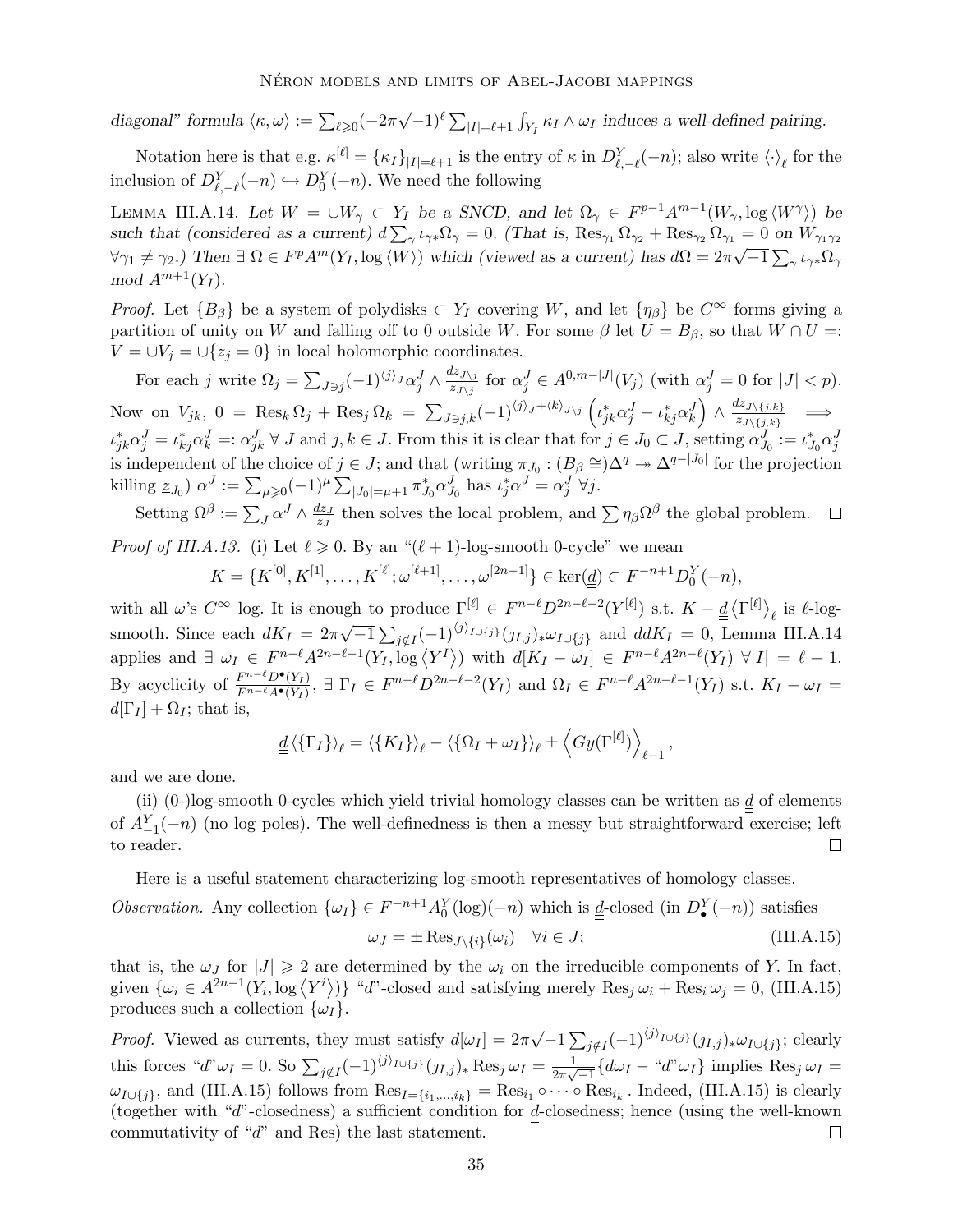Remark. For any  $\alpha \in A^r(X, \log \langle Y \rangle)$ ,  $\text{Res}_{Y_{ij}}(\text{Res}_{Y_i}(\alpha)) = -\text{Res}_{Y_{ij}}(\text{Res}_{Y_j}(\alpha))$ ;  $\alpha$  need not be closed. [It is enough (by continuity) to check this in a neighborhood of a point  $y \in Y_i \cap Y_j$  where  $z_i z_j = 0$ defines Y: if  $\alpha = \alpha_0 + \alpha_i \wedge \frac{dz_i}{z_i}$  $\frac{dz_i}{z_i}+\alpha_j\wedge\frac{dz_j}{z_j}$  $\frac{dz_j}{z_j}+\alpha_{ij}\wedge\frac{dz_i}{z_i}$  $\frac{dz_i}{z_i} \wedge \frac{dz_j}{z_j}$  $\frac{z_{ij}}{z_j}$  ( $\alpha_0, \alpha_i, \alpha_j, \alpha_{ij}$  locally smooth) then both sides equal  $(-1)^{\deg(\alpha)} j_{ij}^* \alpha_{ij}$ . So putting  $\omega_i = \text{Res}_{Y_i}(\alpha)$  for such an  $\alpha$  is one way to get  $\{\omega_i\}$  with compatible residues as above.

**Step 2:** Assume that all the integral cohomologies of the  $Y^{[\ell]}$  are torsion-free (otherwise the construction here is valid ⊗Q). We shall construct a double-complex out of certain generalized chains on the  $Y^{[\ell]}$  computing the integral cohomology of Y. The chains must admit  $(j_{I,j})$ -pullbacks (i.e., intersections) for this to work, and at first glance piecewise  $C^{\infty}$  chains on  $Y_I$  with a  $Y^I$ -transversality condition (in the sense of differential topology) would seem to suffice. However, in subsequent steps we will need these chains to include (for example) all algebraic cycles (on  $Y_I$ ) properly intersecting (all substrata of) the  $Y<sup>I</sup>$  — so we must admit chains with intersections "in the right codimension but to arbitrary order" still producing chains of the given class. While this can certainly be done for  $C^{\infty}$  chains, it appears to be more natural (especially for the proof of Theorem III.B.5) to use the already extant theory of intersection integral currents.

For an open set U as in Step 1, the (locally) integral currents  $\mathcal{I}^r(U)$  are those  $T \in \mathcal{N}^r(U)$ such that  $T, dT$  can be locally approximated (with respect to a natural metric on normal currents) by integration over Lipschitz chains (cf. [Ki3, p. 193] for details). They include  $C^{\infty}$  Borel-Moore<sup>1</sup>  $(2M - r)$ -chains and, for r even, algebraic cycles (i.e., integration over these; we shall frequently suppress the distinction); and one has  $\mathbb{H}^*(X, \mathcal{I}_{X}^{\bullet}) \cong H^*(\mathcal{I}^{\bullet}(X)) \cong H_{2M-*}^{BM}(X, \mathbb{Z}) \cong H^*(X, \mathbb{Z}).$ The pairing of  $\omega \in A_c^{2M-r}(X)$  and  $\Gamma \in \mathcal{I}^r(X)$  will be written in one of several equivalent forms:  $\Gamma(\omega) = \int_{\Gamma} \omega = \int_X \Gamma \wedge \omega$ ; if they are not of complementary degree then  $\Gamma \wedge \omega$  is a normal current. For integral currents we write  $\partial$  in lieu of d.

Referring to the definition of normal currents of intersection type with respect to a SNCD  $Y \subset X$  [KL, Def. 8.5], we define the subsheaf  $\mathcal{I}_X^r \{Y\} \subset \mathcal{I}_X^r \cap \mathcal{N}_X^r \{Y\}$  by requiring in addition that for  $\Gamma \in \mathcal{I}_X^r\{Y\}(U)$ 

(III.A.16)

- (a) [support condition] supp(Γ)  $\cap Y_I = \emptyset \ \forall I$  with  $2|I| + r > 2M$ ,  $\text{supp}(\partial \Gamma) \cap Y_I = \emptyset \ \forall I \ \text{with} \ 2|I| + r + 1 > 2M$ , and
- (b) [intersection condition]  $j_I^* \Gamma$  belongs to  $\mathcal{I}_{Y_I}^r \{Y^I\} (U \cap Y_I)$ (as opposed to merely  $\mathcal{N}_{Y_I}^r \{Y^I\} (U \cap Y_I).$

We will sometimes write  $Y_I \cdot \Gamma$  for  $\jmath_I^* \Gamma$ .

LEMMA III.A.17 (Poincaré Lemma).  $\mathcal{I}_X^{\bullet}{Y} \stackrel{\simeq}{\hookrightarrow} \mathcal{I}_X^{\bullet}$ .

*Proof.* Essentially the same as the proof of  $[Ki2, Lemma 7.12]$ , with an induction on the depth of the SNCD, and with  $\Delta^m \{\cup_{i=1}^m \{z_i = 0\}\}\$  (the braces enclose what one must be current-transversal to) replacing  $\Delta^m\{0\}$ . The induction obtains from noticing that a compact-supported ∂-closed integral current of degree  $2m$  is 0; while the support of one of lesser degree cannot (by condition (a)) intersect the origin. Hence it is compactly supported on  $\Delta^m \setminus \{0\}$  and the intersection divisor is now of depth  $r-1$ . Applying the induction, the current is equivalent (in the intersection complex, modulo image of  $\partial$ ) to 0, a point, or the sphere  $S^{2m-1}$  on  $\Delta^m \setminus \{0\}$ ; on  $\Delta^m$  this is  $\partial B^r$  (and  $B^r$  is of intersection type).  $\Box$ 

<sup>&</sup>lt;sup>1</sup><sub>i.e.</sub> not necessarily compactly supported (they are functionals on compactly supported forms)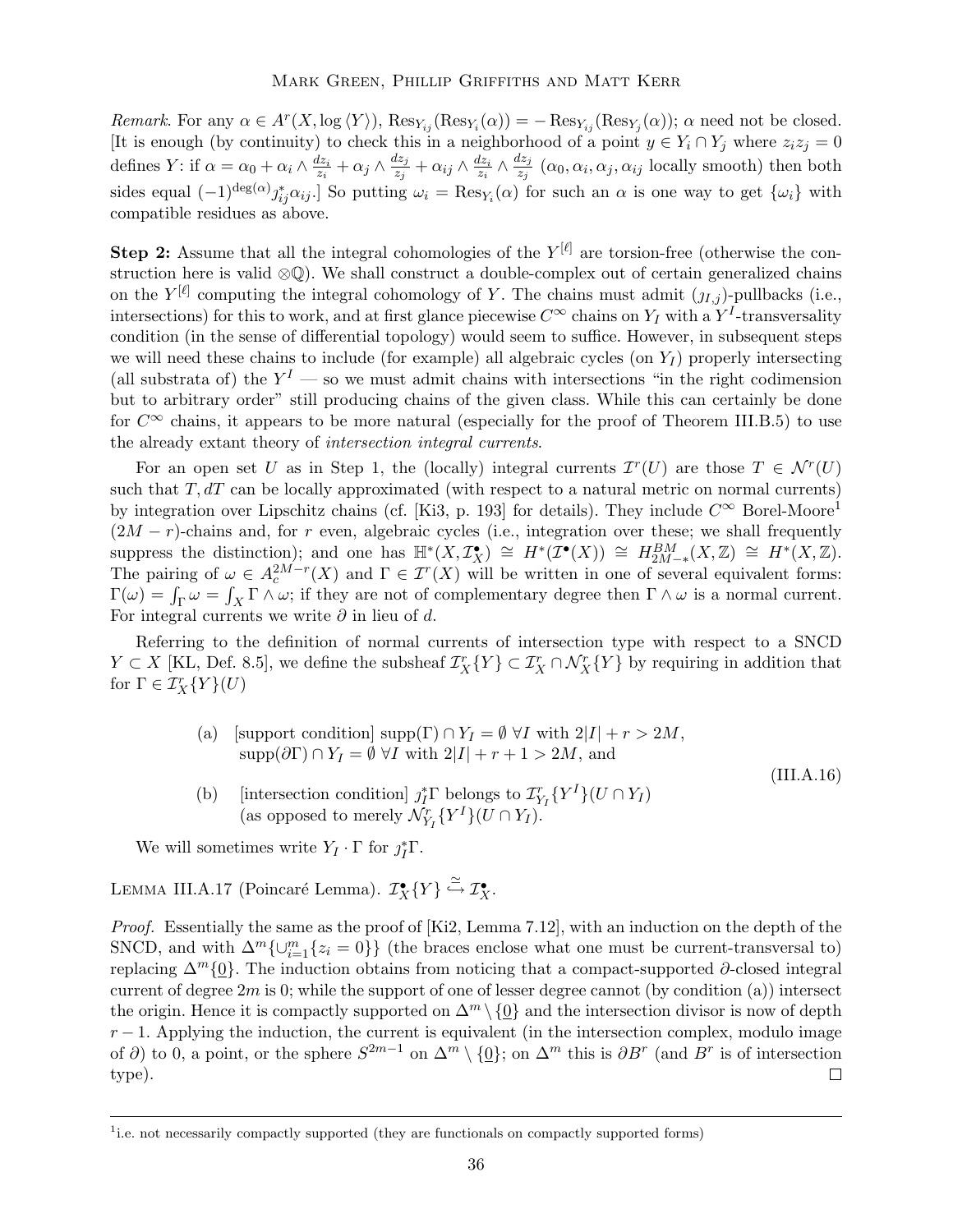The groups  $C^r_{\#}(Y_I) = C^r_{\#}(Y_I; \mathbb{Z}) := \mathcal{I}^r\{Y^I\}(Y_I)$  will be referred to as the "intersection cochains"; we also define  $C^{r'}_{\#}(X) := \mathcal{I}^{r'}\!\{Y\}(X)$  and

$$
C_{\#}^r(Y) := \ker\{\oplus_i C_{\#}^r(Y_i) \xrightarrow{\partial_3} \oplus_{i < j} C_{\#}^r(Y_{ij})\}.
$$

The latter are collections of (not necessarily  $\partial$ -closed) "chains" { $\Gamma_i$ } satisfying  $\Gamma_i \cdot Y_{ij} = \Gamma_j \cdot Y_{ij}$ ∀i, j. From the Mayer-Vietoris spectral sequence and Lemma III.A.17, it follows that

$$
B_Y^{\ell,k}(n) := \bigoplus_{|I| = \ell+1} C_{\#}^{2n+k}(Y_I; \mathbb{Z}(n)), \quad d_0 = \partial, \ d_1 = \partial_{\mathfrak{I}} \tag{III.A.18}
$$

has  $H^*(B^{\bullet}_{Y}(n), \underline{\partial}) \cong H^{2n+*}(Y; \mathbb{Z}(n))$  (where  $\mathbb{Z}(n) := (2\pi\sqrt{-1})^n \mathbb{Z}$ ).

We need a technical result on cochains  $\Gamma = \{\Gamma^{[0]}, \Gamma^{[1]}, \ldots, \Gamma^{[2n-1]}\}\$  in the total complex (the main points of which are (iv),(v),(vi) below). Let  $\Delta^N =: U \supset' V = \bigcup_{i=1}^{k'} V_i = \bigcup_{i=1}^{k'} \{z_i = 0\} \supset V = \bigcup_{i=1}^{k} V_i$  $\text{for}\,\, k\leqslant k'\leqslant N,\text{ and } \mathcal{I}^{\hat{\ell}}_{\text{loc}}(q,N,k',k):=\oplus_{I\subset \{1,\ldots,k\}\atop{|I|\leqslant 1,\ldots,k}}\Gamma_c(V_I,\mathcal{I}^q_V)$  $\{V^I\}\$ ) with intersection differential  $\partial_{\mathfrak{I}} \text{ (on } \mathcal{I}_{\text{loc}}^{\bullet}(q, N, k', k)).$ 

LEMMA III.A.19. (i)  $\Gamma_c(U, \mathcal{I}_U^q)$  $U^qU\{V\}$   $\rightarrow$  {ker( $\partial \mathfrak{z}$ )  $\subset \mathcal{I}_{loc}^0(q,N,k',k)$ }

(ii)  $H^i(\mathcal{I}^{\bullet}_{loc}(q,N,k',k)) = \{0\}, i \neq 0$ (iii)  $H^i(B_Y^{\bullet,q}(n))=\{0\}$  for  $i\neq 0$ (iv)  $C^{2n+q}_{\#}(X; \mathbb{Z}(n)) \to C^{2n+q}_{\#}(Y; \mathbb{Z}(n)) = {\rm{ker}}(\partial_{\Im}) \subset B^{0,q}_{Y}$  $Y^{0,q}(n)$ 

(v) Any 0-cocycle  $\gamma$  (in  $B_Y^{\bullet}(n)$ ) can be moved into  $\{\ker(\partial) \cap \ker(\partial_3) \subset B_Y^{0,0}$  $Y^{0,0}(n)$ } = {ker(∂) ⊂  $C^{2n}_{\#}(Y; \mathbb{Z}(n))\}$ 

(vi) Any (-1)-cochain  $\Gamma$  (in  $B^{\bullet}_{Y}(n)$ ) bounding on a 0-cocycle  $\gamma$  in  $B^{0,0}_{Y}$  $Y^{0,0}(n)$  ( $\underline{\partial}\Gamma = \gamma$ ) can be moved into { $\ker(\partial_{\mathfrak{I}}) \subset B_Y^{0,-1}(n)$ } =  $C_{\#}^{2n-1}(Y; \mathbb{Z}(n)).$ 

Proof. The main issues are (i) and (ii). Once these are known, (iii) and (iv) follow from (resp.) (ii) and (i) [by taking a cover of  $(X, Y)$  with each neighborhood homeomorphic to a situation of the form  $(U, V)$  as the sheaves of integral currents are fine. (v) and (vi) are immediate consequences of  $(iii)$ .

(i) We have  $\Gamma_i \in \Gamma_c(V_i, \mathcal{I}_V^q)$  $V_{V_i}^q \{V^i\}$ )  $(i = 1, ..., k)$  with  $j_j^* \Gamma_i = j_i^* \Gamma_j$  in each  $V_{ij}$ . Suppose that  $\Gamma_1$ thru  $\Gamma_{m-1}$  are identically zero; then (writing  $\boxtimes$  for exterior product)  $\widetilde{\Gamma}_m := z_m^{-1}([-\epsilon, \epsilon]) \boxtimes \Gamma_m \in$  $\Gamma_c(U,\mathcal{I}_U^q)$  $U^q(V)$ ) has  $j_m^*\tilde{\Gamma}_m = \Gamma_m$ , and  $j_i^*\tilde{\Gamma}_m = z_m^{-1}([-\epsilon,\epsilon]) \boxtimes j_i^*\Gamma_m = z_m^{-1}([-\epsilon,\epsilon]) \boxtimes j_m^*\Gamma_i = 0$  for  $i < m$ . A simple induction completes the proof.

(ii) We induce on k (with  $N \geq k' \geq k$ ). Define a map  $\mathcal{I}^{\bullet}_{loc}(q, N, k', k) \stackrel{\varepsilon_{\{k\}}}{\rightarrow} \mathcal{I}^{\bullet}_{loc}(q, N, k', k-1)$ of complexes by forgetting all indices I containing  $\{k\}$ . Given  $\Gamma^{[\ell]} \in \text{ker}(\partial_{\mathfrak{I}})$ , by induction we have  $\varepsilon_{\{k\}}(\Gamma^{[\ell]}) = \partial_{\mathfrak{I}}(\xi^{[\ell-1]})$ . Writing  $\tilde{\xi}^{[\ell-1]}$  for the lift of  $\xi^{[\ell-1]}$  obtained by taking  $\tilde{\xi}_{I_0} = 0 \ \forall I_0 \ni$ k,  $(\Gamma^{[\ell]} - \partial_{\Im} \tilde{\xi}^{[\ell-1]})_I = 0$  for [all I with]  $k \notin I$ . The problem therefore drops to the subcomplex  $\mathcal{I}_{\text{loc}}^{\bullet}(q, N-1, k'-1, k-1)[-1]$  if  $\ell > 1$  (the [-1] replacing  $\ell$  by  $\ell - 1$ , and  $\Delta^N$  replaced by  $V_k$ ). Eventually  $\ell = 1$ , and we are reduced to the "base case" (i) already proved.

Step 3: This and the next step are mostly summaries of material from [KL, §8.2-3] and [KLM,§5], to which we defer more technical aspects of the story. (Points related to the integral currents introduced here, will be carefully explained.) First, we will define a  $4<sup>th</sup>$  quadrant bicomplex computing motivic cohomology of Y. In general, an algebraic cycle on a variety  $X$  will be said to properly intersect a SNCD Y if it meets all the  $Y_I$  (not just the  $Y_i$ ) properly.

Begin with a version of the affine line:  $\square := \mathbb{P}^1 \setminus \{1\}$ . We call  $\square^q$  the "algebraic q-cube" with coordinates  $(z_1, \ldots, z_q)$ ; its *facets* are the irreducible components of  $\partial \Box^q := \{ \underline{z} \in \Box^q | z_i = 0 \text{ or } \infty \text{ for } i \in \mathbb{N} \}$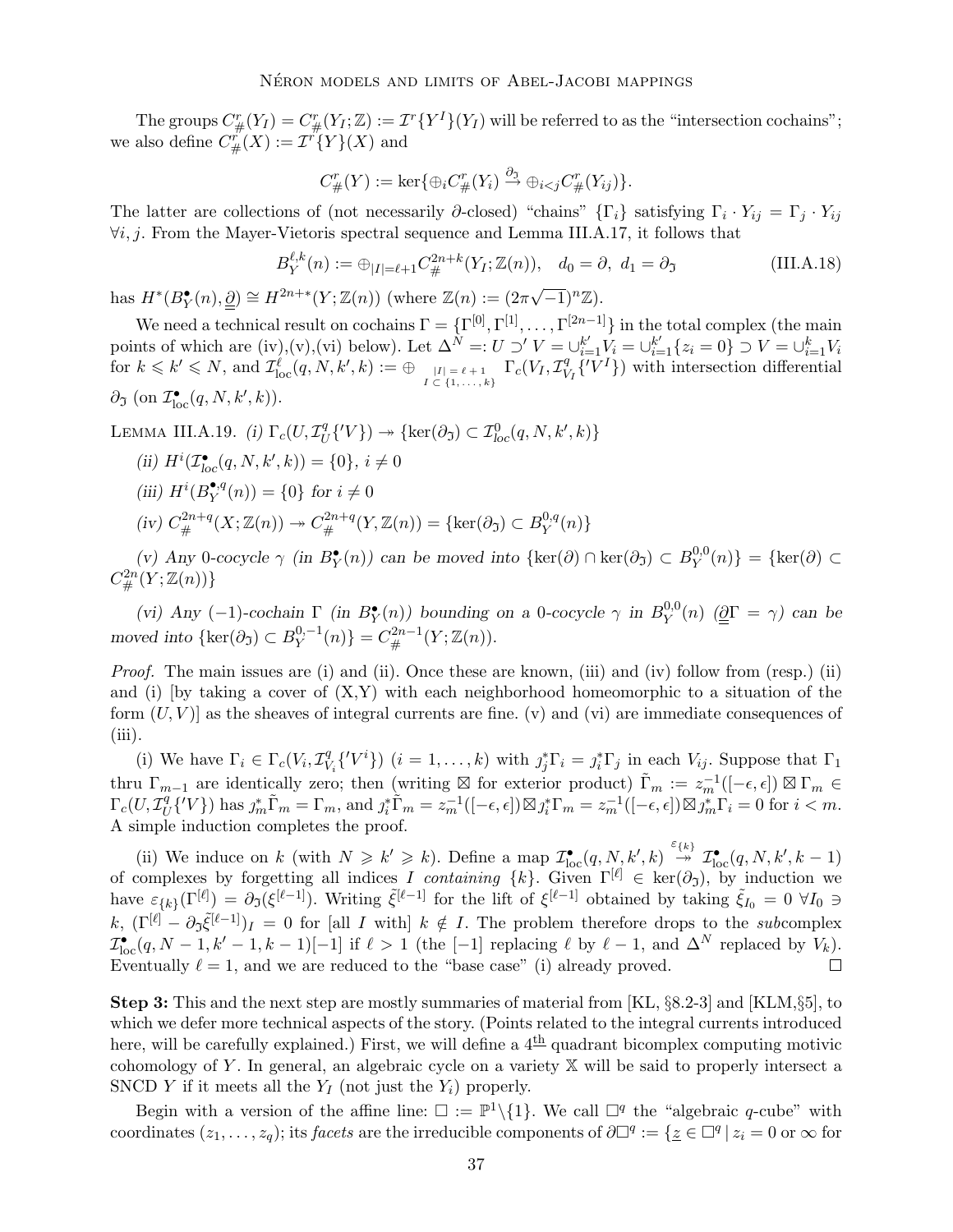some *i*}. Let X be a smooth complete algebraic variety  $\mathcal{L}$ ,  $c^p(X, q)$  the codim.-p cycles on  $X \times \Box^q$ meeting  $\mathbb{X} \times \partial \Box^q$  properly, and  $d^p(\mathbb{X}, q)$  the facet-pullback ("degenerate") cycles amongst these; then  $Z^p(\mathbb{X}, q) := \frac{c^p(\mathbb{X}, q)}{d^p(\mathbb{X}, q)}$  $\frac{C^{r}(\mathbb{A},q)}{d^{p}(\mathbb{X},q)}$ . Out of these "higher Chow precycle" groups one constructs a complex  $Z^p(\mathbb{X}, -\bullet)$  with differential  $\partial_B (\mathcal{B} = \text{Bloch})$  obtained by alternating facet pullbacks, and cohomology the higher Chow groups

$$
H^*(Z^p(\mathbb{X}, -\bullet)) \cong: \mathrm{CH}^p(\mathbb{X}, -*) \cong H^{2p+*}_{\mathcal{M}}(\mathbb{X}, \mathbb{Z}(p)).
$$
\n(III.A.20)

For example,  $W \in Z^p(\mathbb{X}, 1)$  has  $\partial_B W := \mathcal{W} \cdot (\mathbb{X} \times \{0\}) - \mathcal{W} \cdot (\mathbb{X} \times \{\infty\}) \in Z^p(\mathbb{X}, 0) = Z^p(\mathbb{X})$ ; clearly  $\text{im}(\partial_B)$  is just the rational equivalences, so  $\text{CH}^p(\mathbb{X},0) := \frac{Z^p(\mathbb{X},0)}{\partial_B(Z^p(\mathbb{X},1))} = \text{CH}^p(\mathbb{X})$ . One can think of  $CH^{p}(\mathbb{X}, 1) = \frac{\ker(\partial_{\mathcal{B}}) \subset Z^{p}(\mathbb{X}, 1)}{\partial_{\mathcal{B}}(Z^{p}(\mathbb{X}, 2))}$  as "empty rational equivalences modulo higher rational equivalences".

On a singular variety the second isomorphism of (III.A.20) is no longer correct (CH is motivic Borel-Moore homology). To compute  $H^*_{\mathcal{M}}$  we need Levine's "intersection higher Chow precycles"  $Z^p(\mathbb{X}, q)_Y$  meeting the SNCD  $(\mathbb{X} \times \partial \Box^q) \cup (Y \times \Box^q)$  properly, so that the differential  $\partial_{\mathfrak{I}}$  can be constructed. Moreover, to ensure that certain "KLM currents" on X attached to the precycles are well-defined (which will be used for the  $AJ$  map), we require them to meet properly certain real semi-analytic subsets of  $\mathbb{X} \times \square^q$ . These conditions (cf. [KLM §5]) cut out  $Z^p_{\mathbb{R}}(\mathbb{X}, -\bullet) \subset Z^p(\mathbb{X}, -\bullet)$ , and have been refined in [KL, §8.2] to define a subcomplex  $Z_{\mathbb{R}}^p(\mathbb{X}, -\bullet)_Y \subset Z_{\mathbb{R}}^p(\mathbb{X}, -\bullet) \cap Z^p(\mathbb{X}, -\bullet)_Y$ on which the cycles and KLM currents both admit pullbacks: e.g.,  $Z_{\mathbb{R}}^p(\mathbb{X}, q)_Y \stackrel{j_i^*}{\to} Z_{\mathbb{R}}^p(Y_i, q)_{Y^i}$  (also

written  $Y_i$ ). That all these cycle-complexes are quasi-isomorphic is checked in [KL, Lemma 8.14]. Writing for simplicity  $Z_{\#}^p(Y_I, q) := Z_{\mathbb{R}}^p(Y_I, q)_{Y^I}$ , we now have the

DEFINITION. The *motivic cohomology* of  $Y$  is defined by

$$
H^{2n+m}_{\mathcal{M}}(Y,{{\mathbb Z}}(n)):=H^m(Z^{\bullet}_Y(n),\underline{\underline{\partial}\underline{\mathbf{s}}}),
$$

the total cohomology of the double complex

$$
Z_Y^{\ell,k}(n) := \bigoplus_{|I| = \ell+1} Z_{\#}^n(Y_I, -k), \quad d_0 = \partial_{\mathcal{B}}, \ d_1 = \partial_{\mathcal{J}}.
$$
 (III.A.21)

 $\operatorname{Set} Z_\#^n(Y) := \ker \left\{ \oplus_i Z_\#^n(Y_i) \stackrel{\partial_3}{\longrightarrow} \oplus_{i < j} Z_\#^n(Y_{ij}) \right\} = \left\{ \ker(\underline{\partial \underline{\mathbf{B}}}) \cap Z_Y^{0,0} \right\}$  $Y^{0,0}(n)\bigg\}$ .

Of course,  $(III.A.21)$  is just as valid with X replaced by an open analytic subset X still containing Y, and we can take  $Z_{\#}^n(X)$  to consist of complex *analytic* cycles of codimension n meeting Y (i.e. all the  $Y_I$ ) properly. We then have the key composition

$$
Z_{\#}^n(X) \xrightarrow{\iota^*} Z_{\#}^n(Y) \xrightarrow{[\cdot]\mathcal{M}} H_{\mathcal{M}}^{2n}(Y,\mathbb{Z}(n)),\tag{III.A.22}
$$

where  $[\cdot]_{\mathcal{M}}$  is  $\left\{\ker(\underline{\underline{\partial g}}) \cap Z^{0,0}_{Y}\right\}$  $\left\{ \mathcal{H}(n) \right\} \stackrel{\langle \cdot \rangle_0}{\hookrightarrow} \left\{ \ker(\underline{\partial \mathbf{B}}) \subset Z_Y^0(n) \right\} \twoheadrightarrow H^0(Z_Y^\bullet(n)).$  That  $\iota^* = \bigoplus_{j} \mathbf{B}_i^*$  sends  $\mathcal{Z} \in Z_{\#}^{n}(X)$  to  $Z_{\#}^{n}(Y)$  encodes the fact that  $(\mathcal{Z} \cdot Y_i) \cdot Y_j = (\mathcal{Z} \cdot Y_j) \cdot Y_i$ . The same reasoning applied to objects from Step 2 leads to

$$
\left\{\begin{array}{c}\ker(\partial) \subset \\
C_{\#}^{2n}(X;\mathbb{Z}(n))\end{array}\right\} \xrightarrow{\iota^*} \left\{\begin{array}{c}\ker(\partial) \subset \\
C_{\#}^{2n}(Y;\mathbb{Z}(n))\end{array}\right\} \xrightarrow{[ \cdot ]} H^{2n}(Y,\mathbb{Z}(n)).
$$
\n(III.A.23)

LEMMA III.A.24. Mapping algebraic cycles to the currents of integration over them (viz.,  $\mathcal{Z} \mapsto$  $(2\pi\sqrt{-1})^n\delta_{\mathcal{Z}}$ ) sends the first two terms of (III.A.22) to the first two terms of (III.A.23), producing a commutative square.

*Proof.* That this map "intertwines intersection" (i.e.,  $\delta_{Z\cdot Y_I} = j_I^* \delta_Z$ ) is just [Ki2, Prop. 7.8] applied inductively. That (for  $\mathcal{Z} \in Z^n_{\#}(X)$ )  $\delta_{\mathcal{Z}}$  is an SNCD-intersection current does need to be checked; one must bound the integrals of  $C^{\infty}$  log  $\langle Y \rangle$  forms over  $|\mathcal{Z}|$ . This is done by a (branched) finite-degree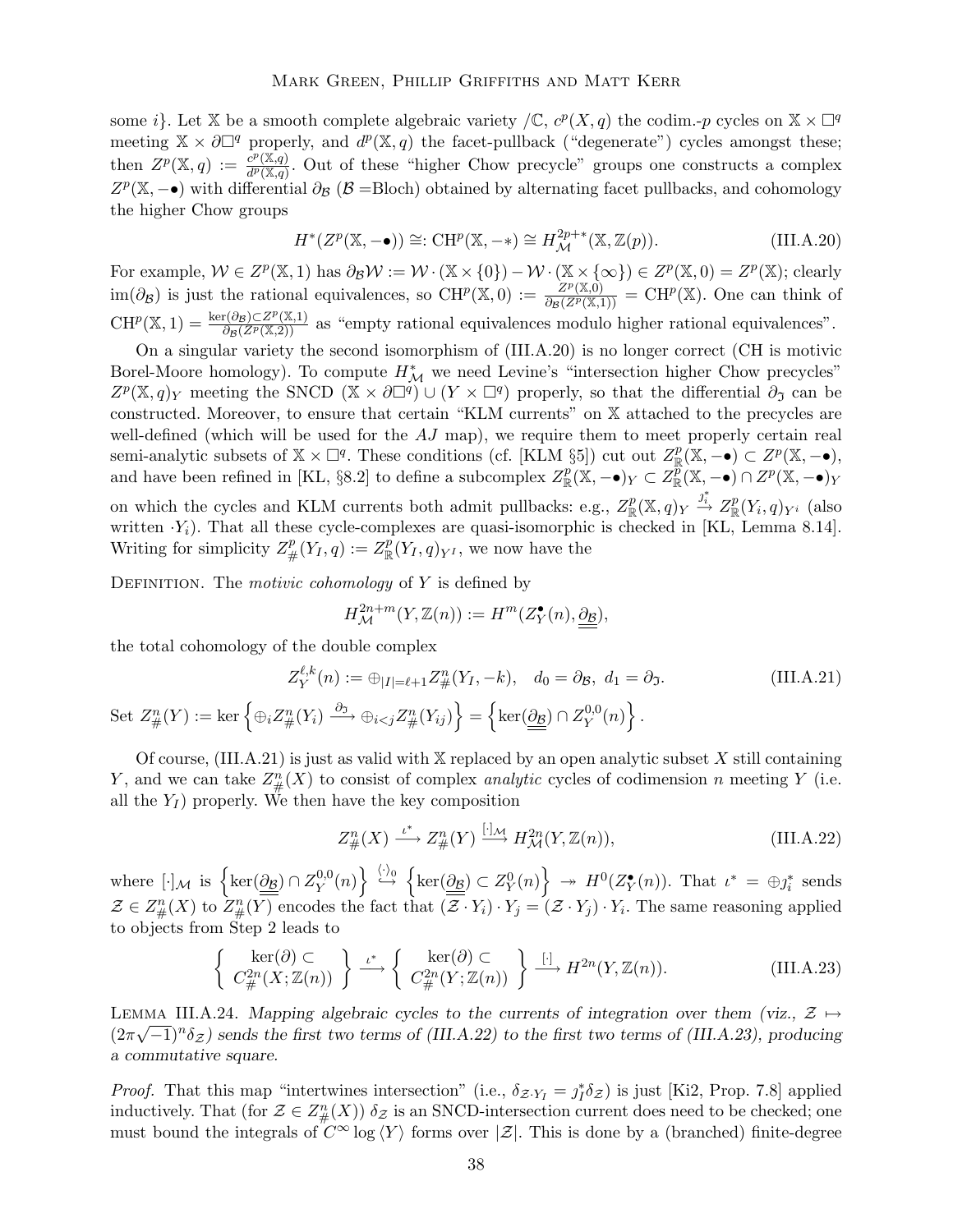projection from  $|\mathcal{Z}|$  to a polycylinder of the same dimension, followed by a polar integral argument  $\fbox{(essentially }\Big|$  $\vert < \infty$ ); this is standard.  $\prod_i \int_{\Delta_\epsilon} \frac{dz_i\wedge d\bar{z_i}}{z_i}$  $\Box$ 

The next step will provide a map extending this commutative square to the right-hand terms of (III.A.22-23).

Recalling the natural weight filtration on total cohomology of (cohomological) bicomplexes from Step 1, we clearly have  $W_0 H_{\mathcal{M}}^{2n}(Y, \mathbb{Z}(n)) = H_{\mathcal{M}}^{2n}(Y, \mathbb{Z}(n))$  (since  $Z^{\bullet,\bullet}_{Y}(n)$  is  $4^{\text{th}}$  quadrant) and  $W_{-w-1}H_{\mathcal{M}}^{2n}(Y,\mathbb{Z}(n)) = \{0\}$  (w =depth).

Example.  $(w = 1) Y = Y_1 \cup Y_2$  and  $Z_i \in Z_{\#}^n(Y_i)$   $(i = 1, 2)$  with  $Z_1 \cdot Y_{12} = Z_2 \cdot Y_{12}$ , so that  $Z \in Z_{\#}^n(Y)$ . If  $Z_i \equiv_{\text{rat}} 0 \forall i$ , i.e.  $\exists W_i \in Z_{\#}^n(Y_i, 1)$  with  $\partial_{\mathcal{B}} W_i = Z_i$ , then  $(\text{in } Z^{\bullet}_{Y}(n)) \langle \{Z_i\} \rangle_0 - \underline{\partial_{\mathcal{B}} \langle \{W_i\} \rangle_0 =$  $\langle W_2 \cdot Y_{12} - W_1 \cdot Y_{12} \rangle_1$ . That is,  $[Z]_{\mathcal{M}}$  is represented by the difference of the restrictions of the rational equivalences to  $Y_{12}$ ; and so  $[Z]_{\mathcal{M}} \in W_{-1} H_{\mathcal{M}}^{2n}(Y, \mathbb{Z}(n)) \cong \frac{\text{CH}^n(Y_{12}, 1)}{\partial_{\mathfrak{I}}(\bigoplus_{i=1}^2 \text{CH}^2(Y_i))}$  $\frac{\text{CH}^{\alpha}(Y_{12},1)}{\partial \sigma\left(\bigoplus_{i=1}^{2} \text{CH}^{2}(Y_{i},1)\right)}$ .

Step 4: Our warm-up act here is to map from (III.A.21) to (III.A.18). There is the evident morphism of complexes  $Z_{Y}^{\bullet,0}(n) \to B_{Y}^{\bullet,0}(n)$  induced (as in Lemma III.A.24) by  $Z \mapsto (2\pi\sqrt{-1})^n \delta_Z$ . More generally, let  $\mathbb{R}^-$  =negative reals on  $\mathbb{P}^1$ , oriented (as a real analytic chain) so as to have  $\partial \mathbb{R}^-$  =  $\{0\} - \{\infty\}$ . Viewing  $\mathcal{W} \in Z_Y^{\ell,k}$  $\mathcal{Y}_Y^{(\ell,k)}(n)$  as a correspondence  $\mathcal{W} \subset Y^{[\ell]} \times (\mathbb{P}^1)^{-k}$ , we may use it to push  $(2\pi\sqrt{-1})^n$  times the chain  $\underline{\mathbb{R}}^- \times \cdots \times \underline{\mathbb{R}}^- =: T_{(-k)}$  down to  $Y^{[\ell]}$  to obtain a map  $Z_Y^{\ell,k}$  $(-k)$  times  $Y^{\ell,k}(n) \to B_Y^{\ell,k}$  $Y^{\ell,\kappa}(n)$ 

commuting with the two differentials (cf. [KLM, eqns.  $(5.4-5)$ ] for  $d_0$ ; "formally obvious" for  $d_1$ , but see the Remark). This induces the fundamental class map  $H^{2n+*}_{\mathcal{M}}(Y,\mathbb{Z}(n)) \xrightarrow{cl} H^{2n+*}(Y,\mathbb{Z}(n))$ promised (for  $* = 0$ ) in Step 3; the image of  $[Z]_{\mathcal{M}}$  (cf. (III.A.22)) will by abuse of notation be denoted [Z].

Remark. A real analytic ( $\mathbb{R}^{an}$ ) r-chain is any  $\Gamma \in \mathcal{I}^{2M-r}(X)$  representable as a locally finite sum of [integrals over] oriented  $\mathbb{R}^{an}$  semianalytic sets; Γ, Γ' meet properly if the real analytic dimensions of the intersections of supports of  $\Gamma$ ,  $\partial \Gamma$ ,  $\Gamma'$ ,  $\partial \Gamma'$  are not larger than expected. If  $\Gamma$  and  $Y$  (i.e. all  $Y_I$ ) meet properly, then the bounding argument of Lemma III.A.24 goes through using [Ha, Cor. 2.9], making  $\Gamma \in \mathcal{I}^{2M-r}{Y}(X)$ ; in fact, by [op. cit., Thm. 4.3] (and the coincidence of  $j_I^*\Gamma$  with the corresponding Federer slice),  $j_I^*\Gamma$  is again  $\mathbb{R}^{an}$ . More generally, Hardt has defined [op. cit., §5] a proper intersection theory for  $\mathbb{R}^{an}$  chains which includes such pullbacks (to  $\mathbb{C}$ -submanifolds) as well as intersections of  $\mathbb{C}$ -algebraic cycles. In our setting, the  $\mathbb{R}^{an}$  intersection conditions of [KL, Def. 8.2] on W ensure that  $W \cdot (Y_I \times T_{-k})$  meets  $(Y_J \times \square^{-k})$   $(J \supsetneq I)$  properly, making it (and hence its pushforward to  $Y_I$ ) of intersection type. Compatibility of our map with  $d_1$  then follows from associativity and commutativity of Hardt's product.

In order to augment our fundamental class map [·] to a Deligne cycle-class map, we must introduce our last bicomplex:

$$
K_Y^{\ell,k}(n) := B_Y^{\ell,k}(n) \oplus F^n D_Y^{\ell,k}(n) \oplus D_Y^{\ell,k-1}(n), \quad d_0 = D, \ d_1 = \partial_{\mathfrak{I}}, \tag{III.A.25}
$$

where D is the "cone differential" sending a triple of currents  $(\tau^{[\ell]}, \Omega^{[\ell]}, R^{[\ell]}) \in K_Y^{\ell, k}$  $\int_Y^{\ell,k}(n)$  to  $(-\partial \tau^{[\ell]},$  $-d\Omega^{[\ell]}, dR^{[\ell]} - \Omega^{[\ell]} + \tau^{[\ell]}) \in K_Y^{\ell,k+1}$  $Y^{l,k+1}(n); H^*(K_Y^*(n), \underline{\underline{D}}) =: H^{2n+*}_{\mathcal{D}}$  $\mathcal{D}^{2n+*}(Y,\mathbb{Z}(n))$  is the *Deligne cohomology*. Following [KL, §8] we shall now define a map of bicomplexes  $Z_Y^{\ell,k}$  $\frac{\ell,k}{Y}(n) \stackrel{\tilde{c}_{D}^{\ell,k}}{\longrightarrow} K_{Y}^{\ell,k}$  $Y^{l,k}(n)$  by associating to a higher Chow precycle in  $Z_{\#}^n(Y_I, -k)$  its triple of KLM currents on  $Y_I$ ,

$$
\mathcal{W} \longmapsto (-2\pi\sqrt{-1})^{n+k} \left( (2\pi\sqrt{-1})^{-k} T_W, \, \Omega_W, \, R_W \right). \tag{III.A.26}
$$

(More precisely, the  $\bigoplus_{|I|=\ell+1}$  of (III.A.26) gives  $\tilde{c}_{\mathcal{D}}^{\ell,k}$  $\mathcal{D}^{t,\kappa}$ ; note that  $T_W$  has been constructed above.)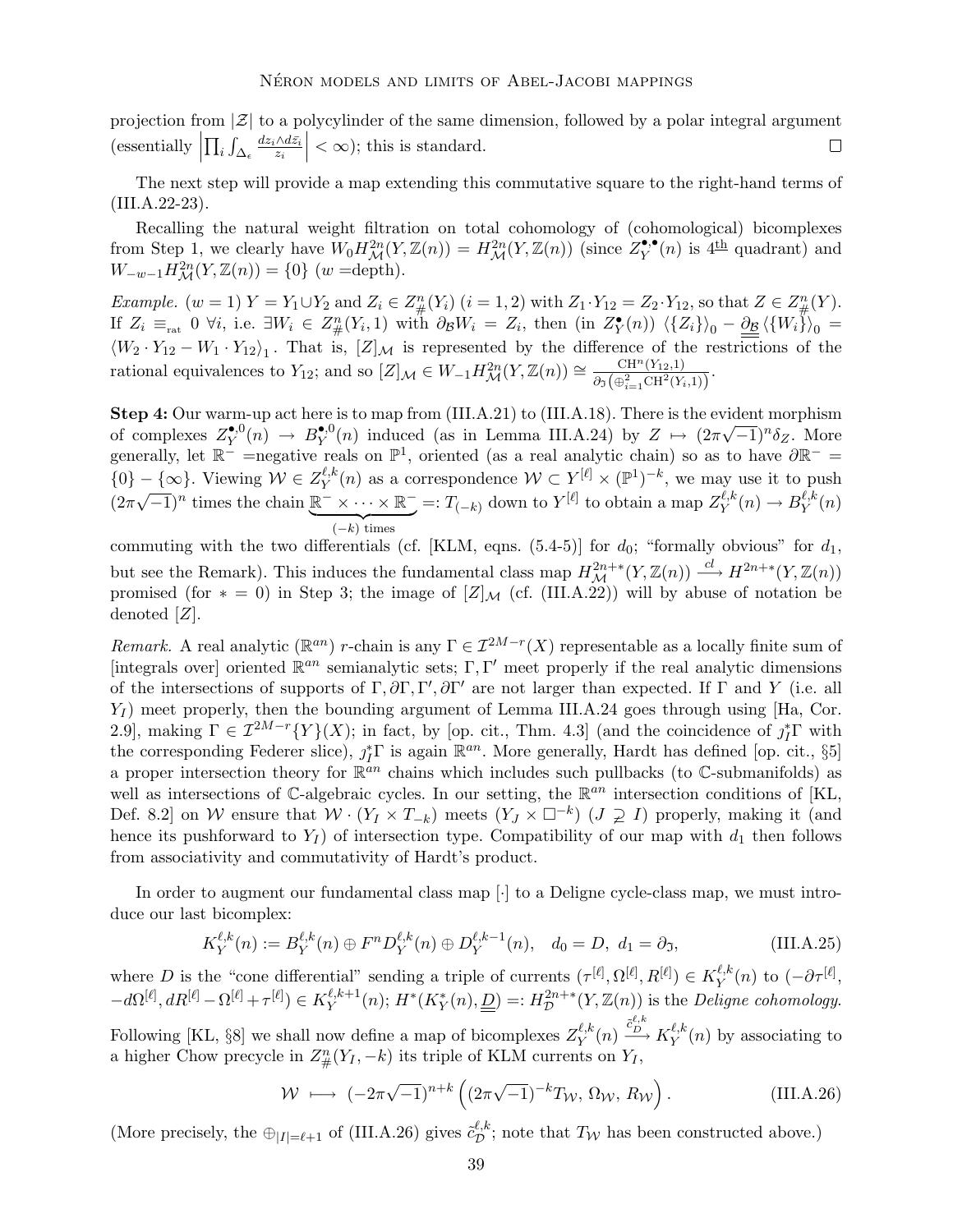Start with the currents on  $(\mathbb{P}^1)^{-k}$ :  $T_{-k} := (\mathbb{R}^-)^{\times (-k)} \in \mathcal{I}^k$ ;  $\Omega_{-k} := \frac{dz_1}{z_1} \wedge \cdots \wedge \frac{dz_{-k}}{z_{-k}} \in F^{-k} \mathcal{N}^{-k}$ ; and  $R_{-k} = R(z_1, \ldots, z_{-k}) := \sum_{j=1}^{-k} ((-1)^k 2\pi \sqrt{-1})^{j-1} \log^-(z_j) \frac{dz_{j+1}}{z_{j+1}}$  $\frac{dz_{j+1}}{z_{j+1}}\wedge\cdots\wedge\frac{dz_{-k}}{z_{-k}}\cdot\delta_{(z_1,...,z_{j-1})\in\mathbb{R}^{j-1}}\in$  $\mathcal{N}^{-k-1}$ . Here  $\log^{-} z$  is the 0-current on  $\mathbb{P}^{1}$  given by the principal branch of  $\log z$  on  $\mathbb{P}^{1}\setminus\overline{\mathbb{R}^{-}}$ , and satisfies  $d[\log^{-} z] = \frac{dz}{z} - (2\pi\sqrt{-1})\delta_{\mathbb{R}^{-}}$ ; one has also  $\frac{1}{2\pi\sqrt{-1}}d\left[\frac{dz}{z}\right]$  $\frac{dz}{z}$ ] =  $\delta_{\{0\}}$  –  $\delta_{\{\infty\}}$ . These identities lead to the more general formula<sup>2</sup> (cf. [KLM, §5.3]) on  $(\mathbb{P}^1)^{-k}$ 

$$
d[R_{-k}] = \Omega_{-k} - (2\pi\sqrt{-1})^{-k}\delta_{T_{-k}} + \{Res\text{-terms supported on }\overline{\partial \square^{-k}}\}.
$$
 (III.A.27)

To obtain the KLM currents we again use W as a correspondence  $\subset Y_I \times (\mathbb{P}^1)^{-k}$  to transform  $T_{-k}, \Omega_{-k}, R_{-k}$ . According to [KL, Prop. 8.17],

$$
\pi_*^{Y_I}(\delta_{\mathcal{W}} \cdot \pi_{\Box}^* \{T_{-k}, \Omega_{-k}, \text{resp. } R_{-k}\}) =: \{T_{\mathcal{W}}, \Omega_{\mathcal{W}}, \text{resp. } R_{\mathcal{W}}\}
$$

are defined, belong to  ${C_{\#}^{2n+k}(Y_I), F^n D_{\#}^{2n+k}(Y_I), \text{resp. } D_{\#}^{2n+k-1}(Y_I)}$ , and cause (III.A.26) to intertwine  $d_0$  and  $d_1$ . For  $d_0$ , this is a consequence of the relation  $d[R_W] = \Omega_W - (2\pi\sqrt{-1})^{-k} \delta_{T_W}$  $2\pi\sqrt{-1}R_{\partial_B W}$  implied by (III.A.27). The end result is the map of total cohomologies

$$
c_{\mathcal{D}}: H^{2n+*}_{\mathcal{M}}(Y,\mathbb{Z}(n)) \to H^{2n+*}_{\mathcal{D}}(Y,\mathbb{Z}(n)),
$$

compatible with natural weight filtrations (arising from the double complexes).

Example. Given a codim.- $(n-1)$  subvariety  $W \subset Y_I$  with desingularization  $\tilde{W} \stackrel{\iota_W}{\to} Y_I$  and morphism  $f: \tilde{W} \to \mathbb{P}^1$ ,  $(\iota_W)_*$  of the "graph" of f in  $\tilde{W} \times \mathbb{P}^1$  yields a cycle  $\mathcal{W} \in Z^n(Y_I \times \mathbb{P}^1)$  (also written  $(W, f)$ ). If this lies in  $Z_{\#}^{n}(Y_I, 1)$ , then from  $T_1 = \mathbb{R}^-, \Omega_1 = \frac{dz}{z}$  $\frac{dz}{z}$ ,  $R_1 = \log^- z$  one has  $T_{\mathcal{W}} = (\iota_W)_* T_f$ ,  $\Omega_{\mathcal{W}} \,=\, (\iota_W)_* \frac{df}{f}$  $\frac{df}{f}$ ,  $R_W = (\iota_W)_* \log^- f$ . In the simple case where  $\tilde{W} = W$ , the proper intersection conditions can be described in terms of codimensions of (open subsets of) subvarieties of  $W$ : for each  $J \supsetneq I$ , let  $r := |J| - |I|$ ; then  $\operatorname{codim}_{\mathbb{R}}(f^{-1}(\mathbb{R}^-) \cap \iota_W^{-1}(Y_J)) \geq 2r + 1$ ;  $\operatorname{codim}_{\mathbb{C}}(f^{-1}\{0, \infty\} \cap \iota_W^{-1}(Y_J)) \geq$  $r+1$ ;  $f \equiv 1$  on any components of  $\iota_W^{-1}(Y_J)$  of  $\mathbb{C}\text{-}\mathrm{codim} > r$ ; and finally, if  $f \equiv \alpha$  (constant) on  $W$ , then  $\alpha \notin \overline{\mathbb{R}^-}$ .

**Step 5:** To extract (for  $* = 0$ ) the AJ map from  $c_{\mathcal{D}}$ , observe that the identification (abbreviating  $K_Y^{\bullet}(n)$  by  $K^{\bullet}$ , etc.)  $K^{\bullet} \cong \text{Cone} \{ B^{\bullet} \oplus F^n D^{\bullet} \to D^{\bullet} \} [-1]$  produces a long-exact sequence

$$
\to H^{-1}(B^{\bullet} \oplus F^n D^{\bullet}) \to H^{-1}(D^{\bullet}) \to H^0(K^{\bullet}) \to H^0(B^{\bullet} \oplus F^n D^{\bullet}) \to H^0(D^{\bullet}) \to \dots
$$

In its short-exact truncation

$$
\frac{H^0(D^{\bullet})}{H^0(B^{\bullet})\oplus H^0(F^nD^{\bullet})} \xrightarrow{\alpha} H^0(K^{\bullet})
$$
  

$$
\xrightarrow{\beta} \ker \{H^0(B^{\bullet}) \oplus H^0(F^nD^{\bullet}) \to H^0(D^{\bullet})\},
$$

 $\alpha,\beta$  are induced by  $R \mapsto (0,0,R)$  and  $(T,\Omega,R) \mapsto (T,\Omega)$ . Of course, this s.e.s. is nothing but

$$
0 \to J^{n}(Y) \xrightarrow{\alpha} H_{\mathcal{D}}^{2n}(Y, \mathbb{Z}(n)) \xrightarrow{\beta} \text{Hg}^{n}(Y) \to 0
$$

where  $J^n(Y) = \frac{H^{2n-1}(Y)}{F^n H^{2n-1}(Y) + H^{2n-1}(Y,\mathbb{Z}(n))} \cong \text{Ext}^1_{\text{MHS}}(\mathbb{Z}(0), H^{2n-1}(Y,\mathbb{Z}(n)))$  and  $\text{Hg}^n(Y) =$  $F^n H^{2n}(Y) \cap H^{2n}(Y, \mathbb{Z}(n)) = \text{Hom}_{\text{MHS}}(\mathbb{Z}(0), H^{2n}(Y, \mathbb{Z}(n))).$ 

Pullback along the desingularization  $Y^{[0]} \stackrel{\sigma}{\rightarrow} Y$  induces a morphism of MHS hence  $\sigma^* : Hg^n(Y) \rightarrow$  $\bigoplus_i \text{Hg}^n(Y_i)$ . Since weights of  $H^{2n}(Y, \mathbb{Z}(n))$  are  $\leq 0$  and  $\text{Gr}_{0}^{W} H^{2n}(Y, \mathbb{Z}(n)) \cong \text{ker} \{ \bigoplus_i H^{2n}(Y_i, \mathbb{Z}(n)) \stackrel{\partial_3}{\to}$  $\oplus_{i\leq j} H^{2n}(Y_{ij}, \mathbb{Z}(n))\}, \sigma^*$  is injective. This (and similar arguments) justify the

<sup>&</sup>lt;sup>2</sup>In general we abuse notation by writing  $\delta_T$  for integral currents T when they are added to more general normal currents.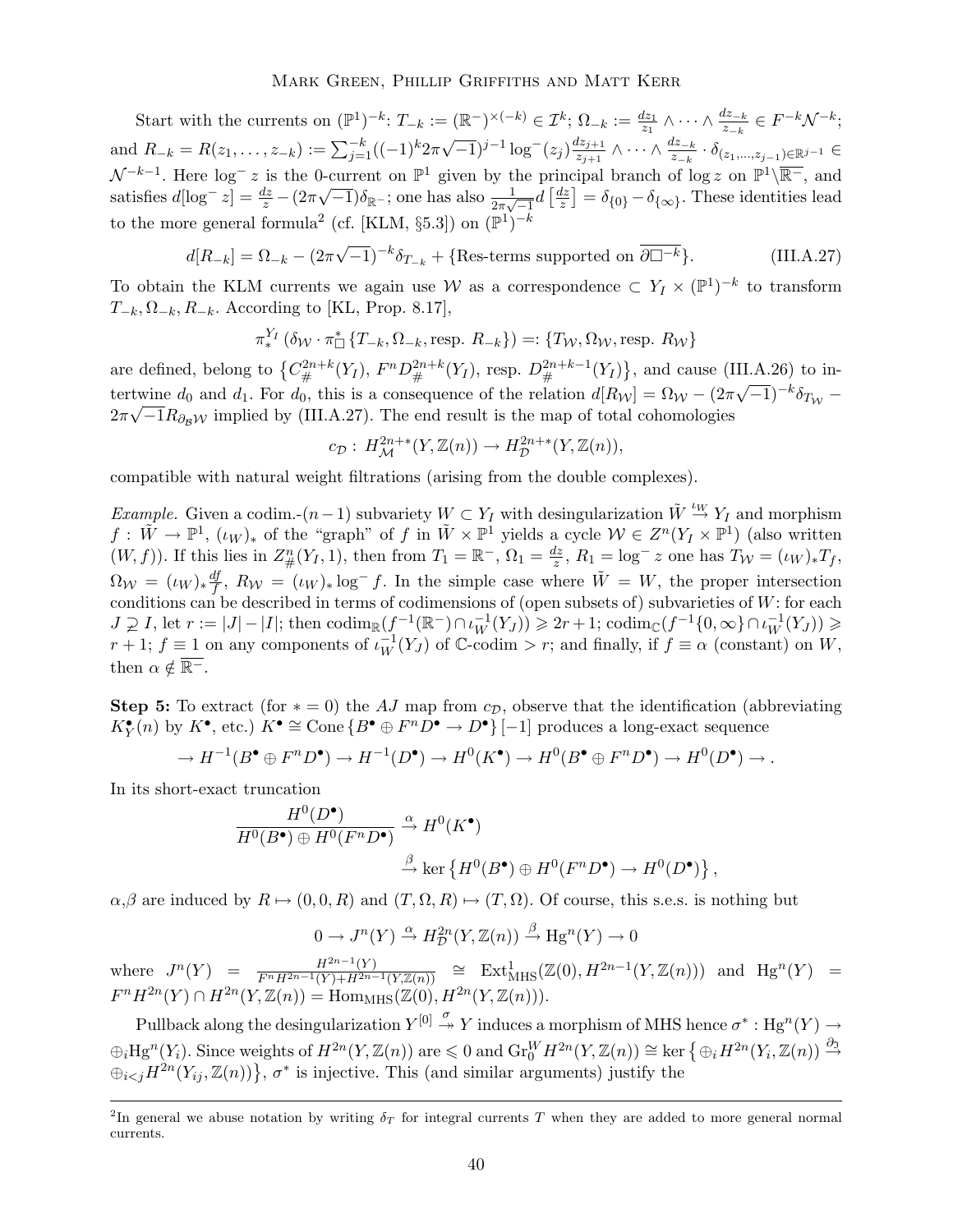LEMMA-DEFINITION III.A.28. (a)  $H_{\mathcal{M}}^{2n}(Y,\mathbb{Z}(n))_{\text{hom}} := \text{ker}(cl) = \text{ker}(\beta \circ c_{\mathcal{D}}) = \text{ker}(\sigma^* \circ \beta \circ c_{\mathcal{D}})$ , with the W<sub>•</sub>-filtration restricted from  $H^{2n}_{\mathcal{M}}(Y,\mathbb{Z}(n)).$ 

(b) The Abel-Jacobi mapping  $\mathrm{AJ}_Y^n : H^{2n}_M(Y, \mathbb{Z}(n))_{\text{hom}} \to J^n(Y)$  induced by  $c_{\mathcal{D}}$  is compatible with weight filtrations, where  $W_{-j}J^n(Y) = \text{Ext}^1_{\text{MHS}}(\mathbb{Z}(0), W_{-j-1}H^{2n-1}(Y, \mathbb{Z}(n)))$  is the one restricted from  $H_D$ . (Note that we have  $\text{Gr}_{-j}^W J^n(Y) = \text{Ext}_{\text{MHS}}^1(\mathbb{Z}(0), \text{Gr}_{-j-1}^W H^{2n-1}(Y, \mathbb{Z}(n)))$ ; in particular,  $\mathrm{Gr}_{0}^{W}J^{n}(Y) \subset \bigoplus_{i} J^{n}(Y_{i}).$ 

(c) For  $Z = \{Z_i\} \in Z_\#^n(Y)$  (cf. (III.A.21)ff), the equivalent conditions  $[Z]_\mathcal{M} \in H_\mathcal{M}^{2n}(Y, \mathbb{Z}(n))$ <sub>hom</sub>  $\iff [Z] = 0 \in \text{Hg}^n(Y) \iff [Z_i] = 0 \in \text{Hg}^n(Y_i) \, (\forall i) \text{ define } Z_{\#}^n(Y)_{\text{hom}}.$  For such  $Z$ ,  $\text{AJ}_Y^n([Z]_{\mathcal{M}})$  is notated  $AJ_Y^n(Z)$ , and  $\mathrm{Gr}_0^W \mathrm{AJ}_Y^n(Z) = \{ \mathrm{AJ}_{Y_i}^n(Z_i) \}.$ 

(d) Taking  $Z_{\#}^n(X)_{\text{hom}} := \text{ker}\left\{Z_{\#}^n(X) \to H^{2n}(C_{\#}^{\bullet}(X;\mathbb{Z}(n)))\right\}$  (cf. Lemmas III.A.17 and III.A.24),  $\iota^*(Z_\#^n(X)_{\mathrm{hom}}) \subset Z_\#^n(Y)_{\mathrm{hom}}.$ 

There are now two crucial observations. First, viewed as a map of complexes (in  $k$ ) for each fixed  $\ell \geqslant 1, \, \tilde{c}^{\ell,k}_{\mathcal{D}}$  $\mathcal{L}^{\ell,k}_{\mathcal{D}}$  is the KLM map on  $Y^{[\ell]}$  inducing

$$
\operatorname{CH}^n(Y^{[\ell]}, \ell) \xrightarrow{\operatorname{AJ}^{n, \ell}} J^{n, \ell}(Y^{[\ell]}) := \operatorname{Ext}^1_{\operatorname{MHS}}\left(\mathbb{Z}(0), H^{2n-\ell-1}(Y^{[\ell]}, \mathbb{Z}(n))\right). \tag{III.A.29}
$$

Therefore,  $\operatorname{Gr}_{\ell}^W A J_Y^n$  is induced from  $A J_{Y^{[\ell]}}^{n,\ell}$  by taking (compatible) subquotients (or quotients, if  $\ell = w$ ) on both sides of (III.A.29). Furthermore:

PROPOSITION III.A.30. For  $Z = \{Z_i\} \in Z_{\#}^n(Y_i)$  with all  $Z_i \equiv_{\text{rat}} 0$ ,  $[Z]_{\mathcal{M}} \in W_{-1} H_{\mathcal{M}}^{2n}(Y, \mathbb{Z}(n)) =$  $W_{-1}H_{\mathcal{M}}^{2n}(Y,\mathbb{Z}(n))_{\text{hom}}.$ 

*Proof.* What might seem surprising is that  $[Z]_M \neq 0$ ; this is one way (motivic) cohomology differs from homology. Thinking of Z (alg. cycle on  $Y^{[0]}$ ) as a degree-0  $\underline{\partial}$ -cocycle in  $Z^{\bullet}_Y(n)$  with support in  $Z_V^{0,0}$  $\mathcal{V}_Y^{0,0}(n)$ , the  $\equiv_{\text{rat}}$ -condition says  $\exists \mathcal{W} (= \{W_i\}) \in Z_Y^{0,-1}(n)$  with  $\partial_{\mathcal{B}}\mathcal{W} = Z$ . Hence,  $Z - \underline{\partial_{\mathcal{B}}}\mathcal{W} = Z$  $\partial_{\mathfrak{I}} \mathcal{W} \in Z^{1,-1}_Y(n)$  represents  $[Z]_{\mathcal{M}}$ .  $\Box$ 

Example. We put the observations to work. Let Z be as in Propostion III.A.30 on  $Y = Y_1 \cup Y_2$  (w = 1), so that  $\partial_{\mathcal{B}}\mathcal{W}_i = Z_i$  (for  $\mathcal{W}_i \in Z_\#^n(Y_i, 1)$ ); then  $\partial_{\mathcal{B}}\mathcal{W} = \mathcal{W}_1 \cdot Y_{12} - \mathcal{W}_2 \cdot Y_{12} \in Z^n(Y_{12}, 1)$   $\left(= Z_Y^{1, -1}(n) \right)$ is  $\partial_{\mathcal{B}}$ -closed. Its image under the composition  $CH^n(Y_{12}, 1) \stackrel{AJ^{n,1}}{\longrightarrow} J^{n,1}(Y_{12}) \rightarrow \frac{J^{n,1}(Y_{12})}{\text{im}(\bigoplus_i J^{n,1}(Y_{12}))}$  $rac{J^{n}(Y_1)}{\lim(\bigoplus_i J^{n,1}(Y_i))} \cong$  $W_{-1}J^n(Y) \hookrightarrow J^n(Y)$ , is  $\mathrm{AJ}_Y^n(Z)$ .

Remark. In the example, we used that the weight filtration is induced by the Mayer-Vietoris s.e.s.

$$
0 \to \frac{H^{2n-2}(Y_{12})}{\oplus H^{2n-2}(Y_i)} \to H^{2n-1}(Y) \to \ker\left\{\begin{array}{c} \oplus H^{2n-1}(Y_i) \to \\ H^{2n-1}(Y_{12}) \end{array}\right\} \to 0,
$$
 (III.A.31)

which is preserved by  $\text{Ext}^1_{\text{MHS}}(\mathbb{Z}(0),-)$  (i.e., passes to Jacobians) because after  $\otimes \mathbb{Z}(n)$  all weights are negative.

**Step 6:** We are now ready to put everything together. Recall that  $J^n(Y) \cong \frac{(F^{-n+1}H_{2n-1}(Y))^{V}}{\inf H^{2n-1}(Y\mathbb{Z}(n))!}$  $\frac{(F^{n+1}H_{2n-1}(Y))^*}{\lim\{H^{2n-1}(Y,\mathbb{Z}(n))\}},$  and let  $Z \in H^{2n}_{\mathcal{M}}(Y,\mathbb{Z}(n))_{\text{hom}}$  be represented by a collection  $\{Z^{[\ell]}\}_{\ell \geqslant 0} = \{Z_I\}_{\ell \geqslant 0 \atop |I| = \ell + 1} \in \bigoplus_{\ell \geqslant 0} Z_Y^{\ell,-\ell}(n) =$  $Z_Y^0(n)$  in ker $(\underline{\partial_B})$ . (This need *not* come from  $Z_\#^n(Y)$ .) The map  $\tilde{c}_\mathcal{D}^{\bullet,\bullet}$  $\mathcal{D}^{\bullet,\bullet}$  of double complexes (cf.  $(III.A.26)$ ) gives

$$
\left\{(-2\pi\sqrt{-1})^{n-\ell}\left((2\pi\sqrt{-1})^{\ell}T_{Z^{[\ell]}},\Omega_{Z^{[\ell]}},R_{Z^{[\ell]}}\right)\right\}_{\ell\geq 0}\in\ker(\underline{\underline{D}})\subset K_Y^0(n). \tag{III.A.32}
$$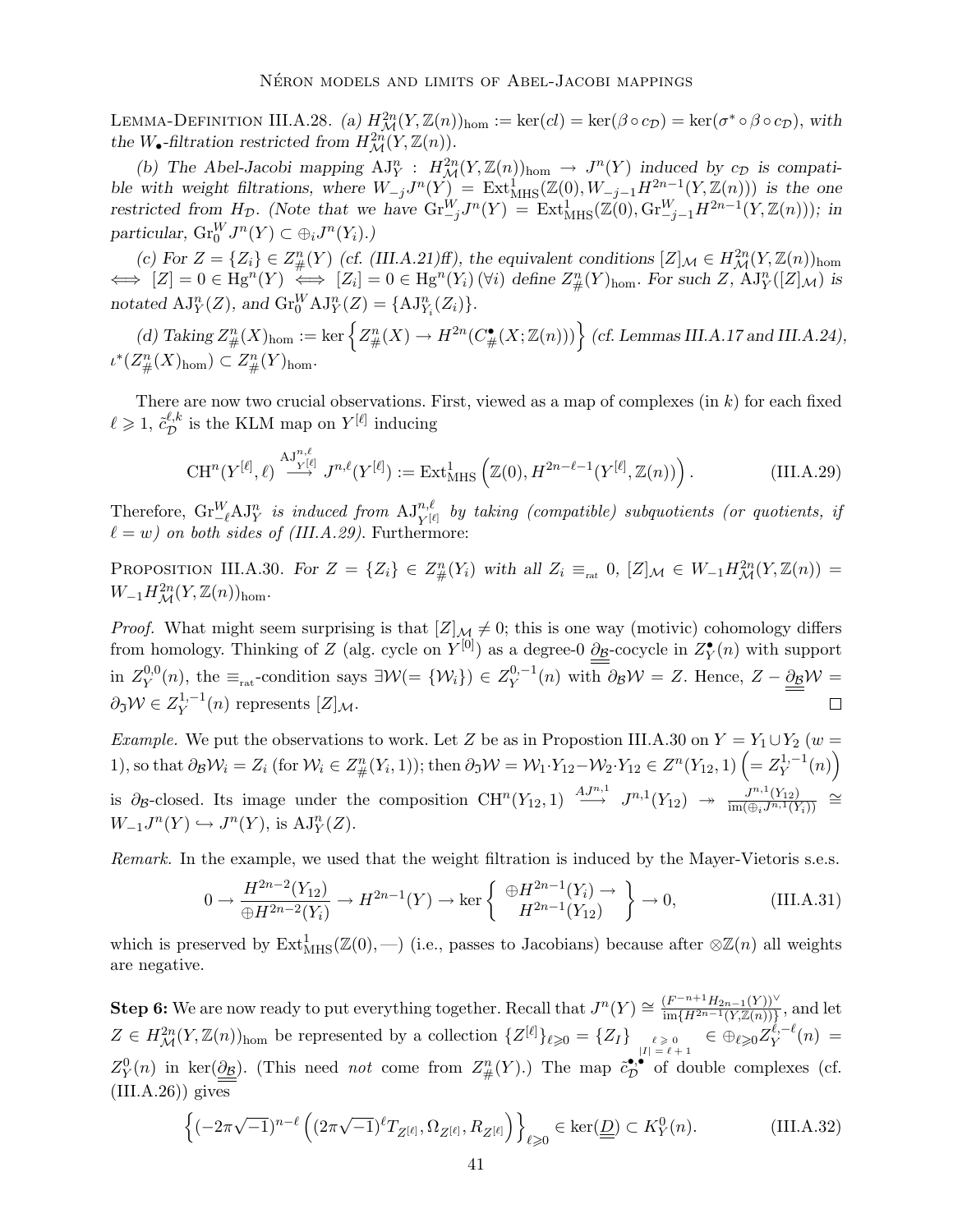Using this, the goal is to represent a lift  $\overline{AJ_Y^n}(Z) \in H^{2n-1}(Y, \mathbb{C})$  of  $\overline{AJ_Y^n}(Z)$  as an explicit functional on  $C^{\infty}$ -log representatives  $\omega = {\{\omega^{[\ell]}\}}_{\ell \geqslant 0} = {\{\omega_I\}}_{|I| = \ell + 1}^{\ell \geqslant 0}$ (cf. (III.A.13ff) of classes in  $F^{-n+1}H_{2n-1}(Y).$ 

The hypothesis that Z be cohomologically trivial means that  $\beta$ (III.A.32) =

$$
\left\{ (-2\pi\sqrt{-1})^{n-\ell} \left( (2\pi\sqrt{-1})^{\ell} T_{Z^{[\ell]}}, \Omega_{Z^{[\ell]}} \right) \right\}_{\ell \geq 0} \in B_Y^0(n) \oplus F^n D_Y^0(n) \tag{III.A.33}
$$

is a total coboundary in  $B^{\bullet} \oplus F^n D^{\bullet}$  — say,  $\underline{\underline{\partial}} \oplus \underline{\underline{d}}$  of

$$
\left\{(-2\pi\sqrt{-1})^{n-\ell}\left((2\pi\sqrt{-1})^{\ell}\Gamma^{[\ell]},\Xi^{[\ell]}\right)\right\}_{\ell\geq 0}\in B_Y^{-1}(n)\oplus F^nD_Y^{-1}(n).
$$

Adding  $\underline{D}$  ((III.A.33), 0) to (III.A.32), we are left with  $\alpha$  of

$$
\left\{(-2\pi\sqrt{-1})^{n-\ell}\left(R_{Z^{[\ell]}}+ \Xi^{[\ell]}-(2\pi\sqrt{-1})^{\ell}\delta_{\Gamma^{[\ell]}}\right)\right\}_{\ell\geq 0}\in D_Y^{-1}(n),
$$

which is therefore  $\underline{d}$ -closed and defines  $AJ_Y^{\overline{n}}(Z)$ . Noting that  $\int_{Y^{[\ell]}} \Xi^{[\ell]} \wedge \omega^{[\ell]} = 0$  by type  $(\Xi^{[\ell]} \in \mathbb{R})$  $F^{n}D_{\#}^{2n-\ell-1}(Y^{[\ell]}), \omega^{[\ell]} \in F^{n-\ell}A^{2n-\ell-1}(Y^{[\ell]}, \log \langle Y^{\bullet} \rangle), \dim Y^{[\ell]} = 2n-\ell-1)$ , the pairing defined in III.A.13(ii) gives

$$
\left\langle \widetilde{\mathrm{AJ}^n_Y(Z)}, \omega \right\rangle = (-2\pi\sqrt{-1})^n \sum_{\ell \geqslant 0} \left( \int_{Y^{[\ell]}} R_{Z^{[\ell]}} \wedge \omega^{[\ell]} - (2\pi\sqrt{-1})^\ell \int_{\Gamma^{[\ell]}} \omega^{[\ell]} \right). \tag{III.A.34}
$$

While the integrals in (III.A.34) are "improper", they are well-defined by Lemma III.A.6(ii). We leave it as an algebra exercise to show that the functional produced either by a  $\partial_B$ -coboundary Z or or by a different choice of (III.A.33), lies in the "periods" im  $\{H^{2n-1}(Y,\mathbb{Z}(n))\}$ .

Example.  $Y = Y_1 \cup Y_2$ ,  $\{Z_i \equiv_{\text{rat}} 0\}$  and  $\{W_i\}$  as in the example of Step 5. Ignoring twists, the Hodge-filtered dual sequence to (III.A.31) is

$$
0 \leftarrow \ker\left\{ F^{n-1}H^{2n-2}(Y_{12}) \stackrel{\text{Gy}}{\rightarrow} \oplus_i F^n H^{2n}(Y_i) \right\} \stackrel{\text{Res}}{\leftarrow} F^{-n+1}H_{2n-1}(Y)
$$

$$
\leftarrow \frac{\oplus_i F^n H^{2n-1}(Y_i)}{\text{Gy}(F^{n-1}H^{2n-3}(Y_{12}))} \leftarrow 0; \quad (\text{III.A.35})
$$

we shall write  $AJ_Y^n(Z)$  as a functional on the left-hand term (co)im(Res)  $\subset F^{n-1}H^{2n-2}(Y_{12})$ that is, on the  $\omega_{12}$  in  $\omega = {\{\{\omega_1,\omega_2\},\omega_{12}\}}$ . Now  $\partial_{\tilde{\jmath}}\mathcal{W}$  is  $\partial_{\mathcal{B}}$ -closed, so  $\tau := T_{\partial_{\tilde{\jmath}}\mathcal{W}}$  has class in  $\text{Hom}_{\text{MHS}}\left(\mathbb{Z}(0), H^{2n-2}(Y_{12}, \mathbb{Z}(n))\right)$  which (in view of our non-torsion assumption on the  $\{H^*(Y_I)\}\$ ) is zero. Write  $\tau = \partial \mu$ ,  $\mu$  a  $(2n-2)$ -chain on Y<sub>12</sub>. Since  $[Z]_{\mathcal{M}}$  is represented by  $\langle \partial \mathfrak{I} \mathcal{W} \rangle_1$ , and  $\partial \gamma \mathcal{W} = \sum_{\lambda} (W_{\lambda}, f_{\lambda})$  as in the example of Step 4 (with  $\partial \gamma \mathcal{W}$  replacing W and  $I = \{1, 2\}$ ), (III.A.34) becomes

$$
\frac{1}{(-2\pi\sqrt{-1})^n} \left\langle \widehat{\mathbf{AJ}_Y^n(Z)}, \omega \right\rangle = \sum_{\lambda} \int_{\widetilde{W_{\lambda}}} (\log^- f_{\lambda}) \iota_{W_{\lambda}}^* \omega_{12} - 2\pi\sqrt{-1} \int_{\mu} \omega_{12}.
$$
 (III.A.36)

**Step 7:** Now consider an algebraic cycle  $Z = \{Z_i\} \in Z^n_{\#}(Y)_{\text{hom}} \subset Z^{0,0}_Y$  $Y^{0,0}(n)$ ; this has trivial cohomology class  $[Z] \in H^{2n}(Y, \mathbb{Z}(n))$  and satisfies  $Z_i \cdot Y_{ij} = Z_j \cdot Y_{ij}$ . Since  $[Z]_{\mathcal{M}}$  is represented by  $\langle Z \rangle_0$  (via the inclusion  $Z_Y^{0,0}$  $Y^{0,0}(n) \subset Z^0_Y(n)$ , all  $Z^{[\ell]}$  for  $\ell \geq 1$  are 0 in Step 6. Moreover,  $\tilde{c}_{\mathcal{D}}^{0,0}$  $_{\mathcal{D}}^{0,0}(Z)$  is  $\left\{(-2\pi\sqrt{-1})^n\left(\delta_{Z_i},\delta_{Z_i},0\right)\right\}_i$  and (III.A.32) is  $\left\langle \tilde{c}_{\mathcal{D}}^{0,0}\right\rangle$  $_{\mathcal{D}}^{0,0}(Z)\Big\rangle$ 0 . By Lemma III.A.24 (and the remark after),  $[Z] = 0 \implies \langle \{(2\pi\sqrt{-1})^n \delta_{Z_i}\}\rangle_0$  is  $\underline{\partial}$  [in  $B_Y^{\bullet}(n)$ ] of  $(2\pi\sqrt{-1})^n$  times some  $\Gamma = {\{\Gamma^{[\ell]}\}}_{\ell \geqslant 0}$ ; by Lemma III.A.19(vi) we can arrange that all  $\Gamma^{[\ell]} = 0$  for  $\ell \geq 1$ . (That is,  $\Gamma (= \Gamma^{[0]}) = {\{\Gamma_i\}}$  with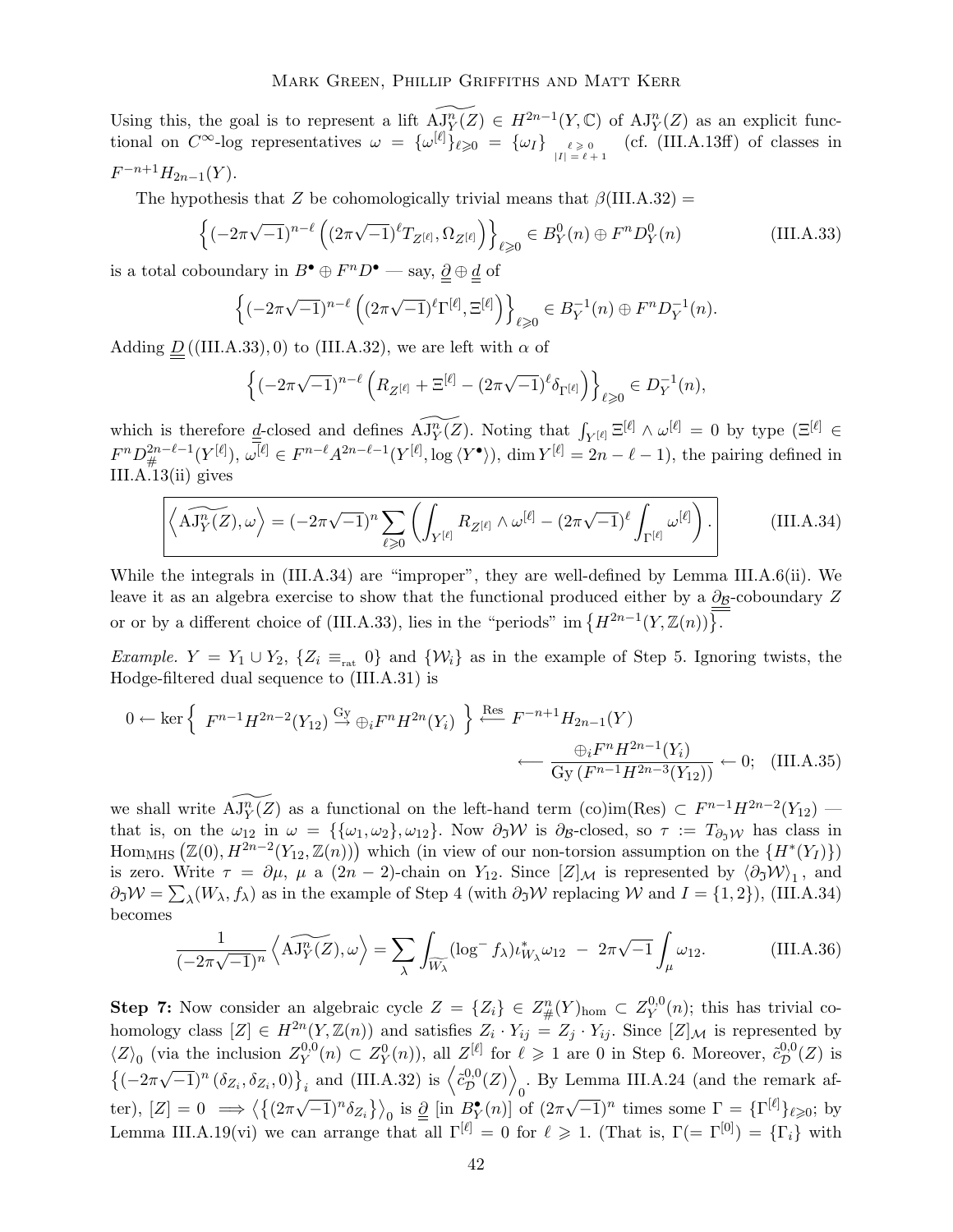$Z_i = \partial \Gamma_i$  on each  $Y_i$  and  $\Gamma_i \cdot Y_{ij} = \Gamma_j \cdot Y_{ij}$ .) Hence, (III.A.34) specializes to

$$
\frac{1}{(-2\pi\sqrt{-1})^n} \left\langle \widetilde{\mathbf{AJ}_Y^n(Z)}, \omega \right\rangle = \int_{\Gamma^{[0]}} \omega^{[0]} = \sum_i \int_{\Gamma_i} \omega_i, \tag{III.A.37}
$$

where the  $\int_{\Gamma_i} \omega_i$  are absolutely convergent by the Remark of Step 4.

In the event that  $Z$  is the pullback of a cycle from  $X$ , from III.A.28(d) follows the

LEMMA III.A.38. For  $\mathcal{Z} \in Z_{\#}^n(X)_{\text{hom}}$ ,

- (a)  $\exists \tilde{\Gamma} \in C^{2n-1}_{\#}(X)$  bounding on  $\delta_{\mathcal{Z}}(\in C^{2n}_{\#}(X))$ , and  $\iota^* \tilde{\Gamma} = {\{\Gamma_i\}} := {\{\tilde{\Gamma} \cdot Y_i\}} \in C^{2n-1}_{\#}(Y)$  bounds on  $Z := i^* Z \in Z_{\#}^n(Y)$ <sub>hom</sub> in the sense just described; moreover,
- (b) applying (III.A.37), we have  $\frac{1}{(-2\pi\sqrt{-1})^n}$  $\left\langle \widetilde{\mathrm{AJ}_{Y}^{n}(\iota^{*}\mathcal{Z}),\omega}\right\rangle =\sum_{i}\int_{\tilde{\Gamma}\cdot Y_{i}}\omega_{i}.$

*Example.* Continuing from Step 6 ( $Y = Y_1 \cup Y_2$ ,  $Z \in Z_\#^n(Y)$ , both  $Z_i \equiv_{\text{rat}} 0$ ), Propostion III.A.30  $\Rightarrow$  [Z] = 0; the point is now that  $[Z]_{\mathcal{M}}$  is represented both by  $\langle \partial_j \mathcal{W} \rangle_1$  and  $\langle Z \rangle_0$ . Hence (using well-definedness of the pairing in III.A.13(ii)) the RHS's of (III.A.36) and (III.A.37), taken over a *basis* for  $F^{-n+1}H_{2n-1}(Y)$ , agree modulo periods.

It is instructive to work explicitly through this for  $n = 1$ , where (say)  $Y_1$  and  $Y_2$  are curves meeting in 3 nodes  $\{p_{\alpha}\}\$ . In fact, we can choose  $\{\Gamma_i\}$  and  $\{\mathcal{W}_i\}$  so that the two RHS's are *equal* for individual  $[\omega] \in F^{-n+1}H_{2n-1}(Y)$ . Note that for  $\omega = {\{\{\omega_1,\omega_2\},\omega_{12}\}}$  and  $\alpha = 1,2,3$  we have  $\operatorname{Res}_{p_{\alpha}} \omega_1 = -\operatorname{Res}_{p_{\alpha}} \omega_2 = \omega_{12}(p_{\alpha}),$  so that  $d[\omega_i] = (-1)^{i-1} \sum_{\alpha} \omega_{12}(p_{\alpha}) \delta_{\{p_{\alpha}\}}$ . Now  $Z_i = (f_i)$  for  $(f_i) \in$  $\mathbb{C}(Y_i)^*$ , and we may choose  $\Gamma_i = T_{f_i}$  so that (using  $\frac{df_i}{f_i} \wedge \omega_i = 0$  by type)  $\sum_i \int_{\Gamma_i} \omega_i = \sum_i \int_{Y_i} \delta_{\Gamma_i} \wedge \omega_i = \frac{1}{\sqrt{2\pi}} \sum_{i=1}^{\infty} \int_{Y_i} d\mu_i$  $\frac{1}{2\pi\sqrt{-1}}$  $\sum_i \int_{Y_i} d[\log^- f_i] \wedge \omega_i = \frac{1}{2\pi\sqrt{2\pi}}$  $\frac{1}{2\pi\sqrt{-1}}$  $\sum_i \int_{Y_i} (\log^- \dot{f}_i) d[\omega_i] = \sum_{\alpha} \sum_i (-1)^{i-1} (\log^- f_i(p_\alpha)) \omega_{12}(p_\alpha) \equiv$  $\sum_{\alpha} \log^{-} \left( \frac{f_1(p_{\alpha})}{f_2(p_{\alpha})} \right)$  $f_2(p_\alpha)$  $\omega_{12}(p_{\alpha}) \mod \mathbb{Z}(1)$ , as desired.

Taking  $\omega_i^{\beta=1,2}$  $\int_{i}^{\beta=1,2}$  to have  $\operatorname{Res}_{p_{\alpha}} \omega_{i}^{\beta} =$  $\int (-1)^{i-1} \delta_{\alpha\beta}, \quad \alpha = 1, 2$  $\alpha = 1, 2$ <br>  $(-1)^i$ ,  $\alpha = 3$ ,  $\alpha = 3$ ,  $\frac{\omega^1}{2\pi\sqrt{3}}$  $\frac{\omega^1}{2\pi\sqrt{-1}}, \frac{\omega^2}{2\pi\sqrt{-1}}$  $\frac{\omega^2}{2\pi\sqrt{-1}}$  give a basis for the LHS of (III.A.35) (viewed as coim(Res)). Evaluating against these induces an isomorphism  $W_{-1}J^1(Y) \to (\mathbb{C}/\mathbb{Z}(1))^{\oplus 2}$ , sending  $\mathrm{AJ}_Y^1(Z) \mapsto \left(\log \left(\frac{f_1(p_1)/f_2(p_1)}{f_1(p_3)/f_2(p_3)}\right)\right)$  $f_1(p_3)/f_2(p_3)$ ),  $\log \left( \frac{f_1(p_2)/f_2(p_2)}{f_1(p_2)/f_2(p_2)} \right)$  $\frac{f_1(p_2)/f_2(p_2)}{f_1(p_3)/f_2(p_3)}$ ).

Discussion. We will conclude this section by discussing the wrong way to define  $AJ<sub>Y</sub>$  for a normal crossing variety Y .

First we recall that for Y smooth and connected of complex dimension  $2n-1$  and  $Z \in Z<sup>n</sup>(Y)_{hom}$ , we have from the exact homology sequence of the pair  $(X, |Z|)$ , with  $\mathbb Z$  coefficients,

$$
0 \to H_{2n-1}(Y) \to H_{2n-1}(Y, |Z|) \stackrel{\partial}{\to} \mathbb{Z}(n-1) \to 0
$$

where  $\mathbb{Z}(n-1) \subseteq \text{Ker}\{H_{2n-2}(|Z|, \mathbb{Z}(n-1)) \to H_{2n-2}(Y, \mathbb{Z}(n-1))\}$  is generated by the class of Z. We may think of the chain Γ with  $\partial \Gamma = Z$  as giving the element of

$$
ExtMHS1 (\mathbb{Z}(n-1), H2n-1(Y)) =: Jn-1(Y)
$$
 (III.A.39)

corresponding to the above short-exact sequence. Since  $Y$  is smooth and connected this group is canonically isomorphic to  $\text{Ext}^1_{\text{MHS}}(\mathbb{Z}(0), H^{2n-1}(Y, \mathbb{Z}(n))) =: J^n(Y)$  and under this isomorphism

 $\Gamma$  corresponds to  $AJ_Y(Z)$ .

Our point here is that this does not work in the non-smooth case:

For  $Y \subset X$  an SNCD, using  $\Gamma$  with  $\partial \Gamma = Z$  as an element in (III.A.39) is the wrong way to define  $\mathrm{AJ}_Y(Z)$ .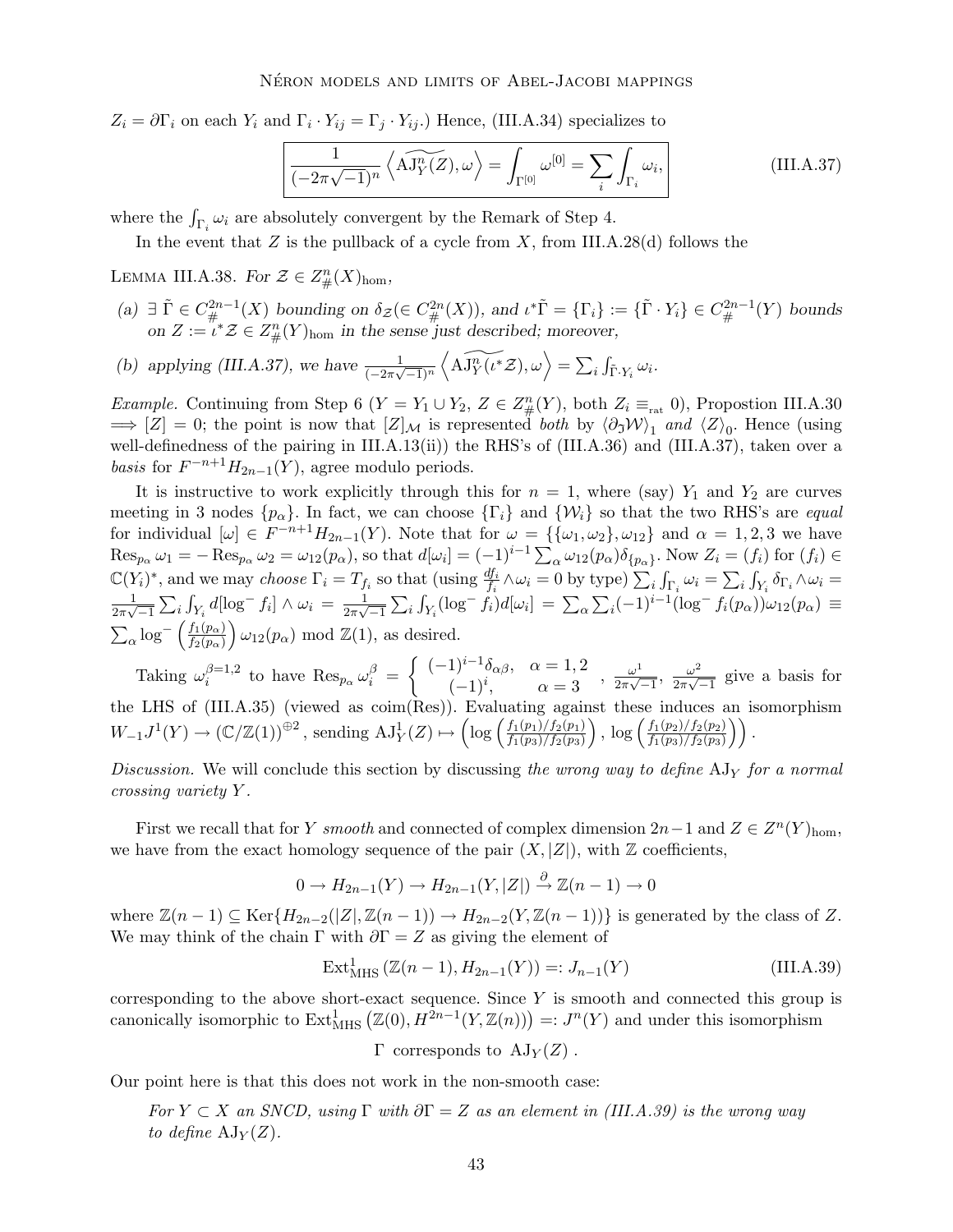This is illustrated by the simple example



where  $Z = a - b$  (and the  $\Gamma$  is not in  $C^1_{\#}(Y)$ ). Not only does one not expect to be able to define  $AJ_Y(Z)$  in this case (as  $[Z] \neq 0$  in  $H^2(Y)$ ), for this Y one has  $Ext^1_{MHS}(\mathbb{Z}(0), H_1(Y)) = 0$ . Consequently, also the homological definition does not give anything in the following equally simple example where  $Z = a - b$ 



Here we know that we should have

$$
AJ_Y(Z) = f(p_1)/f(p_2) \in \mathbb{C}^*
$$

for f a function with  $(f) = a - b$ .

A more general statement is this: For a  $(2n-1)$ -dimensional SNCD Y one has a natural morphism of MHS  $H^{2n-1}(Y)$  →  $H_{2n-1}(Y)(-2n+1)$  inducing

$$
J^n(Y) \to J_{n-1}(Y) .
$$

It is easy to see that this map factors through  $\bigoplus_i J^n(Y_i)$ , which shows that none of the "non-classical" information contained in  $AJ_Y(Z)$  is left on the RHS.

# III.B Limits of Abel-Jacobi mappings in 1-parameter families

We assume given the standard situation

$$
\mathcal{X} \xrightarrow{\pi} S \tag{III.B.1}
$$

of a semistable degeneration (SSD): that is,

- S is a disk with parameter s vanishing at  $s_0 \in S$ , and  $S^* = S \setminus \{s_0\}$  is the punctured disk;
- X is a (smooth) complex analytic manifold of dimension  $2n$ , with  $\mathcal{X}^* := \pi^{-1}(S^*)$ ;
- $\pi$  is proper, connected, projective, and holomorphic, with smooth restriction to  $\mathcal{X}^* \to S^*$  (so that by GAGA fibres  $X_s$ ,  $s \in S^*$ , are smooth projective algebraic varieties of dimension  $2n-1$ ); and
- the fibre  $X_{s_0}$  is a SNCD (with components  $X_i$  all having multiplicity one). Write  $X_{s_0} = \cup X_i \stackrel{\iota}{\hookrightarrow}$  $\mathcal{X}.$

We are then in the situation of §III.A with  $X = \mathcal{X}$ ,  $Y = X_{s_0}$ ,  $Y_i = X_i$ . Denote by  $Z_{\pi}^n(\mathcal{X})$  the group of codimension-n algebraic cycles "in general position", i.e. that intersect all the fibres  $X_s$ and strata  $X_I$  properly; clearly  $Z_\pi^n(\mathcal{X}) \subset Z_\#^n(\mathcal{X})$ . Note that any  $\mathcal{Z} \in Z_\#^n(\mathcal{X})$  restricts to a general position cycle over some smaller disk.

For  $\mathcal{Z} \in Z_{\pi}^n(\mathcal{X})$ , setting  $\mathcal{Z}^* := \mathcal{Z} \cap \mathcal{X}^*$  and  $Z_s := \mathcal{Z} \cdot X_s$   $(s \in S^*)$ , we consider the conditions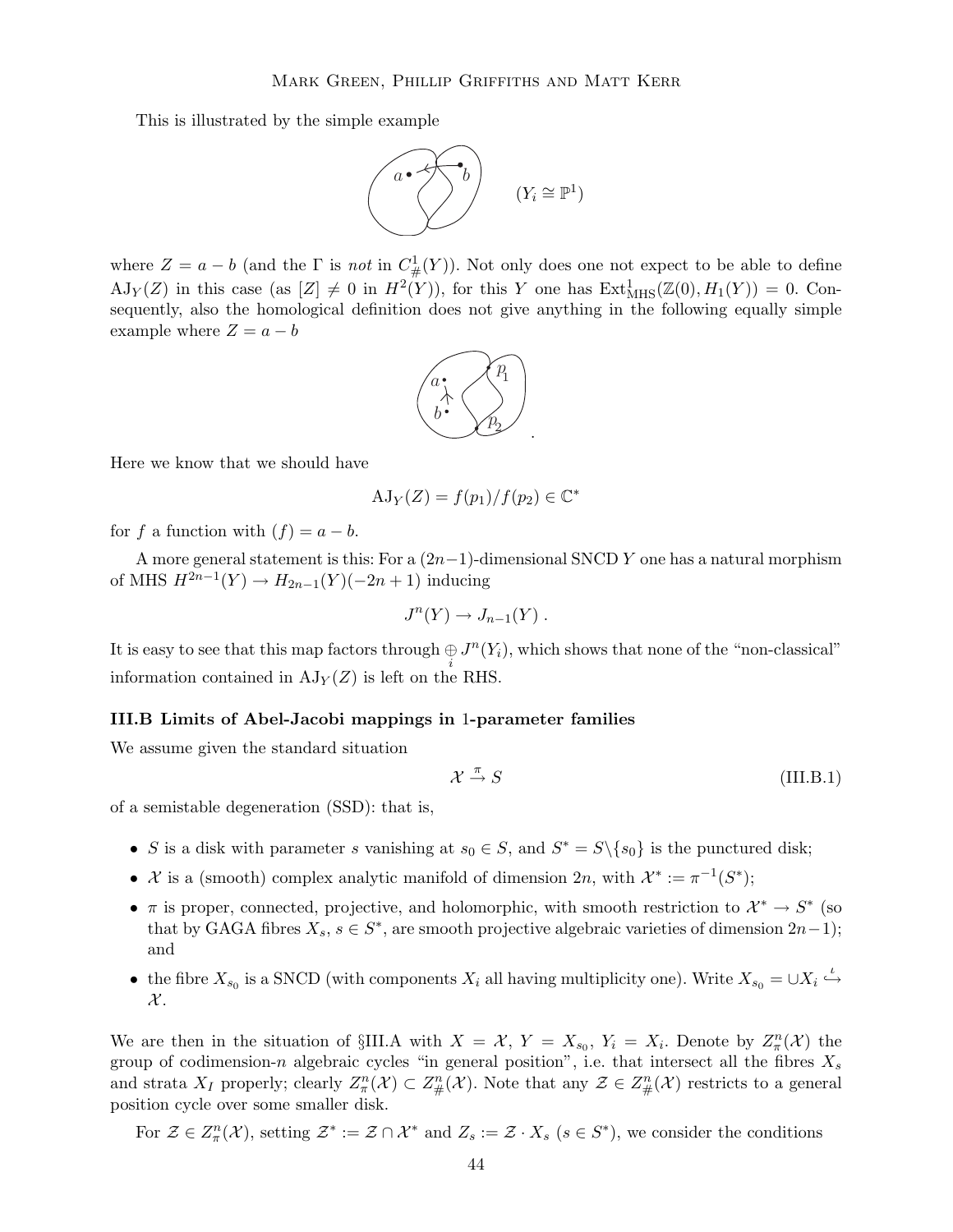\n- (i) the fundamental class 
$$
[\mathcal{Z}] = 0
$$
 in  $H^{2n}(\mathcal{X}; \mathbb{Z});$
\n- (ii) the fundamental class  $[\mathcal{Z}^*] = 0$  in  $H^{2n}(\mathcal{X}^*; \mathbb{Z});$
\n- (III.B.2)
\n- (iii) the fundamental class  $[Z_s] = 0$  in  $H^{2n}(X_s; \mathbb{Z}).$
\n

We note that

 $(i) \Rightarrow (ii) \Rightarrow (iii)$ 

and all of the implications are strict, as shown by simple examples, such as the degeneration (type  $I_2$  in Kodaira's list)



Then  $Z_s = p_s - q_s$  satisfies (iii) but not (ii), and  $Z_s = 2(p_s - q_s)$  satisfies (ii) but not (i). Here, we take  $\mathcal{Z} = \cup_s Z_s$ .

We also note that in case (iii), the fundamental class in homology

$$
[Z_{s_0}]_{\text{hom}} \in H_{2n-2}(X_{s_0},\mathbb{Z})
$$

is zero. The fundamental class in cohomology  $[Z_{s_0}] \in H^{2n}(X_{s_0}, \mathbb{Z})$ , as defined in the preceeding section, is non-zero. This again illustrates the necessity for using cycles, chains and currents of intersection type so as to obtain cohomology classes.

Because of our SSD assumption, the monodromy  $T: H^{2n-1}(X_s, \mathbb{Z}) \to H^{2n-1}(X_s, \mathbb{Z}), s \neq s_0$ , is unipotent, and we shall denote by  $(\mathcal{H}_e, \mathcal{F}_e^p, \mathcal{H}_{\mathbb{Z},e}, \nabla)$  the canonically extended VHS associated to the  $(2n-1)$ <sup>st</sup> cohomology along the fibres of the family (III.B.1). We note that  $\mathcal{H}_{\mathcal{Z},e} = j_*(R^{2n-1}_{\pi_*}\mathbb{Z}_{\mathfrak{X}^*})$ where  $j: S^* \hookrightarrow S$  is the inclusion. As in section II.A we set  $\hat{\theta}_e = \mathcal{F}_e^n \backslash \mathcal{H}_e / \mathcal{H}_{\mathbb{Z},e}$  and recall the subsheaf  $\mathcal{J}_e \subset \hat{\mathcal{J}}_e$  defined by the sections of  $\mathbf{J}_e \to S$  as in section II.A. Here, as before we are omitting reference to the transversality condition satisfied by normal functions. For a cycle  $\mathcal{Z} \in Z_{\pi}^n(\mathcal{X})$  satisfying (iii) above the corresponding normal function  $\nu_{\mathcal{Z}}$  is defined over  $S^*$  by

$$
\nu_{\mathcal{Z}}(s) = \mathrm{AJ}_{X_s}(Z_s) \,. \tag{III.B.3}
$$

More precisely, there is a fibre space of complex Lie groups  $J \to S^*$  with fibres

$$
J_s = F^n H^{2n-1}(X_s) \backslash H^{2n-1}(X_s) / H^{2n-1}(X_s, \mathbb{Z})
$$

and where the restriction  $\mathcal{J}$  of  $\mathcal{J}_e$  to  $S^*$  is  $\mathcal{J} = \mathcal{O}_{S^*}(\mathbf{J})$ , the sheaf of holomorphic sections of  $\mathbf{J} \to S^*$ . That the RHS of (III.B.3) gives such a section is well-known (cf. [Ki1, intro.].

In case (i) above Steve Zucker [Z1], [Z2] has proved that  $\nu_{\mathcal{Z}}$  extends to a section of  $\hat{\mathcal{J}}_e$ , and this has been extended to case (ii) by El Zein and Zucker [EZ]. Below we shall prove the

PROPOSITION III.B.4. In case (iii) in (III.B.2)  $\nu_z$  gives an admissible normal function in the sense of section II.A.

It then follows from Theorem II.B.9 that  $\tilde{\mathbf{J}}_e \to S$  graphs  $\nu_{\mathcal{Z}}$ , which in particular will imply the results of Zucker and El Zein-Zucker with the refinement that in cases (i) and (ii)  $\nu_{\zeta}$  gives a section of  $\mathcal{J}_e \subset \hat{\mathcal{J}}_e$ .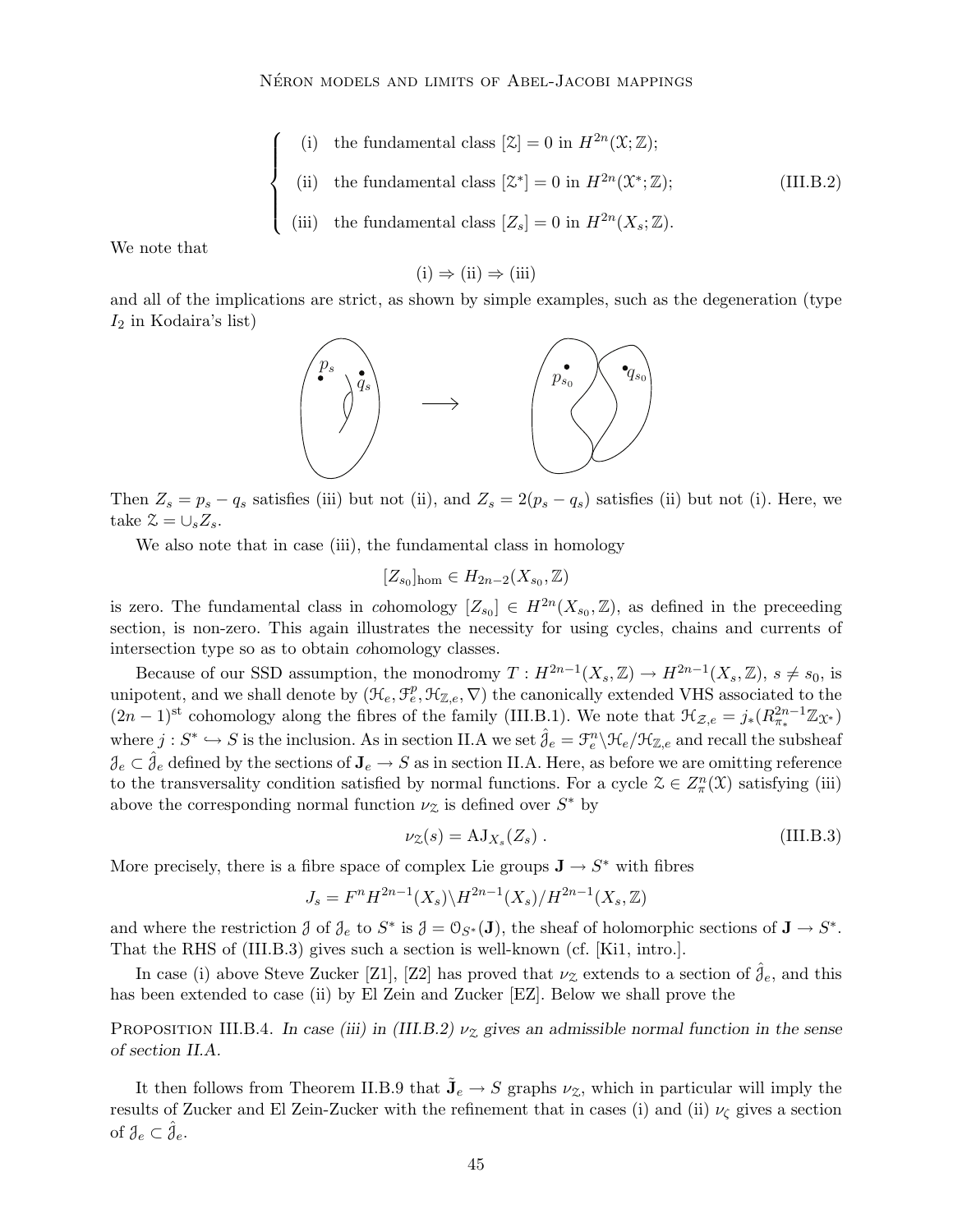*Remark.* The discrepancy between (ii) and (iii) is just that between normal functions (on  $S$ ) and ANF's, hence is detected by the torsion group G. This is visible geometrically: in the notation of the proof of Thm. (III.C.3) below,

$$
\frac{\ker\left\{H^{2n}(\mathcal{X},\mathbb{Z})\to H^{2n}(X_s,\mathbb{Z})\right\}}{\operatorname{im}\left\{H^{2n}(\mathcal{X},\mathbb{Z})\to H^{2n}(\mathcal{X}^*,\mathbb{Z})\right\}}\cong \frac{\ker(\nu_{\mathbb{Z}})}{\operatorname{im}(\alpha_{\mathbb{Z}})}\cong \frac{\ker(\nu_{\mathbb{Z}})}{\ker(\mu_{\mathbb{Z}})}\cong G.
$$

In cases (i) and (ii) the "value"  $\nu_{\mathcal{Z}}(s_0) \in J_{e,s_0}$  is defined and in this section we want to relate it to generalized "periods" on  $X_{s_0}$ . In fact, it is preferable here to work without Propostion III.B.4 and the results of part II, because the existence of a well-defined value  $\nu_{\mathcal{Z}}(s_0) \in \hat{J}_{e,s_0}$  follows from [EZ], and the corollary to our main result (III.B.6) below yields a second proof that it lies in  $J_{e,s_0}$ (in the geometric case). To explain this point, we consider the short-exact sheaf sequence on  $S$ 

$$
\mathfrak{H}_{\mathbb{Z},e}\hookrightarrow \mathfrak{F}_e^n\backslash \mathfrak{H}_e\twoheadrightarrow \hat{\mathcal{J}}_e
$$

where  $j_*(\mathfrak{H}_{\mathbb{Z}}) = \mathfrak{H}_{\mathbb{Z},e}$ , and let  $\nu_{\mathfrak{Z}}^* \in \Gamma(S^*,\mathfrak{Z})$  be associated to  $\mathfrak{Z}$  in case (ii). By the main theorem of [EZ],  $\nu_{\mathcal{Z}}^*$  lifts to a section  $\nu_{\mathcal{Z}} \in \Gamma(S, \hat{\jmath}_{e})$ ; shrinking S if necessary we may lift further to  $\tilde{\nu}_{\mathcal{Z}} \in$  $\Gamma(S, \mathcal{F}_e^n \backslash \mathcal{H}_e)$ . This is a (holomorphic) section of a vector bundle and may therefore be evaluated at  $s_0$ ; writing pr :  $\mathcal{F}_{e,s_0}^n \backslash \mathcal{H}_{e,s_0} \rightarrow \hat{J}_{e,s_0}$  we can define

$$
\lim_{s\to s_0}\nu_{\mathcal{Z}}^*(s):=\mathrm{pr}(\tilde{\nu}_{\mathcal{Z}}(s_0))\ .
$$

It is straightforward to check that this is well-defined, the point being that "pr" exactly kills the invariant cycles.

Now we come to the interpretation as periods on  $X_{s_0}$ . The map  $Z_{\pi}^n(\mathcal{X}) \to Z_{\#}^n(X_{s_0})$  given by intersecting with the  $\{X_i\}$ , sends  $\mathcal Z$  to an intersection cycle  $Z_{s_0} = \{Z_i\}$  on  $X_{s_0}$ ;  $\langle Z_{s_0} \rangle_0$  (cf. (III.A.5) and (III.A.22)ff) then yields a motivic cocycle with class  $[Z_{s_0}]_{\mathcal{M}}$ . In case (i) in (III.B.2), from Lemma-Definition III.A.28

$$
[Z] = 0 \implies [Z_{s_0}] = 0 \implies [Z_{s_0}]_{\mathcal{M}} \in H^{2n}_{\mathcal{M}}(X_{s_0}, \mathbb{Z}(n))_{\text{hom}},
$$

and  $\mathrm{AJ}_{X_{s_0}}(Z_{s_0}) \in J^n(X_{s_0})$  is defined.

Recall the Clemens-Schmid (C-S) complex (cf. [Mo1], [KK, §5])

$$
\rightarrow H^{2n-1}(X_{s_0}) \xrightarrow{\rho} H^{2n-1}_{\text{lim}}(X_s) \xrightarrow{T-I} H^{2n-1}_{\text{lim}}(X_s) \xrightarrow{\sigma} H_{2n-1}(X_{s_0})(-2n+1) \rightarrow
$$

which is defined (but not exact) integrally, with the Clemens retraction map (cf. [Cl1])  $\mathcal{X} \stackrel{r}{\rightarrow} X_{s_0}$ inducing  $\rho := r^*$  and  $\sigma := r_* \circ$  (Poincare duality). Taken  $\otimes \mathbb{Q}$ , C-S becomes an exact sequence of MHS, and one may replace  $T - I$  by N; with this change it is even self-dual. Now since  $\rho$  is a MHS morphism, there is an induced map  $AJ(\rho)$ :  $J(X_{s_0}) \to \hat{J}_{e,s_0}$ , factoring through  $J_{e,s_0}$  since  $\text{im}(\rho) \subseteq \text{ker}(N)$ . The main result of this section is the

THEOREM III.B.5. With the above notations, in case (i) in (III.B.2)

$$
\nu_{\mathcal{Z}}(s_0) = AJ(\rho) \left( \mathrm{AJ}_{X_{s_0}}(Z_{s_0}) \right).
$$

We shall write this as

$$
\lim_{s \to s_0} AJ_{X_s}(Z_s) = AJ(\rho) \left( AJ_{X_{s_0}}(Z_{s_0}) \right). \tag{III.B.6}
$$

Corollary. We have

$$
\nu_{\mathcal{Z}}(s_0) \in J_{e,s_0} = F^n \text{Ker} N_{\mathbb{C}} \backslash \text{Ker} N_{\mathbb{C}} / \mathcal{H}_{\mathbb{Z},e;s_0}.
$$

Of course, this corollary follows from Theorem II.A.9 and Proposition III.B.4. However, (III.B.5– III.B.6) together with §III.A will give considerably more, binding limits of AJ maps together with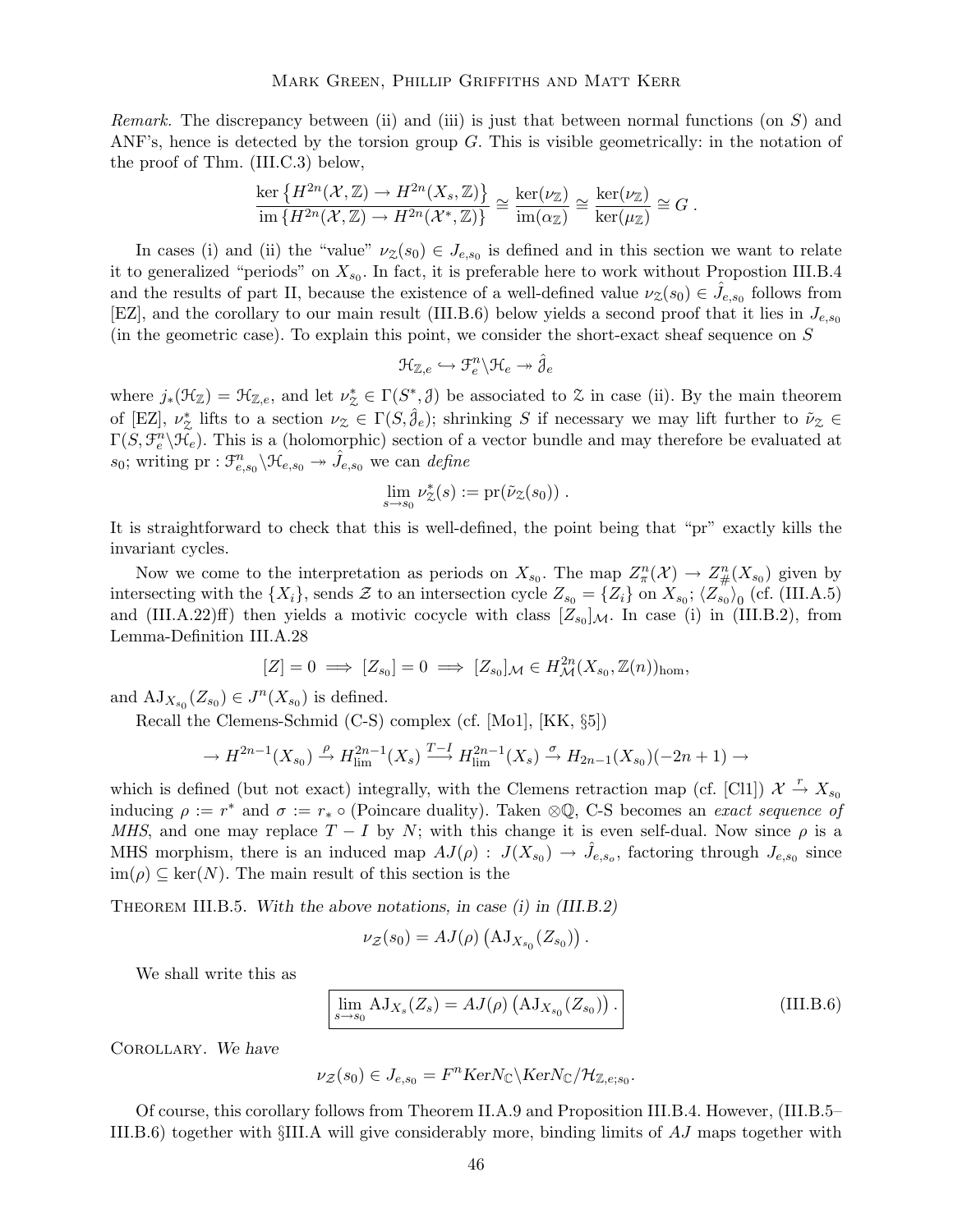regulators on higher algebraic K-theory on the substrata of  $X_{s_0}$ . To this end, if we put a weight filtration on  $J_{e,s_0}$  using the monodromy weight filtration, viz.  $W_{-j}J_{e,s_0} := \text{Ext}^1_{\text{MHS}}(\mathbb{Z}(0), W_{-j-1}\ker(T-I))$ , then (since  $\rho$  is a morphism of MHS)  $J(\rho)$  is compatible with  $W_{\bullet}$ .

We shall need a lemma for Theorem III.B.5's proof (and for subsequent use); in the following the same notations  $\omega(s)$ ,  $\lim_{s\to s_0} \omega(s)$ , and  $\omega(s_0)$  are used for classes and their representatives.

LEMMA-DEFINITION III.B.7. (i) A (holomorphic) section  $\omega(s) \in \Gamma(S, \mathcal{F}_e^n)$  may be represented by a  $(d_{\text{rel}}-)closed \ C^{\infty}$  relative  $\log \langle X_{s_0} \rangle (2n-1)$ -form on X.

(ii) Its restriction to the fiber  $\mathcal{F}_{e,s_0}^n = F^n H_{\text{lim}}^{2n-1}(X_s, \mathbb{C})$  over  $s_0$  of the corresponding vector bundle shall be denoted  $\lim_{s\to s_0} \omega(s)$ , and corresponds to restricting the representative. (Note that  $\Gamma(S, \mathcal{F}_e^n) \rightarrow \mathcal{F}_{e,s_0}^n$ .)

(iii) Pullback of the representative to the components of  $X_{s_0}$  defines  $\{\omega(s_0)_i\}$  with compatible residues as in the Observation (end of Step 1); taking residues as in (III.A.15) completes this to  $\{\omega(s_0)_I\} =: \omega(s_0) \in F^{-n+1}H_{2n-1}(X_{s_0}).$ 

(iv) Pullback is factored by restriction, with  $\sigma(\lim_{s\to s_0}\omega(s)) = \omega(s_0)$ .

*Proof.* (i) and (ii) follow (resp.) from  $\mathcal{F}_e^n \cong \mathcal{R}^{2n-1}\pi_*F^nA_{\mathcal{X}/S}^{\bullet}(\log \langle X_{s_0} \rangle)$  [Z3, Corollary (p. 130)] and  $\mathbb{H}^{2n-1}(F^n A^n_{\mathcal{X}/\mathcal{S}}(\log \langle X_{s_0} \rangle) \otimes \mathcal{O}_{X_{s_0}}) \cong F^n H^{2n-1}_{\text{lim}}(X_s, \mathbb{C})$  [op. cit., (24)(i) and preceding discussion]. To see (iii), lift  $\omega(s)$  to a (relatively closed)  $C^{\infty}$  log  $\langle X_{s_0} \rangle$  form on X, notice that  $\omega(s_0)_i = \text{Res}_{X_i}(\omega \wedge$  $\pi^* \frac{ds}{s}$ , and use the Remark at the end of III.A Step 1. (iv) is immediate from the description on the level of representatives. □

Proof of Theorem III.B.5. We recall the identifications

$$
\begin{cases} \hat{J}_{e,s_0} \cong (F^n H_{\text{lim}}^{2n-1}(X_s))^\vee / H^{2n-1}(X_s, \mathbb{Z}(n)) \\ J(X_{s_0}) \cong (F^{-n+1} H_{2n-1}(X_{s_0}))^\vee / H^{2n-1}(X_{s_0}, \mathbb{Z}(n)) \end{cases}.
$$

They are related by the commutative diagram

$$
F_{e,s_0}^n \otimes (F_{e,s_0}^n \setminus H_{e,s_0}) \xrightarrow{Q(\cdot,\cdot)} \mathbb{C}
$$
  
\n
$$
\downarrow \sigma \qquad \qquad \downarrow \rho
$$
  
\n
$$
F^{-n+1}H_{2n-1}(X_{s_0}) \otimes (F^n H^{2n-1}(X_{s_0}) \setminus H^{2n-1}(X_{s_0})) \xrightarrow{\langle \cdot, \cdot \rangle} \mathbb{C},
$$

where  $\langle \cdot, \cdot \rangle$  is the pairing between homology and cohomology.

Below we shall choose lifts  $\widetilde{AJ_{X_{s_0}(Z_{s_0})}} \in (F^{-n+1}H_{2n-1}(X_{s_0}))^{\vee}$  (of  $AJ_{X_{s_0}(Z_{s_0})}$ ) and  $\widetilde{\nu}_z \in$  $\Gamma(S, (\mathcal{F}_e^n)^{\vee})$  (as above, of  $\nu_{\mathcal{Z}}$ ); the latter specializes to a lift  $\tilde{\nu}_{\mathcal{Z}}(s_0) \in (F^{n-1}H_{\text{lim}}^{2n-1}(X_s))^{\vee}$  of  $\lim_{s\to s_0} A J_{X_s}(Z_s)$ . Taking an arbitrary  $\omega$  as in [the proof of] III.B.7 (which yields a section of  $\mathcal{F}_e^n$ ) and pairing with  $\tilde{\nu}_z$ , yields a holomorphic function  $\tilde{\nu}_{z,\omega}$  over S. If we can show  $(\forall \text{ such } \omega)$ 

$$
\left[A\widetilde{J_{X_{s_0}}(Z_{s_0})}\right](\omega(s_0)) = \widetilde{\nu}_{Z,\omega}(s_0)
$$
\n(III.B.8)

then we are done: using the diagram  $+$  III.B.7(iv) on the LHS and the notation III.B.7(ii) for the RHS, (III.B.8) becomes

$$
\left[\rho\left(\widetilde{\mathrm{AJ}_{X_{s_0}}(Z_{s_0})}\right)\right](\lim_{s\to s_0}\omega(s))=[\tilde{\nu}_{\mathcal{Z}}(s_0)](\lim_{s\to s_0}\omega(s)).
$$

That is,  $\rho\left(\widetilde{\text{AJ}_{X_{s_0}}(Z_{s_0})}\right)$  and  $\tilde{\nu}_Z(s_0)$  are the same functional, and going modulo periods gives  $(III.B.6).$ 

Obviously, for (III.B.8) to hold, our chosen lifts must be "compatible" in some sense. We have assumed that  $\mathcal{Z} \in Z^n_{\pi}(\mathcal{X})_{\text{hom}}$ ; fix once and for all a  $\tilde{\Gamma} \in C^{2n-1}_{\#}(\mathcal{X})$  as in Lemma III.A.38(a). For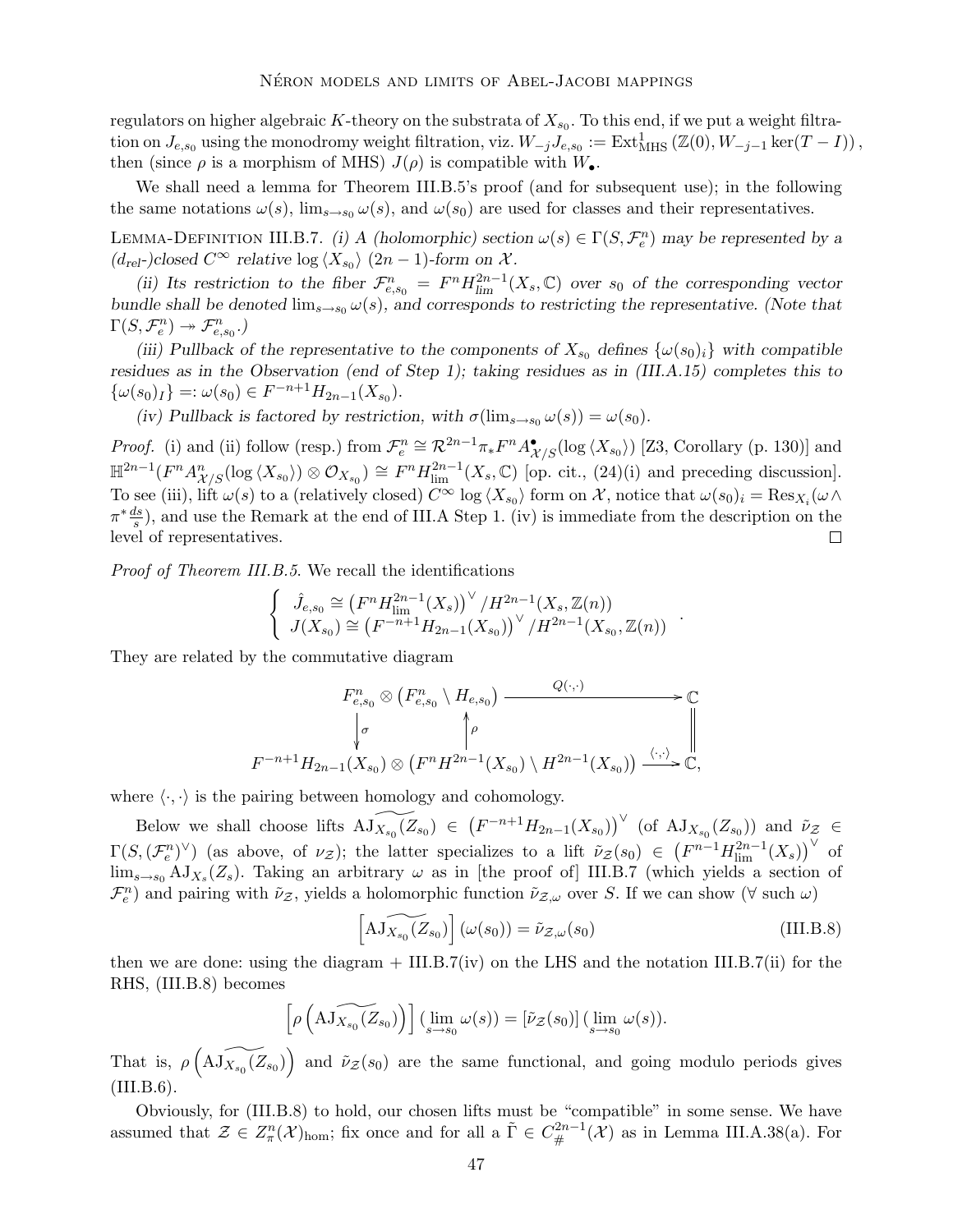open  $U \subset S$  let  $\tilde{A}(U) \subset F^n A^{2n-1} \left( \pi^{-1}(U), \log \left\langle X_{s_0} \cap \pi^{-1}(U) \right\rangle \right)$  consist of relatively closed forms producing (by fiberwise restriction) holomorphic sections of  $\mathcal{F}_e^n$ . Then  $\omega \mapsto \pi_*(\tilde{\Gamma} \wedge \omega)$  induces a sheaf map  $\tilde{A} \to \mathcal{N}_S^0$ ; that this is  $\mathcal{O}_S$ -linear and factors through  $[\tilde{A} \to ]\mathcal{F}_e^n \to \mathcal{O}_S[\subset \mathcal{N}_S^0]$  is easy and done in [Ki1, prop. (3.2.1)]. In this way  $\tilde{\Gamma}$  gives a holomorphic section of  $(\mathcal{F}_e^n)^{\vee}$ . Moreover, using [Ki3, Thm. 2.3.4] it is of intersection type with respect to (in addition to  $X_{s_0}$ )  $X_s$  for a.e.  $s \in S^*$ . By [Ki1, Prop. 3.2.2(2)], for a.e.  $s \in S^*$   $\pi^*(\tilde{\Gamma} \wedge \omega)(s) = \int_{\Gamma_s} \iota_{X_s}^* \omega$  (where  $\Gamma_s := \tilde{\Gamma} \cdot X_s$  satisfies  $\partial \Gamma_s = Z_s$ ). A holomorphic section of  $(\mathcal{F}_e^n)^{\vee}$  a.e. lifting  $(III.\overline{B}.3)$  lifts  $(III.B.3)$  everywhere, so we may take  $\tilde{\nu}_z := (2\pi\sqrt{-1})^n \pi_*(\tilde{\Gamma} \wedge (\cdot)), \ \tilde{\nu}_{z,\omega} := (2\pi\sqrt{-1})^n \pi_*(\tilde{\Gamma} \wedge \omega).$ 

The second lift is much easier to construct; using the same  $\tilde{\Gamma}$ , and taking  $\Gamma_i := \tilde{\Gamma} \cdot X_i$ , we are in the situation of  $(II.A.38)(b)$  so that  $\omega(s_0) \mapsto (2\pi\sqrt{-1})^n \sum_i \int_{\Gamma_i} \omega(s_0)_i$  (cf. III.B.7(iii)) gives  $\widetilde{\mathrm{AJ}_{X_{s_0}}(Z_{s_0})}$ . Now we simply compute: writing T for  $\tilde{\Gamma} \wedge \omega \wedge \pi^* \frac{ds}{s}$  (which is a normal current of  $Y_i$ -residue-type  $\forall i$  and  $Y_J$ -transversal  $\forall |J| > 1$ ) and  $\psi_0$  for the characteristic function of  $S^*$  (see Step 1), for "arbitrary"  $\omega$ 

$$
\frac{1}{(2\pi\sqrt{-1})^n}\tilde{\nu}_{\mathcal{Z},\omega}(s_0) = \left(\pi_*(\tilde{\Gamma}\wedge\omega)\right)(s_0) = \text{Res}_{s_0}\left(\pi_*(\tilde{\Gamma}\wedge\omega)\cdot\frac{ds}{s}\right)
$$

$$
= \text{Res}_{s_0}(\pi_*T) = \frac{1}{2\pi\sqrt{-1}}(1-\psi_0)d[\pi_*T]
$$

$$
= \frac{1}{2\pi\sqrt{-1}}\pi_*\left\{(1-\pi^*\psi_0)d[T]\right\} = \frac{1}{2\pi\sqrt{-1}}\pi_*\left\{\sum_i(1-\psi_i)d[T]\right\}
$$

$$
= \pi_*\left\{\sum_i j_{i*}\text{Res}_{X_i}(T)\right\} = \sum_i\int_{X_i}\text{Res}_{X_i}\left(\tilde{\Gamma}\wedge[\omega\wedge\pi^*\frac{ds}{s}]\right),
$$

which by Lemma III.A.6(ii)

$$
= \sum_{i} \int_{X_i} (j_i^* \tilde{\Gamma}) \wedge \text{Res}_{X_i} \left( \omega \wedge \pi^* \frac{ds}{s} \right) = \sum_{i} \int_{\Gamma_i} \omega(s_0)_i. \quad \Box
$$

Remark. The essence of the proof is little more than " $\lim_{s\to s_0} \int_{\Gamma_s} \omega(s) = \int_{\Gamma_{s_0}} \omega(s_0) = \sum_i \int_{\Gamma_i} \omega(s_0)_i$ ", with added analytic and interpretative complications. Chief amongst these is that  $\tilde{\Gamma} \in C^{2n-1}_{\#}(\mathcal{X}),$  $\Gamma_{s_0} \in C^{2n-1}_{\#}(X_{s_0})$  (cf. Step 2 and Lemma III.A.38) so that everything converges.

Example. (i) For  $n = 1$ , this means  $[\text{supp}]\Gamma_{s_0}$  does not pass through the "nodes"  $X^{[1]} \subset X_{s_0}$ .

(ii) For  $n = 2$  with  $X = X_1 \cup X_2$ , consider the case where  $\mathcal{Z} = \mathcal{Z}' - \mathcal{Z}''$  ( $|\mathcal{Z}'| \cap |\mathcal{Z}''| = \emptyset$ ) intersects  $X_1, X_2, X_{12}$  transversely (in the sense of differential topology), hence to first order. Then the intersection integral current  $\Gamma(\partial \Gamma = \mathcal{Z})$  can be chosen to be [integration over] a  $C^{\infty}$  chain which meets the  $X_I$  transversely. In the local, schematic illustration



 $Z_{s_0} = \{Z'_1 - Z''_1, Z'_2 - Z''_2\}$  while  $\Gamma_{s_0} = \{\Gamma_1, \Gamma_2\}$  consists of the two smooth shaded regions. The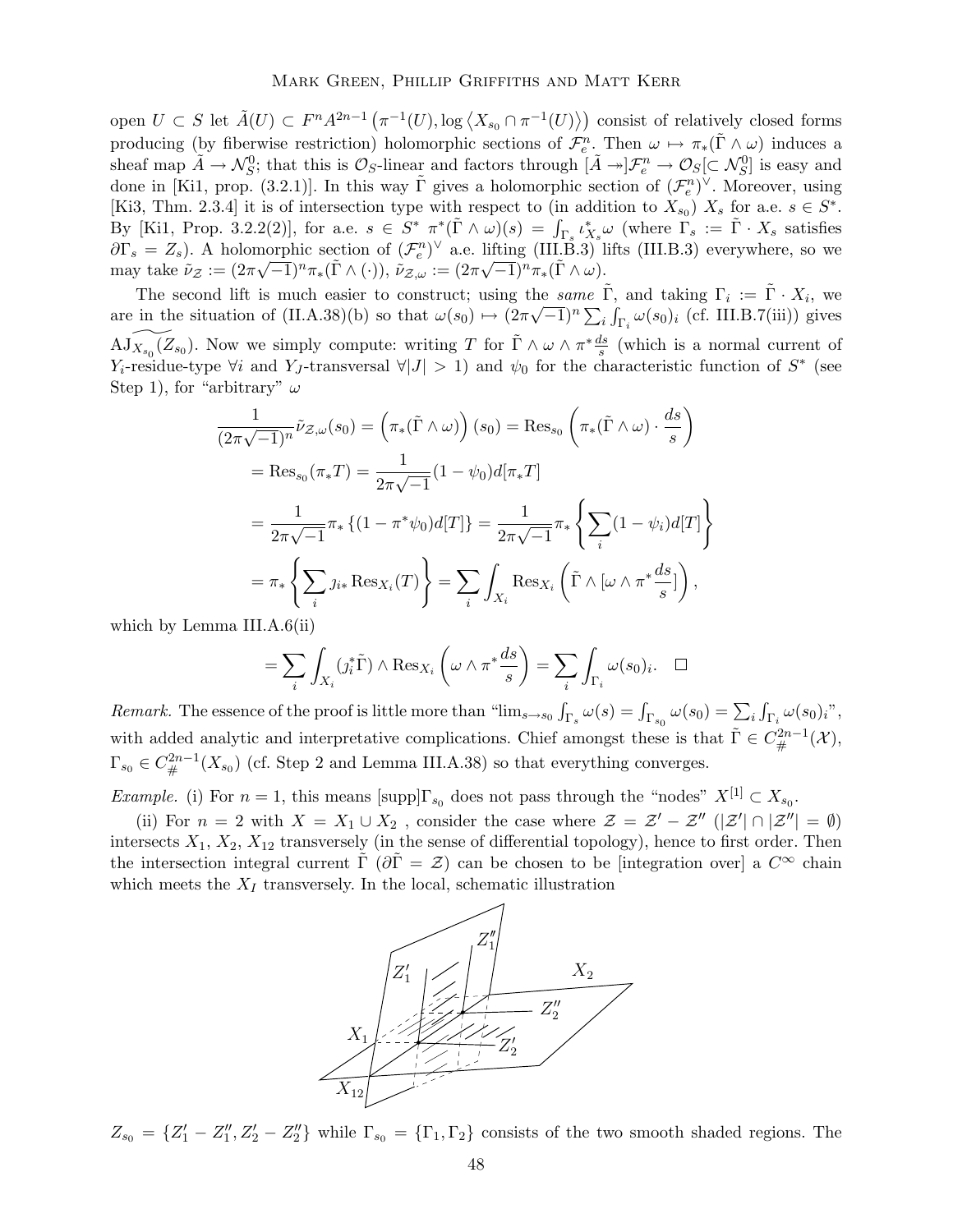latter meet the surface  $X_{12}$  (transversely) in real codimension 2 (on  $|\Gamma_i|$ ), so that  $\Gamma_1 \cdot X_{12} = \Gamma_2 \cdot X_{12}$ is a 1-chain with boundary the 0-cycle  $(\mathcal{Z}' - \mathcal{Z}'') \cdot X_{12}$ . If  $X_{12} \subset X_1$  is locally given by  $z = 0$ , then the 3-form  $\omega(s_0)$  (cf. III.B.7) restricted to  $X_1$  is locally  $\omega(s_0)_1 = \alpha \wedge \frac{dz}{z} + \beta$   $(\alpha, \beta \ C^{\infty})$ . We can arrange for local real  $C^{\infty}$  coordinates on (say)  $\Gamma_1$  of the form  $(u, v, w)$ ,  $u + iv = z$ , so that  $\Gamma_1 \cdot X_{12} = \{w \in [a, b]\} \cap \{u = v = 0\}.$  Hence, in agreement with the general results of III.A (cf. Step 7),  $\int_{\Gamma_1} \omega(s_0)_1$  is bounded by an integral of the form  $\int \frac{|f|d\omega \wedge dv \wedge dw}{\sqrt{u^2+v^2}}$   $(f C^{\infty})$  and is absolutely convergent. It is then essentially by continuity of integration that  $\lim_{s\to s_0} \int_{\Gamma_s} \omega(s) = \sum_i \int_{\Gamma_i} \omega(s_0)_i$ .

We now turn our attention to case (ii) in (III.B.2). Here the normal function  $\nu^*_{\mathcal{Z}}$  has no singularity and extends to a section  $\nu_{\mathcal{Z}}$  of  $\mathcal{J}_e$  over S. However, excluding case (i) the geometric interpretation of  $\nu_Z(s_0)$  cannot be RHS(III.B.6) because  $[Z_{s_0}] \neq 0$  in  $H^{2n}(X_{s_0})$ . The following illustrates the problem with trying to salvage  $\sqrt[n]{\tilde{\nu}_z(s_0)}, \frac{\lim_{s\to s_0} \omega(s)}{(2\pi\sqrt{-1})^n}$  $\frac{6}{(2\pi\sqrt{-1})^n}$  $\left\langle \right\rangle = \sum_{i} \int_{\Gamma_i} \omega(s_0)_i$ " independently of (III.B.6).

*Example.* An elliptic fibration of type  $I_2$  in Kodaira's notation map be pictured as



where the cycles  $\delta_1 \equiv_{\text{hom}} \delta_2$  vanish as  $s \to s_0$ . The monodromy is  $T =$  $\left(\begin{array}{cc} 1 & 2 \\ 0 & 1 \end{array}\right)$ . For the cycle  $Z_s = 2(p_s - q_s)$  we have  $Z_s = \partial \Gamma_s$ , with  $\Gamma_s = \Gamma'_s + \Gamma''_s$  multivalued. (Of course,  $\mathcal{Z} = \cup_{s \in S} Z_s$  as usual; but there is no global  $\tilde{\Gamma}$ .) The Dehn twists produced by monodromy in  $\Gamma'_s$ ,  $\Gamma''_s$  are opposite in orientation, however, which makes  $\int_{\Gamma_s}$  single-valued as a section of  $(\mathcal{F}^1)^\vee$  over  $S^*$ . So for  $\omega$ as in III.B.7 ( $\omega(s) \in H^0(\Omega^1_{X_s})$ ;  $\omega(s_0) \in H^0(\omega_{X_{s_0}})$  with residues  $\pm 1$  at the nodes),  $\int_{\Gamma'_s} \omega(s)$  and  $\int_{\Gamma''_s} \omega(s)$  diverge logarithmically as  $s \to s_0$  but their sum does not. Hence,  $\int_{\Gamma_s} \omega(s)$  is nothing but  $\left\langle \nu_{\mathcal{Z}}(s),\frac{\omega(s)}{2\pi\sqrt{-1}}\right\rangle$  $\frac{1}{2\pi\sqrt{-1}}$ with  $\lim_{s\to s_0} \int_{\Gamma_s} \omega(s) = \left\langle \tilde{\nu}_{\mathcal{Z}}(s_0), \frac{\lim_{s\to s_0} \omega(s)}{2\pi\sqrt{-1}} \right\rangle$  $\frac{0}{2\pi\sqrt{-1}}$  $\rangle$ ; the limit may also be regarded as a principal value of the sum of divergent integrals  $\int_{\Gamma_{s_0} \cap X_1} \omega(s_0) + \int_{\Gamma_{s_0} \cap X_2} \omega(s_0)$ , but this P.V. cannot be read off from geometric data on  $X_{s_0}$ . Again, the problem (and the reason for the divergences) is that  $\Gamma_{s_0}$  is *not* in  $C^1_{\#}(X_{s_0})$ , and cannot be, since  $[Z_{s_0}] \neq 0$ .

To determine the class in  $H^2(X_{s_0}) \cong H^2(X)$  of a (non-general-position) cycle in  $Z^1(X)$ , it suffices to compute intersection numbers (via  $H^2(\mathcal{X}, \mathbb{Z}) \times H^2_c(\mathcal{X}, \mathbb{Z}) \to H^4_c(\mathcal{X}, \mathbb{Z}) \cong \mathbb{Z}$ ) with  $X_1, X_2$ . For  $\hat{Z}_0 := 3\mathcal{Z} + 2X_1 - 2X_2$  these are zero (using  $X_i \cdot X_i = -2$ ), so  $[\hat{\mathcal{Z}}_0] = 0$ . Moving  $\hat{\hat{\mathcal{Z}}}_0$  into general  $\text{position via a rational equivalence on }\mathcal{X} \text{ (shrinking }\mathcal{X} \text{ if necessary) therefore produces } \hat{\mathcal{Z}} \in Z^1_{\#}(\mathcal{X})_{\text{hom}}$ (so that  $\hat{Z}_i := \hat{Z} \cdot X_i$  are degree-zero 0-cycles). Hence we are back in case (III.B.2)(i), and can choose  $\hat{\Gamma}(\partial \hat{\Gamma} = \hat{\mathcal{Z}})$  so that  $\lim_{s \to s_0} \int_{\hat{\Gamma}_s} \omega(s) = \sum_i \hat{\int}_{\hat{\Gamma}_i} \omega(s_0)$ . The key point (to be proved in general below, with a slight change in the choice of  $\Gamma_s$ ) is that because  $\hat{\mathcal{Z}}^* \equiv_{\text{rat}} 3\mathcal{Z}^*$  on  $\mathcal{X}^*, \hat{\Gamma}$  may be chosen in such a way that  $\int_{\hat{\Gamma}_s} \omega(s) = 3 \int_{\Gamma_s} \omega(s)$  on the nose:  $\tilde{\nu}_{\hat{Z}} = 3\tilde{\nu}_Z$  on  $S^*$ . Up to torsion, we have therefore found a "geometric interpretation on  $X_{s_0}$ " of  $\lim_{s\to s_0} \int_{\Gamma_s} \omega(s)$ . (We should note that this does not work for case (iii), viz.  $Z_s = p_s - q_s$ , since in this case  $\int_{\Gamma_s} \omega(s)$  itself is log-divergent.)

The example just concluded suggests that the discrepancy between (i) and (ii) (like that between (ii) and (iii)) is torsion from the standpoint of normal functions. The next result implies that this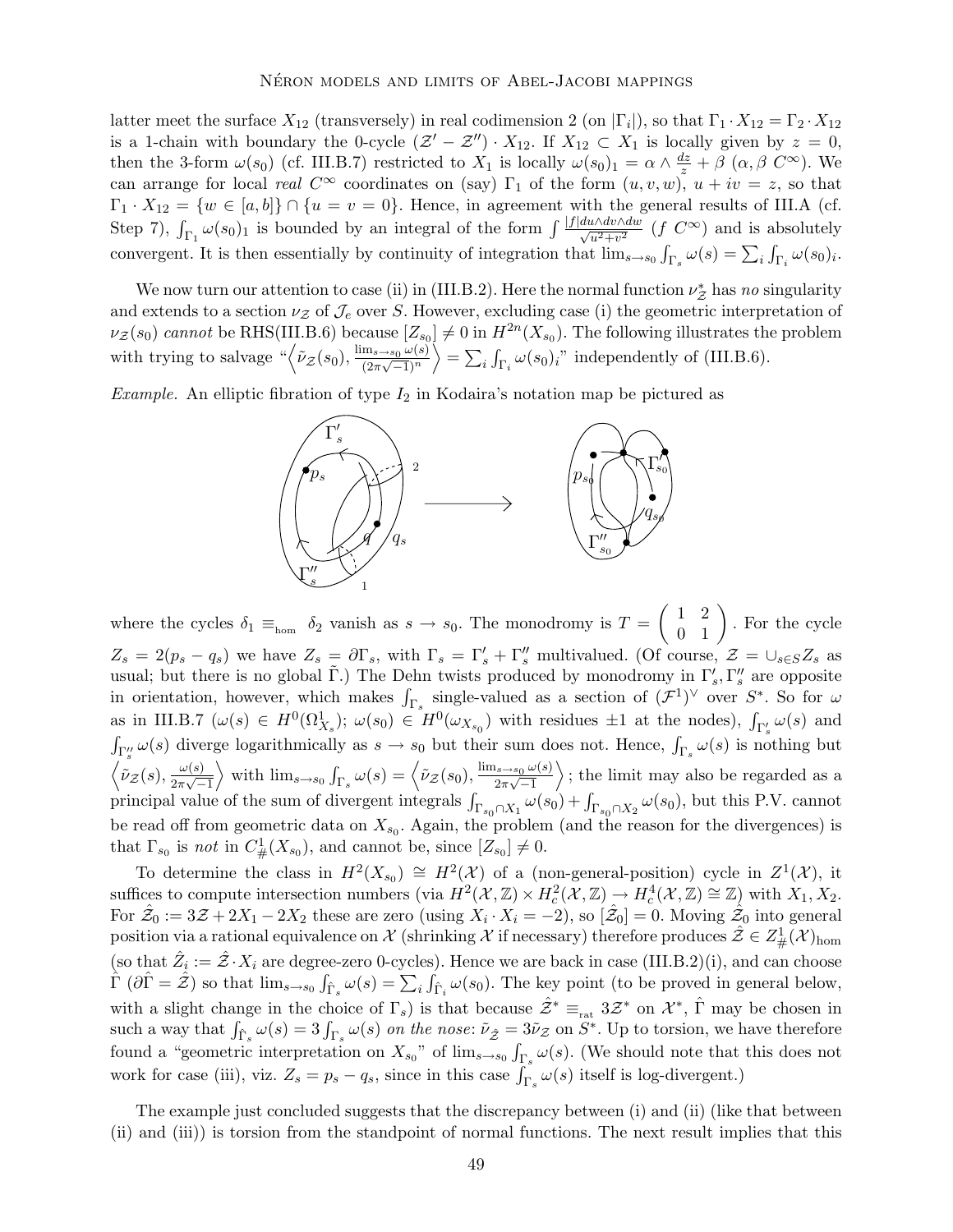is true at least for  $n = 1, 2$ ; to state it, we shall say (for  $\mathcal{Z}, \mathcal{Z}' \in Z^n(\mathcal{X})$ ) that  $\mathcal{Z}'$  is a modification of  $\mathcal{Z}$  iff supp $(\mathcal{Z}' - \mathcal{Z}) \subset X_{s_0}$ .

PROPOSITION III.B.9. Let  $\mathcal{Z} \in Z^n_{\pi}(\mathcal{X})$ , and assume the HC if  $n > 2$ . Referring to (III.B.2), in case (iii) there exists a cohomologically trivial modification  $\hat{z}_0$  of a multiple  $m\mathcal{Z}$  ( $m \in \mathbb{Z}$ ). Moving this in a rational equivalence to  $\hat{\mathcal{Z}} \in Z^n(\mathcal{X})_{\text{hom}}$ , we have  $m\nu_{\mathcal{Z}} = \nu_{\hat{\mathcal{Z}}}$ . In case (ii), for any lift  $\tilde{\nu}_{\mathcal{Z}}$  we may arrange a lift  $\tilde{\nu}_{\hat{\mathcal{Z}}}$  so that  $m\tilde{\nu}_{\mathcal{Z}} = \tilde{\nu}_{\hat{\mathcal{Z}}}$ .

Remark. In case (ii) the proof will construct  $\tilde{\nu}_{\hat{\mathcal{Z}}}$  as  $\pi_*(\hat{\Gamma} \wedge (\cdot))$ , leading to the geometric interpretation  $m\tilde{\nu}_z(s_0) = (2\pi\sqrt{-1})^n \sum_i \int_{\hat{\Gamma}_i} (\cdot).$ 

*Proof.* We first note that in case (iii),  $\nu z$  is meant as a section of the Néron model via Propostion III.B.4, though the equality  $m\nu_Z = \nu_{\hat{Z}}$  is as sections of  $\mathcal{J}_e$ . This and  $m\tilde{\nu}_Z = \tilde{\nu}_{\hat{Z}}$ , of course, need only be verified on  $S^*$ .

In case (iii), consider the portion of C-S ( $\mathbb{Z}\text{-coeffs.}$ , exact $\otimes \mathbb{Q}$ )

$$
\rightarrow H_{2n}(X_{s_0})(-2n) \stackrel{\mu}{\rightarrow} H^{2n}(X_{s_0}) \stackrel{\rho}{\rightarrow} H^{2n}_{\lim}(X_s) \rightarrow
$$
  

$$
H^{2n}(\mathcal{X});
$$

since  $\rho(|\mathcal{Z}|) = 0$ ,  $|\mathcal{Z}| \in \text{im}(\mu_{\mathbb{Q}})$ . Now  $\mu$  is a morphism of MHS, so by strictness

$$
[\mathcal{Z}] \in \text{im}\{W_{-2n}H_{2n}(X_{s_0},\mathbb{Q})\} = \text{im}\{\oplus_i H_{2n}(X_i,\mathbb{Q}) \to H_{2n}(X_{s_0},\mathbb{Q})\}.
$$

Again by strictness, this time relative to the Hodge filtrations,  $[\mathcal{Z}] \in \text{im}\{\oplus_i Hg^{n-1}(X_i)_{\mathbb{Q}} \stackrel{\mu'}{\rightarrow} H^{2n}(X_{s_0}, \mathbb{Q})\}.$ Now assume the HC in codim  $(n-1)$  (OK for  $n \leq 2$ ; requires working rationally); we then have over Q

$$
\oplus_i Z^{n-1}(X_i) \xrightarrow{\text{HC}} \oplus_i \text{Hg}^{n-1}(X_i) \xrightarrow{\iota^*} H^{2n}(\mathcal{X}) \xrightarrow{\iota^*} H^{2n}(X_{s_0}).
$$

This shows that we can find  $m \in \mathbb{Z}$  and  $V_i \in Z^n(X_i)$  such that  $\hat{Z}_0 := m\mathcal{Z} - \sum V_i$  has  $[\hat{Z}_0] = 0$  on  $\mathcal{X}$ .

Using  $Z_{\#}^n(\mathcal{X},-\bullet) \stackrel{\simeq}{\to} Z^n(\mathcal{X},-\bullet)$  and shrinking S if necessary,  $\exists \mathcal{W} \in Z^n(\mathcal{X},1)$  with pullback to all  $X_s$ ,  $s \in S^*$ , and  $\partial_B \mathcal{W} = \hat{\mathcal{Z}} - \hat{\mathcal{Z}}_0$  (for  $\hat{\mathcal{Z}} \in Z_\pi^n(\mathcal{X})_{\text{hom}}$ ). Consequently  $T_{\mathcal{W}} \in \mathcal{I}^{2n-1}(\mathcal{X})$  is of intersection type w.r.t. all smooth fibres, and  $\partial T_{\mathcal{W}} = \hat{\mathcal{Z}} - \hat{\mathcal{Z}}_0$  [viewed as chains]. On  $\mathcal{X}^*, \hat{\mathcal{Z}}_0 = m\mathcal{Z};$ hence for  $s \in S^*$  (writing  $W_s := \mathcal{W} \cdot X_s$ )  $\partial_\mathcal{B} W_s = \hat{Z}_s - mZ_s$ , so that (via (III.B.3))  $\nu_{\hat{Z}}^* = m\nu_{\hat{Z}}^*$ .

In case (ii),  $\mathcal{Z} = \partial \Gamma$  for  $\Gamma \in \mathcal{I}^{2n-1}(\mathcal{X}^*)$ , which provides a lift  $\tilde{\nu}^*_{\mathcal{Z}} := \pi_*(\Gamma \wedge (\cdot))$  (ignoring  $(2\pi\sqrt{-1})^n$ 's) as in the proof of Theorem III.B.5, but only over  $S^*$ . We obtain two a priori different lifts of  $\nu_{\hat{Z}}$ : by writing  $\hat{Z} = \partial \hat{\Gamma}$  ( $\hat{\Gamma} \in C^{2n-1}_\#(\mathcal{X})$ ),  $\tilde{\nu}_{\hat{Z}} := \pi_*(\hat{\Gamma} \wedge (\cdot))$  (over S); and by observing  $\partial(T_{\mathcal{W}}|_{\mathcal{X}^*} + m\Gamma) = \hat{\mathcal{Z}}|_{\mathcal{X}^*} - \hat{\mathcal{Z}}_0|_{\mathcal{X}^*} + m\mathcal{Z} = \hat{\mathcal{Z}}|_{\mathcal{X}^*}, \,{}' \tilde{\nu}_{\hat{\mathcal{Z}}}^* := \pi_*((T_{\mathcal{W}} + m\Gamma) \wedge (\cdot))$  (over  $S^*$ ). These can only differ by an invariant cycle, and we can modify  $\hat{\Gamma}$  to make this difference zero. But for  $s \in S^*$ , writing  $\mathbb{P}^1 \stackrel{\pi_{\Box}}{\leftarrow} \widetilde{W}_s \stackrel{\pi_X}{\rightarrow} X_s$ ,  $\pi_*(T_\mathcal{W} \wedge \omega)(s) = \int_{T_{W_s}} \omega(s) = \int_{\pi_{X*}} \pi_{\overline{\mathbb{A}}}^* \mathbb{R} - \omega(s) = \int_{\mathbb{R}^-} \pi_{\Box *} \pi_X^* \omega(s) = 0$ since the integrand is a closed  $(1,0)$ -current on  $\mathbb{P}^1$  hence (by a standard  $\bar{\partial}$ -regularity result) in  $\Omega^1(\mathbb{P}^1) = \{0\}$ . So  $\tilde{\nu}^*_{\hat{\mathcal{Z}}} = \tilde{\nu}^*_{\hat{\mathcal{Z}}} = m\tilde{\nu}^*_{\mathcal{Z}}$ , done.  $\Box$ 

It remains to prove Propostion III.B.4, the logarithmic growth part of which is done in [SZ, Prop. 5.28]. Let  $\mathcal{Z} \in Z^n_{\pi}(\mathcal{X})$  be as in (III.B.2)(iii); shrinking S if necessary we may assume that for any acyclic  $U \subset S^*$ ,  $\mathcal{Z} \cap \pi^{-1}(U)$  is homeomorphic to  $Z_s \times U$   $(s \in U)$ . The map  $H_{2n-1}(X_s, |Z_s|; \mathbb{Z}) \to$  $(F^n H^{2n-1}(X_s))^{\vee}$   $(s \in S^*)$  sending  $\Gamma_s \mapsto \int_{\Gamma_s}$  identifies the action of monodromy on a lift  $\tilde{\nu}^*_{\mathcal{Z}}(s)$  of the normal function and that of  $\tilde{T} \in \text{End}(H^{2n-1}(X_s \setminus |Z_s|, \mathbb{Z}))$  (which lifts  $T \in End(H^{2n-1}(X_s, \mathbb{Z}))$ ) on  $[\Gamma_s]$ . Writing  $j: H^{2n-1}(X_s, \mathbb{Z}) \to H^{2n-1}(X_s \setminus |Z_s|, \mathbb{Z})$  we must show the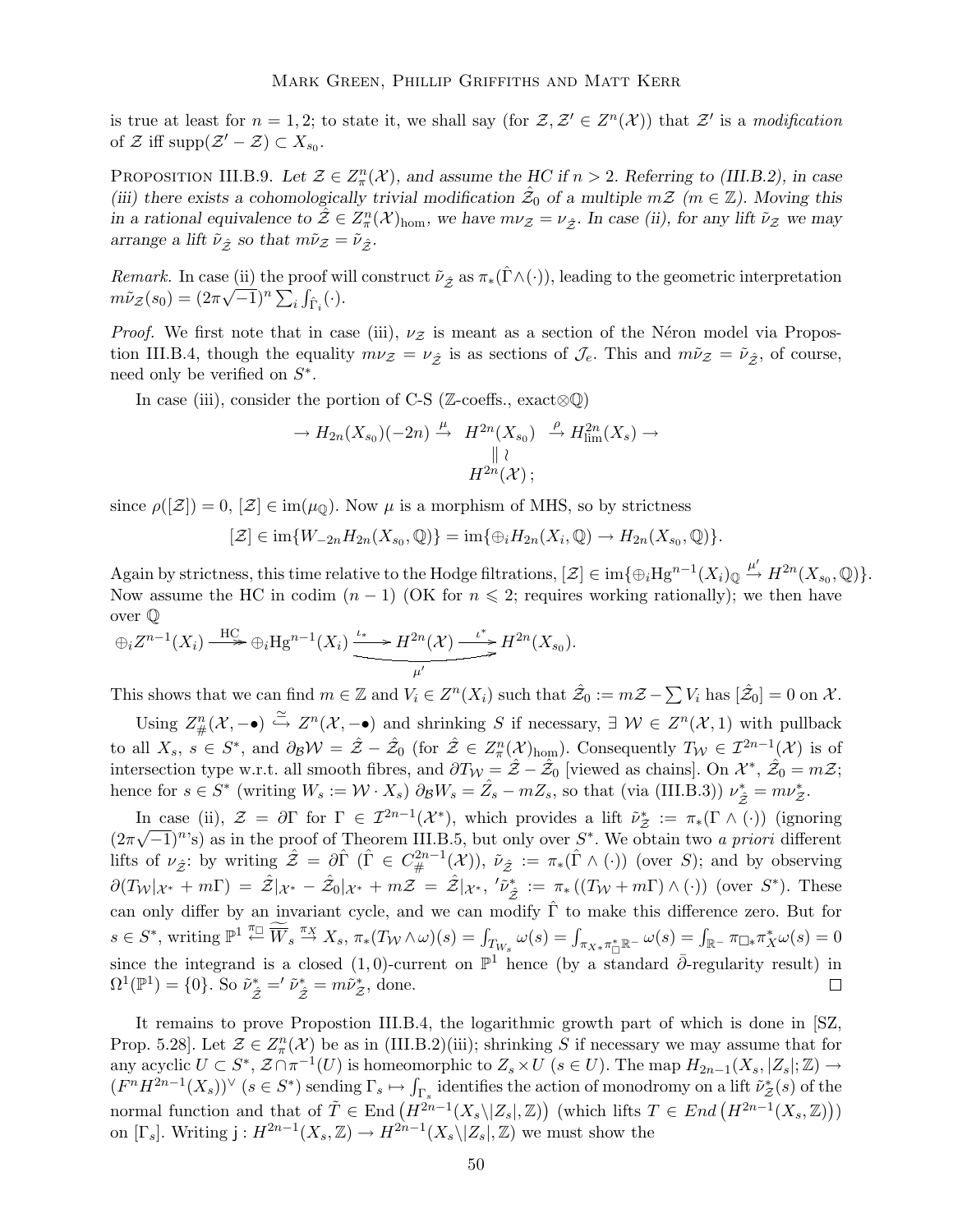Claim.  $(T - I)\tilde{\nu}_z(s) \in \text{im} (j \circ (T_0 - I)_{\mathbb{Z}}).$ 

Proof. Working integrally and ignoring MHS, the composition

$$
H^{2n-1}(X_s) \stackrel{\cong}{\to} H^{2n}(\partial \mathcal{X}, X_s) \stackrel{\gamma}{\to} H^{2n}(\partial \mathcal{X}) \stackrel{\cong}{\leftarrow} H^{2n}(\mathcal{X}^*) \stackrel{\text{Res}}{\to} H^{2n+1}_{X_{s_0}}(\mathcal{X})
$$

identifies with  $\sigma$  in the C-S complex above (Theorem III.B.5). Here "Res" is the connecting homomorphism of the localization sequence for  $\mathcal{X}, X_{s_0}$ . Define  $\tilde{\sigma}$  by the dotted arrow in

$$
\rightarrow H^{2n-1}(X_s \setminus |Z_s|) \longrightarrow H^{2n}(\partial \mathcal{X} \setminus |\partial \mathcal{Z}|, X_s \setminus |Z_s|) \xrightarrow{\tilde{\gamma}} H^{2n}(\partial \mathcal{X} \setminus |\partial \mathcal{Z}|) \rightarrow
$$
  

$$
\xrightarrow{\tilde{\gamma}-I} \qquad \xrightarrow{\cong} \qquad \qquad \xrightarrow{\mathbb{R}^2} H^{2n-1}(X_s \setminus |Z_s|) \qquad \qquad H^{2n}(\mathcal{X}^* \setminus |Z^*|)
$$
  

$$
\xrightarrow{\tilde{\text{Res}}}_{H^{2n+1}_{X_{s_0} \setminus |Z_{s_0}|}(\mathcal{X} \setminus |Z|);
$$

here the top row is exact, and so  $\tilde{\sigma} \circ (\tilde{T} - I) = 0$ . By construction, the following diagram commutes:

$$
H^{2n}_{|Z_s|}(X_s) \xrightarrow{\text{zero}} H^{2n}_{|Z_s|}(X_s)
$$
\n
$$
\downarrow
$$
\n
$$
H^{2n-1}(X_s \setminus |Z_s|) \xrightarrow{\tilde{T}-I} H^{2n-1}(X_s \setminus |Z_s|) \xrightarrow{\tilde{\sigma}} H^{2n+1}_{X_{s_0} \setminus |Z_{s_0}|}(\mathcal{X} \setminus |\mathcal{Z}|)
$$
\n
$$
\downarrow
$$
\n
$$
H^{2n-1}(X_s) \xrightarrow{\text{T}-I} H^{2n-1}(X_s) \xrightarrow{\sigma} H^{2n+1}_{X_{s_0}}(\mathcal{X})
$$
\n
$$
\downarrow
$$
\n
$$
H^{2n+1}(X) \xrightarrow{\text{T}-I} H^{2n-1}(X_s) \xrightarrow{\sigma} H^{2n+1}_{X_{s_0} \setminus |\mathcal{X}|}
$$
\n
$$
\downarrow
$$
\n
$$
\downarrow
$$
\n
$$
\downarrow
$$
\n
$$
\downarrow
$$
\n
$$
\downarrow
$$
\n
$$
\downarrow
$$
\n
$$
\downarrow
$$
\n
$$
\downarrow
$$
\n
$$
\downarrow
$$
\n
$$
\downarrow
$$
\n
$$
\downarrow
$$
\n
$$
\downarrow
$$
\n
$$
\downarrow
$$
\n
$$
\downarrow
$$
\n
$$
\downarrow
$$
\n
$$
\downarrow
$$
\n
$$
\downarrow
$$
\n
$$
\downarrow
$$
\n
$$
\downarrow
$$
\n
$$
\downarrow
$$
\n
$$
\downarrow
$$
\n
$$
\downarrow
$$
\n
$$
\downarrow
$$
\n
$$
\downarrow
$$
\n
$$
\downarrow
$$
\n
$$
\downarrow
$$
\n
$$
\downarrow
$$
\n
$$
\downarrow
$$
\n
$$
\downarrow
$$
\n
$$
\downarrow
$$
\n
$$
\downarrow
$$
\n
$$
\downarrow
$$
\n
$$
\downarrow
$$
\n
$$
\downarrow
$$
\n
$$
\downarrow
$$
\n
$$
\downarrow
$$
\n
$$
\downarrow
$$
\n
$$
\downarrow
$$

where the columns and the bottom row are exact ⊗Q (at the middle term). We caution that the middle row is (in case (iii)) *not* exact  $\otimes \mathbb{Q}$  (even for  $n = 1$ ; cf. [As]). In any case, clearly j<sub>0</sub> is injective, hence  $(\tilde{T} - I)\Gamma_s \in i(\ker \sigma_{\mathbb{Z}}) = i(\text{im}(T_0 - I)\mathbb{Z})$ . hence  $(T - I)\Gamma_s \in j(\ker \sigma_{\mathbb{Z}}) = j(\mathrm{im}(T_{\mathbb{Q}} - I)_{\mathbb{Z}}).$ 

Remark. A referee has pointed out that Propostion III.B.4 also follows from the Theorem of [SZ] that the direct image of the constant sheaf by a nonproper map is an admissible variation of MHS, since this implies that the VMHS associated to a cycle is admissible (using the stability of admissibility under subquotients). Since the monodromy property for lifts of normal functions is crucial for us and the proof in [op. cit., §5] is rather general and technical, we chose to include the direct proof above.

III.C Identification of the extension group  $G$  in the Néron model in the geometric case For use in the computation of examples we shall give, in the geometric case, a description of G that results by intertwining two Clemens-Schmid sequences.

Recall that we are working with a semistable degeneration  $\mathfrak{X} \to S$  over a disk (dim  $\mathfrak{X} = 2n$ ), so the singular fiber  $X_{s_0} = \cup X_i$  is an SNCD. Throughout this subsection, we assume that the  $H^*(X_s, \mathbb{Z})$  $(s \in S^*)$  are torsion-free, as is the case when the  $X_s$  are smooth projective hypersurfaces. It is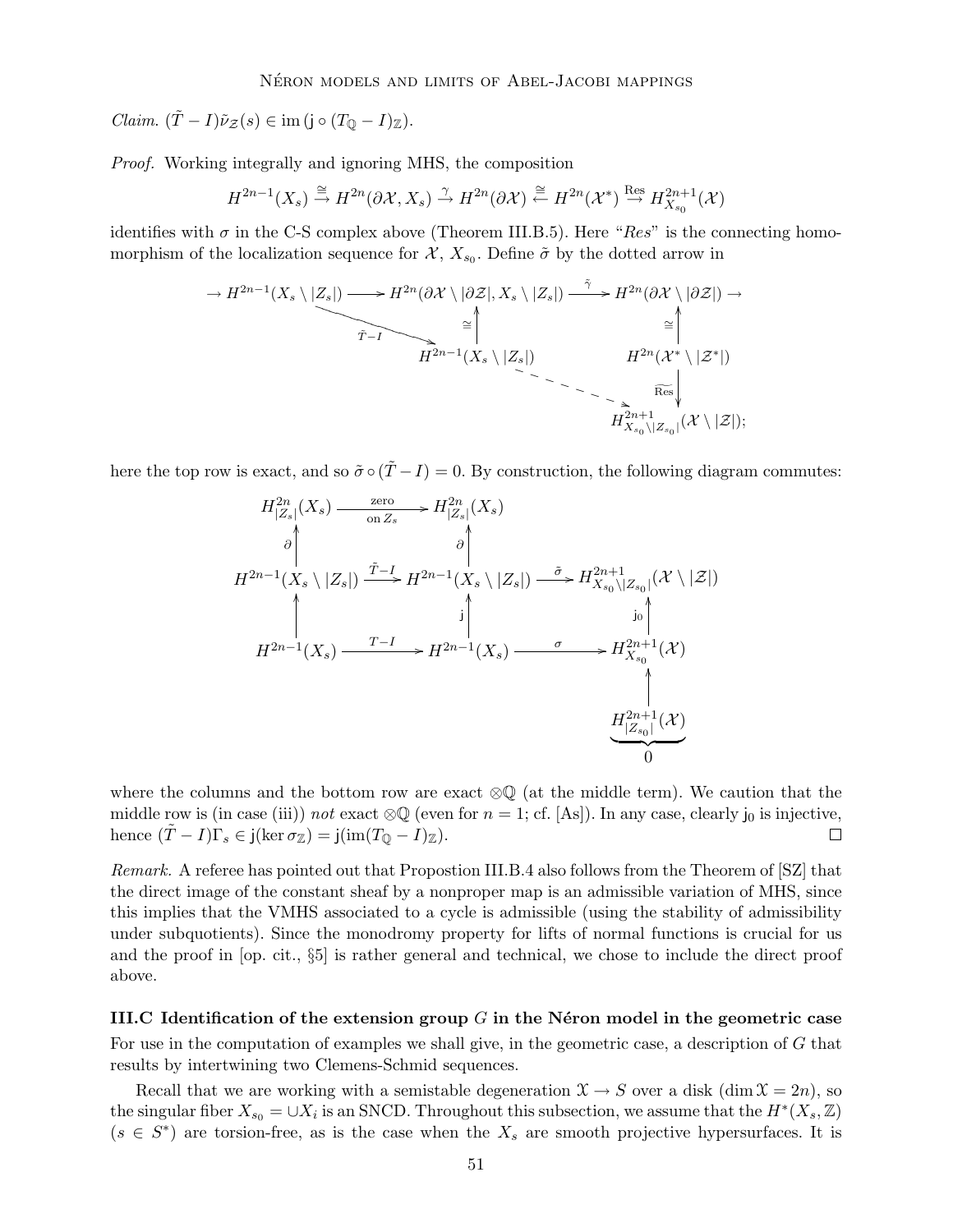convenient to augment  $\mathfrak X$  to a "complete total space"  $\mathbb X$ , i.e. a smooth projective variety containing  $X$  as an (analytic) open subset, and write



for the inclusion.

We will have to work with abelian groups of finite rank which contain torsion. Let  $W_{\mathbb{Z}}$  be one such,  $W^{\text{tor}}_{\mathbb{Z}}$  its torsion subgroup, and  $W_{\mathbb{Q}} := W_{\mathbb{Z}} \otimes_{\mathbb{Z}} \mathbb{Q}$ . For a subgroup  $U_{\mathbb{Z}} \subset W_{\mathbb{Z}}$ , we set

$$
(U_{\mathbb{Q}})_{\mathbb{Z}}=U_{\mathbb{Q}}\cap W_{\mathbb{Z}}=\mathrm{Ker}(W_{\mathbb{Z}}\to W_{\mathbb{Q}}/U_{\mathbb{Q}}) .
$$

If  $\varphi_{\mathbb{Z}} : W_{\mathbb{Z}} \to V_{\mathbb{Z}}$  is a morphism, one has

$$
(\text{Im}\,\varphi_{\mathbb{Q}})_{\mathbb{Z}} = \text{Ker}\,(V_{\mathbb{Z}} \to V_{\mathbb{Q}}/\phi(W_{\mathbb{Q}})) ,
$$
  

$$
(\text{Ker}\,\varphi_{\mathbb{Q}})_{\mathbb{Z}} = \text{Ker}(W_{\mathbb{Z}} \to V_{\mathbb{Q}}) .
$$

Moreover,

if 
$$
V_{\mathbb{Z}}
$$
 is torsion-free then  $(\text{Ker } \varphi_{\mathbb{Q}})_{\mathbb{Z}} = \text{Ker } \varphi_{\mathbb{Z}}$ .  $(III.C.1)$ 

Our first result relates the group of components of the Neron model to the failure of the composition, with Z-coefficients,

$$
H_{2n}(X_{s_0}) \longrightarrow H_{2n}(\mathbb{X}) \cong H^{2n}(\mathbb{X}) \longrightarrow H^{2n}(X_{s_0})
$$
\n(III.C.2)

to be "integrally strict."

THEOREM III.C.3. Assume that  $H_{2n-1}(X_{s_0},\mathbb{Z})$  is torsion-free. Then we have the identification

$$
G \cong \frac{(\operatorname{Im} j_{\mathbb{Q}}^* \circ \jmath_*^{\mathbb{Q}})_{\mathbb{Z}}}{\operatorname{Im} j_{\mathbb{Z}}^* \circ \jmath_*^{\mathbb{Z}}}.
$$

Proof. We intertwine the integrally long-exact cohomology sequences (bold arrows) of the pairs  $(\mathfrak{X}, \partial \mathfrak{X})$  and  $(\partial \mathfrak{X}, X_s)$ , where we assume that  $X_s \subset \partial \mathfrak{X}$ ,

$$
-\xrightarrow{\psi} H^{2n}(\mathfrak{X},\partial \mathfrak{X}) \xrightarrow{\mu} H^{2n}(\mathfrak{X}) \xrightarrow{\nu} H^{2n}(X_s) \xrightarrow{T-1} H^{2n}(\partial \mathfrak{X})
$$
  

$$
H^{2n}(\partial \mathfrak{X})
$$
  

$$
H^{2n-1}(\mathfrak{X}) \xrightarrow{\nu'} H^{2n-1}(X_s) \xrightarrow{(T-1)'} H^{2n}(\partial \mathfrak{X}, X_s) \xrightarrow{\psi'} H^{2n+1}(\mathfrak{X}, \partial \mathfrak{X}) \xrightarrow{\mu'} H^{2n+1}(\mathfrak{X}) .
$$

Here " $T - I$ " is meant under the identification of  $H^*(\partial X, X_s)$  with  $H^{*-1}(X_s)$ . Since  $X_{s_0} \stackrel{i}{\hookrightarrow} \mathfrak{X}$  is a homotopy equivalence, we have integrally

$$
H^*(\mathfrak{X}) \cong H^*(X_{s_0}), \quad H^*(\mathfrak{X}, \partial \mathfrak{X}) \cong H_{4n-*}(\mathfrak{X}) \cong H_{4n-*}(X_{s_0}) ;
$$

 $\nu$  and  $\psi$  become respecively  $r^*$  and  $r_*$  under these identifications. So if we tensor with Q, the rows become Clemens-Schmid sequences; they are therefore *rationally* exact. Using this and duality of  $r^*$ and  $r_*,$  we have

$$
(\text{Ker}(T - I)'_{\mathbb{Q}})^{\perp} = (\text{Im}\,\nu'_{\mathbb{Q}})^{\perp} = (\text{Im}(\psi'_{\mathbb{Q}})^{\vee})^{\perp} = \text{Ker}\,\psi'_{\mathbb{Q}} \tag{III.C.4}
$$

where all the groups are considered to lie inside  $H^{2n-1}(X_s, \mathbb{Q})$ . Since  $H^{2n+1}(\mathfrak{X}, \partial \mathfrak{X}) \cong H_{2n-1}(X_{s_0})$ is torsion-free, (III.C.4) and (III.C.1) combine to give

$$
\left(\mathrm{Ker}(T-I)'_{\mathbb{Q}}\right)^{\perp}_{\mathbb{Z}}=(\mathrm{Ker}\,\psi'_{\mathbb{Q}})_{\mathbb{Z}}=\mathrm{Ker}\,\psi'_{\mathbb{Z}}.
$$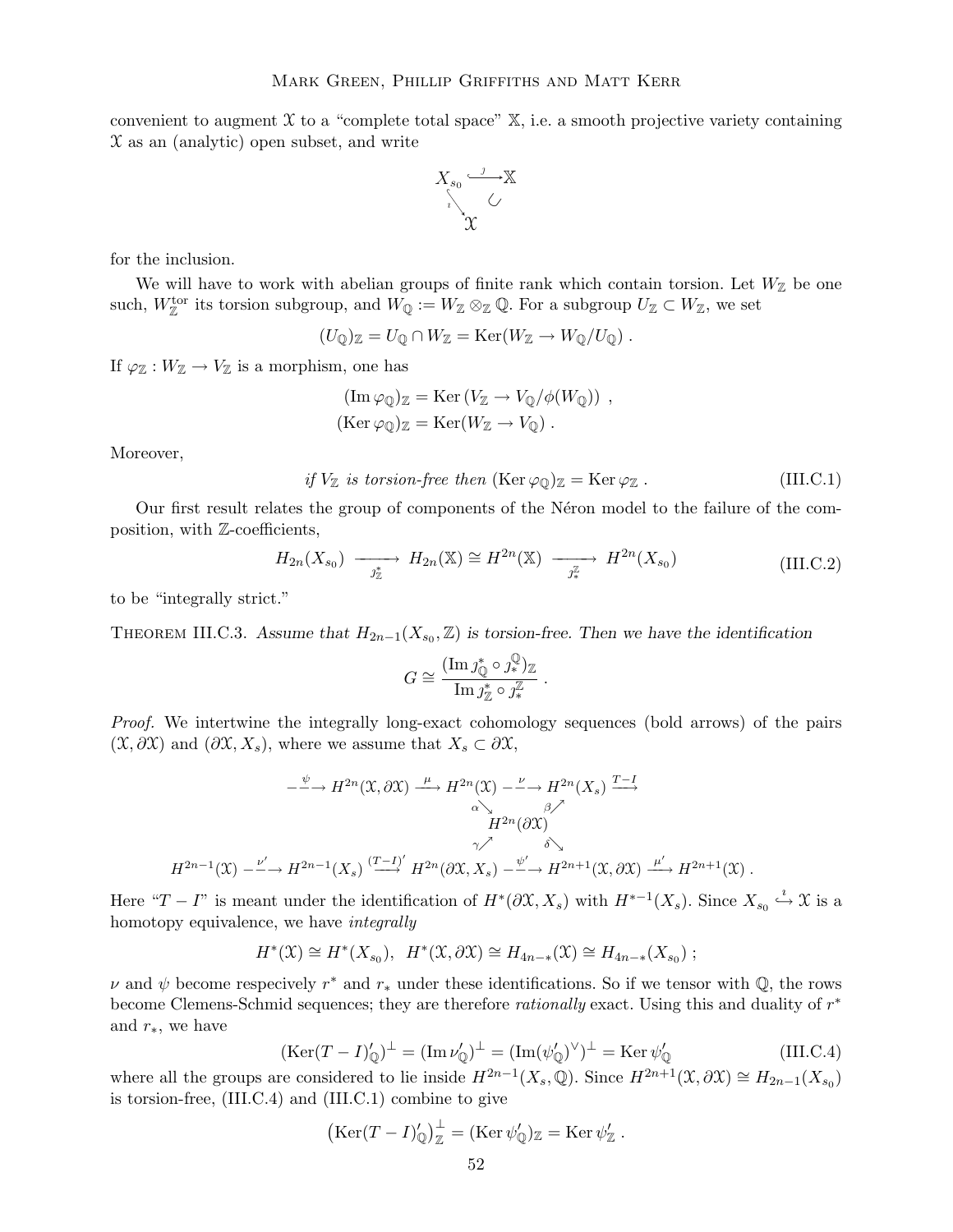Again from (III.C.1) and Q-exactness of the rows,

$$
\operatorname{Ker} \nu_{\mathbb{Z}} = (\operatorname{Ker} \nu_{\mathbb{Q}})_{\mathbb{Z}} = (\operatorname{Im} \mu_{\mathbb{Q}})_{\mathbb{Z}}.
$$

Now writing

$$
\beta \oplus \delta : H^{2n}(\partial \mathfrak{X}) \to H^{2n}(X_s) \oplus H^{2n+1}(\mathfrak{X}, \partial \mathfrak{X})
$$

we have

$$
\frac{\text{Ker }\psi_{\mathbb{Z}}'}{\text{Im}(T_{\mathbb{Z}}-I)'} \xrightarrow{\gamma} \text{Ker}(\beta_{\mathbb{Z}} \oplus \delta_{\mathbb{Z}}) \xleftarrow{\alpha} \frac{\text{Ker }\nu_{\mathbb{Z}}}{\text{Im }\mu_{\mathbb{Z}}}.
$$

Putting everything together,

$$
G:=\frac{\left(\mathop{\rm Ker}\nolimits(T-I)'_{\mathbb Q}\right)^{\perp}_{\mathbb Z}}{\mathrm{Im}(T-I)'_{\mathbb Z}}=\frac{\mathop{\rm Ker}\nolimits\psi'_{\mathbb Z}}{\mathrm{Im}(T-I)'_{\mathbb Z}}\cong\frac{\mathop{\rm Ker}\nolimits\nu_{\mathbb Z}}{\mathrm{Im}\,\mu_{\mathbb Z}}=\frac{(\mathop{\rm Im}\nolimits\mu_{\mathbb Q})_{\mathbb Z}}{\mathrm{Im}\,\mu_{\mathbb Z}}\;.
$$

Finally, using the identifications we can rewrite  $\mu_{\mathbb{Z}}$  as the composition

$$
H_{2n}(X_{s_0}) \xrightarrow[i_*]{\cong} H_{2n}(\mathfrak{X}) \cong H^{2n}(\mathfrak{X}, \partial \mathfrak{X}) \to H^{2n}(\mathfrak{X}) \xrightarrow[i_*]{\cong} H^{2n}(X_{s_0})
$$

which is equivalent to (III.C.2).

We want to use Theorem III.C.3 to reduce the computation of G to an intersection computation. For this we write

$$
\tilde{j}: \tilde{X}_{s_0} = \coprod_i X_i \to \mathbb{X} ,
$$

$$
\tilde{j}^*_{\mathbb{Z}} \circ \tilde{j}^{\mathbb{Z}}_* : \bigoplus_i H_{2n}(X_i, Z) \to \bigoplus_i H^{2n}(X_i, \mathbb{Z}) \cong \bigoplus_i H_{2n-2}(X_i, \mathbb{Z}) , \tag{III.C.5}
$$

and  $X^{[l]} = \coprod_{|I|=l+1} X_I$  as usual. As motivation for why this should be the map to consider, suppose we were just after the rank of  $j^* \circ j_*$  and could ignore the integral structure. Writing it as

$$
H_{2n}(X_{s_0},\mathbb{Q}(-n)) \xrightarrow{j_*} H_{2n}(\mathbb{X},\mathbb{Q}(-n)) \cong H^{2n}(\mathbb{X},\mathbb{Q}(n)) \xrightarrow{j^*} H^{2n}(X_{s_0},\mathbb{Q}(n))
$$

and applying strictness of  $W_0$  and  $W_1$ , we see that the composition

$$
\underset{i}{\oplus} H_{2n}(X_i, \mathbb{Q}(-n)) \to W_0H_{2n}(X_{s_0}, \mathbb{Q}(-n)) \xrightarrow{\overline{j^* \circ j_*}} \mathrm{Gr}_{0}^{W} H^{2n}(X_{s_0}, \mathbb{Q}(n)) \hookrightarrow \underset{i}{\oplus} H^{2n}(X_i, \mathbb{Q}(n))
$$

has the same rank. But a weight argument like this is inadequate for the next result.

THEOREM III.C.6. Assume the (co)homologies of the  $X^{[l]}$  are all torsion-free, that the action of T on  $H^{2n}(X_s)$  (equiv.  $H^{2n-2}(X_s)$ ) is the identity, and that  $n \leq 2$ . Then

$$
G \cong \frac{(\operatorname{Im} \tilde{j}_{\mathbb{Q}}^* \circ \tilde{j}_{*}^{\mathbb{Q}})_{\mathbb{Z}}}{\operatorname{Im} \tilde{j}_{\mathbb{Z}}^* \circ \tilde{j}_{*}^{\mathbb{Z}}}.
$$

*Proof.* The double-complexes of  $C^{\infty}$  chains (resp. intersection integral currents) in the left- (resp. right)-half plane

$$
B_{l,k}(n) := C_{2n+2l-k} \left( X^{[-l]}; \mathbb{Z} \right)
$$
  

$$
B^{l,k}(n) := C_{2n-2l-k-2}^{\#} \left( X^{[l]}; \mathbb{Z} \right) := C_{\#}^{2n+k}(X^{[l]}; \mathbb{Z})
$$

compute homology (resp. cohomology) of  $X_{s_0}$ :

$$
H_{2n+\ast}(X_{s_0},\mathbb{Z})\cong H_{\ast}(B_{-\bullet}(n));\ \ H^{2n+\ast}(X_{s_0},\mathbb{Z})\cong H^*(B^{\bullet}(n))\ .
$$

(Differentials  $\alpha_0 = \partial$  and  $d_1 = Gy$  (resp.  $\partial_{\mathfrak{I}}$  in both  $B_{\bullet,\bullet}$  and  $B^{\bullet,\bullet}$  go up and to the right.) Using  $B_{\bullet}(n)$  one easily checks that the torsion assumption above implies the one in Theorem III.C.3.

 $\Box$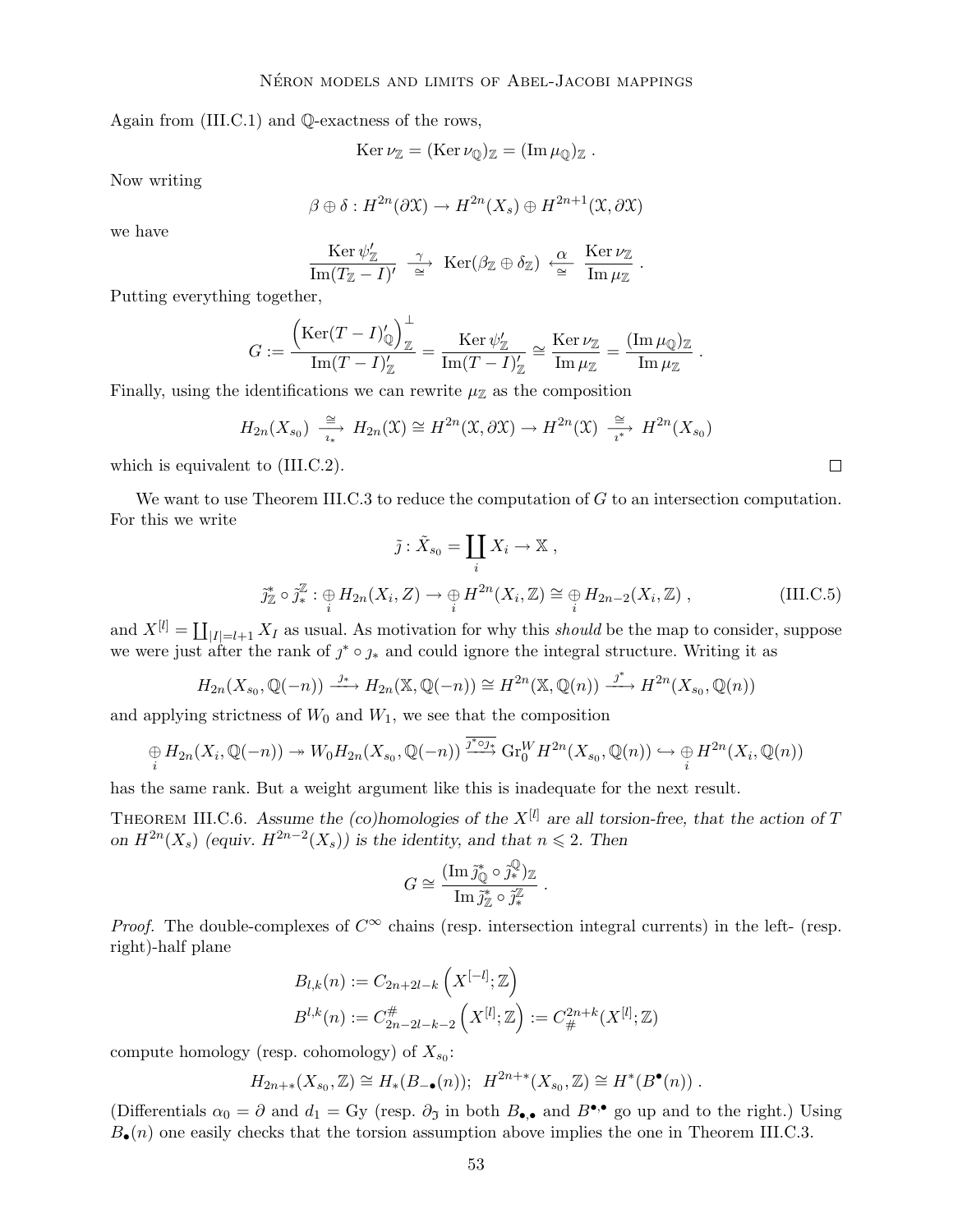Consider the maps

$$
\begin{aligned}\n\oplus H_{2n}(X_i, \mathbb{Z}) & \xrightarrow{p_{\mathbb{Z}}} H_{2n}(X_{s_0}, \mathbb{Z}) , \\
H^{2n}(X_{s_0}, \mathbb{Z}) & \xrightarrow{q_{\mathbb{Z}}} \oplus H^{2n}(X_i, \mathbb{Z}) ;\n\end{aligned}
$$

we clearly have  $q_{\mathbb{Z}} \circ (j_{\mathbb{Z}}^* \circ j_{*}^{\mathbb{Z}})$  $(\frac{\mathbb{Z}}{*}) \circ p_{\mathbb{Z}}$ . If we can show

(a)  $p_{\mathbb{Z}}$  is surjective,

- (b)  $q_{\mathbb{Z}}$  is injective, and
- (c)  $\text{Im } q_{\mathbb{Z}} = (\text{Im } q_{\mathbb{Q}})_{\mathbb{Z}},$

then elementary linear algebra demonstrates the equality of the quotients in the statements of Theorems III.C.3 and III.C.6, establishing the latter result.

For (a), we must show that any 0-cycle in  $B_{-\bullet}(n)$  can be moved (by  $\partial$ -coboundary) into the (0, 0)-place (=  $\bigoplus_i C_{2n}(X_i, \mathbb{Z})$ ). Using the fact that  $T-I=0$  on  $H^{2n-2}(X_s)$ , Clemens-Schmid becomes

$$
0 \to H^{2n-2}_{\text{lim}}(X_s, \mathbb{Q}(n-1)) \hookrightarrow H_{2n}(X_{s_0}, \mathbb{Q}(-n)) \to H^{2n}(X_{s_0}, \mathbb{Q}(n)) \to,
$$

with the first term pure of weight 0. It follows that  $H_{2n}(X_{s_0}, \mathbb{Q}(-n))$  is pure of weight 0, which means (a) can be done rationally; working inductively in the double complex the anti-torsion assumptions ensure that it can be done integrally.

The nontorsion assumptions also show that  $H^{2n}(X_{s_0},\mathbb{Z})$  is torsion-free, so (b) would follow from injectivity of  $q_{\mathbb{Q}}$ . The latter is a consequence of the monodromy assumptions and Clemens-Schmid, which together show  $H^{2n}(X_{s_0}, \mathbb{Q}(n))$  is pure of weight 0.

For (c), we need to demonstrate that the right-hand-inclusion in

$$
(\operatorname{Im} q_{\mathbb{Q}})_{\mathbb{Z}} = \{ (\operatorname{Ker} \partial_{\mathbb{J}}^{\mathbb{Q}})_{\mathbb{Z}} \subset \bigoplus_{i} H_{2n-2}(X_i, \mathbb{Z}) \} \supseteq \operatorname{Im} q_{\mathbb{Z}}
$$

is an equality, by finding a 0-cocycle in  $B^{\bullet}(n)$  mapping to a given class in the left-hand side. This is where the condition  $n \leq 2$ , where we will do  $n = 2$ , must be used. Now  $B^{\bullet}(2)$  is

$$
C_1^{\#}(X^{[0]}) \longrightarrow 0
$$
  
\n
$$
\frac{\overbrace{C_2^{\#}(X^{[0]})}}{\uparrow} \longrightarrow C_0^{\#}(X^{[1]}) \longrightarrow 0
$$
  
\n
$$
C_3^{\#}(X^{[0]}) \longrightarrow \frac{\overbrace{C_1^{\#}(X^{[1]})}}{\uparrow} 0
$$
  
\n
$$
C_2^{\#}(X^{[1]}) \longrightarrow C_0^{\#}(X^{[2]})
$$
  
\n
$$
\uparrow.
$$

A class  $[\Gamma] \in H_2(X^{[0]}, \mathbb{Z})$  may be represented by an integral  $\partial$ -cycle  $\Gamma \in C_2^{\#}$  $C_2^{\#}(X^{[0]};\mathbb{Z})$ . If  $[\Gamma] \in$  $(\text{Ker } \partial_{\tau}^{\mathbb{Q}})$  $\partial_0^{\mathbb{Q}}_{\mathbb{Z}}$  then we can write  $\partial_0(\Gamma) = \partial \Gamma_1$  for  $\Gamma_1 \in C_1^{\#}$  $L_1^{\#}(X^{[1]};\mathbb{Q})$ . But then clearly we can choose  $\Gamma_1 \in C_1^{\#}$  $\frac{\pi}{1}(X^{[1]};\mathbb{Z})$  since an integral 0-cycle which is rationally a boundary must be one integrally. Obviously  $\partial_1(\Gamma_1) = 0$ , so  $(\Gamma; \Gamma_1)$  gives an integral cycle in the boxed terms in the double-complex, one which maps to Γ.  $\Box$ 

Remark. Here we just point out that the assumptions of Theorem III.C.6 are not unrealistic.

(i) If  $H^{2n}(X_s, \mathbb{Q})$  (equiv.  $H^{2n-2}$ ) is spanned by algebraic classes (e.g., smooth projective hypersurfaces), then the monodromy  $T$  is finite. Since we are assuming unipotent monodromy, clearly then  $T = I$ .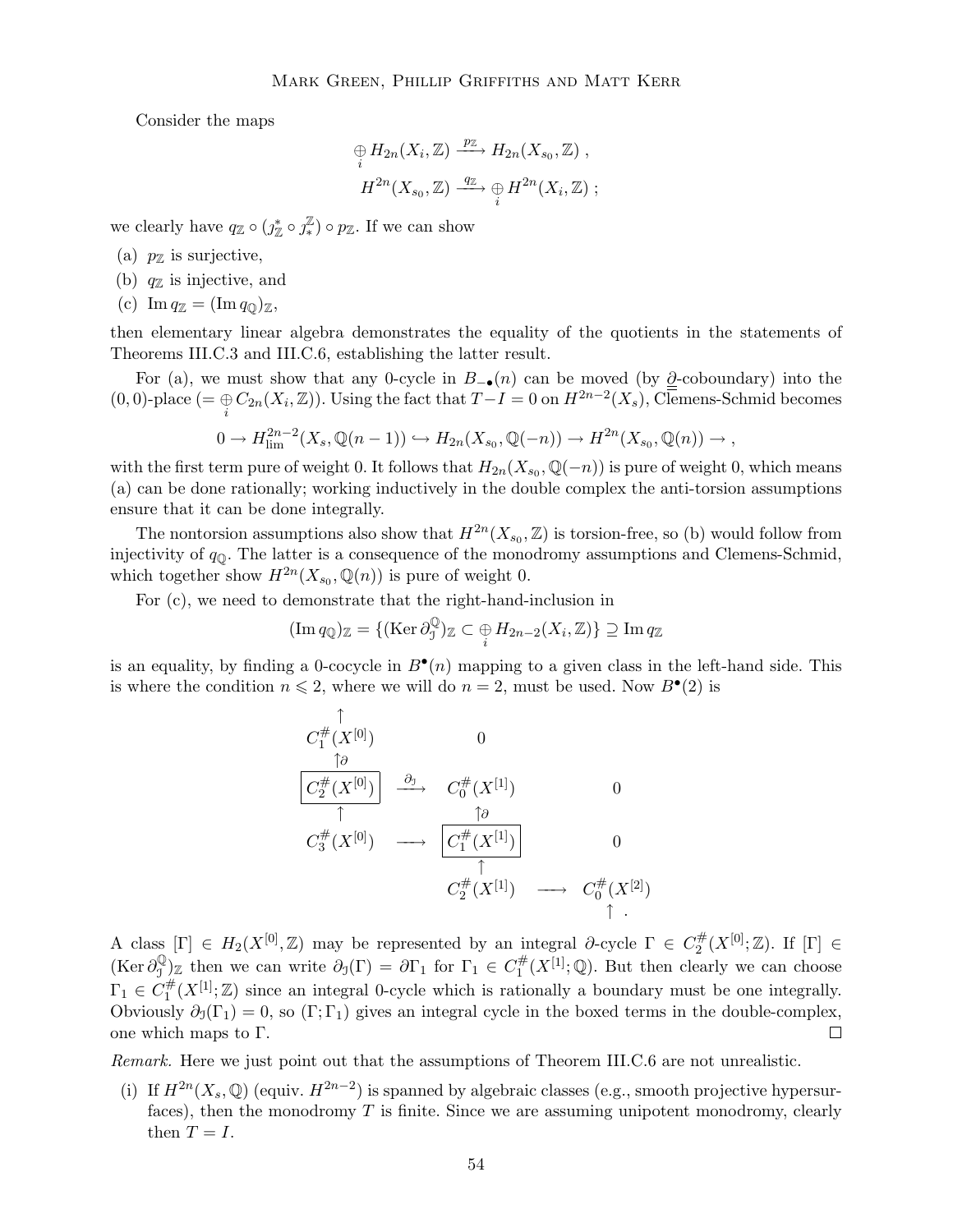- (ii) The process of semistable reduction involves blow-ups; this is not necessarily a problem from the standpoint of the nontorsion assumptions on the  $H^*(X^{[l]})$ . If a variety (like  $\mathbb{P}^m$  or a smooth hypersurface) with torsion-free (co)homology is blown up at a smooth center having no torsion in its own (co)homology, the result will have torsion-free cohomology.
- (iii) The double complex argument fails when  $n > 2$ .

CONCLUSION. In the geometric case this reduces the computation of  $G$  to an intersection calculation. More specifically, the map (III.C.5) is obtained by putting cycles in the image of  $\bigoplus_i H_{2n}(X_i, \mathbb{Z})$  in general position in X (or, if you want, in  $(\mathfrak{X}, \partial \mathfrak{X})$ ), and then intersecting them with the  $X_j \subset X_{s_0}$ . Example. For a pencil of cubics degnerating to a triangle



the mapping  $\underset{i}{\oplus} H_2(X_i) \to \underset{i}{\oplus} H_0(X_i)$  has matrix

$$
\left(\begin{array}{rrr}-2 & 1 & 1 \\ 1 & -2 & 1 \\ 1 & 1 & -2\end{array}\right) .
$$

Here we have used that  $X_i^2 = -2$ , which for example follows from symmetry and

$$
0 = (X_1 + X_2 + X_3)^2 = X_1^2 + X_2^2 + X_3^2 + 6.
$$

Adding the third column to two times the middle column and adding the first two columns to the third reduces the matrix to

$$
\left(\begin{array}{ccc}\n-2 & 3 & 0 \\
1 & -3 & 0 \\
1 & 0 & 0\n\end{array}\right).
$$

Since

$$
\mathbb{Z}/\mathbb{Z}\left\langle (-2,1),(3,-3)\right\rangle \cong \mathbb{Z}/3\mathbb{Z},
$$

it follows that

 $G \cong \mathbb{Z}/3\mathbb{Z}$ .

An example with  $n = 2$  will be worked out below.

#### IV. Examples

We shall consider the much studied example (cf., for example, [Sch] and [COGP])

$$
s\left(x_1^5 + x_2^5 + x_3^5 + x_4^5 + x_5^5\right) + x_1x_2x_3x_4x_5 = 0\,,\tag{IV.1}
$$

which we shall refer to as the Fermat/pentahedron  $(F/P)$  pencil. We are interested in  $(IV.1)$  in a neighborhood S of  $s = 0$ ; as usual we set  $s_0 = \{0\}$ . As written, the degeneration is not semistable;  $X_{s_0}$  will denote the fiber over  $s_0$  after semistable reduction, whereas P denotes  $\{x_1x_2x_3x_4x_5 = 0\}$ . We shall prove the

THEOREM IV.2. (i) The group  $G$  of components of the Néron model is

$$
G \cong (\mathbb{Z}/5\mathbb{Z})^3
$$

.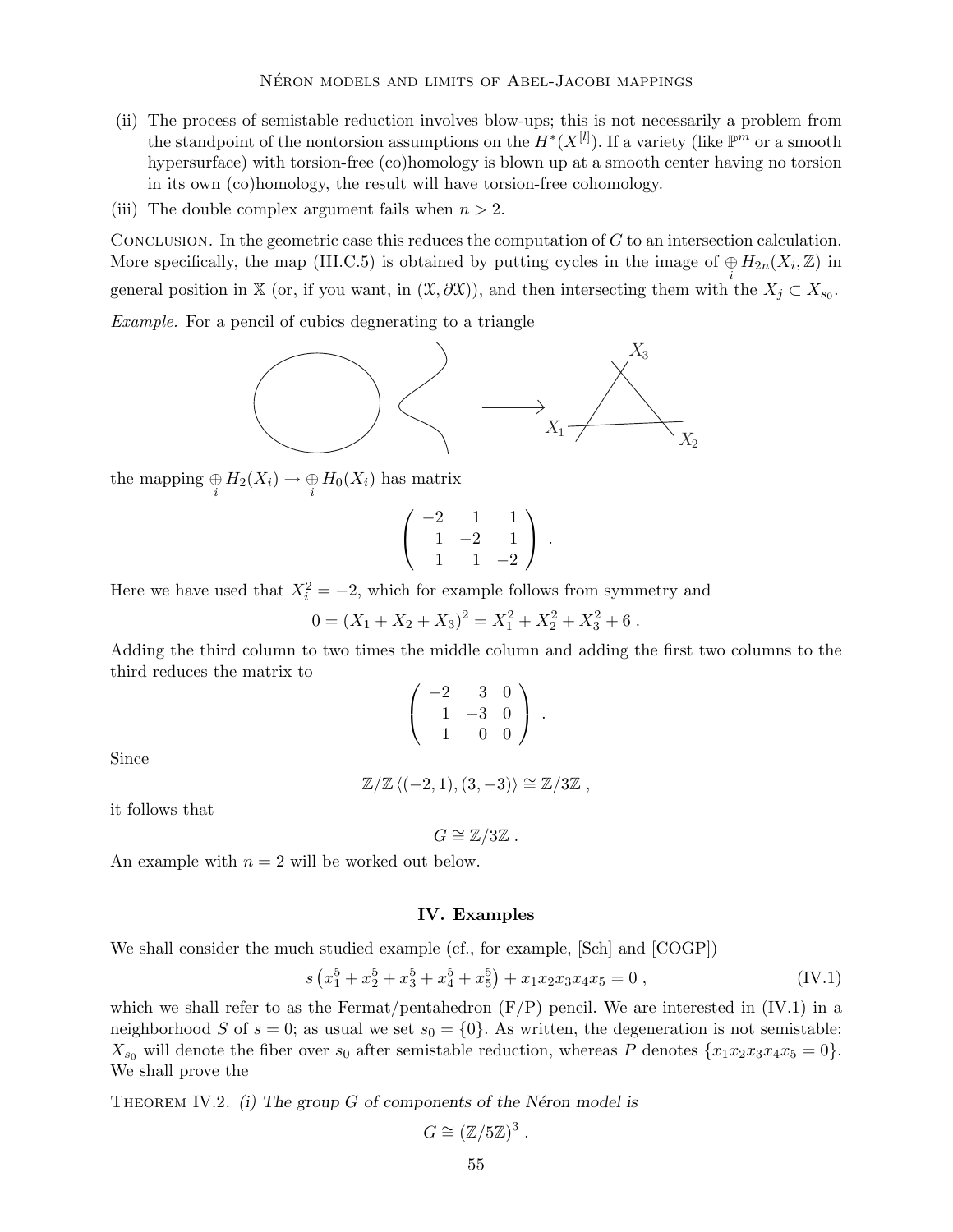(ii) Recalling our notation  $[ \ ]$  for the map  $\tilde{J}_{e,s_0} \to G$ , if  $L'_s$  and  $L''_s$  are lines in  $X_s$  such that the specializations  $L'_{s_0}$  and  $L''_{s_0}$  are in different faces of P, then

$$
\[\lim_{s \to s_0} AJ_{X_s}(L'_s - L''_s)\] \neq 0.
$$

Moreover, all of G is generated by the image of such limits.

If  $L'_{s_0}$  and  $L''_{s_0}$  both lie in the same face  $\mathbb{P}^3_j$  of P, then

$$
\operatorname{Gr}_{0}^{W}\left(\lim_{s\to s_{0}}\mathrm{AJ}_{X_{s}}(L'_{s}-L''_{s})\right)=\left(\operatorname{Gr}_{0}^{W}\left(\mathrm{AJ}(\rho)\right)\left(\mathrm{AJ}_{C_{ij}}(p'_{i}-p''_{i})\right)\right)
$$
(IV.3)

where  $p'_i = L'_{s_0} \cap C_{ij}$ ,  $p''_i = L''_{s_0} \cap C_{ij}$  for  $i < j$ , and  $C_{ij}$  are Fermat quintic curves in the faces, to be described below. We were not able to determine if the RHS is of finite order m in  $J(C_{ij})$ . If so, then for some non-zero integer  $m$  we would have

$$
\lim_{s \to s_0} AJ_{X_s}(m(L_s' - L_s'')) \in W_{-1}(J_{e,s_0})
$$

and this would be interpreted as an Abel-Jacobi image of a class in  $\text{CH}^2(-,1)$  of a surface  $X^{[1]}$ , to be defined below. Since we do not know this, in order to illustrate in this example how higher Chow groups do arise it is of interest to find a cycle  $W_{s_0}$  in  $W_k H^4_{\mathcal{M}}(X_{s_0}, \mathbb{Z}(2))$ ,  $k \leq -2$ , that deforms to a family of cycles  $W_s \in Z^2(X_s)$ .

THEOREM IV.4. There exists a cycle  $W_{s_0} \in Z^2_{\#}(X_{s_0})_{\text{hom}}$  with the properties:

- (i)  $W_{s_0}$  deforms to  $W_s \in Z^2(X_s)_{\text{hom}}$  for  $s \in S$ ;
- (ii) lim  $s\rightarrow 0$ Z  $\mathcal{L}_{\Gamma_s}(\omega(s) \in \mathbb{C}/\mathbb{Z}(2)$  is non-zero, for  $\omega(s) \in F_{e,s}^3$  as in (III.B.10).

(iii) 
$$
[W_{s_0}]_{\mathcal{M}} \in W_{-3}(H^4_{\mathcal{M}}(X_{s_0}, \mathbb{Z}(2)).
$$

The value in (ii) may be viewed as a projected image of  $AJ_{X_{s_0}}([W_{s_0}]_M)$ . From this we may infer the nontriviality of  $[W_{s_0}]_{\mathcal{M}}$  as well as  $\mathrm{AJ}_{X_s}(W_s)$  for general  $s \neq s_0$ , since  $J(X_{s_0}) \xrightarrow{\mathrm{J}(\rho)} J_{e,s_0}$ .

Remark. We recall that in this section S is a disc — we are not claiming that  $W_{s_0}$  deforms to the whole pencil.

The class of  $W_{s_0}$  lives naturally in  $\mathrm{CH}^2(\mathbb{C},3)$  and the limit in (ii) will be interpreted as a regulator. The forms  $\omega(s)$  are generators of  $H^0(\Omega^3_{X_s})$  for  $s \neq s_0$ , and  $\omega(s_0) \in H^0(\omega_{X_{s_0}})$  will be normalized in the proof of (ii).

As previously noted, the point of this example is to illustrate how regulators on the higher  $CH<sup>2</sup>(X<sub>I</sub>, |I| - 1)$  may appear as limits of the usual Abel-Jacobi maps on  $CH<sup>2</sup>(X<sub>s</sub>)<sub>hom</sub>$ .

## IV.A Semi-stable reduction

Let

$$
\begin{array}{ccc} \mathfrak{X}_1 & \subset & S \times \mathbb{P}^4 \\ \downarrow & & \\ S & & \end{array}
$$

be the variety (IV.1). We want to apply semi-stable reduction (SSR) to obtain

$$
\begin{array}{ccc}\n\mathfrak{X} & \longrightarrow & \mathfrak{X}_1 \\
\downarrow^{\pi} & & \\
S & & \n\end{array}
$$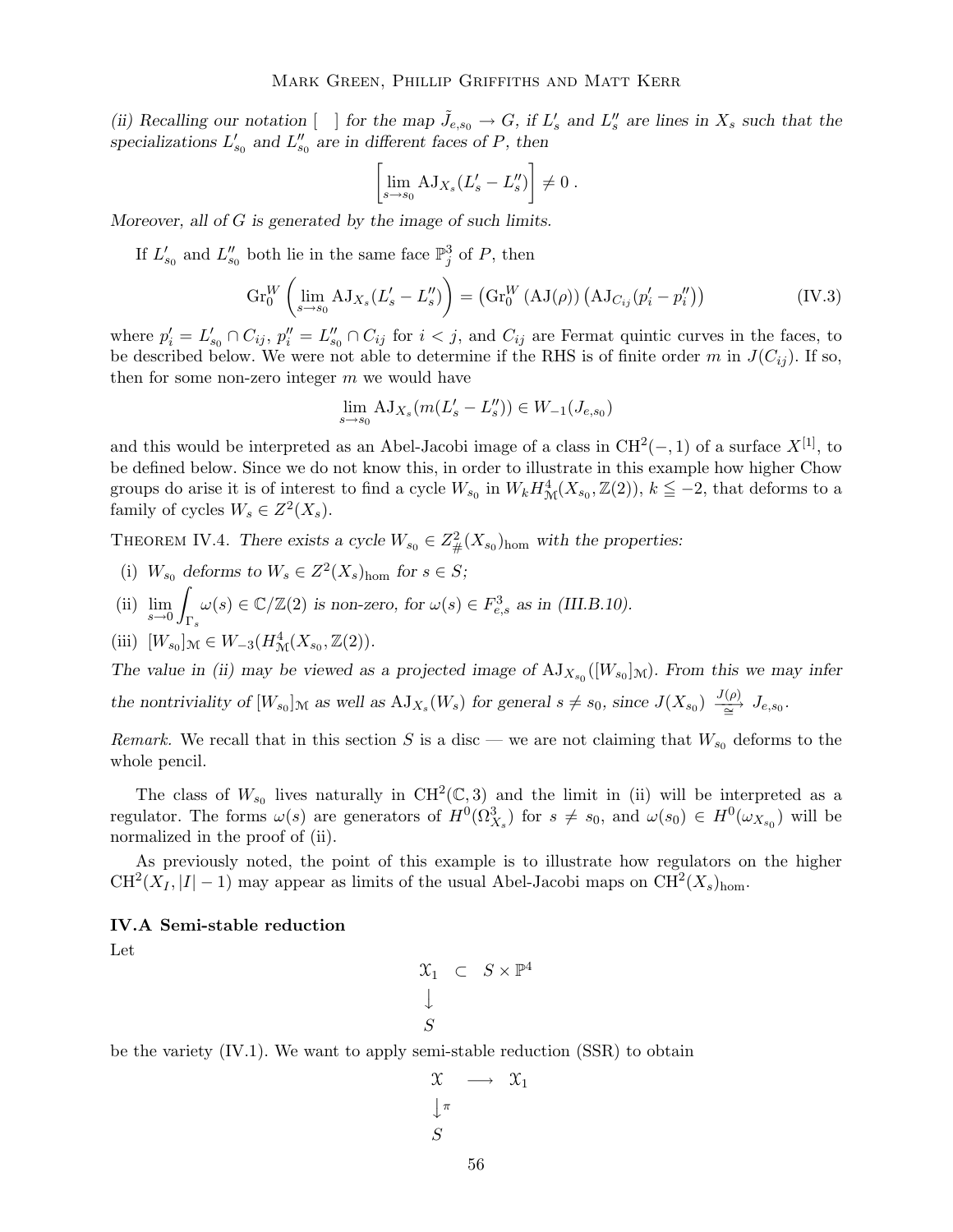so that our general theory can be applied to  $\mathfrak{X} \stackrel{\pi}{\rightarrow} S$ . The issue here is that  $\mathfrak{X}_1$  is singular where the base locus of the pencil (IV.1) meets the singularities  $\mathbb{P}^2_{ij}$  of P, and these singularities must be resolved. After working through this process we shall arrive at the

THEOREM IV.A.1. Let  $W_k(J_{e,s_0})$  denote the filtration induced by the monodromy weight filtration on the intermediate Jacobian  $J_{e,s_0} = F_{e,s_0}^0$  Ker  $N_{\mathbb{C}} \setminus \text{Ker } N_{\mathbb{C}} / (\mathcal{H}_{\mathbb{Z}})_{s_0}$ . Denote by C the Fermat quintic curve  $x^5 + y^5 = 1$ . Then the graded pieces of  $W_k(J_{e,s_0})$  are given by

$$
\begin{cases}\n\operatorname{Gr}_0 \cong \bigoplus^{10} J(C)(-1) \\
\operatorname{Gr}_{-1} = 0 \\
\operatorname{Gr}_{-2} \cong \bigoplus^{40} (\mathbb{C}/\mathbb{Z}(1)) \\
\operatorname{Gr}_{-3} \cong \mathbb{C}/\mathbb{Z}(2)\n\end{cases}
$$

We shall use the following notations:

- $P = \bigcup_i \mathbb{P}_i^3;$
- $S = \bigcup_i S_i$  where the union of the Fermat surfaces  $S_i = F \cap \mathbb{P}_i^3$  constitutes the base locus of  $(IV.1);$
- $\mathbb{P}_{ij}^2 = \mathbb{P}_i^3 \cap \mathbb{P}_j^3$ ,  $\mathbb{P}_{ijk}^2 = \mathbb{P}_i^3 \cap \mathbb{P}_j^3 \cap \mathbb{P}_k^3$  etc.;
- $C_{ij} = \mathbb{P}_j^3 \cap S_i$  are Fermat quintic curves, the union of whose images in P constitutes the singular part of the base locus in  $P$ ;
- $X_{s_0} = \bigcup_i X_i$  where  $X_i \to \mathbb{P}^3_i$  is obtained by a sequence of blow-ups.

Then for the  $X_i$  we have:

$$
(i) \ \ X_1 = \mathbb{P}_1^3;
$$

- (ii)  $X_2 = \text{blow-up of } \mathbb{P}_2^3 \text{ along } C_{12} \text{ with } B_{12} \cong \mathbb{P}(\mathbb{O}_C(1) \oplus \mathbb{O}_C(5)) \text{ the resulting } \mathbb{P}^1\text{-bundle over } C_{12};$
- (iii)  $X_3 =$  blowup of  $\mathbb{P}_3^3$  along  $C_{13}$  to get  $B_{13}$ , followed by the blow up along the proper transform of  $C_{23}$  to get  $B_{23}$ . The second blow up yields a blow up of  $B_{13}$  at the 5 points where  $C_{23}$ intersects it; denote this by  $\tilde{B}_{13}$ ;
- (iv)  $X_4 =$  blow up of  $\mathbb{P}_4^3$  along  $C_{14}$  to get  $B_{14}$ , then blow up  $C_{24}$  to get  $B_{24}$ , which yields a  $\tilde{B}_{14}^{(0)}$  as with  $\tilde{B}_{13}$  above. Then blowing up along  $C_{34}$  gives  $B_{34}$ ,  $\tilde{B}_{14}^{(1)}$  and  $\tilde{B}_{24}^{(0)}$ ;
- (v) Finally, blow up  $\mathbb{P}^3_5$  as follows to obtain  $X_5$ :

$$
C_{15} \sim B_{15}
$$
  
\n
$$
C_{25} \sim \tilde{B}_{15}^{(0)}, B_{25}
$$
  
\n
$$
C_{35} \sim \tilde{B}_{15}^{(1)}, \tilde{B}_{25}^{(0)}, B_{35}
$$
  
\n
$$
C_{45} \sim \tilde{B}_{15}^{(2)}, \tilde{B}_{25}^{(1)}, \tilde{B}_{35}^{(0)}, B_{45}
$$
.

Note that this process is asymmetric, since each  $C_{ij}$  only gets blown up in one of the faces of  $P$ containing it. These  $\mathbb{P}^1$  bundles then get further blown up at points of intersection as in (iii) above.

The motivation for this seemingly arbitrary procedure is as follows: if we take the proper transform of  $\mathfrak{X}_1$  under blow-up of  $\mathbb{P}^4$  along  $S_1, S_2, S_3, S_4, S_5$  (in that order), then the  $\{X_s\}_{s\neq s_0}$  remain unchanged while P is replaced by  $X_{s_0}$  as just described. One checks in local coordinates that the resulting X is smooth and  $X_{s_0} = \pi^{-1}(s_0)$  is a reduced SNCD in X.

The picture of the  $E_1$ -term of the spectral sequence associated to  $B_{x_{s_0}}^{l,k}(2)$  (see §III.A), where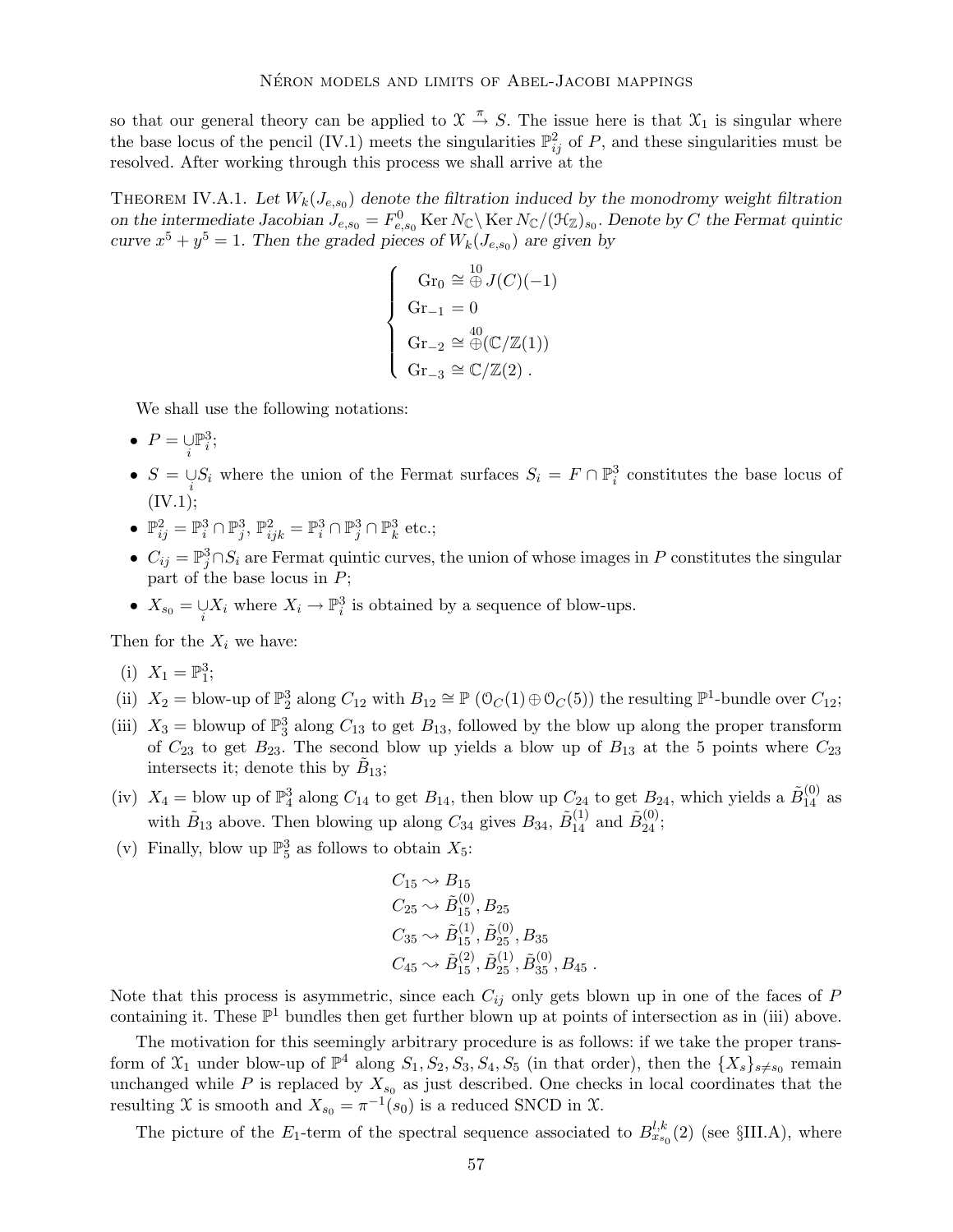the columns are the cohomology groups, is



This gives for the  $E_2$  term, where the circled part is  $H^3(X_{s_0})$ :



To prove the theorem we need to show that the map  $J(X_{s_0}) \xrightarrow{J(\rho)} J_{e,s_0}$  is an isomorphism, or equivalently that  $\rho$  in the Clemens-Schmid sequence

$$
H_5(X_{s_0}) \to H^3(X_{s_0}) \xrightarrow{\rho} H^3_{\text{lim}}(X_s)
$$

is injective. This follows from the above picture of  $E_2$ , which gives  $H_5(X_{s_0})=0$ .

# IV.B Proof of Theorem IV.2

We shall use Theorem III.C.6, together with the calculations in section IV.A above, to show that for the  $F/P$  pencil

$$
G \cong (\mathbb{Z}/5\mathbb{Z})^3.
$$

So far as we know, this is the first explicit computation of a Néron model in a non-classical  $-$  i.e.  $N^2 \neq 0$  — situation.

We shall follow the notations from section IV.A, together with the following: First recall that X is obtained by *sequentially* blowing up  $\mathbb{P}^4$  along  $S_1$ ,  $S_2$ ,  $S_3$ ,  $S_4$ ,  $S_5$ ; hence the previously noted asymmetry of  $X_{s_0}$ . We will use the notation (i)–(v) from the description of  $X_{s_0}$  in §IV.A, as well as the following:

- We denote by  $P_1 \subset X_1$  a generic 2-plane, and by  $\tilde{P}_i$ ,  $i \geq 2$ , the blow up of a generic  $P_i \cong \mathbb{P}^2 \subset \mathbb{P}^3_i$ along the points which arise from the blowing up process described in IV.A;
- $L_i$  is the proper transform in  $X_i$  of general line in  $\mathbb{P}^3_i$ ; and finally
- $F_{ij}$  is a general  $\mathbb{P}^1$  fibre of  $\tilde{B}_{ij} \to C_{ij}$ .

We want to compute the map, with  $\mathbb{Z}$ -coefficients

$$
\underset{i}{\oplus} H_4(X_i) \xrightarrow{\mu} \underset{j}{\oplus} H_2(X_j) ,
$$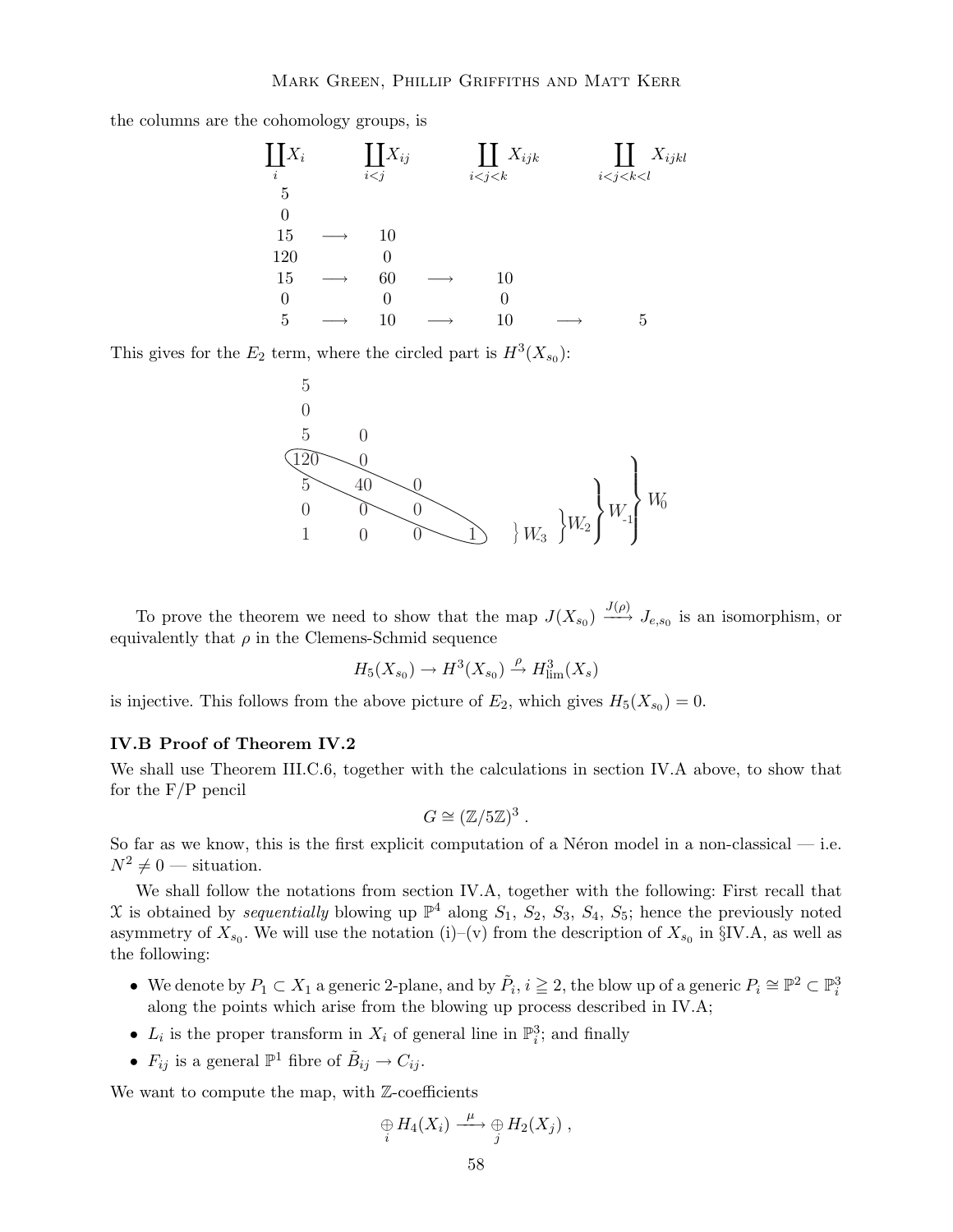obtained by putting a cycle on  $X_i$  in general position in X and then intersecting with the  $X_j$ . Obviously the tricky maps are the

$$
H_4(X_i) \to H_2(X_i) \tag{IV.B.1}
$$

We shall use the following integral bases for these homology groups:

$$
H_4(X_1) = \langle P_1 \rangle
$$
  
\n
$$
H_4(X_2) = \langle \tilde{P}_2, B_{12} \rangle
$$
  
\n
$$
H_4(X_3) = \langle \tilde{P}_3, \tilde{B}_{13}, B_{23} \rangle
$$
  
\n
$$
H_4(X_4) = \langle \tilde{P}_4, \tilde{B}_{14}, \tilde{B}_{24}, B_{34} \rangle
$$
  
\n
$$
H_4(X_5) = \langle \tilde{P}_5, \tilde{B}_{15}, \tilde{B}_{25}, \tilde{B}_{35}, B_{45} \rangle
$$
  
\n
$$
H_4(X_5) = \langle \tilde{P}_5, \tilde{B}_{15}, \tilde{B}_{25}, \tilde{B}_{35}, B_{45} \rangle
$$
  
\n
$$
H_4(X_5) = \langle L_5, F_{15}, F_{25}, F_{35}, F_{45} \rangle
$$

Then the matrix of the map (IV.B.1) expressed in the above bases is

|       |                              | $X_1$          |                  | $X_2$            |               | $X_3$            |                    | $X_4$          |                  |                  | $X_5$            |                  |                  |                  |                  |          |
|-------|------------------------------|----------------|------------------|------------------|---------------|------------------|--------------------|----------------|------------------|------------------|------------------|------------------|------------------|------------------|------------------|----------|
|       |                              | $P_1$          | $P_{2}$          | $B_{12}$         | $\tilde{P}_3$ | $\tilde{B}_{13}$ | $\mathcal{B}_{23}$ | $\tilde{P}_4$  | $\tilde{B}_{14}$ | $\tilde{B}_{24}$ | $B_{34}$         | $\tilde{P}_5$    | $\tilde{B}_{15}$ | $\tilde{B}_{25}$ | $\tilde{B}_{35}$ | $B_{45}$ |
| $X_1$ | $L_1$                        | $-4$           |                  | 5                |               | 5                |                    |                | 5                |                  | 0                |                  | 5                |                  |                  | $\Box$   |
| $X_2$ | $L_2$                        | 1              |                  | 5                |               |                  | 5                  |                |                  | 5                | $\Omega$         |                  |                  | 5                |                  |          |
|       | $F_{\scriptscriptstyle{12}}$ | $-5$           | 5                | 10               |               | 5                | $-5$               |                |                  |                  |                  |                  |                  |                  |                  |          |
| $X_3$ | $L_3$                        | 1              |                  | $\left($         |               | $-5$             | -5                 |                |                  |                  | 5                |                  |                  |                  |                  |          |
|       | $F_{13}$                     | -5             |                  | $\overline{5}$   | 5             | 10               | 5                  |                | 5                | $\left( \right)$ | -5               |                  | 5.               |                  |                  |          |
|       | $F_{23}$                     | $\theta$       | -5               | -5               | 5             | $5^{\circ}$      | 10                 | 0              | $\left( \right)$ | 5                | $-5$             | $\left( \right)$ | $\left( \right)$ | 5                | -5               |          |
|       | $L_4$                        | 1              | 1                | $\theta$         |               | $\theta$         | $\theta$           | $^{-4}$        | -5               | -5               | -5               | 1                | $\theta$         | $\theta$         | $\cup$           | 5        |
|       | $F_{14}$                     | $-5$           |                  | 5                |               | 5                | $\Omega$           | 5              |                  |                  | 5                |                  | 5                |                  |                  | 5        |
| $X_4$ | $F_{24}$                     | $\Omega$       |                  |                  |               |                  | 5                  | 5              |                  |                  | 5                |                  |                  |                  |                  | 5        |
|       | $F_{34}$                     | $\Omega$       |                  | $\left( \right)$ |               | -5               | -5                 | 5              | 5                | $\frac{5}{2}$    | 10               |                  |                  |                  |                  |          |
|       | $L_5$                        |                |                  | $\left( \right)$ |               |                  | $\theta$           |                |                  |                  | 0                |                  |                  |                  |                  |          |
| $X_5$ | $F_{15}$                     | $-5$           | $\left( \right)$ | 5                |               | 5                | $\theta$           | 0              | 5                | $\left( \right)$ | $\theta$         | 5                | 10               | 5                | 5                | 5        |
|       | $F_{25}$                     | $\theta$       | 5                | 5                |               |                  | 5                  | 0              |                  |                  | $\left( \right)$ | 5                |                  |                  |                  | 5        |
|       | $F_{35}$                     | $\theta$       |                  | $\Omega$         |               | $\overline{5}$   | $-5$               | 0 <sup>1</sup> |                  |                  | $\overline{5}$   | 5                |                  |                  |                  |          |
|       | $F_{\scriptscriptstyle 45}$  | $\overline{0}$ | $\cup$           | $\left( \right)$ |               |                  | $\left( \right)$   | ं              |                  | -b               | -5               | 5                | 5                | 5                | 5                | 10       |

An integral column reduction, analogous to one in the simple example in Section III.C of cubics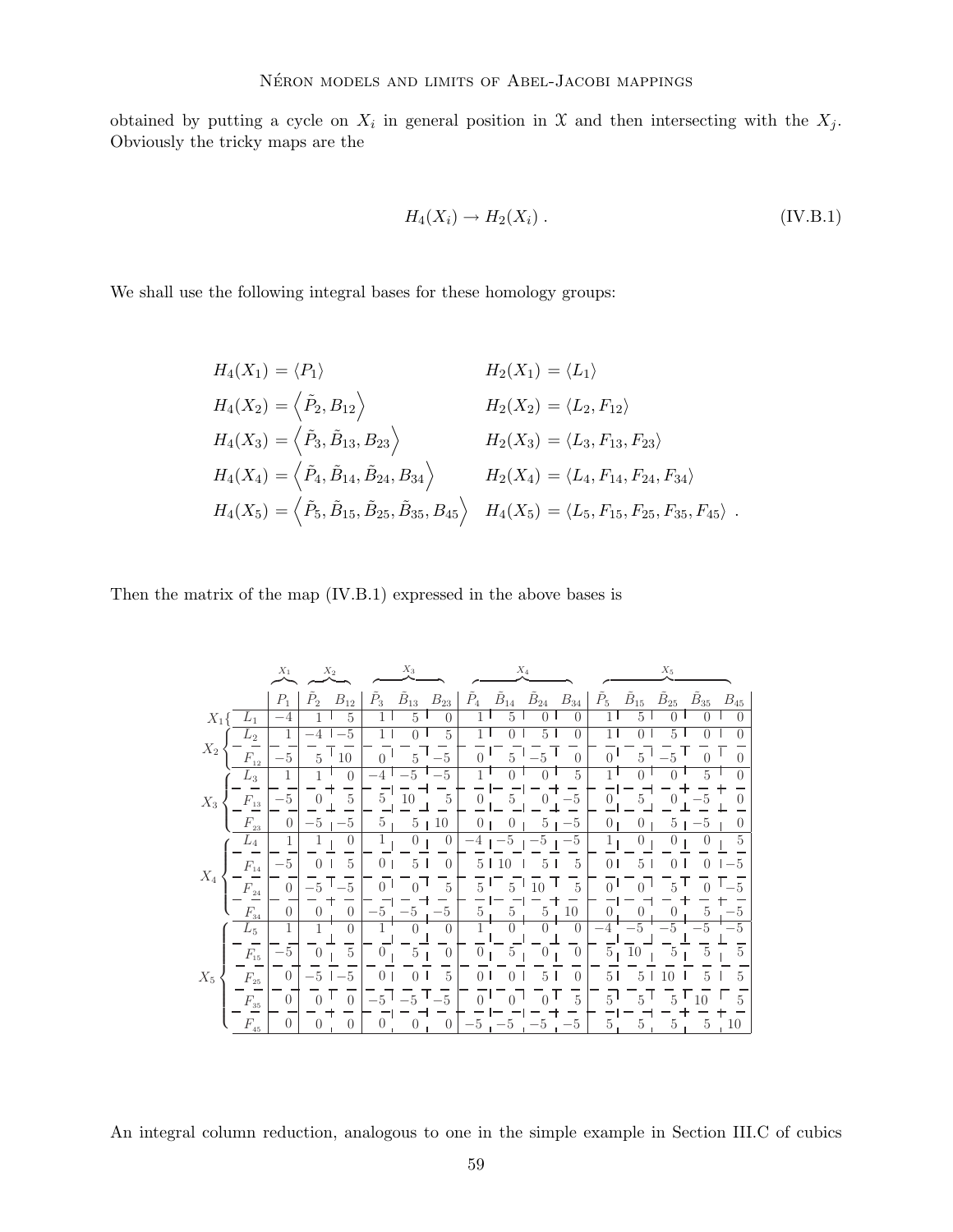degenerating to a triangle, gives

|                  | $P_1 + B_{12} + B_{23}$ | $B_{12} + B_{23}$ | $B_{23}$         | $B_{34}$         |                    |
|------------------|-------------------------|-------------------|------------------|------------------|--------------------|
| $\overline{X}_1$ | 1                       | $\mathbf 5$       | $\boldsymbol{0}$ | $\boldsymbol{0}$ | $L_1$              |
| $X_2$            | 1                       | 0                 | 5                | 0                | $L_2$              |
|                  | $\overline{0}$          | $\overline{5}$    | $\mathbf 5$      | $\overline{0}$   | $F_{12}$           |
|                  | $\overline{4}$          | $-5$              | $-5$             | $\overline{5}$   | $L_3$              |
| $X_3$            | $\overline{5}$          | $10\,$            | $\overline{5}$   | $\rm 5$          | $\mathcal{F}_{13}$ |
|                  | $\overline{5}$          | $\rm 5$           | 10               | $-5\phantom{.0}$ | $F_{23}$           |
|                  | 1                       | $\theta$          | $\left( \right)$ | $\overline{5}$   | $L_4$              |
| $\mathcal{X}_4$  | $\overline{0}$          | $\bf 5$           | $\boldsymbol{0}$ | $\overline{5}$   | $\mathcal{F}_{14}$ |
|                  | $\Omega$                | $\overline{0}$    | $\overline{5}$   | $\overline{5}$   | $\mathcal{F}_{24}$ |
|                  | $-5$                    | $\overline{5}$    | $\rm 5$          | 10               | $F_{34}$           |
|                  |                         | 0                 | $\boldsymbol{0}$ | 0                | $L_5$              |
|                  | $\mathbb{J}$            | $\overline{5}$    | $\boldsymbol{0}$ | Œ                | $\mathcal{F}_{15}$ |
| $X_5$            | $\overline{0}$          | 0                 | $\overline{5}$   | Œ                | $\mathcal{F}_{25}$ |
|                  | $-5$                    | -5                | $\overline{5}$   | $\rm 5$          | $\mathcal{F}_{35}$ |
|                  | $\overline{0}$          | $\theta$          | $\overline{0}$   | 5                | $F_{45}$           |

The circled rows also make it clear that the column vectors give an integral basis for  $\text{Im}(\mu_{\mathbb{Z}})$ , and the vectors

$$
\begin{cases}\n\mu(P_1 + B_{12} + B_{23}) \\
\frac{\mu(B_{12} + B_{23})}{5} \\
\frac{\mu(B_{23})}{5} \\
\frac{\mu(B_{34})}{5}\n\end{cases}
$$
\n(IV.B.2)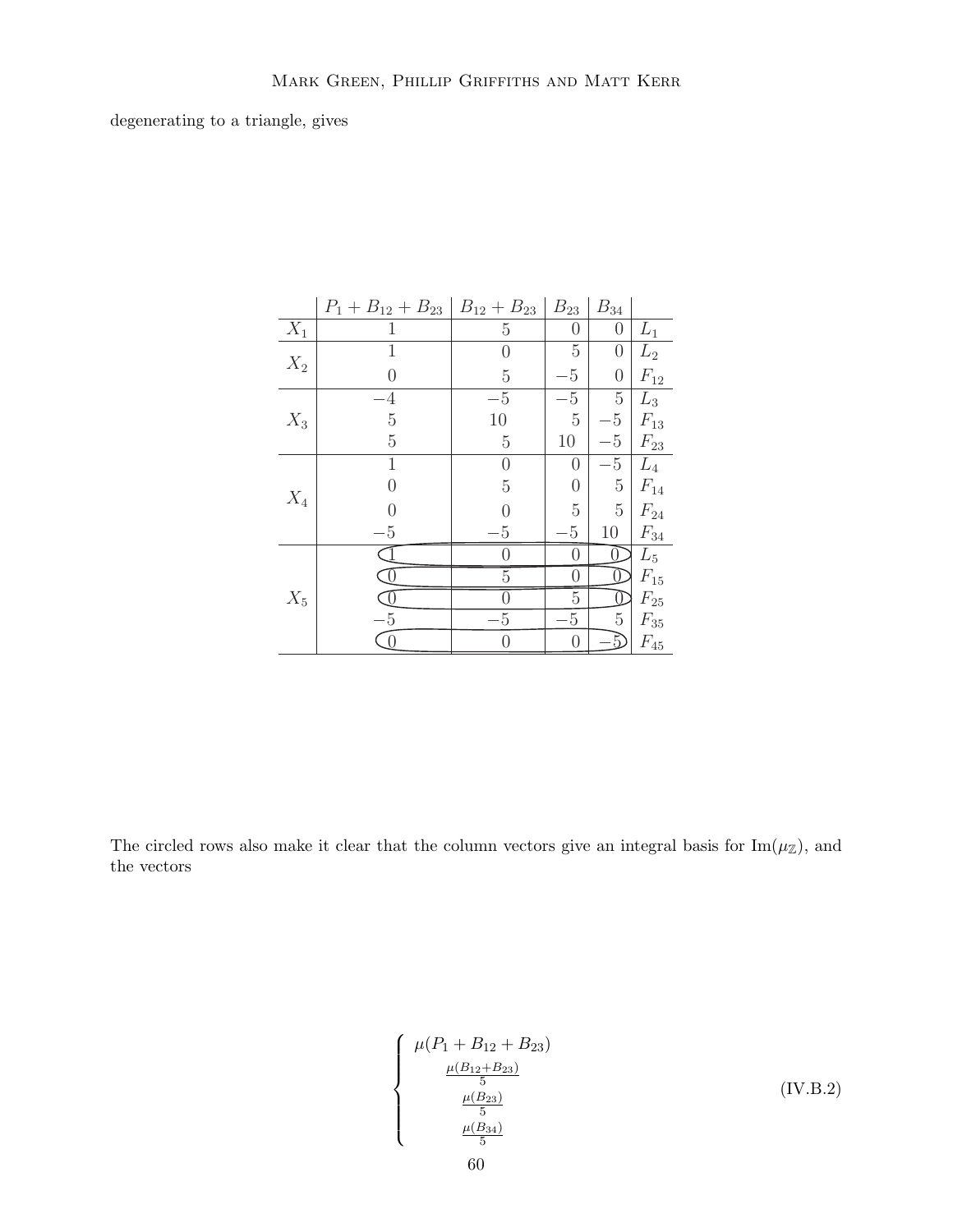are a basis for  $\text{Im}(\mu_{\mathbb{Q}}) \cap \mathbb{Z}^{15} = \text{Ker}\{\nu_{\mathbb{Z}} : H^4(X_{s_0}) \to H^4(X_s)\}.$  Thus  $G \cong (\mathbb{Z}/5\mathbb{Z})^3$  with generators

|                 | $\mu(B_{12}+B_{23})$ | $\mu(B_{23})$    | $\mu(B_{34})$    |                    |
|-----------------|----------------------|------------------|------------------|--------------------|
|                 | $\overline{5}$       | $\rm 5$          | $\rm 5$          |                    |
| $\mathcal{L}_1$ | $\bigcup$            | $\overline{0}$   | $\boldsymbol{0}$ |                    |
| $\mathcal{L}_2$ | $\boldsymbol{0}$     | I                | $\boldsymbol{0}$ |                    |
|                 | $\mathbf{1}$         | $-1$             | $\overline{0}$   | $\mathcal{F}_{12}$ |
| ${\cal L}_3$    | $\hat{1}$            | $\frac{1}{2}$    | I                |                    |
|                 | $\overline{2}$       | $\mathbf{1}$     | $-1$             | $\mathcal{F}_{13}$ |
|                 | $\mathbf 1$          | $\mathbf 1$      | $^{-1}$          | $\mathcal{F}_{23}$ |
| $\mathcal{L}_4$ | $\boldsymbol{0}$     | $\theta$         | $(-1)$           |                    |
|                 | $\mathbf{1}$         | $\overline{0}$   | $\,1$            | $\mathcal{F}_{14}$ |
|                 | $\overline{0}$       | $\mathbf{1}$     | $\mathbf 1$      | $\mathcal{F}_{24}$ |
|                 | $-1$                 | $^{-1}$          | $\overline{2}$   | $\mathcal{F}_{34}$ |
| $\mathcal{L}_5$ | $\theta$             | $\boldsymbol{0}$ | $\boldsymbol{0}$ |                    |
|                 | $\mathbf{1}$         | $\overline{0}$   | $\overline{0}$   | $\mathcal{F}_{15}$ |
|                 | $\overline{0}$       | $\mathbf{1}$     | $\overline{0}$   | $\mathcal{F}_{25}$ |
|                 | $\mathbf 1$          | $\mathbf 1$      | $\mathbf 1$      | $\mathcal{F}_{35}$ |
|                 | $\overline{0}$       | $\overline{0}$   | $-1$             | $\mathcal{F}_{45}$ |

This completes the proof of (i) in Theorem IV.2.

We now turn to the proof of (ii) in that theorem. A family of lines on X is a cycle  $\mathcal{L}' \in Z^2_{\#}(\mathcal{X})$ with linear restrictions  $\mathcal{L}' \cdot X_s$ ,  $s \neq s_0$ . Its limit is

$$
L'_{s_0} := \mathcal{L}' \cdot X_{s_0} \in Z^2_{\pi}(X_{s_0}) .
$$

The components  $L'_i$  of  $L'_{s_0}$  obviously will then satisfy matching conditions along the  $X_{ij}$ . So retaining our above notation  $L_i$  for the cohomology class of the proper transform of a generic line on  $\mathbb{P}_i^3$ , we cannot expect, for example,  $L_1 - L_j$  ( $j \ge 2$ ) to give the class in  $\bigoplus_i H_2(X_i)$  of a "limit of differences of lines". Such a difference would not satisfy matching, would not give a cohomology class on  $X_{s_0}$  and would not deform. Rather,  $L_1 - L_j$  ( $j \geq 2$ ) must be tweaked by  $F_{ij}$ 's to cancel face intersections.

With this understood, and referring to (IV.B.2), there are *unique* cohomology classes in Ker  $\rho$  = Ker  $\nu_{\mathbb{Z}}$  representing such limits and coming from cycles homologous to zero on  $X_s$  for  $s \neq s_0$ 

$$
\frac{1}{5}\mu(B_{12}) = L_1 - L_2 + 2F_{12} + F_{13} - F_{23} + F_{14} - F_{24} + F_{15} - F_{25}
$$
\n
$$
\frac{1}{5}\mu(B_{12} + B_{23}) = L_1 - L_3 + F_{12} + 2F_{13} + F_{23} + F_{14} - F_{34} + F_{15} - F_{35}
$$
\n
$$
\frac{1}{5}\mu(B_{12} + B_{23} + B_{34}) = L_1 - L_4 + F_{12} + F_{13} + 2F_{14} + F_{24} + F_{34} + F_{15} - F_{45}
$$
\n
$$
-\mu(P_1) - \frac{1}{5}\mu(3B_{12} + 2B_{23} + B_{24}) = L_1 - L_5 + F_{12} + F_{13} + 2F_{15} + F_{25} + F_{35} + F_{45}.
$$

These are all non-zero under the projection Ker  $\rho \to G$ , and map onto generators for G under different choices of lines. different choices of lines.

*Remark.* An interesting issue is when a line  $L \subset \mathbb{P}^3_1$  is the limit of actual lines  $L_s \subset X_{s_0}$ , not just

 $\Box$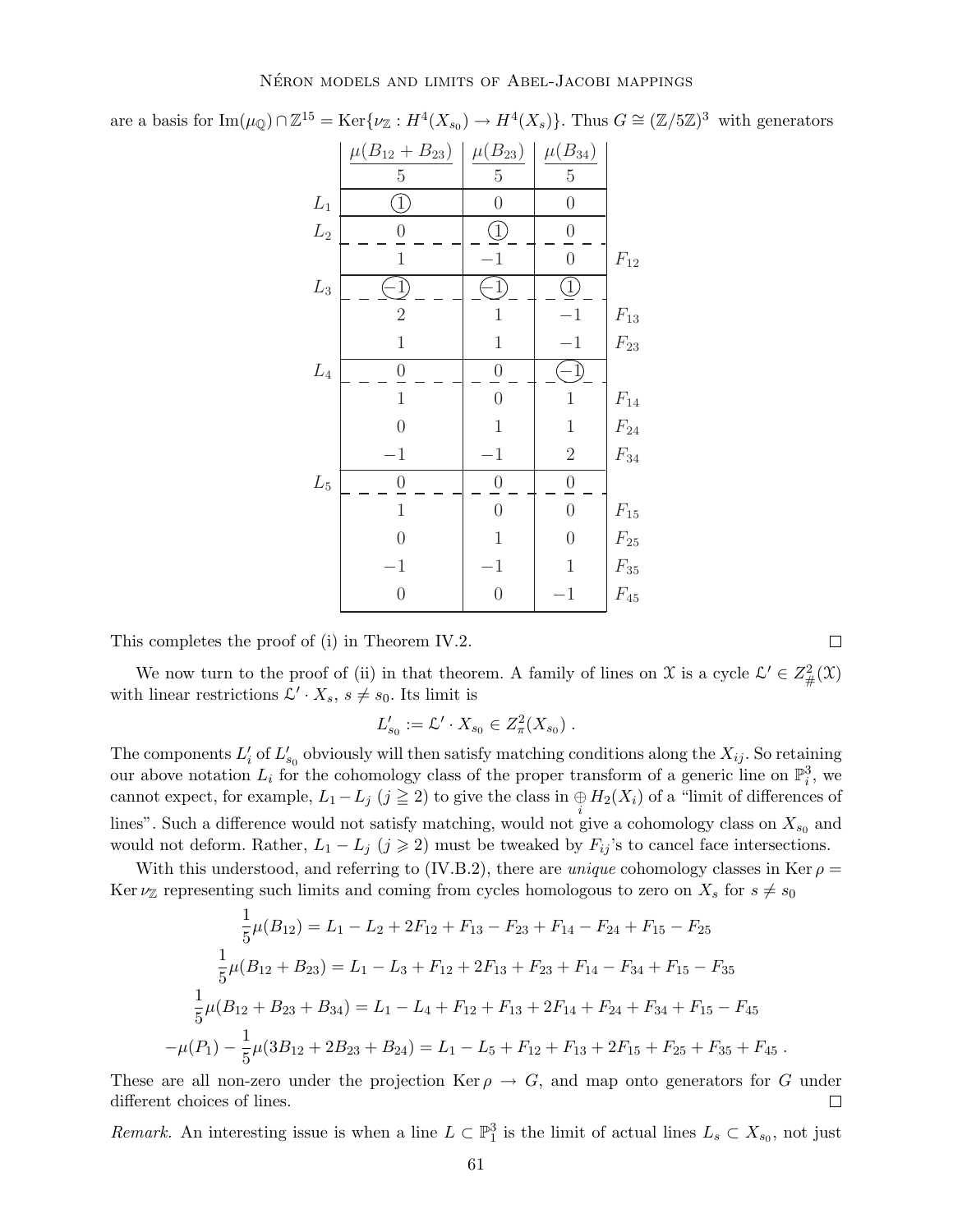at the cohomology level. The condition, due to Sheldon Katz [Kat2] is that  $L$  meet all the quintic curves  $C_{1i}$ ,  $i \geq 2$ . The reason for the necessary condition is that, for  $s \neq s_0$ ,  $L_s$  will meet each component  $S_i$  of the base locus, and therefore in the limit will meet  $S_i \cap \mathbb{P}_i^3 = C_{ji}$ .

## IV.C Proof of Theorem IV.4

Step one: Recall our notation

$$
X_{s_0}=X_1\cup X_2\cup X_3\cup X_4\cup X_5
$$

where  $X_5$  is the facet of the pentahedron that has all four Fermat curves  $C_{i_5} \subset \mathbb{P}_i^3 \cap \mathbb{P}_5^3$  $1 \leq i \leq 4$ blown up. We want to construct a cycle

$$
Z_{s_0} = (0, 0, 0, 0, Z_5) \tag{IV.C.1}
$$

in the kernel of

$$
\underset{i}{\oplus} Z_{\#}^2(X_i) \to \underset{i < j}{\oplus} Z_{\#}^2(X_{ij}) \tag{IV.C.2}
$$

and which deforms to  $X_s$  for s near  $s_0$ , to give a cycle  $\mathcal{Z} \in Z^2_{\pi}(\mathcal{X})$  with  $\mathcal{Z} \cdot X_{s_0} = Z_{s_0}$ .

We denote by  $X_5 \overset{\sigma}{\rightarrow} \mathbb{P}_5^3$  the projection, and by  $\tilde{S}_5 \subset X_5$  the proper transform of the Fermat quintic surface  $S_5 \subset \mathbb{P}_5^3$ .

DEFINITION. A cycle  $Z_5 \in Z^2(X_5)_{\text{hom}}$  is "good" if it does not meet the intersections  $X_{j_5} = X_j \cap X_5$ for  $1 \leq j \leq 4$ , and if its intersections with each  $\tilde{B}_{j5}$  are contained in  $\tilde{B}_{j5} \cap \tilde{S}_5$ .

LEMMA IV.C.3.  $Z_5$  is good if, and only if, the irreducible components of  $\sigma(Z_5)$ :

- (i) do not meet  $\mathbb{P}^2_{j_5} \backslash C_{j_5}$
- (ii) are tangent to  $S_5$  where they meet  $C_{j_5}$ , and
- (iii) are tangent to  $S_5$  to 2<sup>nd</sup> order where they meet the  $P_{ijk\nu}^{\alpha}$

LEMMA IV.C.4. If  $Z_5$  is good, then the cycle  $Z_{s_0}$  given by (IV.C.1) deforms to  $Z_s \in Z^2(X_s)$  for s near  $s_0$ . Moreover, it is in the kernel of the map (IV.C.2).

The proof of Lemma IV.C.3 is by explicit computation in local coordinates; Lemma IV.C.4 is checked by methods similar to those in [Kat1].

The double complex that computes  $H^4_{\mathcal{M}}(X_{s_0}, \mathbb{Z}(2))$  is

$$
\begin{array}{cccc}\n\oplus Z_{\#}^{2}(X_{i}) & \xrightarrow{\partial_{\mathcal{I}}} & \oplus Z_{\#}^{2}(X_{ij}) \\
\uparrow & \uparrow & \uparrow \\
& \longrightarrow & \oplus Z_{\#}^{2}(X_{ij}, 1) & \longrightarrow \\
& & \uparrow & \uparrow \\
& & \longrightarrow & \oplus Z_{\#}^{2}(X_{ijk, 2}) & \longrightarrow \\
& & & \downarrow \\
& & & \downarrow \\
& & & & \downarrow \\
& & & & \downarrow\n\end{array}
$$
\n(IV.C.5)\n
$$
\begin{array}{cccc}\n\uparrow & & & & \\
& & \uparrow & & & \\
& & & \downarrow & & \uparrow \\
& & & & \downarrow & & \downarrow \\
& & & & & \downarrow \\
& & & & & \downarrow \\
& & & & & \downarrow \\
& & & & & \downarrow \\
& & & & & \downarrow \\
& & & & & \downarrow\n\end{array}
$$

The idea in step one is to construct a cycle in  $\oplus Z_{\#}^2(X_{ijkl},3)$  that satisfies a related but different notion of "goodness", and then to move this cycle by a  $\partial g$ -coboundary in (IV.C.5) to Ker( $\partial_0$ ) ⊆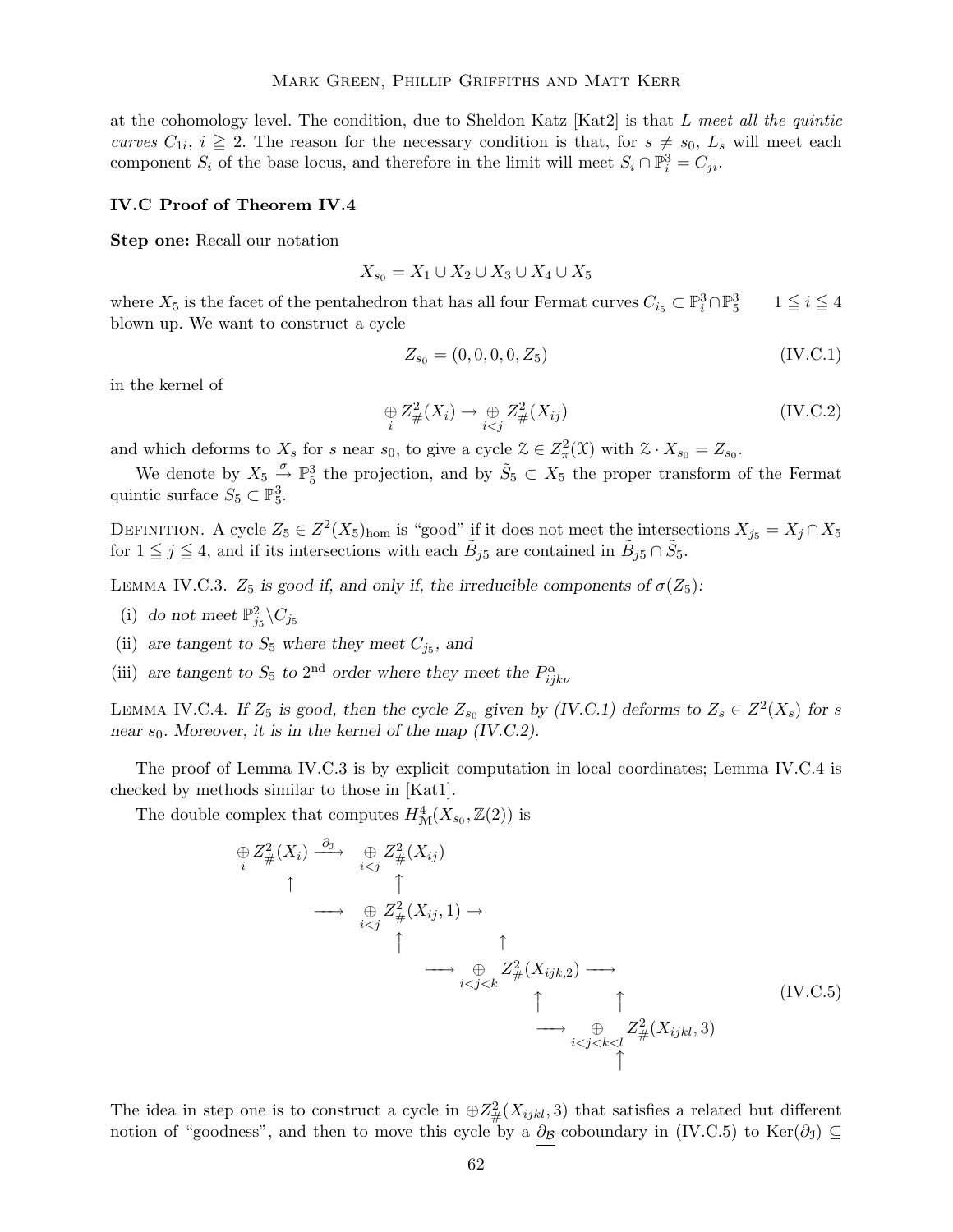$\bigoplus_i Z^2_{\#}(X_i)$  where it will be a  $(0,0,0,0,Z_5)$  with the resulting cycle  $Z_5$  being good as in the definition above. By construction

$$
[Z_{s_0}]_{\mathcal{M}} \in W_{-3}H^4_{\mathcal{M}}(X_{s_0},\mathbb{Z}(2)) .
$$

DEFINITION.  $f(u), g(u) \in \mathbb{C}(\mathbb{P}^1)^*$  is a good pair if

- (i)  $f(0) = 1 = g(\infty)$
- (ii)  $f|_{|(g)|} = 1 = g|_{|(f)|}$
- (iii) the poles of f are of order 2, except at  $u = 1$  where order 3 is permitted.

The last condition will only be relevant to the deformability of the  $Z_5$  to be constructed; (i) and (ii) are essential for moving it in (IV.C.5).

Example.

$$
f(u) = \frac{(1+u)^3}{(1-u)^3}, \ \ g(u) = \frac{(1-\sqrt{-3}/u)^3}{(1+\sqrt{-3}/u)^3}
$$

.

Setting  $\square = (\mathbb{P}^1 \setminus \{1\})$ , the graph of the pair  $f, g$  in  $\mathbb{P}^1 \times \square \times \square$  gives an element

$$
W_{\text{rel}} = \{f(u), g(u)\} \in \text{CH}^2((\mathbb{P}^1, \{0, \infty\}), 2)
$$

and  $\{(u, f(u), g(u)) : u \in \mathbb{P}^1\} \cap \Box^3$  gives an element  $W_{f,g} \in \mathrm{CH}^2(\mathbb{C},3)$ . For the above example it is in the image of

$$
\operatorname{CH}^2(\mathbb{Q}(\sqrt{-3}),3)\to \operatorname{CH}^2(\mathbb{C},3) \;.
$$

The situation may be sumarized by the following commutative diagram, which will be further explained and justified below:



The maps

### Good pairs  $\longrightarrow$  Good cycles

will be constructed below, by successively moving  $W_{f,g}$  step by step to  $Z_{f,g}$  in (IV.C.5). For the other maps:

•  $\mathcal{N}_{f,g} = \sum \nu_{\alpha}(f) \nu_{\beta}(g) \left(\frac{\beta}{\alpha}\right)$ α  $\overline{ }$ 

where the sum is over  $(\alpha, \beta) \in |(f)| \times |(g)|$ ;

• 
$$
D_2(z) = \text{Im}(Li_2(z)) + \arg(1 - z) \log |z|
$$

is the Bloch-Wigner function, extended in the above diagram by linearity to  $\mathbb{Z}[\mathbb{C}^*];$ 

•  $\omega(s) \in H^0(\Omega^3_{X_s})$  for  $s \neq s_0$  tends in the limit to the standard form

$$
\omega(s_0) = \text{Res}_P\left(\frac{dx \wedge dy \wedge dz \wedge dw}{xyzw}\right) \in H^0(\omega_{X_{s_0}})
$$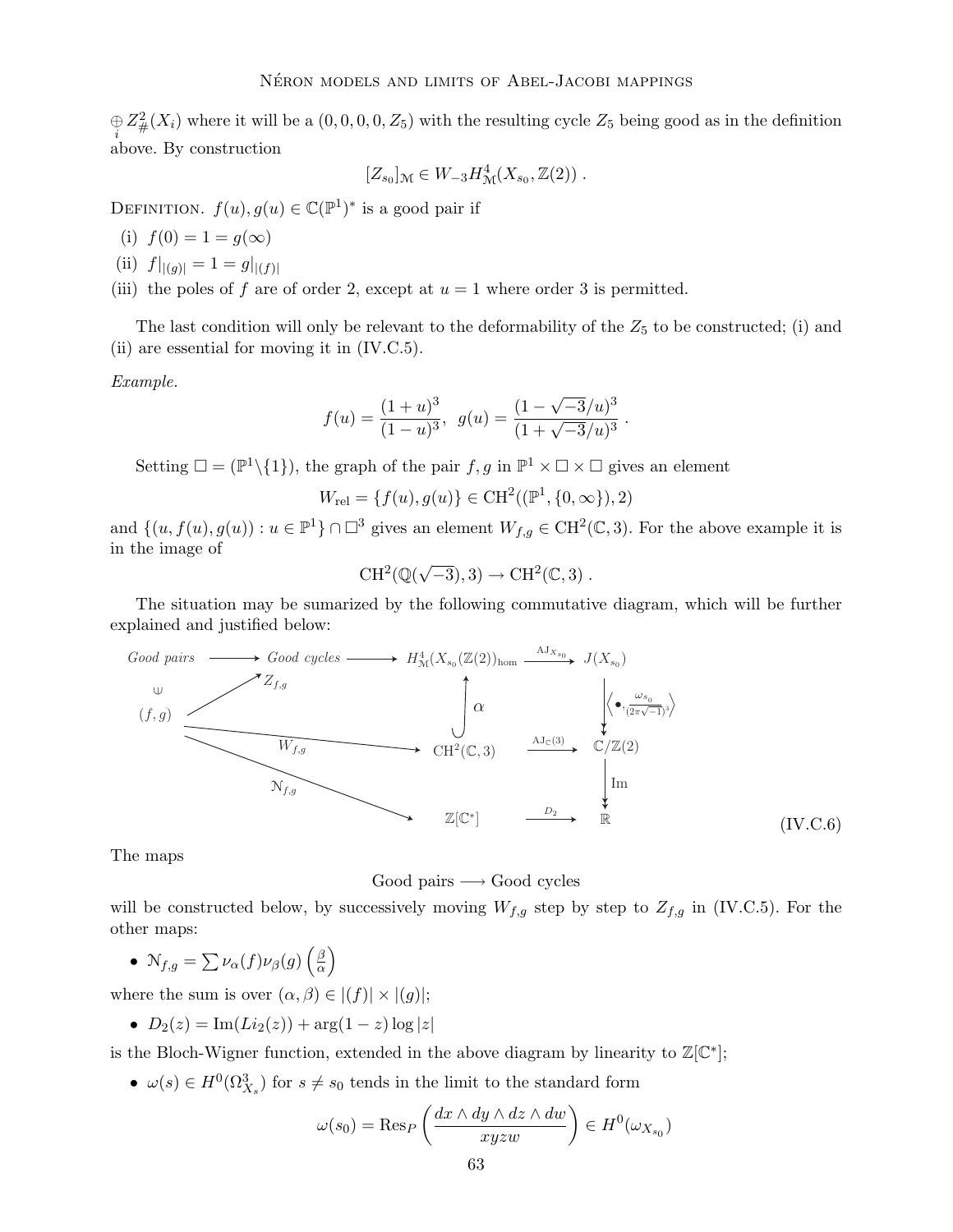when  $x, y, z, w$  are affine coordinates and the notation means that we take the residue on the pentahedron  $P$  and pull back to  $X_{s_0}$ ; and

• writing  $Z_s = \partial \Gamma_s$  we will have for  $\left\langle \bullet, \frac{\omega(s_0)}{(2\pi\sqrt{-1}} \right\rangle$  $\frac{1}{(2\pi\sqrt{-1})^3}$  $\setminus$ 

$$
\lim_{s \to s_0} \frac{1}{2\pi\sqrt{-1}} \int_{\Gamma_s} \omega(s) = \frac{1}{2\pi\sqrt{-1}} \int_{\Gamma_{s_0}} \omega(s_0) \in \mathbb{C}/\mathbb{Z}(2) ;
$$
 (IV.C.7)

the reason for the  $\frac{1}{2\pi\sqrt{-1}} \leftrightarrow \frac{1}{(2\pi\sqrt{-1})^3}$  discrepancy is the  $(2\pi\sqrt{-1})^2$  in (III.A.34). That this gives the map claimed and that the upper right-hand square of (IV.C.6) commutes will be checked in Proposition IV.C.9 below. To be more explicit, if

$$
f(u) = \prod_{j} \left(1 - \frac{u}{\alpha_j}\right)^{m_j}, g(u) = \prod_{k} \left(1 - \frac{\beta_k}{u}\right)^{n_k}
$$

where  $\sum_j m_j = \sum_k n_k = 0$  then

$$
\mathcal{N}_{f,g} = \sum_{j,k} m_j n_k \left( \frac{\beta_k}{\alpha_j} \right) \in \mathbb{Z}[\mathbb{C}^*].
$$

In the diagram (IV.C.6), the map  $AJ_{\mathbb{C}}(3) : CH^2(\mathbb{C}, 3) \to \mathbb{C}/\mathbb{Z}(2)$  is the regulator given by

$$
W \mapsto \frac{1}{2\pi\sqrt{-1}} \int_W R(x, y, z) .
$$

Setting  $AJ_{\mathbb{C}}(3)(W_{f,g}) =: R_{f,g}$ , one has (essentially by work of Bloch [Bl1]) Im  $R_{f,g} = D_2(N_{f,g})$ , and this is encoded in (IV.C.6). The point is that if Im  $R_{f,g} \neq 0$  then the cycle

 $W_{f,g} \neq 0$  in  $K_3^{\text{ind}}(\mathbb{C})$ .

For the example above  $\mathcal{N}_{f,g} = 18(-\sqrt{-3}) - 18(\sqrt{-3})$  and since  $D_2(\bar{z}) = -D_2(z)$ ,

 $D_2(\mathcal{N}_{f,g}) = -36D_2(\sqrt{-3}) \neq 0.$ 

**Step two:** The next step is to move  $W = W_{f,g}$  to the upper left position in (IV.C.5) to obtain our desired cycle  $Z_{s_0} = Z_{f,g} \in \bigoplus_i Z^2_{\#}(X_i)$ . The end result is given by (IV.C.8) below.

The first step will use the following piece of the diagram (IV.C.5)

$$
Z_{\#}^{2}(\mathbb{P}_{x}^{1}, 2)
$$
  
\n
$$
\uparrow \partial_{B}
$$
  
\n
$$
Z_{\#}^{2}(\mathbb{P}_{x}^{1}, 3) \xrightarrow{i_{0}-i_{\infty}} Z_{\#}^{2}(\{0\} \cup \{\infty\}, 3)
$$

where we have set

$$
\begin{cases}\n\mathbb{P}_x^1 = X_{345} \\
\{0\} = X_{2345}, \ \{\infty\} = X_{1345}\n\end{cases}
$$

Consider

$$
A = [x; 1 - \frac{1 - u}{1 + x^5}, f(u), g(u)] \in Z^2(\mathbb{P}^1_x, 3) .
$$

Then

$$
\begin{cases}\ni_0(A) = \left(1 - \frac{1-u}{1+0}, f(u), g(u)\right) = (u, f(u), g(u)) \\
i_{\infty}(A) = (1, f(u), g(u)) = 0\n\end{cases}
$$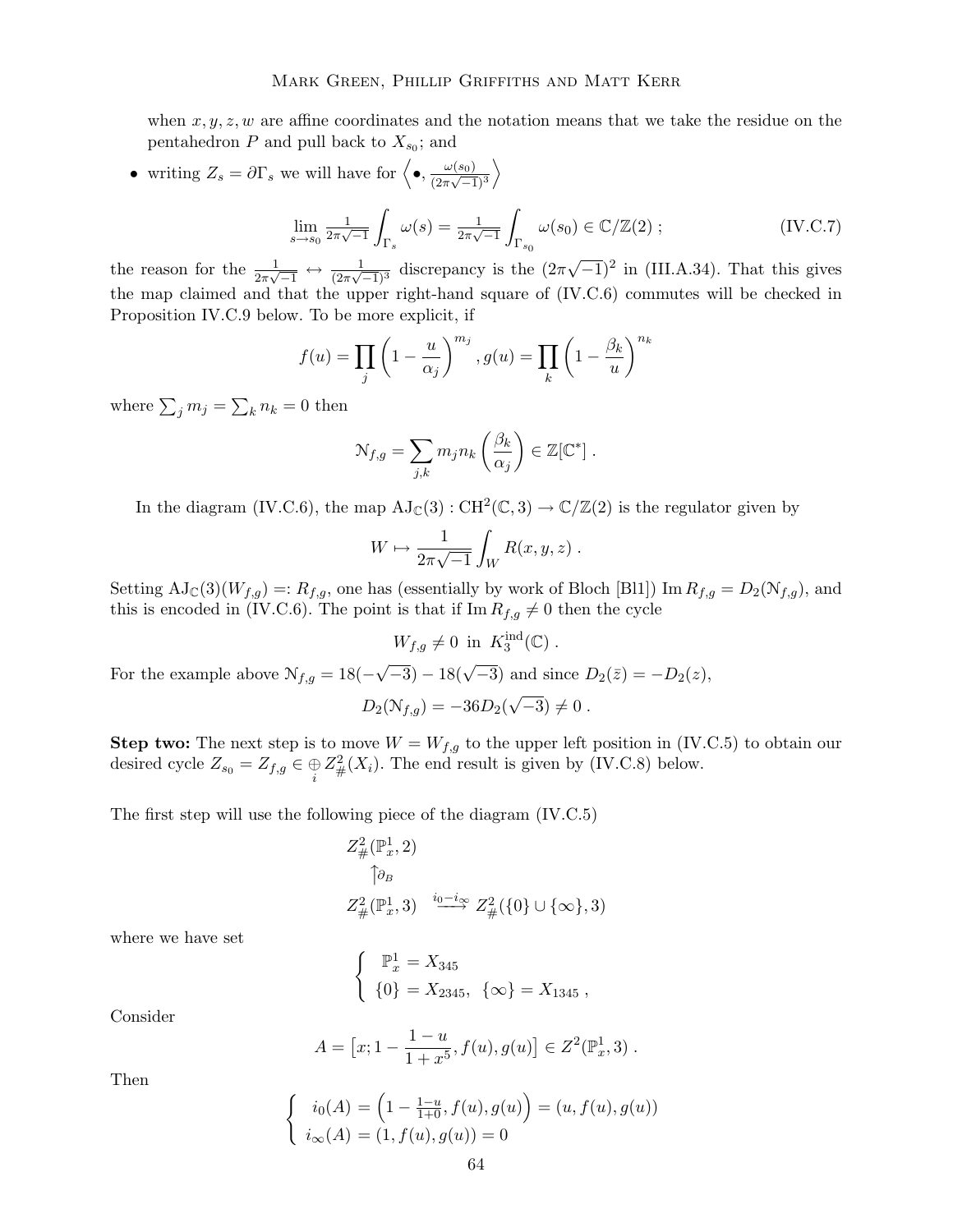where the second follows from  $1 \notin \square$ . Note that  $(u, f(u), g(u))$  is  $W_{f,q}$ . As for the vertical differential  $\partial_B(A)$ , letting  $\zeta$  be a primitive 10<sup>th</sup> root of unity, we obtain the cycle

$$
B := [x; f(-x^5), g(-x^5)] - \sum_{l=0}^{4} \left[ \zeta^{2l+1}; f(u), g(u) \right]_{u \in \mathbb{P}^1}
$$

in  $\mathbb{P}_x^1 \times \mathbb{C}^2$ . Here, the second terms are graphs of 1-cycles lying over the designated points  $x = \zeta^{2l+1}$ of  $\mathbb{P}^1_x$ .

The next move is in the piece

$$
\begin{aligned} Z^2_\#(\tilde{\mathbb{P}}^2_{x,y},1) \\ \uparrow \partial_B \\ Z^2_\#(\tilde{\mathbb{P}}^2_{x,y},2) &\longrightarrow Z^2_\#(\mathbb{P}^1_x,2) \oplus Z^2_\#(\mathbb{P}^1_y,2) \oplus Z^2_\#(\mathbb{P}^1_{x/y},2) \end{aligned}
$$

of (IV.C.5) where  $\tilde{\mathbb{P}}_{xy}^2 = X_{45}$ , and  $\mathbb{P}_{x/y}^1$  is the  $\mathbb{P}^1$  "at  $\infty$ ". Here we consider the cycle

$$
C := \left[ x, y; \frac{1 - f(-x^5)(1 + x^5)}{1 + x^5 + y^5}, g(-x^5) \right] - \sum_{l=0}^4 \pi_{\zeta^{2l+1}}^* \left[ \zeta^{2l+1}; f(u), g(u) \right]_{u \in \mathbb{P}^1}
$$

in  $Z^2_{\#}(\tilde{\mathbb{P}}^2_{x,y}, 2)$ . The horizontal map is the sum of the usual restrictions with signs, and sends C to B in  $Z_{\#}^2(\mathbb{P}_x^1,2)$  and 0 in the other summands (using  $g(\infty) = 1 = f(0)$  and  $1 \notin \Box$ ). On the other hand,  $\partial_B$  sends C to

$$
D := [\{(1+x^5)f(-x^5) + y^5 = 0\}; g(-x^5)] - [\{1+x^5 + y^5 = 0\}; g(-x^5)]
$$

in  $\tilde{P}_{x,y}^2 \times \square$ . The components of D are supported over the bracketed curves, by which we mean, "take the proper transform in  $\tilde{\mathbb{P}}_{x,y}^2$  of this curve in  $\mathbb{P}_{x,y}^2$ ."

The final move takes place in the diagram

$$
\begin{aligned} Z^2_{\#}(\tilde{\mathbb{P}}^3_{x,y,z}) \\ \uparrow \\ Z^2_{\#}(\tilde{\mathbb{P}}^3_{x,y,z},1) &\longrightarrow Z^2_{\#}(\tilde{\mathbb{P}}^2_{x,y},1) \oplus Z^2_{\#}(\tilde{\mathbb{P}}^2_{x,z},1) \oplus Z^2_{\#}(\tilde{\mathbb{P}}^2_{y,z},1) \oplus Z^2_{\#}(\tilde{\mathbb{P}}^2_{\infty},1) \end{aligned}
$$

where  $\tilde{\mathbb{P}}_{x,y,z}^3 = X_5$ . In  $Z^2_{\#}(\mathbb{P}^3_{x,y,z}, 1)$  we consider the cycle

$$
E = \left[ \{ (x, y) : (1 + x^5) f(-x^5) + y^5 = 0 \}, z; \left( 1 - \frac{1 - g(-x^5)(1 + x^5 + y^5)}{1 + x^5 + y^5 + z^5} \right) \right]
$$
  

$$
-\pi^* \left[ \{ (x, y) : 1 + x^5 + y^5 = 0 \}; g(-x^5) \right]
$$

where  $B_{45} \stackrel{\pi}{\rightarrow} C_{45}$  is the projection and the cycle  $\pi^*[\cdot]$  lives in  $\tilde{\mathbb{P}}_{x,y,z}^3 \times \square$ . The horizontal map (restrictions to faces) sends E to D in  $Z^2_{\#}(\tilde{\mathbb{P}}^2_{x,y}, 1)$  and to 0 in the remaining summands. For example, for the restriction of the first term of E to  $\tilde{\mathbb{P}}_{x,z}^2$ ,  $y = 0 \Rightarrow (1+x^5)f(-x^5) = 0 \Rightarrow -x^5 = 1$  or  $f(-x^5) = 0 \Rightarrow -x^5 = 1$  or  $g(-x^5) = 1$  (since f, g is a good pair). Either of these circumstances will make the big function in parentheses equal to 1 ( $\notin \Box$ ).

Finally, our desired cycle is

$$
(Z_5)_{f,g} := \partial_B(D) = \{(x, y, z) : (1 + x^5)f(-x^5) + y^5 = 0, (1 + x^5 + y^5)g(-x^5) + z^5 = 0\}
$$

$$
-\{(x, y, z) : (1 + x^5)f(-x^5) + y^5 = 0, 1 + x^5 + y^5 + z^5 = 0\}.
$$
 (IV.C.8)

Note that the 2<sup>nd</sup> term lies in  $S_5 = \{1 + x^5 + y^5 + z^5 = 0\}$ ; the first does not.

CONCLUSION. The cycle  $Z_{s_0}$  given by (IV.C.1) and (IV.C.8) satisfies (i) in Theorem IV.4.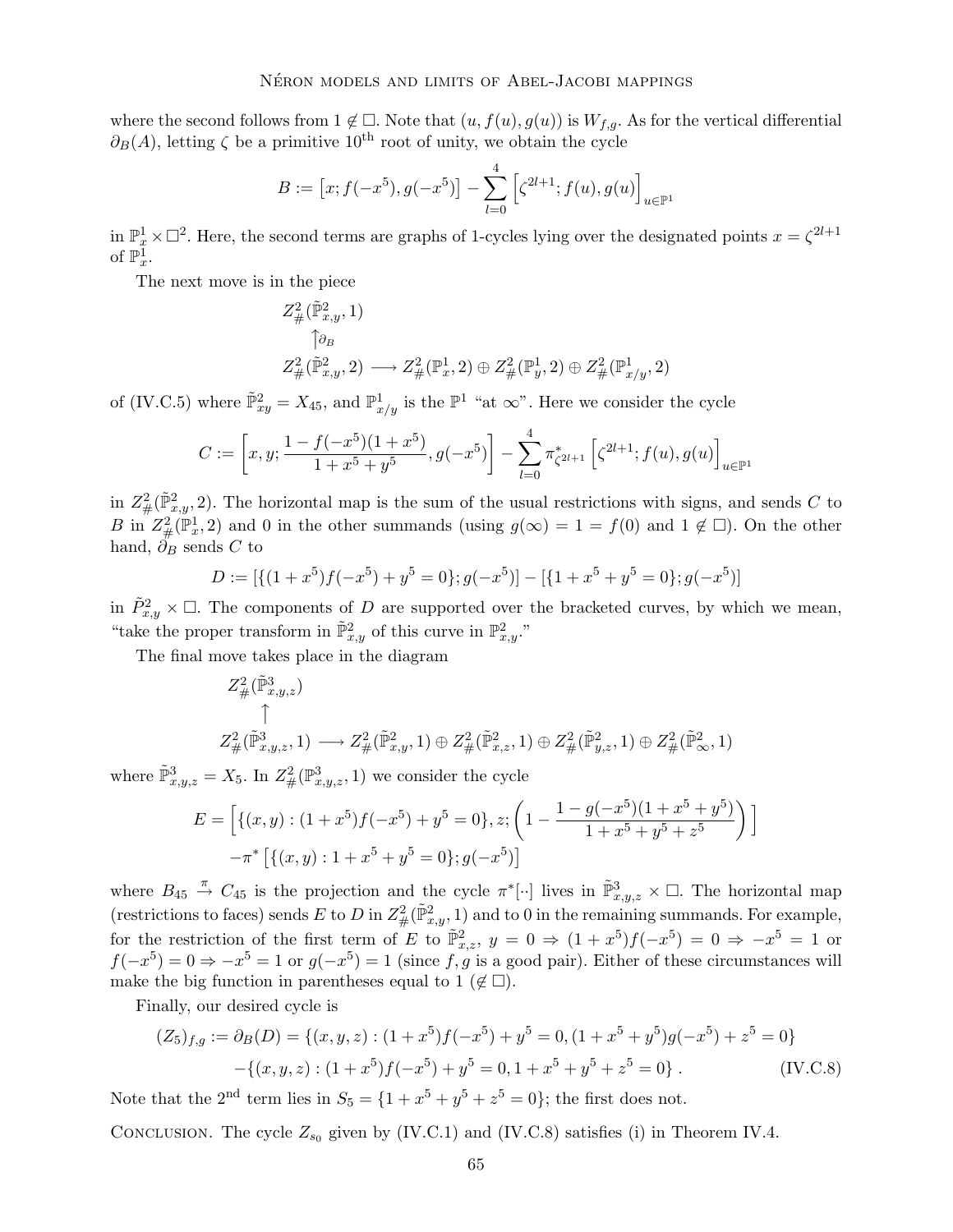Step 3: It remains to prove (ii) in Theorem IV.4. This will follow from (IV.C.7) together with the PROPOSITION IV.C.9. We have

$$
\operatorname{Im}\left(\frac{1}{2\pi\sqrt{-1}}\int_{\Gamma_{s_0}}\omega(s_0)\right) = D_2(\mathcal{N}_{f,g}) \neq 0.
$$

*Proof.* We first give  $\omega(s_0)$  explicitly; we need a collection of compatible log forms on substrata of  $X_{s_0}$  in the discussion around (III.A.31). These are obtained by pulling back

$$
\hat{\Omega} := d \log(x_2/x_1) \wedge \cdots \wedge d \log(x_5/x_1) \in \Omega^3(\mathfrak{X}_1^*, \log \langle P \rangle)
$$

along the semi-stable reduction  $\mathfrak{X} \to \mathfrak{X}_1$  to

$$
\Omega \in \Omega^3(\mathfrak{X}^*, \log \langle X_{s_0} \rangle) ,
$$

and taking iterated residues along the  $X_I$ . If we write  $x, y, z$  for affine coordinates on  $\mathbb{P}^3_5$ , then for example  $\omega_5, \omega_{45}, \omega_{345}, \omega_{2345}$  are resp. the pullbacks of

$$
\frac{dx}{x} \wedge \frac{dy}{y} \wedge \frac{dz}{z}, \frac{dx}{x} \wedge \frac{dy}{y}, \frac{dx}{x}, 1
$$

under  $X_5 \to \mathbb{P}_5^3$ . We note that  $\omega(s_0)$  represents a class in  $F^{-1}H_3(X_{s_0}, \mathbb{C})$ .

Now (III.A.34) tells us that

$$
\left\langle \mathrm{AJ}_{X_{s_0}}(\alpha(W_{f,g})), \frac{[\omega(s_0)]}{(2\pi\sqrt{-1})^3} \right\rangle = \left\langle \mathrm{AJ}_{\mathbb{C}}(3)(W_{f,g}), \omega_{2345} \right\rangle
$$

and the right-hand term is visibly  $R_{f,g}$ . Since  $[\alpha(W_{f,g})]_{\mathcal{M}} = [Z_{f,g}]_{\mathcal{M}} = [Z_{s_0}]_{\mathcal{M}}$  and (III.A.34) is well-defined,

$$
\left\langle \mathrm{AJ}_{X_{s_0}}(Z_{s_0}), \frac{[\omega(s_0)]}{(2\pi\sqrt{-1})^3} \right\rangle \equiv \left\langle \mathrm{AJ}_{X_{s_0}}(\alpha(W_{f,g})), \frac{[\omega(s_0)]}{(2\pi\sqrt{-1})^3} \right\rangle
$$

modulo  $(2\pi\sqrt{-1})^2 \times {\text{periods of } \frac{\omega(s_0)}{(2\pi\sqrt{-1})^3}}$ . The difficulty is in showing that these periods are just the integers.

Let  $X$  be the *entire* semi-stable reduced pencil (containing  $X$  as an open set). In forthcoming work of the 3<sup>rd</sup> author with C. Doran [DK], a class  $\Xi \in \text{CH}^4(\mathbb{X}^*, 4)$  is constructed with "cohomology class" [Ω]  $\frac{[\Omega]}{(2\pi\sqrt{-1})^4} \in H_4(\mathbb{X}, X_{s_0})$ . The homology class of Res  $\Xi \in \mathrm{CH}^3(X_{s_0}, 3)$ , which is clearly  $\frac{[\omega(s_0)]}{(2\pi\sqrt{-1})^3}$ , must belong to  $\text{Hom}_{\text{MHS}}(\mathbb{Z}(0), H_3(X_{s_0}, \mathbb{Z}))$ . This says that  $\langle -, \omega(s_0) \rangle$  induces a "splitting" morphism of MHS

 $H^3(X_{s_0}, \mathbb{Z}(2)) \twoheadrightarrow \mathbb{Z}(2)$ ,

and a corresponding map of Jacobians

$$
J^2(X_{s_0})\twoheadrightarrow \mathbb{C}/\mathbb{Z}(2) .
$$

This completes the proof.

It is worth commenting that this map of MHS is something very special, and does not exist for the singular fiber over the maximal unipotent monodromy point of an arbitrary pencil of quintics. Another point we should make is that the content of this proof is basically contained in the upper right-hand square of (IV.C.6). To prove this commutes it suffices to verify that

$$
\mathbb{C}/\mathbb{Z}(2) \hookrightarrow J(X_{s_0}) \xrightarrow{\langle -,\frac{\omega(s_0)}{(2\pi\sqrt{-1})^3} \rangle} \mathbb{C}/\mathbb{Z}(2)
$$

is the identity, which boils down to the splitting above plus a scaling check. For the latter, one need only observe that  $\omega(s_0)/(2\pi\sqrt{-1})^3$  evaluates to unity against the vanishing cycle  $\delta_{s_0} := \{|x| = |y| =$  $|z| = \epsilon$  (on  $X_5$ ).

 $\Box$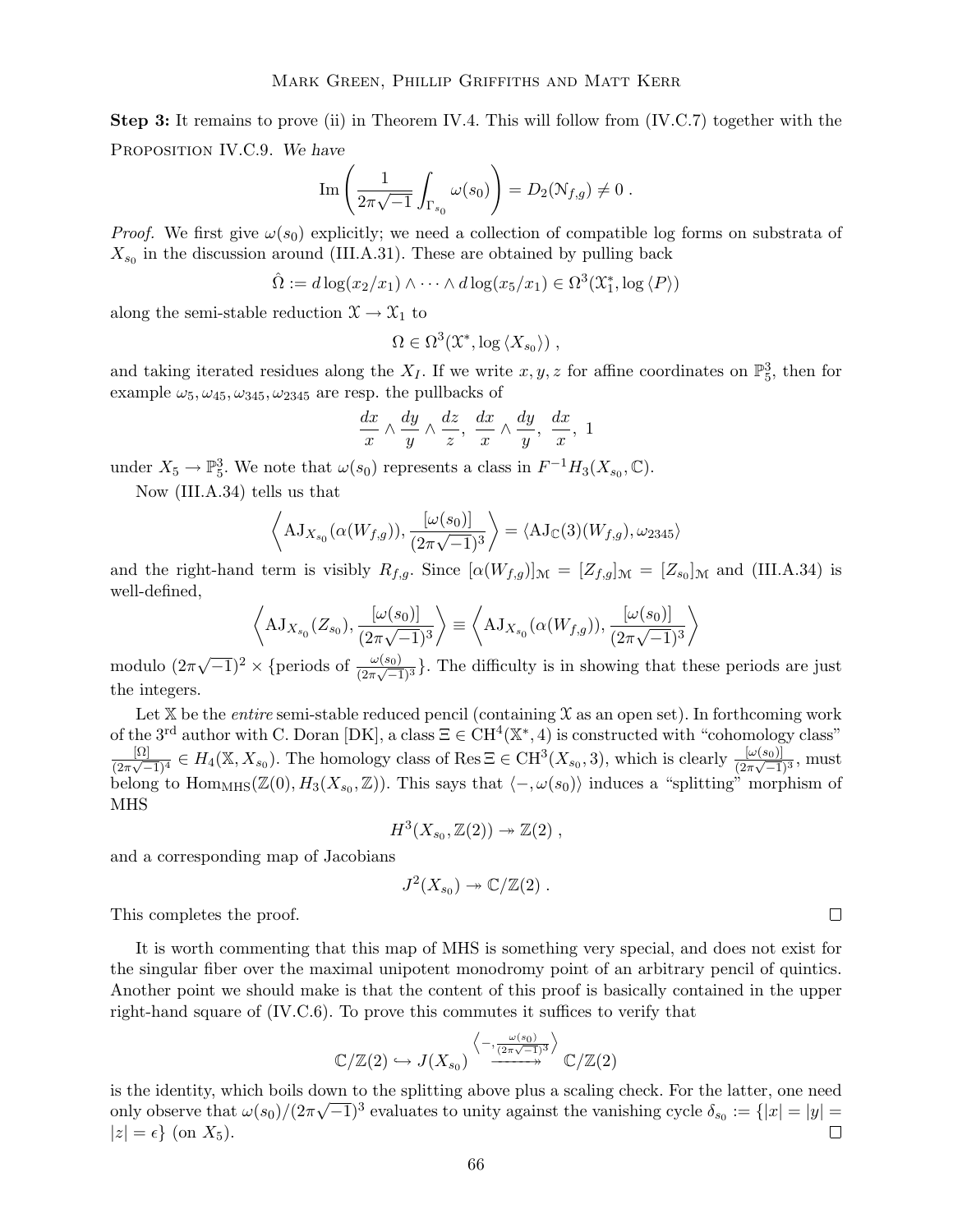IV.D Limit Abel-Jacobi computation for the Collino construction of the Ceresa cycle Let C be a smooth algebraic curve of genus  $g = 3$  with Jacobian  $J(C)$ . Upon choice of a base point there is the standard embedding  $i: C \hookrightarrow J(C)$ . By definition, the *Ceresa cycle* is

$$
W = i(C) - j(i(C)) \in Z^2(J(C)),
$$

where  $j : J(C) \to J(C)$  is the involution  $u \mapsto -u$ . It is homologous to zero and together with its variants has provided a very fertile example of many — perhaps even most — of the non-classical phenomena that occur for Abel-Jacobi mappings in higher codimension [Ba], [Ce], [Co]. In this section we will consider a degeneration

$$
C_s \to C_{s_0} \qquad \qquad (s \in S = \{|s| < 1\})
$$

of the type



where  $p(s) \in C_s$  is a base point tending to a node  $p(s_0) \in C_{s_0}$ . We will construct a family  $\mathcal{X} \to S$ related to  $\{J(C_s)\}_{s\in S}$  together with cycles  $Z_s \in Z^2(X_s)$  related to the Ceresa cycle. We shall then analyze the limit  $\lim_{s\to s_0} \langle A J_{X_s}(Z_s), \omega(s) \rangle \in \mathbb{C}/\mathbb{Q}(2)$  where  $\omega(s) \in H^0(\omega_{X_s})$  will be an explicit generator for all s. The result will be

$$
\lim_{s \to s_0} \langle \mathbf{A} \mathbf{J}_{X_s}(Z_s), \omega(s) \rangle = -(64\sqrt{-1})C - (16\pi\sqrt{-1})\log 2
$$
 (IV.D.1)

where  $C$  is Catalan's constant. Since the RHS is non-zero this shows in particular that

 $\mathrm{AJ}_{X_s}(Z_s) \neq 0$ 

for s close to s<sub>0</sub>, provided we can show  $\langle -, \omega(s_0) \rangle$  induces a splitting of the MHS  $H^3(X_{s_0})$  as in the last example. The point is again to illustrate how Abel-Jacobi maps may be explicitly evaluated in the limit.

**Step one: Normalizations:** We choose a standard basis  $\omega_1(s), \omega_2(s), \omega_3(s)$  for  $H^0(\Omega_{C_s}^1), s \neq s_0$ , so as to normalize the period matrix  $\int_{\alpha_i} \omega_j(s) = \delta_{ij}$ . The monodromy is given by

$$
\begin{cases}\nT\alpha_i = \beta_i + \alpha_i \\
T\alpha_i = \alpha_i\n\end{cases}
$$

Denoting by  $\pi_{\alpha_i}$ ,  $\pi_{\beta_i}$  the period vectors relative to the above basis for  $H^0(\Omega^1_{C_s})$  and setting  $J_s =$  $J(C_s)$ 

$$
J_s = \mathbb{C}^3/\mathbb{Z}\left\langle {\{\pi_{\alpha_i}\}, {\{\pi_{\beta_i}\}}}\right\rangle.
$$

For the limit curve we will take the description

$$
C_{s_0} = \mathbb{P}^1 \Big/ \left\{ \begin{array}{c} 0 = \infty \\ 1 = -1 \\ \sqrt{-1} = -\sqrt{-1} \end{array} \right\}
$$

where the expression in brackets means to identify the designated points where  $\mathbb{P}^1$  has coordinate z.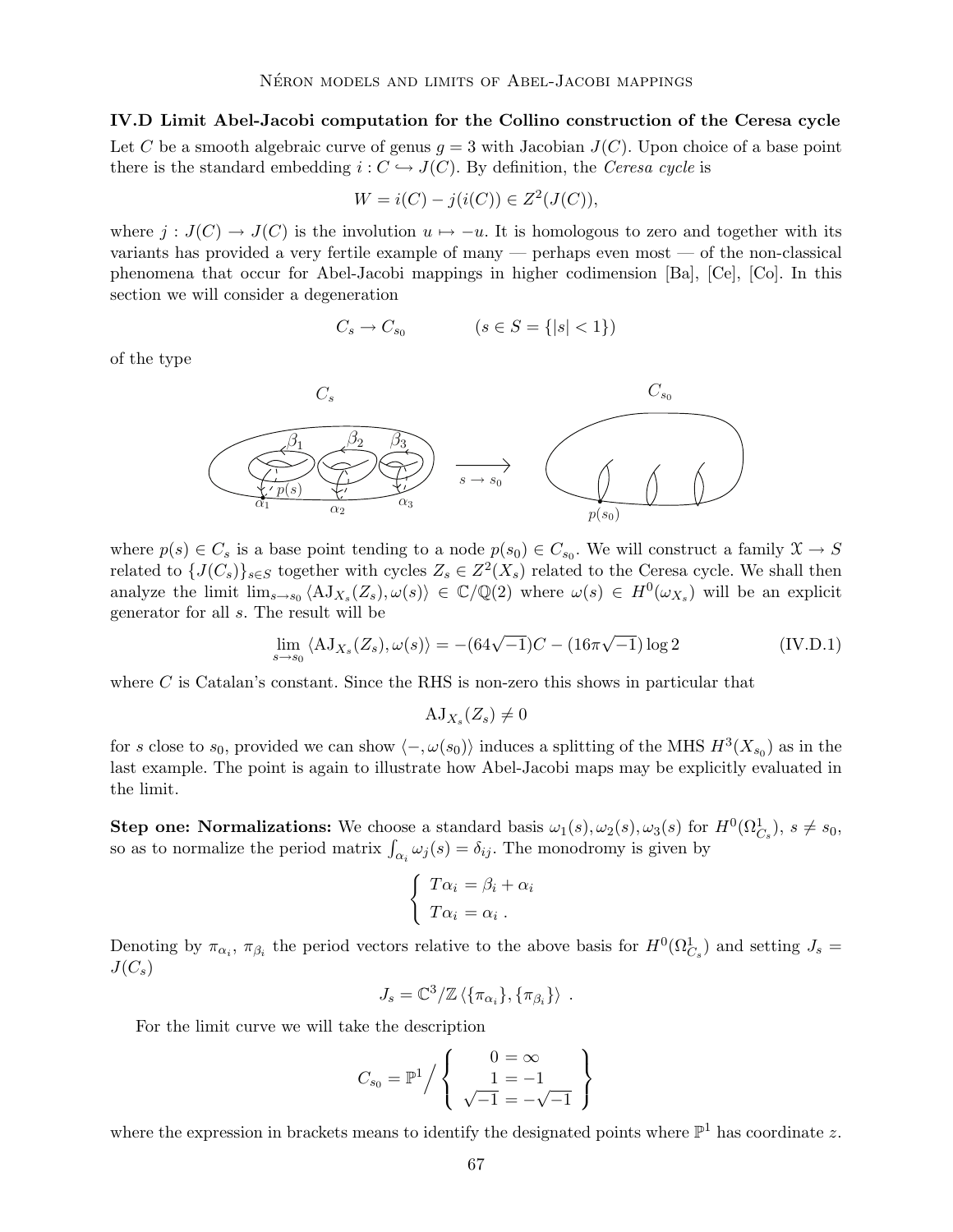Then

$$
\begin{cases}\n\omega_1(s_0) = \frac{1}{2\pi\sqrt{-1}}d\log z \\
\omega_2(s_0) = \frac{1}{2\pi\sqrt{-1}}d\log\left(\frac{z-1}{z+1}\right) \\
\omega_3(s_0) = \frac{1}{2\pi\sqrt{-1}}d\log\left(\frac{z-\sqrt{-1}}{z+\sqrt{-1}}\right)\n\end{cases}
$$

Step two: Construction of the family  $\mathfrak{X} \to S$  and cycles  $Z_s \in Z^2(X_s)$ : The family of Jacobians  $J(C_s)$  on which the Ceresa cycle  $W_s$  lives degenerates to a compactification of  $(\mathbb{C}^*)^3$ . Using  $(u_1, u_2, u_3)$  as coordinates on  $\mathbb{C}^3$ , in the limit the lattice is generated by

$$
(1,0,0), (0,1,0), (0,0,1)
$$
 ( $\alpha$ -periods)

and

$$
\left(\sqrt[n-1]{-1}\infty^n, \frac{1}{2}, \frac{1}{2}\right), \left(\frac{1}{2}, \sqrt[n]{-1}\infty^n, \frac{1}{2}\right), \\ \left(\frac{1}{2}, \frac{1}{2}, \sqrt[n]{-1}\infty^n\right) \qquad (\beta\text{-periods});
$$

.

that is, the compactification of the generalized Jacobian  $(\mathbb{C}^*)^3$  of  $C_{s_0}$  is not  $(\mathbb{P}^1/\{0=\infty\})^3$ , but rather one identifies  $(0, z_2, z_3)$  with  $(\infty, -z_2, -z_3)$ , etc. To remedy this we shall use a lattice  $\Lambda$  whose limiting  $\beta$ -periods are

$$
(\sqrt{-1}\infty,0,0), (0,\sqrt{-1}\infty,0), (0,0,\sqrt{-1}\infty) .
$$

To this end, we define a lattice  $\Lambda$  in  $\mathbb{C}^3$  by

$$
\Lambda = \mathbb{Z}\left\langle \{\pi_{\alpha_1}\}, \pi_{\beta_1} - \frac{1}{2}(\pi_{\alpha_2} + \pi_{\alpha_3}), \pi_{\beta_2} - \frac{1}{2}(\pi_{\alpha_1} + \pi_{\alpha_3}), \pi_{\beta_3} - \frac{1}{2}(\pi_{\alpha_1} + \pi_{\alpha_2}) \right\rangle
$$

and set  $X_s = \mathbb{C}^3/\Lambda$ , where the dependence of  $\Lambda = \Lambda_s$  on  $s, s \neq s_0$ , will be understood. Denoting by  $u_1, u_2, u_3$  coordinates in  $\mathbb{C}^3$ , we have an isogeny

$$
J_s \xrightarrow{\mu} X_s
$$
  
\n
$$
(u_1, u_2, u_3) \longrightarrow (2u_1, 2u_2, 2u_3)
$$

and involution

$$
X_s \xrightarrow{j} X_s
$$
  
\n
$$
(u_1, u_2, u_3) \longrightarrow (-u_1, -u_2, u_3).
$$

We define the cycle

$$
Z_s = \mu \circ i(C_s) - j(\mu \circ i(X_s)) \in Z^2(X_s) .
$$

This cycle is obtained by first sending

$$
z \to \left(\log z, \log\left(\frac{z-1}{z+1}\right), \log\left(\frac{z-\sqrt{-1}}{z+\sqrt{-1}}\right)\right) ,
$$

then exponentiating, next squaring the entries corresponding to applying  $\mu$ , and finally taking the curve given by this operation together with subtracting the curve obtained by applying the involution  $(z_1, z_2, z_3) \rightarrow (z_1^{-1}, z_2^{-1}, z_3^{-1})$ . The explicit form of the cycle is given in the lemma below.

We set

$$
\omega(s) = du_1 \wedge du_2 \wedge du_3 \in H^0(\Omega^3_{X_s}) ,
$$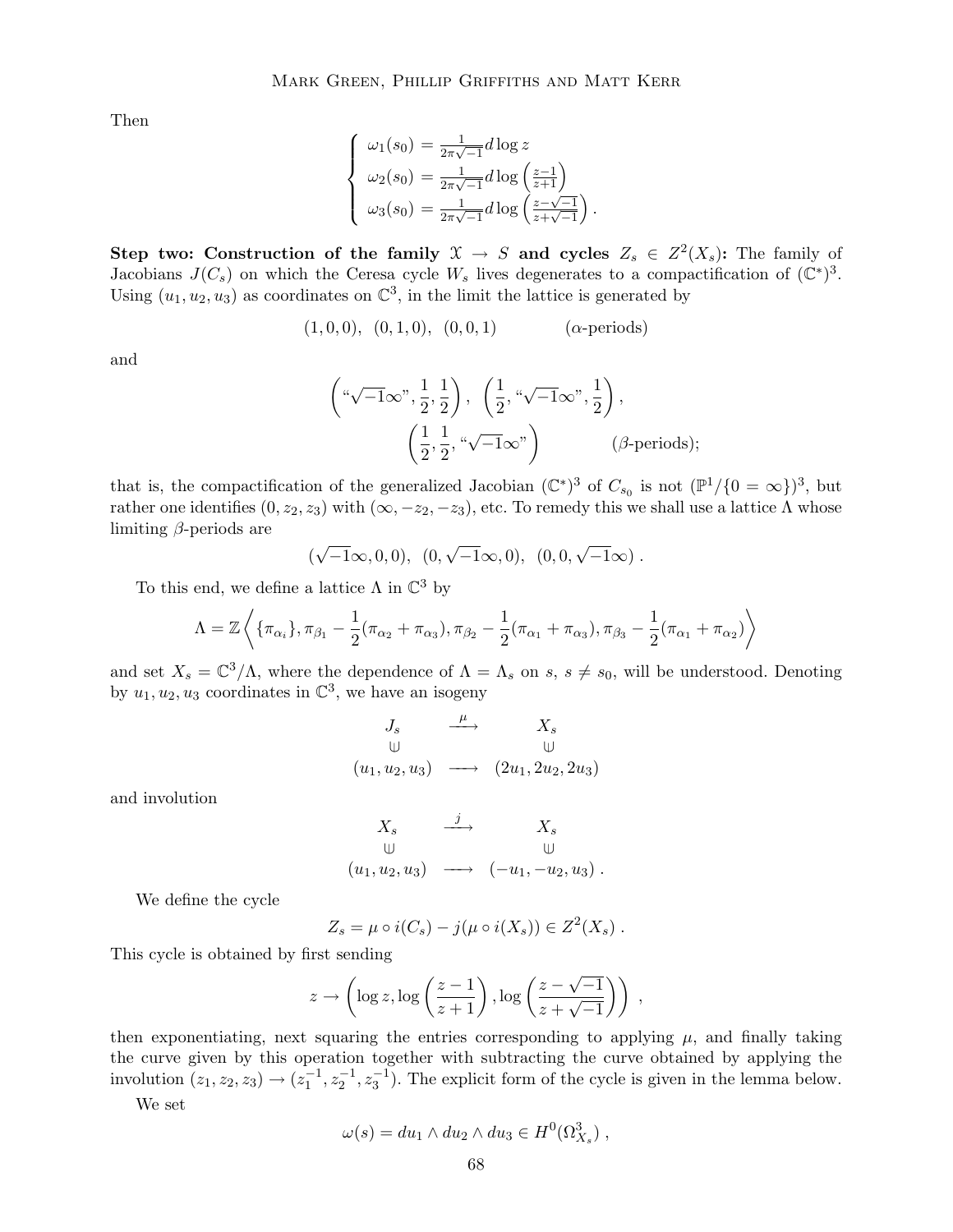and note that

$$
\Delta_s = \alpha_1 \times \alpha_2 \times \alpha_3
$$
  
= { $(u_1, u_2, u_3) \in \mathbb{R}^3 \mod \Lambda$ }

is the *unique* invariant 3-cycle in  $H_3(X_s, \mathbb{Z})$ . We have

$$
\lim_{s\to s_0}\int_{\Delta_s}\omega(s)=1\in\mathbb{Q}.
$$

We next have a general

SPLITTING PRINCIPLE. For a general family  $\mathfrak{X} \xrightarrow{\pi} S$ , let  $\Delta_{1,s}, \ldots, \Delta_{k,s}$  be a basis over  $\mathbb Q$  for the invariant cycles

$$
\Gamma(S, R_{\pi}^{2n-1}\mathbb{Q}) \cong \text{Ker } N_{\mathbb{Q}},
$$

and let  $\omega(s) \in \mathcal{F}_{s_0}^n$  satisfy

$$
\lim_{s \to s_0} \int_{\Delta_{i,s}} \omega(s) \in \mathbb{Q}
$$

for all i. Referring to (III.B.7), set

$$
\omega(s_0) := \sigma(\lim_{s \to s_0} \omega(s)) \in F^{-n+1}H_{2n-1}(X_{s_0})
$$

where we recall the Clemens-Schmid sequence (Q-coefficients)

$$
H^{2n-1}(X_{s_0}) \xrightarrow{\rho} H^{2n-1}_{\text{lim}}(X_s) \xrightarrow{N} H^{2n-1}_{\text{lim}}(X_s) \xrightarrow{\sigma} H_{2n-1}(X_{s_0}) .
$$

Then

$$
\begin{cases}\n\omega(s_0) \in \text{Hom}_{\text{MHS}}(\mathbb{Q}(0), H_{2n-1}(X_{s_0}, \mathbb{Q})) \\
\lim_{s \to s_0} \omega(s) \in \text{Hom}_{\text{MHS}}(\mathbb{Q}(0), \text{Coker } N \otimes \mathbb{Q}(n-1))\n\end{cases} \tag{IV.D.2}
$$

and these two induce dual splittings (morphisms of MHS)

$$
H^{2n-1}(X_{s_0}) \longrightarrow \mathbb{Q}(0)
$$
  
\n
$$
\searrow \nearrow
$$
 (IV.D.3)  
\n
$$
\searrow \nearrow
$$

Moreover, tensoring (IV.D.2) with  $\mathbb{Q}(n)$  and taking  $\text{Ext}^1_{\text{MHS}}(\mathbb{Q}(0), \bullet)$  we have

$$
J(X_{s_0}) \xrightarrow{\delta} \mathbb{C}/\mathbb{Q}(n)
$$
  

$$
J(\rho) \searrow \nearrow_{\epsilon}
$$
  

$$
J(\text{Ker } N)
$$

where  $\delta$ ,  $\epsilon$  are induced by

$$
(2\pi\sqrt{-1})^n\left<\bullet,\omega(s_0)\right>
$$

and

$$
(2\pi\sqrt{-1})^n \left\langle \bullet, \lim_{s \to s_0} \omega(s) \right\rangle = \lim_{s \to s_0} (2\pi\sqrt{-1})^n \left\langle \bullet, \omega(s) \right\rangle
$$

respectively.

Remark. A more complete discussion of "splitting principles" with proofs and further applications will appear in a future work of the 3<sup>rd</sup> author.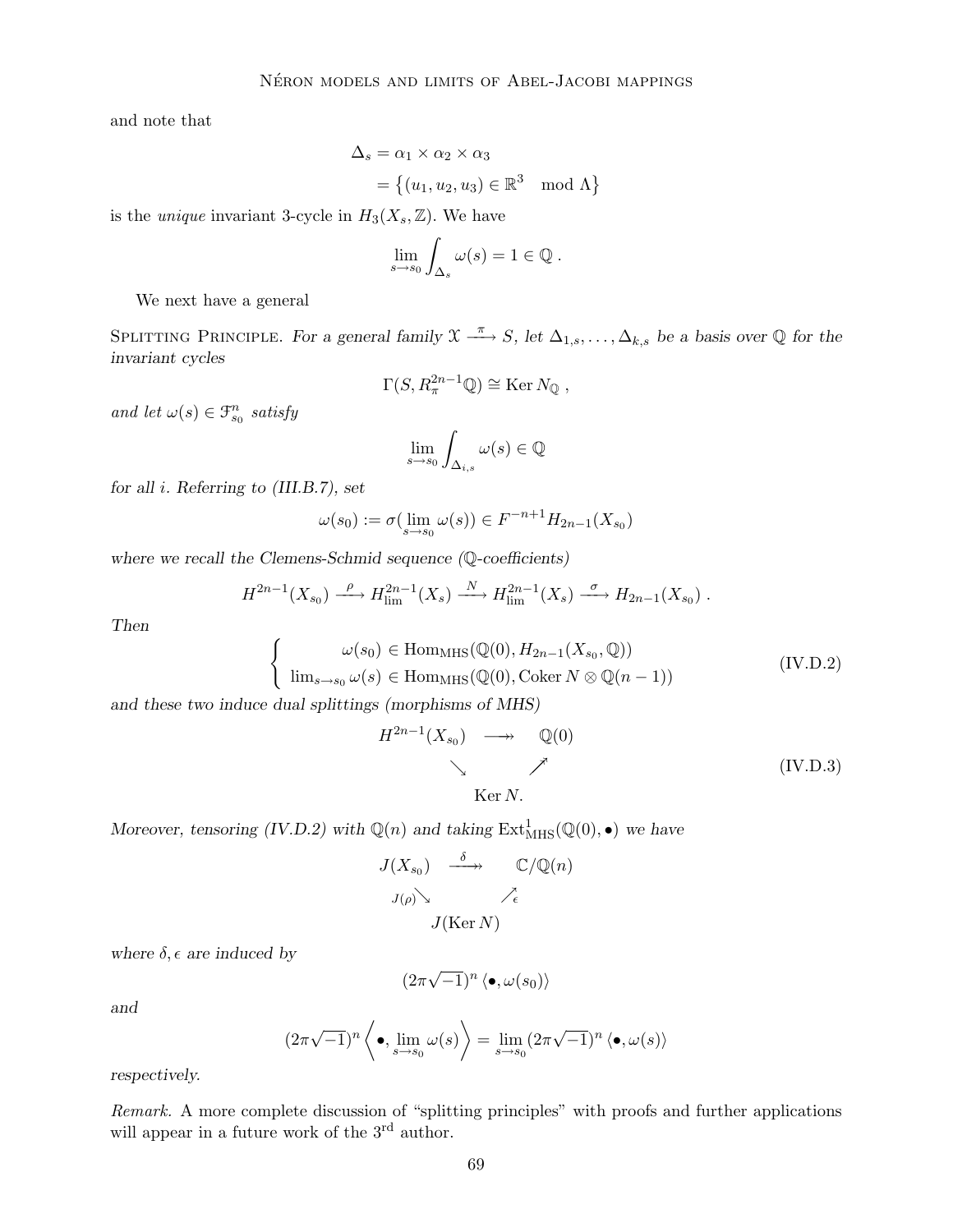We next recall that

$$
\begin{cases}\nJ(X_{s_0}) \cong (F^{-n+1}H_{2n-1}(X_{s_0}))^{\vee}/H^{2n-1}(X_{s_0},\mathbb{Z}) \\
J(\text{Ker } N) = J_{e,s_0} \cong \check{F}^n_{e,s_0}/\text{Ker } N_{\mathbb{Z}} .\n\end{cases}
$$

Prior to semistable reduction the fibre over  $s_0$  in the family  $\mathfrak{X} \to S$  is the compactified semiabelian variety

$$
(\mathbb{P}^1/\{\infty = 0\})^3 =: Y.
$$

Denoting by  $(z_1, z_2, z_3)$  the coordinates on Y, away from the codimension two strata  $\bigcup_{i \neq j} (z_i = z_j)$  $= 0$ ) =  $\text{Sing}^2(Y)$  the map

 $X_{so} \to Y$ 

is an isomorphism. Also set  $\text{Sing}(Y) := \bigcup_i (z_i = 0)$ . We now have the

LEMMA. The specialization  $Z_{s_0}$  of the family of cycles  $Z_s$  is given parametrically by

$$
Z_{s_0} = \left\{ \left( z^2, \left( \frac{z-1}{z+1} \right)^2, \left( \frac{z-\sqrt{-1}}{z+\sqrt{-1}} \right)^2 \right) : z \in \mathbb{P}^1 \right\}
$$

$$
- \left\{ \left( z^{-2}, \left( \frac{z+1}{z-1} \right)^2, \left( \frac{z+\sqrt{-1}}{z-\sqrt{-1}} \right)^2 \right) : z \in \mathbb{P}^1 \right\} .
$$

In particular, since  $Z_{s_0}$  ·  $\text{Sing}(Y) = 0$  we have  $Z_{s_0} \in Z^2_{\#}(Y)$ ; moreover, the support  $|Z_{s_0}|$  does not meet  $\text{Sing}^2(Y)$ .

We shall label the two terms in  $Z_{s_0}$  as  $Z', Z''$  so that  $Z_{s_0} = Z' - Z''$ . As long as we stay away from  $\text{Sing}^2(Y)$  we need not be concerned with the specifics of the semistable reduction.

We note that the projection of  $Z_{s_0}$  on each of the factors in Y cancels out; this shows that  $[Z_{s_0}]_{\mathcal{M}} \in H^4_{\mathcal{M}}(Y, \mathbb{Q}(2))_{\text{hom}}.$  It follows [KLM, §5.8] that we may choose a chain  $\Gamma_{s_0} \in C_3^{\#}$  $\mathbb{F}_3^{\#}(\mathbb{P}^1\times\mathbb{P}^1\times\mathbb{P}^1)$ such that

$$
\begin{cases} \n\partial \Gamma_{s_0} = Z_{s_0} \\
\Gamma_{s_0} \cdot \left( \bigcup_{i=1}^3 \{z_i = 0 \text{ or } \infty \} \right) = \emptyset \n\end{cases}
$$

and

$$
\int_{\Gamma_{s_0}} \omega(s_0) = \left(\frac{1}{2\pi\sqrt{-1}}\right)^3 \int_{Z_{s_0}} R_3(z_3, z_1, z_2)
$$
\n(IV.D.4)

where

$$
R(z_3, z_1, z_2) = \log z_3 d \log z_2 \wedge d \log z_2 + (2\pi\sqrt{-1}) \log z_1 d \log z_2 \cdot \delta_{T_{z_3}} - (4\pi^2) \log z_2 \delta_{T_{z_3} \cap T_{z_1}}.
$$

Here, we have used the notation  $T_f = f^{-1}(\mathbb{R}^- \cdot e^{-i\epsilon})$  for the current assosicated to a map  $Y \xrightarrow{f} \mathbb{P}^1$ obtained by pulling back a small peturbation of  $\mathbb{R}^-$ , the reason for the peturbation being to avoid −  $\sqrt{-1}$ . The integral of the first term in R is zero by type and the sum of the contributions from the third term cancel in the limit as  $\epsilon \to 0$ . There is some tedium involved here in keeping track of branches of log, so we omit the details. It then follows that  $(2\pi\sqrt{-1})^2$  times the RHS of (IV.D.4) is

$$
\int_{Z_{s_0}} \log z_1 d \log z_2 \wedge \delta_{T_{z_3}}
$$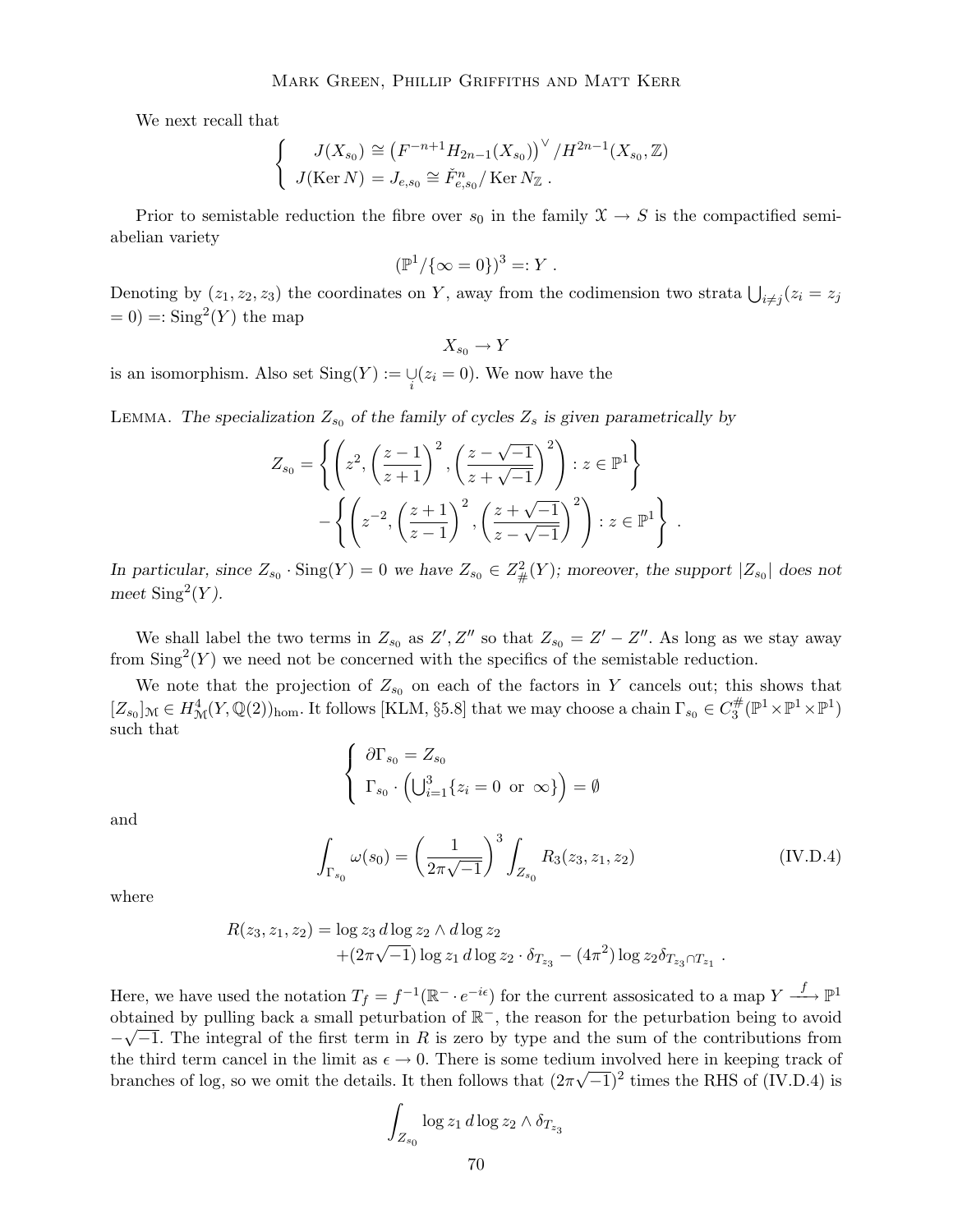which is equal to

$$
2\int_{T_{\left(\frac{z-\sqrt{-1}}{z+\sqrt{-1}}\right)^2}} \log z^2 d\log \left(\frac{z-1}{z+1}\right) - 2\int_{T_{\left(\frac{z+\sqrt{-1}}{z-\sqrt{-1}}\right)^2}} \log(z^{-2}) d\log \left(\frac{z+1}{z-1}\right)
$$

$$
= -32(L(\sqrt{-1}) - L(-\sqrt{-1}))
$$

$$
= 64\sqrt{-1}C - 16\pi\sqrt{-1}\log 2
$$

where

$$
L(x) = Li_2(x) + \frac{1}{2}\log x \log(1 - x)
$$

is the Rogers dilogarithm and

$$
C = \beta(2) = \sum_{m \ge 0} \frac{(-1)^m}{(2m+1)^2}
$$

is Catalan's constant. It follows that

$$
(2\pi\sqrt{-1})^2 \int_{\Gamma_{s_0}} \omega(s_0) \in \mathbb{C}/\mathbb{Q}(2)
$$

is purely imaginary and non-zero, hence nontrivial in  $\mathbb{C}/\mathbb{Q}(2)$ .

### **REFERENCES**

- As M. Asakura, A criterion of exactness of the Clemens-Schmid sequences arising from semi-stable families of open curves, Osaka J. Math. 40 (2003), no. 4, 977-980.
- Ba F. Bardelli, Curves of genus three on a generic Abelian threefold and the nonfinite generation of the Griffiths group, in Arithmatic of Complex Manifolds (Erlanger, 1988), LNM 1399, Springer-Verlag, New York, 1989, 10–26.
- Bl1 S. Bloch, Higher regulators, algebraic K-theory, and zeta functions of elliptic curves, CRM Monograph 11 (2000), Amer. Math. Soc.
- BP P. Brosnan and G. J. Pearlstein, The zero locus of an admissible normal function, Ann. of Math., to appear.
- BLR S. Boasch, W. Lütkebohmert, and M. Raynaud, Néron Models, Springer-Verlag, 1944.
- COGP P. Candelas, X. de la Ossa, P. Green, and L. Parkes, A pair of Calabai-Yau manifolds as an exactly solvable superconformal theory, in Essays on Mirror Manifolds, 31–95, Intl. Press, Hong Kong, 1992.
- Ca1 J. Carlson, Extensions of mixed Hodge structure, in Journées de Géometrie Algébrique d'Angers (Angers, 1979), 107–127, Sijthoff & Noordhoff, 1980.
- Ca2 , The geometry extension class of mixed Hodge structure, in Algebraic Geometry, Bowdoin, 1985 (Brunswick, Maine, 1985), 199–122, Proc. Sympos. Pure Math. 46, part 2, Amer. Math. Soc., Providence, RI, 1987.
- CMP J. Carlson, S. Müller-Stach, and C. Peters, Period mappings and period domains, *Stud. Adv. Math.* 85, Cambridge Univ. Press, 2003.
- Ce G. Ceresa, C is not algebraically equivalent to C<sup>−</sup> in its Jacobian, Ann. of Math. 117 (1983), 285–291.
- Cl1 H. Clemens, Degeneration of Kähler manifolds, Duke Math. J. 44 (1977), 215–290.
- Cl2 H. Clemens, The Néron model for families of intermediate Jacobians acquiring "algebraic" singularities, *Publ. IHES* 58 (1983),  $5-18$ .
- Co A. Collino, Griffiths' infinitesimal invariant and higher K-theory on hyperelliptic Jacobians, J. Alg. Geom. **6** (1997), no. 3, 393-415.
- De P. Deligne, Equations différentielles à points singuliers réguliers, Lecture Notes in Math. 163, Springer-Verlag, Berlin-Heidelberg-New York, 1970.

 $\Box$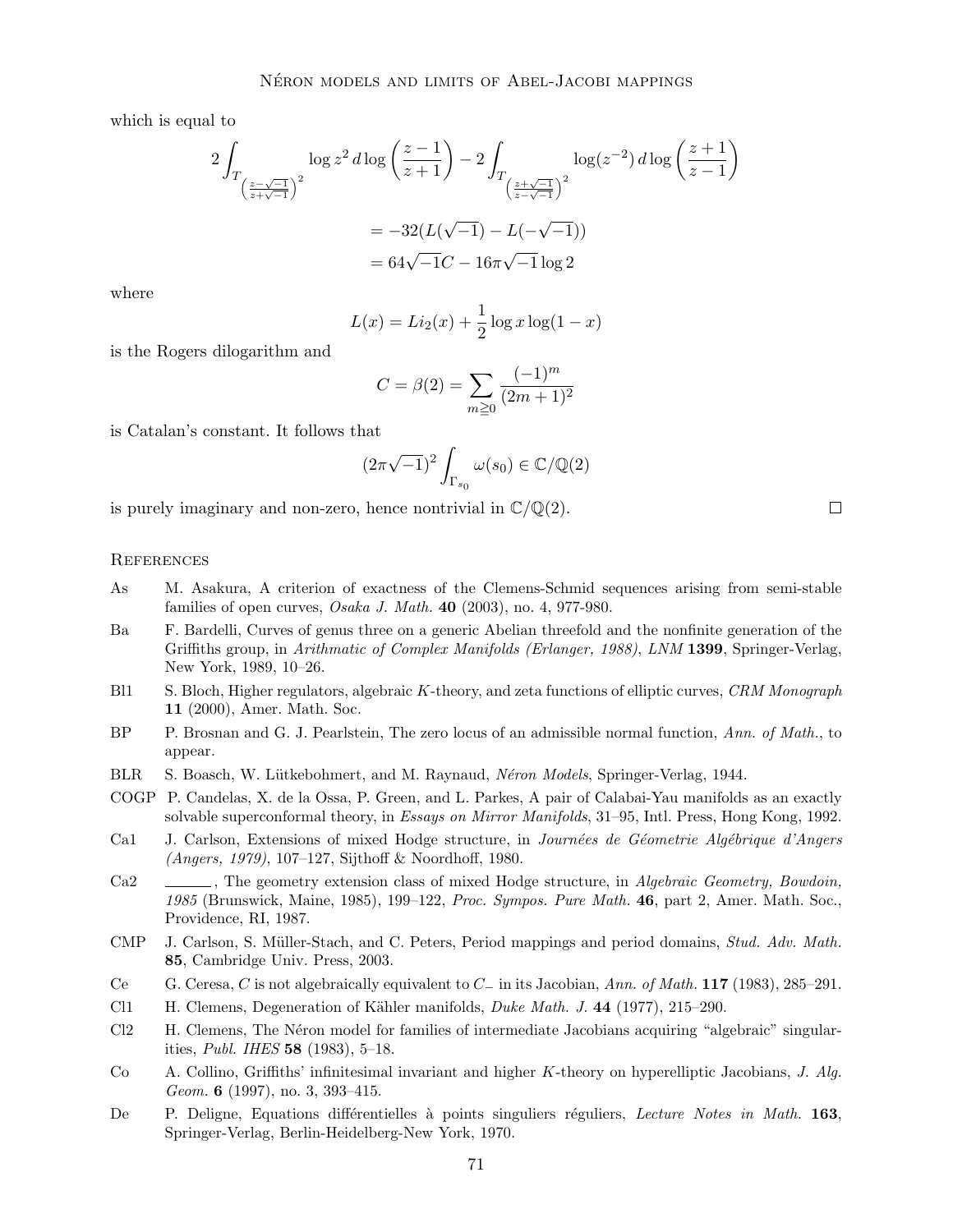#### Mark Green, Phillip Griffiths and Matt Kerr

- DK C. Doran and M. Kerr, Algebraic K-theory of toric hypersurfaces, preprint, 2008, math.AG/08094669.
- DM C. Doran and J. Morgan, Mirror symmetry and integral variations of Hodge structure underlying one parameter Yau threefolds, in Mirror Symmetry V, AMS/IP Studies in Adv. Math. 28 (2006).
- EZ F. El Zein and S. Zucker, Extendability of normal functions associated to algebraic cycles, in Topics in Transcendental Algebraic Geometry, 269–288, Ann. Math. Studies, Princeton Univ. Press, Princeton, NJ, 1984.
- Fu W. Fulton, "Intersection Theory (2nd ed.)", Springer-Verlag, New York, 1998.
- Gr1 P. Griffiths, On the periods of certain rational integrals II, Ann. Math. **90** (1969), 496–541.
- GG1 M. Green and P. Griffiths, Algebraic cycles and singularities of normal functions, in Algebraic cycles and motives (Nagel and Peters, eds.), LMS Lect. Not. 343, Cambridge Univ. Press, 2007.
- GG2 , Algebraic cycles and singularities of normal functions, II, in *Inspired by S. S. Chern: A* memorial volume in honor of a great mathematian (Griffiths, ed.), Nankyi Tracts in Math., World Scientific, 2006.
- GS P. Griffiths and W. Schmid, Recent developments in Hodge theory, in Discrete subgroups of Lie groups and applications to moduli, pp. 31–128, Oxford Univ. Press, 1975.
- Ha R. Hardt, Slicing and intersection theory for chains associated with real analytic varieties, Acta Math. 129 (1972), 75–136.
- Kas M. Kashiwara, A study of variation of mixed Hodge structure, Publ. Res. Inst. Math. Sci. 22 (1986), 991–1024.
- Kat1 S. Katz, Degenerations of quintic threefolds and their lines, *Duke Math. J.* 50 (1983), no. 4, 1127– 1135.
- Kat2 , Lines on complete intersection threefolds with  $K = 0$ , Math. Z. 191 (1986), no. 2, 293–296.
- KL M. Kerr and J. Lewis, The Abel-Jacobi map for higher Chow groups, II, *Invent. Math.* 170 (2007), 355–420.
- KLM M. Kerr, J. Lewis, and S. Müller-Stach, The Abel-Jacobi map for higher Chow groups, Compos. Math. 142 (2006), no. 2, 274–396.
- Ki1 J. King, Log complexes of currents and functorial properties of the Abel-Jacobi map, Duke Math. J. 50 (1983), no. 1, 1–53.
- Ki2 , Global residues and intersections on a complex manifold, *Trans. AMS* 192 (1974), 163–199.
- Ki3 , The currents defined by analytic varieties, Acta Math. 127 (1971), no. 3-4, 185–220.
- KK V. Kulikov and P. Kurchanov, Complex algebraic varieties: periods of integrals and Hodge structures, in Algebraic Geometry III, 1–217, Encyc. Math. Sci. 36, Springer-Berlin, 1998.
- Ko K. Kodaira, On compact analytic surfaces II, Ann. Math. 77 (1968), 563–626.
- KU K. Kato and S. Usui, Classifying spaces of degenerating polarized Hodge structures, Annals of Math. Studies, to appear.
- LTY B. Lian, A. Todorov, and S.-T. Yau, Maximal unipoint monodromy for complete intersection CY manifolds, Amer. J. Math. 127 (2005), 1–50.
- Mo1 D. Morrison, The Clemens-Schmid exact sequence and applications, in Topics in Transcendental Algebraic Geometry, 101–119, Ann. Math. Studies, Princeton Univ. Press, Princeton, NJ, 1984.
- Mo<sub>2</sub> , Mirror symmetry and rational curves on quintic threefolds: a guide for mathematicians, J. Amer. Math. Soc. 6 (1993), 223-247.
- Na I. Nakamura, Relative compactification of the Néron model and its application. Complex Analysis and Algebraic Geometry, 207–225, Iwanami Shoten, Tokyo, 1977.
- Nam Y. Namikawa, Toroidal degeneration of abelian varieties, II, *Math. Ann.* 245 (1979), no. 2, 117–150.
- Pe1 G. Pearlstein, Degenerations of mixed Hodge structure, *Duke Math. J.* **110** (2001), no. 2, 217–251.
- Pe2 , SL<sub>2</sub>-orbits and degenerations of mixed Hodge structure, *J. Differential Geom.* **74** (2006), no. 1, 1–67.
- PBNF G. Pearlstein, P. Brosnan, Z. Nie, and H. Fang, Singularities and Normal Functions.
- Sa M. Saito, Admissible normal functions, J. Algebraic Geom. 5 (1996), 235–276.